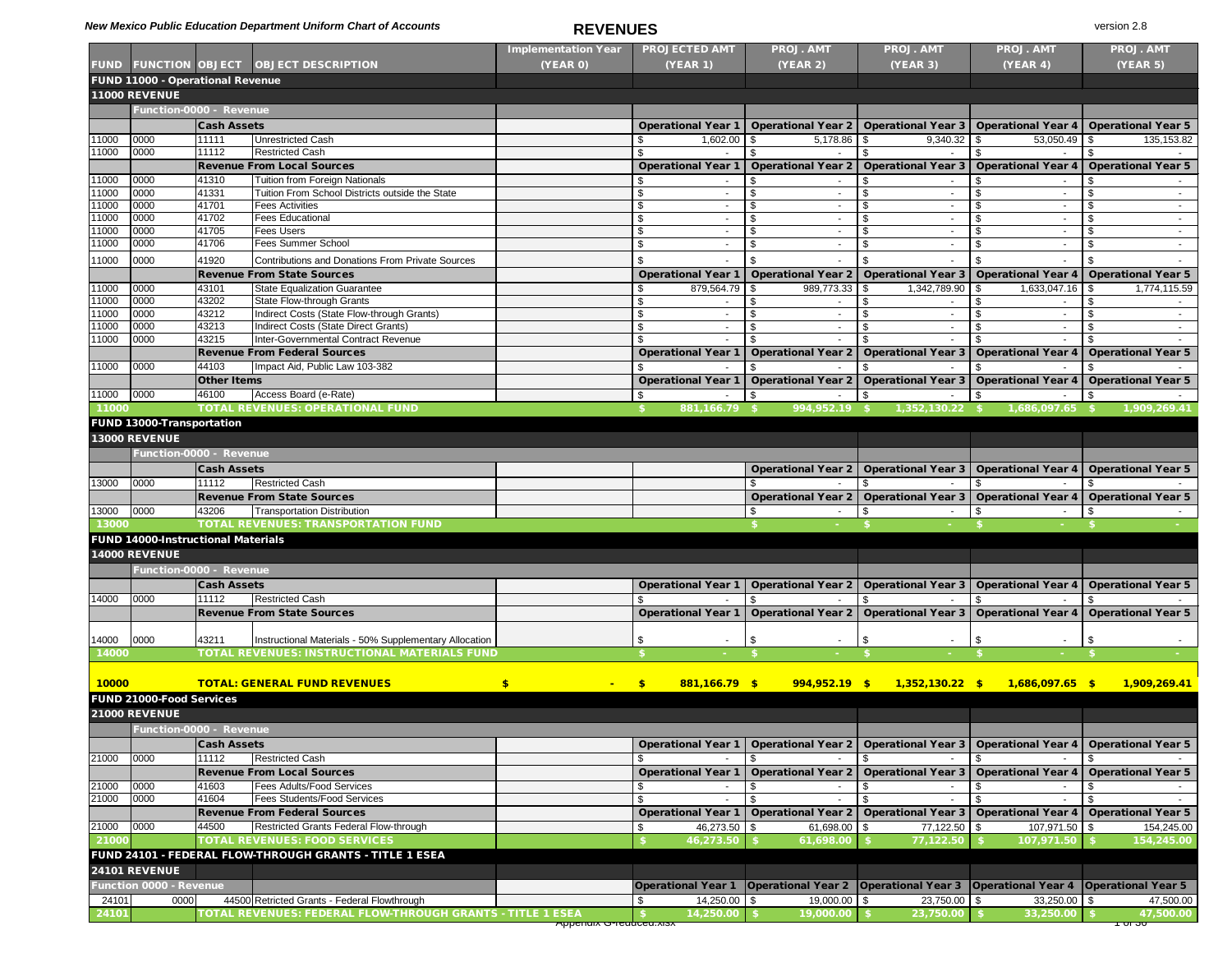**New Mexico Public Education Department Uniform Chart of Accounts REVENUES REVENUES** version 2.8

|                                                            |              |                        | FUND 24106 - FEDERAL FLOW-THROUGH GRANTS - ENTITLEMENT IDEA-B                                                     | , , , , , , , , , , , ,                                                                                                        |                                                              |                                         |                                                              |                                      |                           |
|------------------------------------------------------------|--------------|------------------------|-------------------------------------------------------------------------------------------------------------------|--------------------------------------------------------------------------------------------------------------------------------|--------------------------------------------------------------|-----------------------------------------|--------------------------------------------------------------|--------------------------------------|---------------------------|
| <b>24106 REVENUE</b>                                       |              |                        |                                                                                                                   |                                                                                                                                |                                                              |                                         |                                                              |                                      |                           |
| <u><b>Function 0000 - Revenue</b></u>                      |              |                        |                                                                                                                   |                                                                                                                                | <b>Operational Year 1</b>                                    | <b>Operational Year 2</b>               | <b>Operational Year 3</b>                                    | <b>Operational Year 4</b>            | <b>Operational Year 5</b> |
| 24106                                                      | 0000         |                        | 44500 Retricted Grants - Federal Flowthrough                                                                      |                                                                                                                                | $2,000.00$ \ \$                                              | $5,000.00$ \$                           | $8,500.00$ \$                                                | $11,500.00$ \ \$                     | 15,000.00                 |
| 24106                                                      |              |                        | TOTAL REVENUES: FEDERAL FLOW-THROUGH GRANTS - ENTITLEMENT IDEA-B                                                  |                                                                                                                                | 2,000.00                                                     | 5,000.00                                | 8,500.00                                                     | 11,500.00                            | 15,000.00                 |
|                                                            |              |                        | FUND 24109 - FEDERAL FLOW-THROUGH GRANTS - PRESCHOOL IDEA-B                                                       |                                                                                                                                |                                                              |                                         |                                                              |                                      |                           |
| <b>24109 REVENUE</b>                                       |              |                        |                                                                                                                   |                                                                                                                                |                                                              |                                         |                                                              |                                      |                           |
| <b>Function 0000 - Revenue</b>                             |              |                        |                                                                                                                   |                                                                                                                                | <b>Operational Year 1</b>                                    | Operational Year 2   Operational Year 3 |                                                              | <b>Operational Year 4</b>            | <b>Operational Year 5</b> |
| 24109                                                      | 0000         |                        | 44500 Retricted Grants - Federal Flowthrough                                                                      |                                                                                                                                |                                                              |                                         |                                                              |                                      |                           |
| 24109                                                      |              |                        | TOTAL REVENUES: FEDERAL FLOW-THROUGH GRANTS - PRESCHOOL IDEA-B                                                    |                                                                                                                                |                                                              |                                         |                                                              |                                      |                           |
|                                                            |              |                        | FUND 24146 - FEDERAL FLOW-THROUGH GRANTS - CHARTER SCHOOL PROGRAM                                                 |                                                                                                                                |                                                              |                                         |                                                              |                                      |                           |
| <b>24146 REVENUE</b>                                       |              |                        |                                                                                                                   |                                                                                                                                |                                                              |                                         |                                                              |                                      |                           |
| <b>Function 0000 - Revenue</b>                             |              |                        |                                                                                                                   | Implementation Year 0                                                                                                          | <b>Operational Year 1</b>                                    | <b>Operational Year 2</b>               | <b>Operational Year 3</b>                                    | <b>Operational Year 4</b>            | <b>Operational Year 5</b> |
| 24146                                                      | 0000         |                        | 44500 Retricted Grants - Federal Flowthrough                                                                      | 155,700.00                                                                                                                     |                                                              |                                         |                                                              |                                      | - \$                      |
| 24146                                                      |              |                        | <b>TOTAL REVENUES: FEDERAL FLOW-THROUGH GRANTS</b>                                                                | 155,700.00                                                                                                                     |                                                              |                                         |                                                              |                                      |                           |
|                                                            |              |                        | FUND 24153 - FEDERAL FLOW-THROUGH GRANTS - ENGLISH LANGUAGE ACQUISITION                                           |                                                                                                                                |                                                              |                                         |                                                              |                                      |                           |
| <b>24153 REVENUE</b>                                       |              |                        |                                                                                                                   |                                                                                                                                |                                                              |                                         |                                                              |                                      |                           |
| <b>Function 0000 - Revenue</b>                             |              |                        |                                                                                                                   |                                                                                                                                | <b>Operational Year 1</b>                                    | <b>Operational Year 2</b>               | <b>Operational Year 3</b>                                    | <b>Operational Year 4</b>            | <b>Operational Year 5</b> |
| 24153                                                      | 0000         |                        | 44500 Retricted Grants - Federal Flowthrough                                                                      |                                                                                                                                |                                                              |                                         |                                                              |                                      |                           |
| 24153                                                      |              | <b>TOTAL REVENUES:</b> |                                                                                                                   |                                                                                                                                |                                                              |                                         |                                                              |                                      |                           |
|                                                            |              |                        | FUND 24154 - FEDERAL FLOW-THROUGH GRANTS - TEACHER/PRINCIPAL TRAINING AND RECRUITING                              |                                                                                                                                |                                                              |                                         |                                                              |                                      |                           |
| <b>24154 REVENUE</b>                                       |              |                        |                                                                                                                   |                                                                                                                                |                                                              |                                         |                                                              |                                      |                           |
| <b>Function 0000 - Revenue</b>                             |              |                        |                                                                                                                   |                                                                                                                                | <b>Operational Year 1</b>                                    |                                         | Operational Year 2   Operational Year 3   Operational Year 4 |                                      | <b>Operational Year 5</b> |
| 24154                                                      | 0000         |                        | 44500 Retricted Grants - Federal Flowthrough                                                                      |                                                                                                                                | $3,675.00$ \ \ \$                                            | 4,900.00 $\$\$                          | 6,125.00                                                     | -\$<br>8,575.00                      | 12,250.00                 |
| 24154                                                      |              |                        | TOTAL REVENUES: FEDERAL FLOW-THROUGH GRANTS - ENGLISH LANGUAGE.                                                   |                                                                                                                                | 3,675.00                                                     | 4,900.00                                | 6,125.00                                                     | 8,575.00                             | 12,250.00                 |
|                                                            |              |                        | FUND 24174 - FEDERAL FLOW-THROUGH GRANTS - CARL D PERKINS SECONDARY CURRENT                                       |                                                                                                                                |                                                              |                                         |                                                              |                                      |                           |
| <b>24174 REVENUE</b>                                       |              |                        |                                                                                                                   |                                                                                                                                |                                                              |                                         |                                                              |                                      |                           |
| <b>Function 0000 - Revenue</b>                             |              |                        |                                                                                                                   |                                                                                                                                | <b>Operational Year 1</b>                                    | <b>Operational Year 2</b>               | <b>Operational Year 3</b>                                    | <b>Operational Year 4</b>            | <b>Operational Year 5</b> |
| 24174                                                      | 0000         |                        | 44500 Retricted Grants - Federal Flowthrough<br>TOTAL REVENUES: FEDERAL FLOW-THROUGH GRANTS - CARL D PERKINS SECC |                                                                                                                                |                                                              |                                         |                                                              |                                      |                           |
| 24174                                                      |              |                        |                                                                                                                   |                                                                                                                                |                                                              |                                         |                                                              |                                      |                           |
| <b>FUNDS 26XXX* - LOCAL GRANTS</b><br><b>26xxx REVENUE</b> |              |                        |                                                                                                                   |                                                                                                                                |                                                              |                                         |                                                              |                                      |                           |
|                                                            |              |                        |                                                                                                                   |                                                                                                                                |                                                              |                                         |                                                              |                                      |                           |
| <b>Function 0000 - Revenue</b><br>$26$ xxx $*$             | 0000         |                        | 11112 Restricted Cash                                                                                             | Implementation Year 0   Operational Year 1   Operational Year 2   Operational Year 3   Operational Year 5   Operational Year 5 | \$                                                           |                                         |                                                              |                                      | \$                        |
| $26$ xxx $*$                                               | 0000         |                        | 41921 Instruction - Categorical                                                                                   |                                                                                                                                | \$                                                           | \$<br>$\overline{\phantom{a}}$<br>\$    | \$<br>\$                                                     | \$<br>$\overline{\phantom{a}}$<br>\$ | \$                        |
| $26$ xxx <sup>*</sup>                                      | 0000         |                        | 41922 Instructional Support - Categorical                                                                         |                                                                                                                                | \$<br>$\sim$                                                 | \$<br>$\sim$                            | \$                                                           | \$<br>$\sim$                         | \$                        |
| $26$ xx $x^*$                                              | 0000         |                        | 41923 Administration - Categorical                                                                                |                                                                                                                                | \$                                                           | \$<br>$\overline{\phantom{a}}$          | \$                                                           | \$<br>$\overline{\phantom{a}}$       | \$                        |
| 26XXX                                                      |              |                        | <b>TOTAL REVENUES: LOCAL GRANTS</b>                                                                               |                                                                                                                                |                                                              |                                         |                                                              |                                      |                           |
| <b>FUNDS 26XXX* - LOCAL GRANTS</b>                         |              |                        |                                                                                                                   |                                                                                                                                |                                                              |                                         |                                                              |                                      |                           |
| 26xxx REVENUE                                              |              |                        |                                                                                                                   |                                                                                                                                |                                                              |                                         |                                                              |                                      |                           |
| <b>Function 0000 - Revenue</b>                             |              |                        |                                                                                                                   | <b>Implementation Year 0</b>                                                                                                   | Operational Year 1 Operational Year 2                        |                                         | <b>Operational Year 3</b>                                    | <b>Operational Year 4</b>            | <b>Operational Year 5</b> |
| $26$ xxx $*$                                               | 0000         |                        | 11112 Restricted Cash                                                                                             |                                                                                                                                |                                                              | \$                                      | \$                                                           | \$                                   | -\$                       |
| $26$ xxx $*$                                               | 0000         |                        | 41921 Instruction - Categorical                                                                                   |                                                                                                                                | \$                                                           | $\sqrt[6]{2}$<br>$\sim$                 | \$                                                           | \$                                   | \$                        |
| $26$ xxx $*$                                               | 0000<br>0000 |                        | 41922 Instructional Support - Categorical<br>41923 Administration - Categorical                                   |                                                                                                                                | \$                                                           | $\sim$<br>\$                            | \$.                                                          | \$<br>$\sim$<br>\$                   | \$<br>\$                  |
| $26$ xx $x^*$<br>26XXX                                     |              |                        | <b>TOTAL REVENUES: LOCAL GRANTS</b>                                                                               |                                                                                                                                |                                                              | $\sim$                                  |                                                              | $\sim$                               |                           |
|                                                            |              |                        | FUNDS 27114 - STATE FLOW-THROUGH GRANTS - READS TO LEAD                                                           |                                                                                                                                |                                                              |                                         |                                                              |                                      |                           |
| 27114 REVENUE                                              |              |                        |                                                                                                                   |                                                                                                                                |                                                              |                                         |                                                              |                                      |                           |
| <b>Function 0000 - Revenue</b>                             |              |                        |                                                                                                                   |                                                                                                                                | <b>Operational Year 1</b>                                    | <b>Operational Year 2</b>               | <b>Operational Year 3</b>                                    | <b>Operational Year 4</b>            | <b>Operational Year 5</b> |
| 27114                                                      | 0000         |                        | 11112 Restricted Cash                                                                                             |                                                                                                                                |                                                              | \$                                      |                                                              | \$                                   |                           |
| 27114                                                      | 0000         |                        | 43202 State Flow-Through Grants                                                                                   |                                                                                                                                | \$                                                           | \$                                      | \$                                                           | \$                                   | \$                        |
| 27114                                                      |              | <b>TOTAL REVENUES:</b> |                                                                                                                   |                                                                                                                                |                                                              |                                         |                                                              |                                      |                           |
|                                                            |              |                        | FUNDS 27141 - STATE FLOW-THROUGH GRANTS - TRUANCY/DROPOUT PREVENTION                                              |                                                                                                                                |                                                              |                                         |                                                              |                                      |                           |
| <b>27141 REVENUE</b>                                       |              |                        |                                                                                                                   |                                                                                                                                |                                                              |                                         |                                                              |                                      |                           |
| Function 0000 - Revenue                                    |              |                        |                                                                                                                   |                                                                                                                                | <b>Operational Year 1</b>                                    | <b>Operational Year 2</b>               | <b>Operational Year 3</b>                                    | <b>Operational Year 4</b>            | <b>Operational Year 5</b> |
| 27141                                                      | 0000         |                        | 11112 Restricted Cash                                                                                             |                                                                                                                                |                                                              | \$<br>$\sim$                            | \$                                                           | \$                                   | \$                        |
| 27141                                                      | 0000         |                        | 43202 State Flow-Through Grants                                                                                   |                                                                                                                                | \$                                                           | \$<br>$\sim$                            |                                                              | \$                                   | -\$                       |
| 27141                                                      |              |                        | TOTAL REVENUES: STATE FLOW-THROUGH GRANTS - READS TO LEAD                                                         |                                                                                                                                |                                                              |                                         |                                                              |                                      |                           |
|                                                            |              |                        | FUNDS 27149 - STATE FLOW-THROUGH GRANTS - PREK                                                                    |                                                                                                                                |                                                              |                                         |                                                              |                                      |                           |
| <b>27149 REVENUE</b>                                       |              |                        |                                                                                                                   |                                                                                                                                |                                                              |                                         |                                                              |                                      |                           |
| <b>Function 0000 - Revenue</b>                             |              |                        |                                                                                                                   |                                                                                                                                | Operational Year 1   Operational Year 2   Operational Year 3 |                                         |                                                              | <b>Operational Year 4</b>            | <b>Operational Year 5</b> |
| 27149                                                      | 0000         |                        | 11112 Restricted Cash                                                                                             |                                                                                                                                | ußed.xlsx                                                    | $\sqrt{3}$<br>$\sim$                    | \$.                                                          | \$.                                  | \$<br>2 of 36             |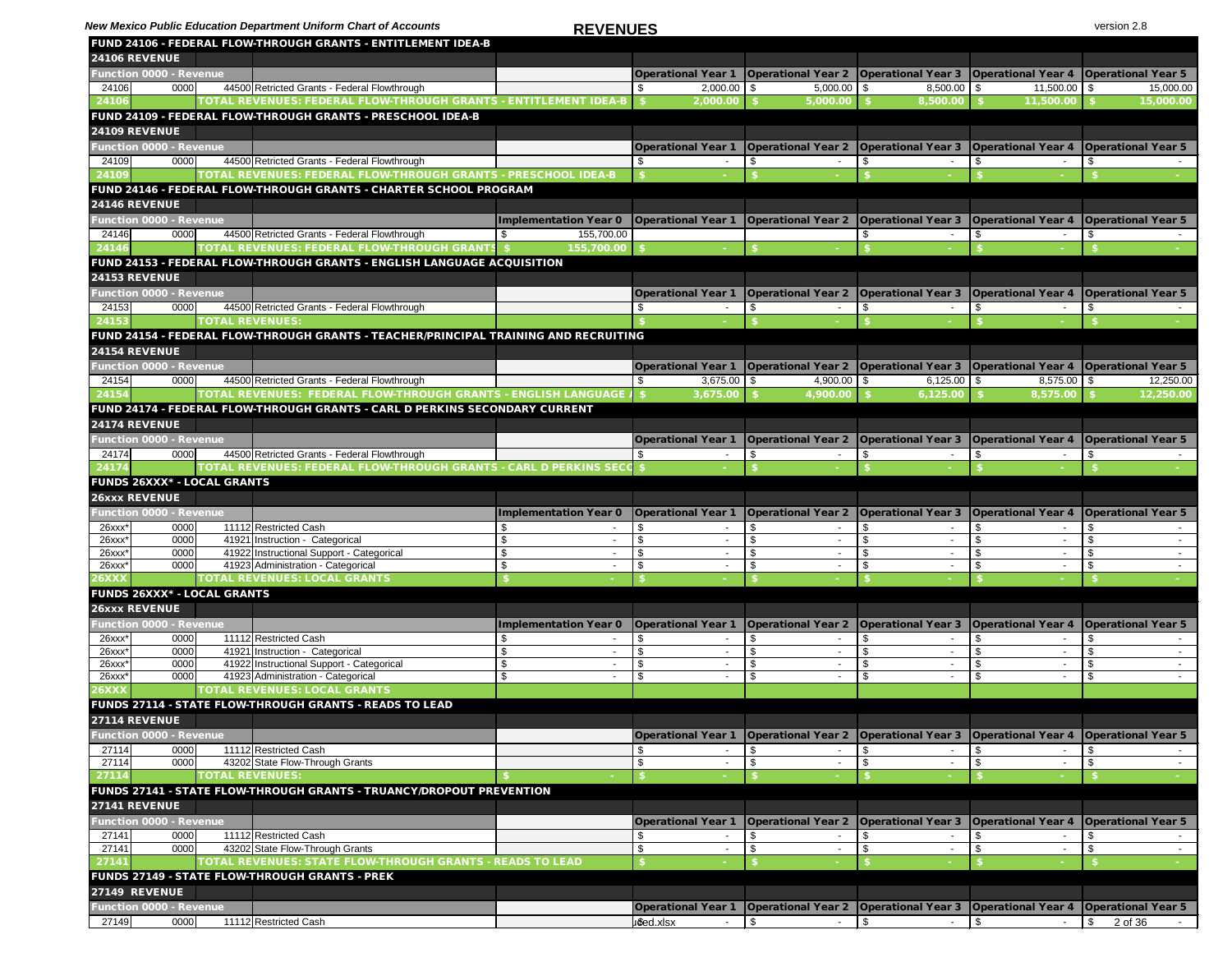| 27149 | 0000                                    |                    | 43202 State Flow-Through Grants                                |     |                 |      |                           | - \$                                    | \$         | $\sim$                    | -\$                                                                                                    |               |                           |
|-------|-----------------------------------------|--------------------|----------------------------------------------------------------|-----|-----------------|------|---------------------------|-----------------------------------------|------------|---------------------------|--------------------------------------------------------------------------------------------------------|---------------|---------------------------|
| 27149 |                                         |                    | <b>TOTAL REVENUES: STATE FLOW-THROUGH GRANTS - PREK</b>        |     |                 |      |                           |                                         |            |                           |                                                                                                        |               |                           |
|       |                                         |                    | FUNDS 27166 - STATE FLOW-THROUGH GRANTS - K-3+                 |     |                 |      |                           |                                         |            |                           |                                                                                                        |               |                           |
|       | <b>27166 REVENUE</b>                    |                    |                                                                |     |                 |      |                           |                                         |            |                           |                                                                                                        |               |                           |
|       | <b>Function 0000 - Revenue</b>          |                    |                                                                |     |                 |      | <b>Operational Year 1</b> | <b>Operational Year 2</b>               |            |                           | Operational Year 3   Operational Year 4                                                                |               | <b>Operational Year 5</b> |
| 27166 | 0000                                    |                    | 11112 Restricted Cash                                          |     |                 |      |                           |                                         |            |                           |                                                                                                        |               |                           |
| 27166 | 0000                                    |                    | 43202 State Flow-Through Grants                                |     |                 | \$   |                           | - \$<br>$\sim$                          | \$         | $\sim$                    | \$                                                                                                     | \$            |                           |
| 27166 |                                         |                    | TOTAL REVENUES: STATE FLOW-THROUGH GRANTS - K-3+               |     |                 |      |                           |                                         |            |                           |                                                                                                        |               |                           |
|       |                                         |                    | FUNDS 27188 - STATE FLOW-THROUGH GRANTS - 4RFUTURE             |     |                 |      |                           |                                         |            |                           |                                                                                                        |               |                           |
|       | <b>27188 REVENUE</b>                    |                    |                                                                |     |                 |      |                           |                                         |            |                           |                                                                                                        |               |                           |
|       | <b>Function 0000 - Revenue</b>          |                    |                                                                |     |                 |      | <b>Operational Year 1</b> | <b>Operational Year 2</b>               |            | <b>Operational Year 3</b> | <b>Operational Year 4</b>                                                                              |               | <b>Operational Year 5</b> |
| 27188 | 0000                                    |                    | 11112 Restricted Cash                                          |     |                 |      |                           | - \$                                    | S.         |                           | \$                                                                                                     |               |                           |
| 27188 | 0000                                    |                    | 43202 State Flow-Through Grants                                |     |                 | \$   |                           | \$                                      | \$         |                           | \$                                                                                                     | \$            |                           |
| 27188 |                                         |                    | <b>TOTAL REVENUES: STATE FLOW-THROUGH GRANTS - 4RFUTURE</b>    |     |                 |      |                           |                                         |            |                           |                                                                                                        |               |                           |
| 20000 | FUND 31200-Public School Capital Outlay |                    | <b>TOTAL REVENUES: SPECIAL REVENUE FUNDS</b>                   | \$. | $155,700.00$ \$ |      | $66,198.50$ \$            | $90,598.00$ \$                          |            | $115,497.50$ \$           | $161,296.50$ \$                                                                                        |               | 228,995.00                |
|       | <b>31200 REVENUE</b>                    |                    |                                                                |     |                 |      |                           |                                         |            |                           |                                                                                                        |               |                           |
|       | Function-0000 - Revenue                 |                    |                                                                |     |                 |      |                           |                                         |            |                           |                                                                                                        |               |                           |
|       |                                         |                    | <b>Revenue From State Sources</b>                              |     |                 |      |                           |                                         |            |                           | Operational Year 1   Operational Year 2   Operational Year 3   Operational Year 4   Operational Year 5 |               |                           |
| 31200 | 0000                                    | 43209              | <b>PSCOC Awards</b>                                            |     |                 |      | $41,231.25$ \$            | 54,975.00 \$                            |            | 68,718.75 \$              | $96,206.25$ \$                                                                                         |               | 137,437.50                |
| 31200 |                                         |                    | <b>TOTAL REVENUES: Public School Capital Outlay</b>            |     |                 |      | 41,231.25 \$              | $54,975.00$ \$                          |            | 68,718.75 \$              | 96,206.25 \$                                                                                           |               | 137,437.50                |
|       | FUND 31600-Capital Improvemets HB-33    |                    |                                                                |     |                 |      |                           |                                         |            |                           |                                                                                                        |               |                           |
|       | <b>31600 REVENUE</b>                    |                    |                                                                |     |                 |      |                           |                                         |            |                           |                                                                                                        |               |                           |
|       |                                         |                    |                                                                |     |                 |      |                           |                                         |            |                           |                                                                                                        |               |                           |
|       | Function-0000 - Revenue                 |                    |                                                                |     |                 |      |                           |                                         |            |                           |                                                                                                        |               |                           |
|       |                                         | <b>Cash Assets</b> |                                                                |     |                 |      | <b>Operational Year 1</b> | <b>Operational Year 2</b>               |            | <b>Operational Year 3</b> | <b>Operational Year 4</b>                                                                              |               | <b>Operational Year 5</b> |
| 31600 | 0000                                    | 11112              | <b>Restricted Cash</b>                                         |     |                 |      |                           |                                         |            |                           |                                                                                                        |               |                           |
|       |                                         |                    | <b>Revenue From Local Sources</b>                              |     |                 |      | <b>Operational Year 1</b> | Operational Year 2   Operational Year 3 |            |                           | <b>Operational Year 4</b>                                                                              |               | <b>Operational Year 5</b> |
| 31600 | 0000                                    | 41110              | Ad Valorem Taxes School District                               |     |                 |      |                           |                                         |            |                           |                                                                                                        |               |                           |
| 31600 |                                         |                    | <b>TOTAL REVENUES: Capital Improvemets HB-33</b>               |     |                 |      |                           |                                         |            |                           |                                                                                                        |               |                           |
|       |                                         |                    | FUND 31700-Capital Improvements SB-9 (State Match)             |     |                 |      |                           |                                         |            |                           |                                                                                                        |               |                           |
|       | <b>31700 REVENUE</b>                    |                    |                                                                |     |                 |      |                           |                                         |            |                           |                                                                                                        |               |                           |
|       | Function-0000 - Revenue                 |                    |                                                                |     |                 |      |                           |                                         |            |                           |                                                                                                        |               |                           |
|       |                                         |                    | <b>Revenue From State Sources</b>                              |     |                 |      | <b>Operational Year 1</b> |                                         |            |                           | Operational Year 2   Operational Year 3   Operational Year 4   Operational Year 5                      |               |                           |
| 31700 | 0000                                    | 43202              | <b>State Flow-through Grants</b>                               |     |                 | - \$ |                           |                                         |            |                           |                                                                                                        |               |                           |
| 31700 | 0000                                    | 43204              | <b>Prior Year Balances</b>                                     |     |                 | \$   |                           | \$                                      | $\sqrt{3}$ | $\sim$                    | \$                                                                                                     | $\sqrt[6]{2}$ |                           |
| 31700 |                                         |                    | <b>TOTAL REVENUES: Capital Improvements SB-9 (State Match)</b> |     |                 |      |                           |                                         |            |                           |                                                                                                        |               |                           |
|       |                                         |                    | FUND 31701-Capital Improvements SB-9 (Local)                   |     |                 |      |                           |                                         |            |                           |                                                                                                        |               |                           |
|       | <b>31700 REVENUE</b>                    |                    |                                                                |     |                 |      |                           |                                         |            |                           |                                                                                                        |               |                           |
|       | Function-0000 - Revenue                 |                    |                                                                |     |                 |      |                           |                                         |            |                           |                                                                                                        |               |                           |
|       |                                         | <b>Cash Assets</b> |                                                                |     |                 |      |                           |                                         |            |                           |                                                                                                        |               |                           |
| 31701 | 0000                                    | 11111              | Unrestricted Cash                                              |     |                 | \$   |                           | $\sqrt{3}$                              | $\sqrt{3}$ | $\sim 10$                 | $\sqrt[6]{5}$                                                                                          | l \$          |                           |
|       |                                         |                    | <b>Revenue From Local Sources</b>                              |     |                 |      |                           |                                         |            |                           |                                                                                                        |               |                           |
| 31701 | 0000                                    | 41110              | Ad Valorem Taxes School District                               |     |                 | \$   |                           | $\sqrt{3}$                              | $\sqrt{3}$ | $\sim$                    | \$                                                                                                     | \$            |                           |
| 31701 |                                         |                    | <b>TOTAL REVENUES: Capital Improvements SB-9 (Local)</b>       |     |                 |      |                           |                                         |            |                           |                                                                                                        | - \$          |                           |
|       |                                         |                    |                                                                |     |                 |      |                           |                                         |            |                           |                                                                                                        |               |                           |
| 30000 |                                         |                    | <b>TOTAL REVENUES: CAPITAL PROJECTS FUNDS</b>                  |     |                 | \$   | $41,231.25$ \$            | $54,975.00$ \$                          |            | $68,718.75$ \$            | $96,206.25$ \$                                                                                         |               | 137,437.50                |
|       | <b>TOTAL REVENUE</b>                    |                    |                                                                | \$  | 155,700.00 \$   |      | 988,596.54 \$             | $1,140,525.19$ \$                       |            | $1,536,346.47$ \$         | 1,943,600.40 \$                                                                                        |               | 2,275,701.91              |
|       |                                         |                    |                                                                |     |                 |      |                           |                                         |            |                           |                                                                                                        |               |                           |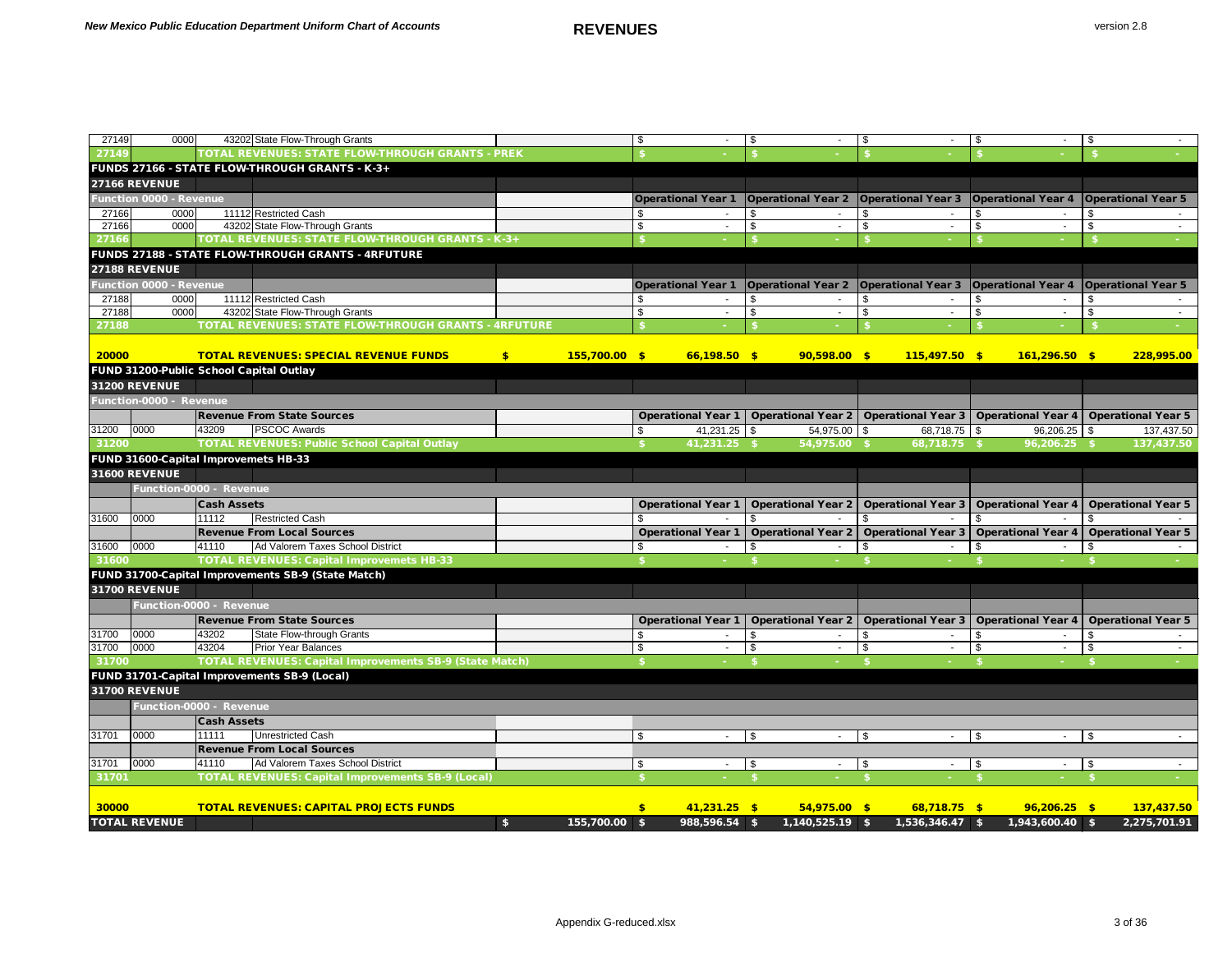|                |                                     |                                 | JOB.         |                                                                                                                              | <b>PROJ. AMT</b> |      | <b>PROJ. AMT</b>                                     |            | <b>PROJ. AMT</b> |        | <b>PROJ. AMT</b> |        | <b>PROJ. AMT</b> |        | <b>PROJ. AMT</b> |        |
|----------------|-------------------------------------|---------------------------------|--------------|------------------------------------------------------------------------------------------------------------------------------|------------------|------|------------------------------------------------------|------------|------------------|--------|------------------|--------|------------------|--------|------------------|--------|
| <b>FUND</b>    | <b>FUNCTION OBJECT CLASS</b>        |                                 |              | <b>OBJECT DESCRIPTION</b>                                                                                                    | (YEAR 0)         | FTE. | <b>(YEAR 1)</b><br>10000 - GENERAL FUND EXPENDITURES | <b>FTE</b> | (YEAR 2)         | FTE.   | <b>(YEAR 3)</b>  | FTE:   | (YEAR 4)         | FTE:   | (YEAR 5)         | FTE.   |
|                | 11000 OPERATIONAL FUND EXPENDITURES |                                 |              |                                                                                                                              |                  |      |                                                      |            |                  |        |                  |        |                  |        |                  |        |
|                | Function-1000 - Instruction         |                                 |              |                                                                                                                              |                  |      |                                                      |            |                  |        |                  |        |                  |        |                  |        |
|                |                                     |                                 |              | <b>Personnel Services - Compensation</b>                                                                                     |                  |      |                                                      |            |                  |        |                  |        |                  |        |                  |        |
| 11000          | 1000                                | 51100                           |              | 1411 Salaries Expense: Teachers-Grades 1-12                                                                                  |                  |      |                                                      |            |                  |        |                  |        |                  |        |                  |        |
| 11000<br>11000 | 1000<br>1000                        | 51100<br>51100                  |              | 1412 Salaries Expense: Teachers- Special Education<br>1413 Salaries Expense: Teachers-Early Childhood Ed                     |                  |      |                                                      |            |                  |        |                  |        |                  |        |                  |        |
| 11000          | 1000                                | 51100                           |              | 1415 Salaries Expense: Teachers-Vocational and Technical                                                                     |                  |      |                                                      |            |                  |        |                  |        |                  |        |                  |        |
| 11000          | 1000                                | 51100                           |              | 1416 Salaries Expense: Teachers-Other Instruction                                                                            |                  |      |                                                      |            |                  |        |                  |        |                  |        |                  |        |
| 11000          | 1000                                | 51100                           |              | 1422 Salaries Expense: Teachers Special Education - Gifted                                                                   |                  |      |                                                      |            |                  |        |                  |        |                  |        |                  |        |
| 11000          | 1000                                | 51100                           |              | 1610 Salaries Expense: Substitutes Professional Development                                                                  |                  |      |                                                      |            |                  |        |                  |        |                  |        |                  |        |
| 11000<br>11000 | 1000<br>1000                        | 51100<br>51100                  |              | 1611 Salaries Expense: Substitutes-Sick Leave<br>1612 Salaries Expense: Substitutes-Other Leave                              |                  |      |                                                      |            |                  |        |                  |        |                  |        |                  |        |
| 11000          | 1000                                | 51100                           |              | 1618 Salaries Expense: Athletics Salaries                                                                                    |                  |      |                                                      |            |                  |        |                  |        |                  |        |                  |        |
| 11000          | 1000                                | 51100                           |              | 1624 Salaries Expense: Activities Salary                                                                                     |                  |      |                                                      |            |                  |        |                  |        |                  |        |                  |        |
| 11000          | 1000                                | 51100                           |              | 1711 Salaries Expense: Instructional Assistants-Grades 1-12                                                                  |                  |      |                                                      |            |                  |        |                  |        |                  |        |                  |        |
| 11000          | 1000                                | 51100                           |              | 1712 Salaries Expense: Instructional Assistants-Special Education                                                            |                  |      |                                                      |            |                  |        |                  |        |                  |        |                  |        |
| 11000          | 1000                                | 51100                           |              | 1713 Salaries Expense: Instructional Assistants-Early Childhood Education                                                    |                  |      |                                                      |            |                  |        |                  |        |                  |        |                  |        |
| 11000          | 1000                                | 51200                           |              | 1711 Overtime Expense: Instructional Assistants-Grades 1-12                                                                  |                  |      |                                                      |            |                  |        |                  |        |                  |        |                  |        |
| 11000          | 1000                                | 51300                           |              | 1411 Additional Compensation: Teachers-Grades 1-12                                                                           |                  |      |                                                      |            |                  |        |                  |        |                  |        |                  |        |
| 11000<br>11000 | 1000<br>1000                        | 51300<br>51300                  |              | 1412 Additional Compensation: Teachers- Special Education<br>1415 Additional Compensation: Teachers-Vocational and Technical |                  |      |                                                      |            |                  |        |                  |        |                  |        |                  |        |
| 11000          | 1000                                | 51300                           |              | 1416 Additional Compensation: Teachers-Other Instruction                                                                     |                  |      |                                                      |            |                  |        |                  |        |                  |        |                  |        |
| 11000          | 1000                                | 51300                           |              | 1618 Additional Compensation: Athletics Salaries                                                                             |                  |      |                                                      |            |                  |        |                  |        |                  |        |                  |        |
| 11000          | 1000                                | 51300                           |              | 1621 Additional Compensation: Summer School/After School                                                                     |                  |      |                                                      |            |                  |        |                  |        |                  |        |                  |        |
| 11000          | 1000                                | 51300                           |              | 1624 Additional Compensation: Activities Salary                                                                              |                  |      |                                                      |            |                  |        |                  |        |                  |        |                  |        |
| 11000          | 1000                                | 51300                           |              | 1711 Additional Compensation: Instructional Assistants-Grades 1-12                                                           |                  |      |                                                      |            |                  |        |                  |        |                  |        |                  |        |
|                |                                     |                                 |              | Total: Personnel Services Compensation                                                                                       |                  |      | \$0.00                                               | 0.00       | \$0.00           | 0.00   | \$0.00           | 0.00   | \$0.00           | 0.00   | \$0.00           | 0.00   |
|                |                                     |                                 |              | Personnel Services - Employee Benefits                                                                                       |                  |      |                                                      |            |                  |        |                  |        |                  |        |                  |        |
| 11000          | 1000                                | 52111                           | 0000         | <b>Educational Retirement</b>                                                                                                |                  |      |                                                      |            |                  |        |                  |        |                  |        |                  |        |
| 11000          | 1000                                | 52112                           | 0000         | <b>ERA</b> - Retiree Health                                                                                                  |                  |      |                                                      |            |                  |        |                  |        |                  |        |                  |        |
| 11000          | 1000                                | 52210                           | 0000         | <b>FICA Payments</b>                                                                                                         |                  |      |                                                      |            |                  |        |                  |        |                  |        |                  |        |
| 11000          | 1000                                | 52220                           | 0000         | Medicare Payments                                                                                                            |                  |      |                                                      |            |                  |        |                  |        |                  |        |                  |        |
| 11000<br>11000 | 1000<br>1000                        | 52311<br>52312                  | 0000<br>0000 | <b>Health and Medical Premiums</b><br>Life                                                                                   |                  |      |                                                      |            |                  |        |                  |        |                  |        |                  |        |
| 11000          | 1000                                | 52313                           | 0000         | Dental                                                                                                                       |                  |      |                                                      |            |                  |        |                  |        |                  |        |                  |        |
| 11000          | 1000                                | 52314                           | 0000         | Vision                                                                                                                       |                  |      |                                                      |            |                  |        |                  |        |                  |        |                  |        |
| 11000          | 1000                                | 52315                           | 0000         | Disability                                                                                                                   |                  |      |                                                      |            |                  |        |                  |        |                  |        |                  |        |
| 11000          | 1000                                | 52500                           | 0000         | Unemployment Compensation                                                                                                    |                  |      |                                                      |            |                  |        |                  |        |                  |        |                  |        |
| 11000          | 1000                                | 52710                           | 0000         | <b>Workers Compensation Premium</b>                                                                                          |                  |      |                                                      |            |                  |        |                  |        |                  |        |                  |        |
| 11000          | 1000                                | 52720                           | 0000         | Workers Compensation Employer's Fee<br>Total: Personnel Services Employee Benefits                                           |                  |      | \$0.00                                               |            | \$0.00           |        | \$0.00           |        | \$0.00           |        | \$0.00           |        |
|                |                                     |                                 |              | <b>Purchased Professional and Technical Services</b>                                                                         |                  |      |                                                      |            |                  |        |                  |        |                  |        |                  |        |
| 11000          | 1000                                | 53330                           | 0000         | <b>Professional Development</b>                                                                                              |                  |      |                                                      |            |                  |        |                  |        |                  |        |                  |        |
| 11000          | 1000                                | 53414                           | 0000         | Other Professional Services - GES online academics                                                                           |                  |      | \$161,325.00                                         |            | \$215,100.00     |        | \$268,875.00     |        | 376,425.00       |        | \$537,750.00     |        |
| 11000          | 1000                                | 53414                           | 0000         | Other Professional Services - Community Artists                                                                              |                  |      | \$72,359.00                                          |            | \$72,359.00      |        | \$93,033.00      |        | 103,370.00       |        | \$113,707.00     |        |
| 11000          | 1000                                | 53414                           | 0000         | Other Professional Services - GES Enrichment Life Coaches                                                                    |                  |      | \$90,000.00                                          |            | \$90,000.00      |        | \$120,000.00     |        | 120,000.00       |        | \$150,000.00     |        |
| 11000          | 1000                                | 53711                           | 0000         | <b>Other Charges</b>                                                                                                         |                  |      |                                                      |            |                  |        |                  |        |                  |        |                  |        |
| 11000          | 1000                                | 53760                           | 0000         | Tuition for Concurrent Enrollment                                                                                            |                  |      |                                                      |            |                  |        |                  |        |                  |        |                  |        |
|                |                                     |                                 |              | Total: Purchased Professional and Tech Services                                                                              |                  |      | \$323,684.00                                         |            | \$377,459.00     |        | \$481,908.00     |        | \$599,795.00     |        | \$801,457.00     |        |
| 11000          | 1000                                | 54311                           | 0000         | <b>Purchased Property Services</b><br>Maintenance & Repair - Furniture/Fixtures/Equipment                                    |                  |      |                                                      |            |                  |        |                  |        |                  |        |                  |        |
| 11000          | 1000                                | 54610                           | 0000         | Rental - Land and Buildings                                                                                                  |                  |      |                                                      |            |                  |        |                  |        |                  |        |                  |        |
| 11000          | 1000                                | 54620                           | 0000         | Rental - Equipment and Vehicles                                                                                              |                  |      |                                                      |            |                  |        |                  |        |                  |        |                  |        |
| 11000          | 1000                                | 54630                           | 0000         | Rental - Computers and Related Equipment                                                                                     |                  |      |                                                      |            |                  |        |                  |        |                  |        |                  |        |
|                |                                     |                                 |              | <b>Total: Purchased Property Services</b>                                                                                    |                  |      | \$0.00                                               |            | \$0.00           |        | \$0.00           |        | \$0.00           |        | \$0.00           |        |
|                |                                     | <b>Other Purchased Services</b> |              |                                                                                                                              |                  |      |                                                      |            |                  |        |                  |        |                  |        |                  |        |
| 11000          | 1000                                | 55813                           | 0000         | Employee Travel - Non-Teachers                                                                                               |                  |      |                                                      |            |                  |        |                  |        |                  |        |                  |        |
| 11000          | 1000                                | 55817                           | 0000         | <b>Student Travel</b>                                                                                                        |                  |      | \$3,750.00                                           | 75.00      | \$5,000.00       | 100.00 | \$6,250.00       | 125.00 | \$8,750.00       | 175.00 | \$12,500.00      | 250.00 |
| 11000          | 1000                                | 55818                           | 0000         | Other Travel - Non-Employees                                                                                                 |                  |      | \$350.00                                             | 7.00       | \$350.00         | 7.00   | \$450.00         | 9.00   | \$500.00         | 10.00  | \$550.00         | 11.00  |
| 11000<br>11000 | 1000<br>1000                        | 55819<br>55913                  | 0000<br>0000 | Employee Travel - Teachers<br>Contracts - Interagency/REC                                                                    |                  |      |                                                      |            |                  |        |                  |        |                  |        |                  |        |
| 11000          | 1000                                | 55914                           | 0000         | Contracts - Interagency                                                                                                      |                  |      |                                                      |            |                  |        |                  |        |                  |        |                  |        |
| 11000          | 1000                                | 55915                           | 0000         | Other Contract Services                                                                                                      |                  |      |                                                      |            |                  |        |                  |        |                  |        |                  |        |
|                |                                     |                                 |              | Total: Other Purchased Services                                                                                              |                  |      | \$4,100.00                                           |            | \$5,350.00       |        | \$6,700.00       |        | \$9,250.00       |        | \$13,050.00      |        |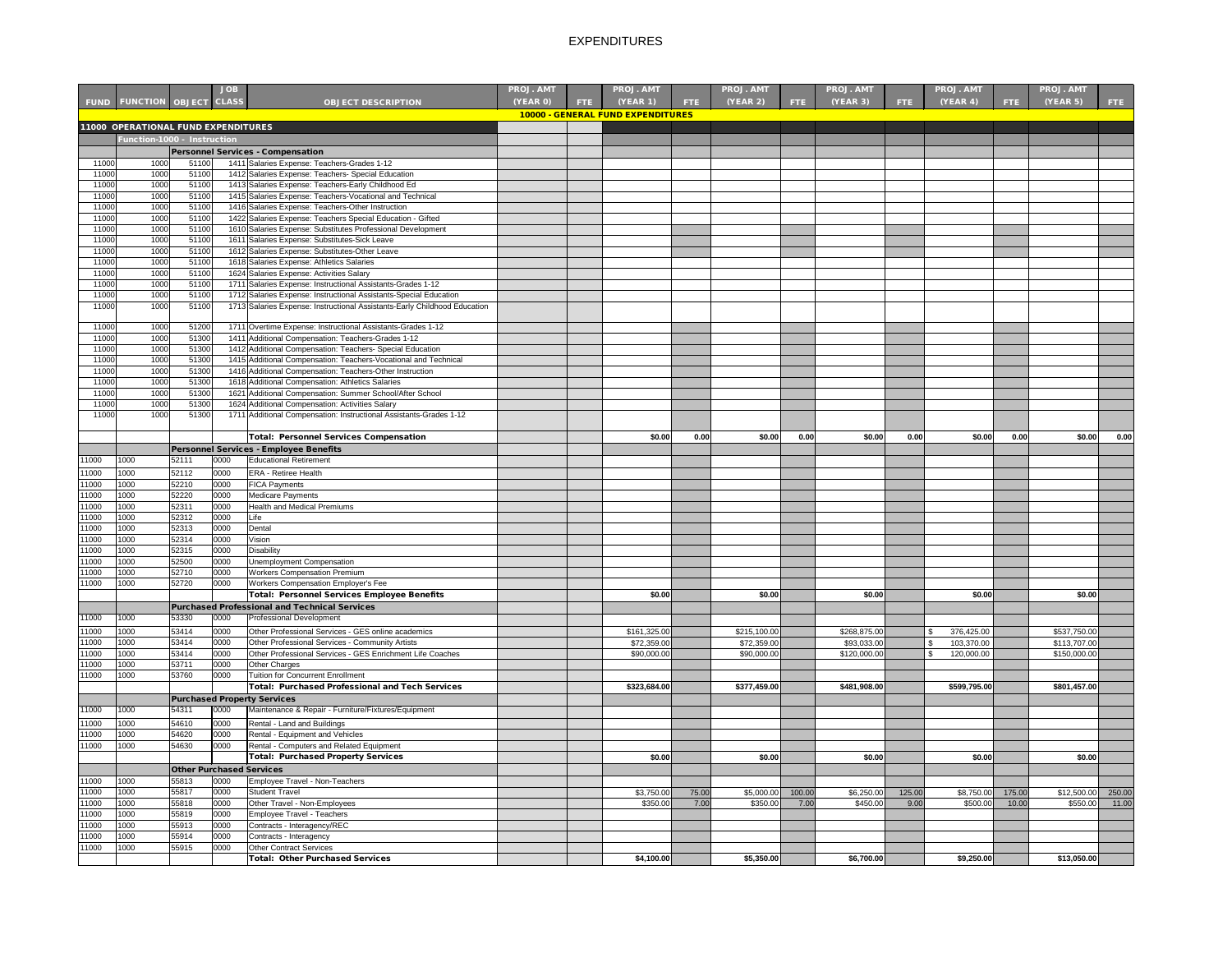|                |              | <b>Supplies</b>                 |              |                                                                  |  |              |       |                     |        |              |        |                                     |        |              |        |
|----------------|--------------|---------------------------------|--------------|------------------------------------------------------------------|--|--------------|-------|---------------------|--------|--------------|--------|-------------------------------------|--------|--------------|--------|
| 11000          | 1000         | 56112                           | 0000         | Other Textbooks                                                  |  | \$375.00     | 75.00 | \$500.00            | 100.00 | \$625.00     | 125.00 | \$875.00                            | 175.00 | \$1,250.00   | 250.00 |
| 11000          | 1000         | 56113                           | 0000         | Software                                                         |  |              |       |                     |        |              |        |                                     |        |              |        |
| 11000          | 1000         | 56118                           | 0000         | <b>General Supplies and Materials</b>                            |  | \$375.00     |       |                     |        |              |        |                                     |        |              |        |
|                |              |                                 |              | <b>Total: Supplies</b>                                           |  |              |       | \$500.00            |        | \$625.00     |        | \$875.00                            |        | \$1,250.00   |        |
|                |              | <b>Property</b>                 |              |                                                                  |  |              |       |                     |        |              |        |                                     |        |              |        |
| 11000          | 1000         | 57331                           | 0000         | Fixed Assets (more than \$5,000)                                 |  |              |       |                     |        |              |        |                                     |        |              |        |
| 11000          | 1000         | 57332                           | 0000         | Supply Assets (\$5,000 or less)                                  |  |              |       |                     |        |              |        |                                     |        |              |        |
|                |              |                                 |              | <b>Total: Property</b>                                           |  | \$0.00       |       | \$0.00              |        | \$0.00       |        | \$0.00                              |        | \$0.00       |        |
|                |              |                                 |              |                                                                  |  |              |       |                     |        |              |        |                                     |        |              |        |
| 11000          | 1000         |                                 |              | <b>TOTAL: INSTRUCTION</b>                                        |  | \$328,159.00 |       | $0.00$ \$383,309.00 | 0.00   | \$489,233.00 |        | 0.00 \$609,920.00 0.00 \$815,757.00 |        |              | 0.00   |
|                |              |                                 |              | Function-2100 - Support Services - Students                      |  |              |       |                     |        |              |        |                                     |        |              |        |
|                |              |                                 |              | Personnel Services - Compensation                                |  |              |       |                     |        |              |        |                                     |        |              |        |
| 11000          | 2100         | 51100                           | 1211         | Salaries Expense: Coordinator/Subject Matter Specialist          |  |              |       |                     |        |              |        |                                     |        |              |        |
| 11000          | 2100         | 51100                           | 1214         | Salaries Expense: Guidance Counselors/Social Workers             |  |              |       |                     |        |              |        |                                     |        |              |        |
| 11000          | 2100         | 51100                           | 1215         | Salaries Expense: Registered Nurse                               |  |              |       |                     |        |              |        |                                     |        |              |        |
| 11000          | 2100         | 51100                           | 1216         | Salaries Expense: Health Assistants                              |  |              |       |                     |        |              |        |                                     |        |              |        |
| 11000          | 2100         | 51100                           | 1217         | Salaries Expense: Secretary, Clerical, Technical Assistants      |  |              |       |                     |        |              |        |                                     |        |              |        |
| 11000          | 2100         | 51100                           | 1218         | Salaries Expense: School/Student Support                         |  |              |       |                     |        |              |        |                                     |        |              |        |
| 11000          | 2100         | 51100                           | 1311         | Salaries Expense: Diagnostician                                  |  |              |       |                     |        |              |        |                                     |        |              |        |
| 11000          | 2100         | 51100                           | 1312         | Salaries Expense: Speech Therapist                               |  |              |       |                     |        |              |        |                                     |        |              |        |
| 11000          | 2100         | 51100                           | 1313         | Salaries Expense: Occupational Therapist                         |  |              |       |                     |        |              |        |                                     |        |              |        |
| 11000          | 2100         | 51100                           | 1314         | Salaries Expense: Physical Therapist/Recreational Therapist      |  |              |       |                     |        |              |        |                                     |        |              |        |
| 11000          | 2100         | 51100                           | 1315         | Salaries Expense: Psychologist Counselors                        |  |              |       |                     |        |              |        |                                     |        |              |        |
| 11000          | 2100         | 51100                           | 1316         | Salaries Expense: Audiologists                                   |  |              |       |                     |        |              |        |                                     |        |              |        |
| 11000          | 2100         | 51100                           | 1317         | Salaries Expense: Interpreters                                   |  |              |       |                     |        |              |        |                                     |        |              |        |
| 11000          | 2100         | 51100                           | 1318         | Salaries Expense: Specialists                                    |  |              |       |                     |        |              |        |                                     |        |              |        |
| 11000          | 2100         | 51100                           | 1319         | Salaries Expense: Special Ed. Assistants                         |  |              |       |                     |        |              |        |                                     |        |              |        |
| 11000          | 2100         | 51100                           | 1511         | Salaries Expense: Data Processing                                |  |              |       |                     |        |              |        |                                     |        |              |        |
|                |              |                                 |              | <b>Total: Personnel Services - Compensation</b>                  |  | \$0.00       | 0.00  | \$0.00              | 0.00   | \$0.00       | 0.00   | \$0.00                              | 0.00   | \$0.00       | 0.00   |
|                |              |                                 |              | <b>Personnel Services - Employee Benefits</b>                    |  |              |       |                     |        |              |        |                                     |        |              |        |
| 11000          | 2100         | 52111                           | 0000         | <b>Educational Retirement</b>                                    |  |              |       |                     |        |              |        |                                     |        |              |        |
| 11000          | 2100         | 52112                           | 0000         | <b>ERA - Retiree Health</b>                                      |  |              |       |                     |        |              |        |                                     |        |              |        |
| 11000          | 2100         | 52210                           | 0000         | <b>FICA Payments</b>                                             |  |              |       |                     |        |              |        |                                     |        |              |        |
| 11000<br>11000 | 2100<br>2100 | 52220<br>52311                  | 0000<br>0000 | <b>Medicare Payments</b><br><b>Health and Medical Premiums</b>   |  |              |       |                     |        |              |        |                                     |        |              |        |
|                |              |                                 |              |                                                                  |  |              |       |                     |        |              |        |                                     |        |              |        |
| 11000          | 2100         | 52312                           | 0000         | Life                                                             |  |              |       |                     |        |              |        |                                     |        |              |        |
| 11000          | 2100         | 52313                           | 0000         | Dental                                                           |  |              |       |                     |        |              |        |                                     |        |              |        |
| 11000          | 2100         | 52314                           | 0000         | Vision                                                           |  |              |       |                     |        |              |        |                                     |        |              |        |
| 11000          | 2100         | 52315                           | 0000         | Disability                                                       |  |              |       |                     |        |              |        |                                     |        |              |        |
| 11000          | 2100         | 52316                           | 0000         | Other Insurance                                                  |  |              |       |                     |        |              |        |                                     |        |              |        |
| 11000<br>11000 | 2100<br>2100 | 52500<br>52710                  | 0000<br>0000 | Unemployment Compensation<br><b>Workers Compensation Premium</b> |  |              |       |                     |        |              |        |                                     |        |              |        |
| 11000          | 2100         | 52720                           | 0000         | <b>Workers Compensation Employer's Fee</b>                       |  |              |       |                     |        |              |        |                                     |        |              |        |
| 11000          | 2100         | 52912                           | 0000         | Employee Assistance Programs                                     |  |              |       |                     |        |              |        |                                     |        |              |        |
| 11000          | 2100         | 52913                           | 0000         | <b>Workers Compensation Employee Fees</b>                        |  |              |       |                     |        |              |        |                                     |        |              |        |
|                |              |                                 |              | Total: Personnel Services - Employee Benefits                    |  | \$0.00       |       | \$0.00              |        | \$0.00       |        | \$0.00                              |        | \$0.00       |        |
|                |              |                                 |              | <b>Purchased Professional and Technical Services</b>             |  |              |       |                     |        |              |        |                                     |        |              |        |
| 11000          | 2100         | 53211                           | 0000         | Diagnosticians - Contracted                                      |  |              |       |                     |        |              |        |                                     |        |              |        |
| 11000          | 2100         | 53212                           | 0000         | Speech Therapists - Contracted                                   |  |              |       |                     |        |              |        |                                     |        |              |        |
| 11000          | 2100         | 53213                           | 0000         | Occupational Therapists - Contracted                             |  |              |       |                     |        |              |        |                                     |        |              |        |
| 11000          | 2100         | 53214                           | 0000         | Physical/Recreational Therapists - Contracted                    |  |              |       |                     |        |              |        |                                     |        |              |        |
| 11000          | 2100         | 53215                           | 0000         | Psychologists/Counselors - Contracted                            |  |              |       |                     |        |              |        |                                     |        |              |        |
| 11000          | 2100         | 53216                           | 0000         | Audiologists - Contracted                                        |  |              |       |                     |        |              |        |                                     |        |              |        |
| 11000          | 2100         | 53217                           | 0000         | Interpreters - Contracted                                        |  |              |       |                     |        |              |        |                                     |        |              |        |
| 11000          | 2100         | 53218                           | 0000         | Specialists - Contracted                                         |  |              |       |                     |        |              |        |                                     |        |              |        |
| 11000          | 2100         | 53219                           | 0000         | Special Ed Assistants (Non-Instructional) - Contracted           |  |              |       |                     |        |              |        |                                     |        |              |        |
| 11000          | 2100         | 53330                           | 0000         | Professional Development                                         |  |              |       |                     |        |              |        |                                     |        |              |        |
| 11000          | 2100         | 53414                           | 0000         | Other Services - GES student support personnel                   |  | \$133,750.00 |       | \$176,000.00        |        | \$224,000.00 |        | \$322,750.00                        |        | \$462,500.00 |        |
| 11000          | 2100         | 53711                           | 0000         | Other Charges                                                    |  |              |       |                     |        |              |        |                                     |        |              |        |
|                |              |                                 |              | Total: Purchased Professional and Tech Services                  |  | \$133,750.00 |       | \$176,000.00        |        | \$224,000.00 |        | \$322,750.00                        |        | \$437,500.00 |        |
|                |              |                                 |              | <b>Purchased Property Services</b>                               |  |              |       |                     |        |              |        |                                     |        |              |        |
| 11000          | 2100         | 54311                           | 0000         | Maintenance & Repair - Furniture/Fixtures/Equipment              |  |              |       |                     |        |              |        |                                     |        |              |        |
| 11000          | 2100         | 54610                           | 0000         | Rental - Land and Buildings                                      |  |              |       |                     |        |              |        |                                     |        |              |        |
| 11000          | 2100         | 54620                           | 0000         | Rental - Equipment and Vehicles                                  |  |              |       |                     |        |              |        |                                     |        |              |        |
| 11000          | 2100         | 54630                           | 0000         | Rental - Computers and Related Equipment                         |  |              |       |                     |        |              |        |                                     |        |              |        |
|                |              |                                 |              | <b>Total: Purchased Property Services</b>                        |  | \$0.00       |       | \$0.00              |        | \$0.00       |        | \$0.00                              |        | \$0.00       |        |
|                |              | <b>Other Purchased Services</b> |              |                                                                  |  |              |       |                     |        |              |        |                                     |        |              |        |
|                |              |                                 |              |                                                                  |  |              |       |                     |        |              |        |                                     |        |              |        |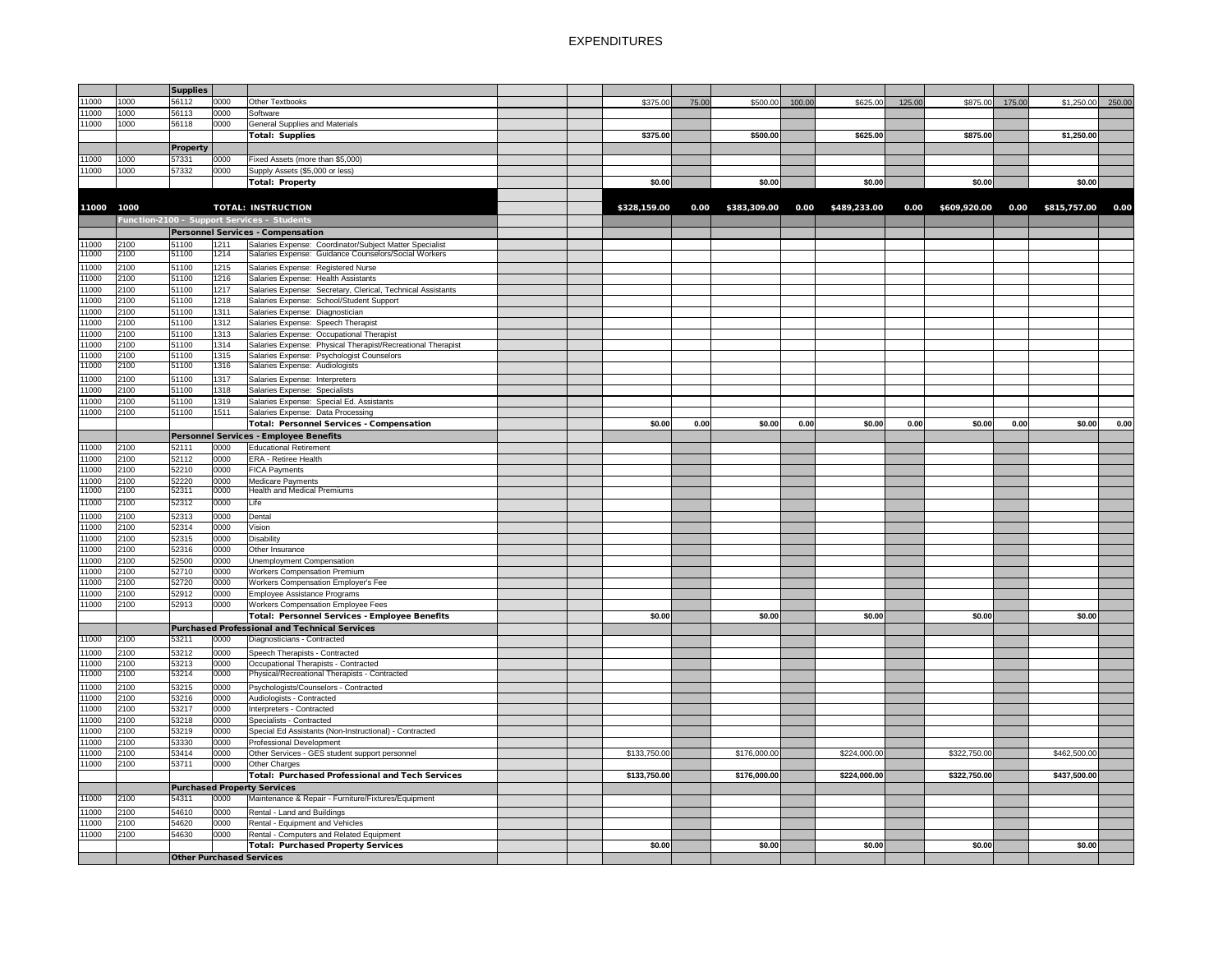| 11000          | 2100         | 55200                           | 0000         | Property/Liability Insurance                                |              |      |              |      |              |      |                   |      |                   |      |
|----------------|--------------|---------------------------------|--------------|-------------------------------------------------------------|--------------|------|--------------|------|--------------|------|-------------------|------|-------------------|------|
| 11000          | 2100         | 55813                           | 0000         | Employee Travel - Non-Teachers                              |              |      |              |      |              |      |                   |      |                   |      |
| 11000          | 2100         | 55818                           | 0000         | Other Travel - Non-Employees                                |              |      |              |      |              |      |                   |      |                   |      |
| 11000          | 2100         | 55913                           | 0000         | Contracts - Interagency/REC                                 |              |      |              |      |              |      |                   |      |                   |      |
| 11000          | 2100         | 55914                           | 0000         | Contracts - Interagency                                     |              |      |              |      |              |      |                   |      |                   |      |
| 11000          | 2100         | 55915                           | 0000         | <b>Other Contract Services</b>                              |              |      |              |      |              |      |                   |      |                   |      |
|                |              |                                 |              | Total: Other Purchased Services                             | \$0.00       |      | \$0.00       |      | \$0.00       |      | \$0.00            |      | \$0.00            |      |
|                |              | <b>Supplies</b>                 |              |                                                             |              |      |              |      |              |      |                   |      |                   |      |
|                |              |                                 |              |                                                             |              |      |              |      |              |      |                   |      |                   |      |
| 11000          | 2100         | 56113                           | 0000         | Software                                                    |              |      |              |      |              |      |                   |      |                   |      |
| 11000          | 2100         | 56118                           | 0000         | <b>General Supplies and Materials</b>                       |              |      |              |      |              |      |                   |      |                   |      |
|                |              |                                 |              | Total: Supplies                                             | \$0.00       |      | \$0.00       |      | \$0.00       |      | \$0.00            |      | \$0.00            |      |
|                |              | <b>Property</b>                 |              |                                                             |              |      |              |      |              |      |                   |      |                   |      |
| 11000          | 2100         | 57331                           | 0000         | Fixed Assets (more than \$5,000)                            |              |      |              |      |              |      |                   |      |                   |      |
| 11000          | 2100         | 57332                           | 0000         | Supply Assets (\$5,000 or less)                             |              |      |              |      |              |      |                   |      |                   |      |
|                |              |                                 |              | <b>Total: Property</b>                                      | \$0.00       |      | \$0.00       |      | \$0.00       |      | \$0.00            |      | \$0.00            |      |
|                |              |                                 |              |                                                             |              |      |              |      |              |      |                   |      |                   |      |
|                |              |                                 |              |                                                             |              |      |              |      |              |      |                   |      |                   |      |
| 11000 2100     |              |                                 |              | <b>TOTAL: SUPPORT SERVICES - STUDENTS</b>                   | \$133,750.00 | 0.00 | \$176,000.00 | 0.00 | \$224,000.00 |      | 0.00 \$322,750.00 |      | 0.00 \$437,500.00 | 0.00 |
|                |              |                                 |              | Function-2200 - Support Services - Instruction              |              |      |              |      |              |      |                   |      |                   |      |
|                |              |                                 |              | <b>Personnel Services - Compensation</b>                    |              |      |              |      |              |      |                   |      |                   |      |
| 11000          | 2200         | 51100                           | 1211         | Salaries Expense: Coordinator/Subject Matter Specialist     |              |      |              |      |              |      |                   |      |                   |      |
| 11000          | 2200         | 51100                           | 1212         | Salaries Expense: Library/Media Specialist                  |              |      |              |      |              |      |                   |      |                   |      |
| 11000          | 2200         | 51100                           | 1213         | Salaries Expense: Library/Media Assistants                  |              |      |              |      |              |      |                   |      |                   |      |
| 11000          | 2200         | 51100                           | 1217         | Salaries Expense: Secretary, Clerical, Technical Assistants |              |      |              |      |              |      |                   |      |                   |      |
|                | 2200         | 51100                           | 1511         |                                                             |              |      |              |      |              |      |                   |      |                   |      |
| 11000          |              |                                 |              | Salaries Expense: Data Processing                           |              |      |              |      |              |      |                   |      |                   |      |
|                |              |                                 |              | <b>Total: Support Services - Instruction</b>                | \$0.00       | 0.00 | \$0.00       | 0.00 | \$0.00       | 0.00 | \$0.00            | 0.00 | \$0.00            | 0.00 |
|                |              |                                 |              | <b>Personnel Services - Employee Benefits</b>               |              |      |              |      |              |      |                   |      |                   |      |
| 11000          | 2200         | 52111                           | 0000         | <b>Educational Retirement</b>                               |              |      |              |      |              |      |                   |      |                   |      |
| 11000          | 2200         | 52112                           | 0000         | <b>ERA - Retiree Health</b>                                 |              |      |              |      |              |      |                   |      |                   |      |
| 11000          | 2200         | 52210                           | 0000         | <b>FICA Payments</b>                                        |              |      |              |      |              |      |                   |      |                   |      |
| 11000          | 2200         | 52220                           | 0000         | Medicare Payments                                           |              |      |              |      |              |      |                   |      |                   |      |
| 11000          | 2200         | 52311                           | 0000         | <b>Health and Medical Premiums</b>                          |              |      |              |      |              |      |                   |      |                   |      |
| 11000          | 2200         | 52312                           | 0000         | Life                                                        |              |      |              |      |              |      |                   |      |                   |      |
| 11000          | 2200         | 52313                           | 0000         | Dental                                                      |              |      |              |      |              |      |                   |      |                   |      |
| 11000          | 2200         | 52314                           | 0000         | Vision                                                      |              |      |              |      |              |      |                   |      |                   |      |
|                |              |                                 |              |                                                             |              |      |              |      |              |      |                   |      |                   |      |
| 11000<br>11000 | 2200<br>2200 | 52315<br>52500                  | 0000<br>0000 | <b>Disability</b><br><b>Unemployment Compensation</b>       |              |      |              |      |              |      |                   |      |                   |      |
|                |              |                                 |              |                                                             |              |      |              |      |              |      |                   |      |                   |      |
| 11000          | 2200         | 52710                           | 0000         | <b>Workers Compensation Premium</b>                         |              |      |              |      |              |      |                   |      |                   |      |
| 11000          | 2200         | 52720                           | 0000         | Workers Compensation Employer's Fee                         |              |      |              |      |              |      |                   |      |                   |      |
| 11000          | 2200         | 52912                           | 0000         | Employee Assistance Programs                                |              |      |              |      |              |      |                   |      |                   |      |
|                |              |                                 |              | Total: Personnel Services - Employee Benefits               | \$0.00       |      | \$0.00       |      | \$0.00       |      | \$0.00            |      | \$0.00            |      |
|                |              |                                 |              | Purchased Professional and Technical Services               |              |      |              |      |              |      |                   |      |                   |      |
| 11000          | 2200         | 53330                           | 0000         | <b>Professional Development</b>                             |              |      |              |      |              |      |                   |      |                   |      |
|                |              |                                 |              |                                                             |              |      |              |      |              |      |                   |      |                   |      |
| 11000          | 2200         | 53414                           | 0000         | Other Professional Services                                 |              |      |              |      |              |      |                   |      |                   |      |
| 11000          | 2200         | 53711                           | 0000         | Other Charges                                               |              |      |              |      |              |      |                   |      |                   |      |
|                |              |                                 |              | Total: Purchased Professional and Tech Services             | \$0.00       |      | \$0.00       |      | \$0.00       |      | \$0.00            |      | \$0.00            |      |
|                |              |                                 |              | <b>Purchased Property Services</b>                          |              |      |              |      |              |      |                   |      |                   |      |
| 11000          | 2200         | 54311                           | 0000         | Maintenance & Repair - Furniture/Fixtures/Equipment         |              |      |              |      |              |      |                   |      |                   |      |
| 11000          | 2200         | 54610                           | 0000         | Rental - Land and Buildings                                 |              |      |              |      |              |      |                   |      |                   |      |
| 11000          | 2200         | 54620                           | 0000         | Rental - Equipment and Vehicles                             |              |      |              |      |              |      |                   |      |                   |      |
| 11000          | 2200         | 54630                           | 0000         | Rental - Computers and Related Equipment                    |              |      |              |      |              |      |                   |      |                   |      |
|                |              |                                 |              | <b>Total: Purchased Property Services</b>                   | \$0.00       |      | \$0.00       |      | \$0.00       |      | \$0.00            |      | \$0.00            |      |
|                |              |                                 |              |                                                             |              |      |              |      |              |      |                   |      |                   |      |
|                |              | <b>Other Purchased Services</b> |              |                                                             |              |      |              |      |              |      |                   |      |                   |      |
| 11000          | 2200         | 55813                           | 0000         | Employee Travel - Non-Teachers                              |              |      |              |      |              |      |                   |      |                   |      |
| 11000          | 2200         | 55818                           | 0000         | Other Travel - Non-Employees                                |              |      |              |      |              |      |                   |      |                   |      |
| 11000          | 2200         | 55913                           | 0000         | Contracts - Interagency/REC                                 |              |      |              |      |              |      |                   |      |                   |      |
| 11000          | 2200         | 55914                           | 0000         | Contracts - Interagency                                     |              |      |              |      |              |      |                   |      |                   |      |
| 11000          | 2200         | 55915                           | 0000         | <b>Other Contract Services</b>                              |              |      |              |      |              |      |                   |      |                   |      |
|                |              |                                 |              | Total: Other Purchased Services                             | \$0.00       |      | \$0.00       |      | \$0.00       |      | \$0.00            |      | \$0.00            |      |
|                |              | <b>Supplies</b>                 |              |                                                             |              |      |              |      |              |      |                   |      |                   |      |
| 11000          | 2200         | 56113                           | 0000         | Software                                                    |              |      |              |      |              |      |                   |      |                   |      |
| 11000          | 2200         | 56114                           | 0000         | Library And Audio-Visual                                    |              |      |              |      |              |      |                   |      |                   |      |
|                | 2200         |                                 | 0000         |                                                             |              |      |              |      |              |      |                   |      |                   |      |
| 11000          |              | 56118                           |              | <b>General Supplies and Materials</b>                       |              |      |              |      |              |      |                   |      |                   |      |
|                |              |                                 |              | <b>Total: Supplies</b>                                      | \$0.00       |      | \$0.00       |      | \$0.00       |      | \$0.00            |      | \$0.00            |      |
|                |              | <b>Property</b>                 |              |                                                             |              |      |              |      |              |      |                   |      |                   |      |
| 11000          | 2200         | 57331                           | 0000         | Fixed Assets (more than \$5,000)                            |              |      |              |      |              |      |                   |      |                   |      |
| 11000          | 2200         | 57332                           | 0000         | Supply Assets (\$5,000 or less)                             |              |      |              |      |              |      |                   |      |                   |      |
|                |              |                                 |              | Total: Property                                             | \$0.00       |      | \$0.00       |      | \$0.00       |      | \$0.00            |      | \$0.00            |      |
|                |              |                                 |              |                                                             |              |      |              |      |              |      |                   |      |                   |      |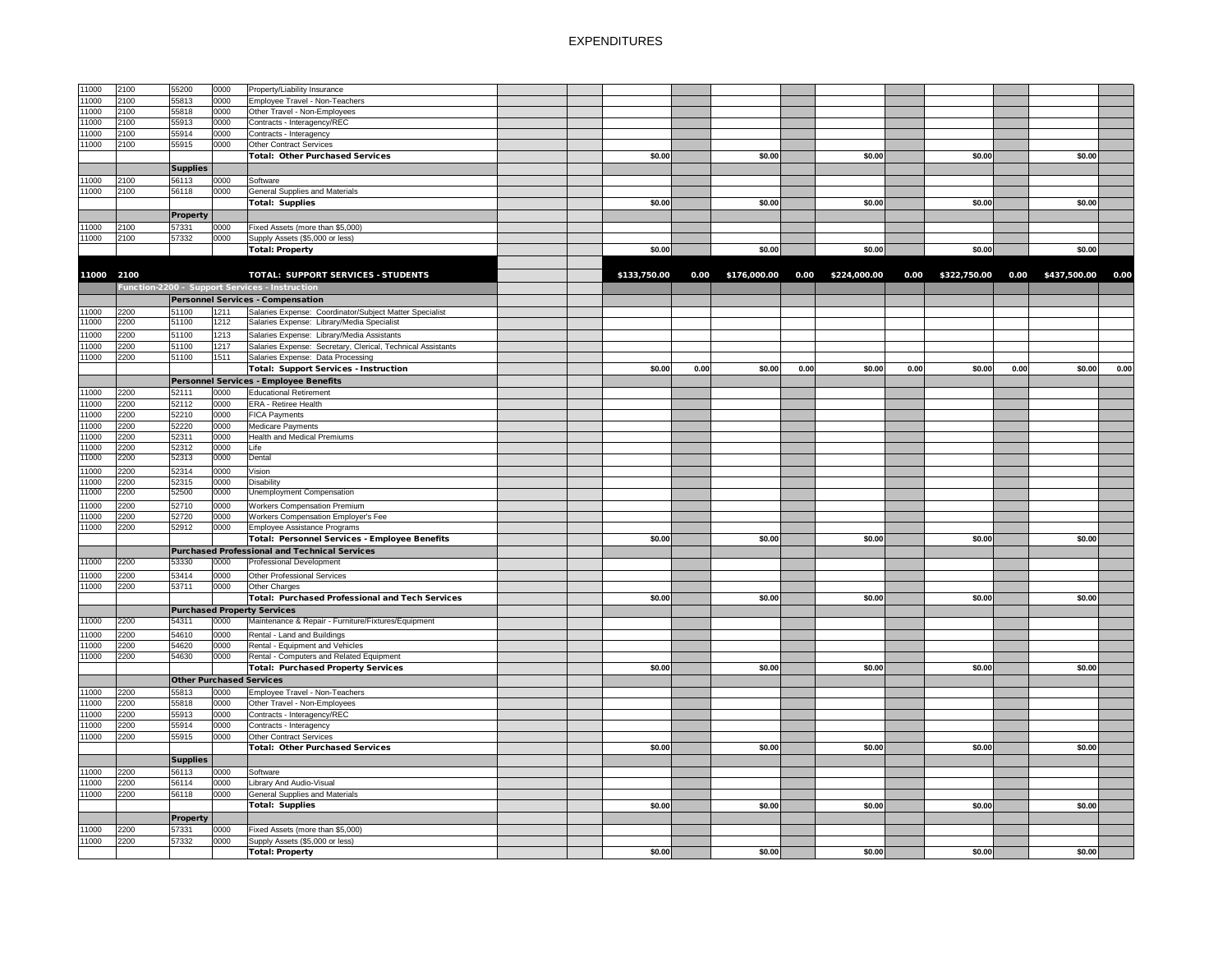| 11000 2200     |                                        |                 |              | <b>TOTAL: SUPPORT SERVICES - INSTRUCTION</b>                                                                           | \$0.00                     | 0.00  | \$0.00                     | 0.00   | \$0.00                     | 0.00   | \$0.00                     | 0.00   | \$0.00                     | 0.00   |
|----------------|----------------------------------------|-----------------|--------------|------------------------------------------------------------------------------------------------------------------------|----------------------------|-------|----------------------------|--------|----------------------------|--------|----------------------------|--------|----------------------------|--------|
|                | Function-2300 - General Administration |                 |              |                                                                                                                        |                            |       |                            |        |                            |        |                            |        |                            |        |
|                |                                        |                 |              | <b>Personnel Services - Compensation</b>                                                                               |                            |       |                            |        |                            |        |                            |        |                            |        |
| 11000          | 2300                                   | 51100           | 1111         | Salaries Expense: Superintendent                                                                                       |                            |       |                            |        |                            |        |                            |        |                            |        |
| 11000          | 2300                                   | 51100           | 1113         | Salaries Expense: Administrative Associates                                                                            |                            |       |                            |        |                            |        |                            |        |                            |        |
| 11000          | 2300                                   | 51100           | 1114         | Salaries Expense: Administrative Assistants                                                                            |                            |       |                            |        |                            |        |                            |        |                            |        |
| 11000          | 2300                                   | 51100           | 1217         | Salaries Expense: Secretarial/Clerical/Technical Assistants                                                            |                            |       |                            |        |                            |        |                            |        |                            |        |
| 11000          | 2300                                   | 51100           | 1511         | Salaries Expense: Data Processing                                                                                      |                            |       |                            |        |                            |        |                            |        |                            |        |
| 11000          | 2300                                   | 51100           | 1800         | Salaries Expense: Board Members                                                                                        |                            |       |                            |        |                            |        |                            |        |                            |        |
| 11000          | 2300                                   | 51300           | 1111         | Additional Compensation: Superintendent                                                                                |                            |       |                            |        |                            |        |                            |        |                            |        |
|                |                                        |                 |              | <b>Total: Personnel Services - Compensation</b>                                                                        | \$0.00                     | 0.00  | \$0.00                     | 0.00   | \$0.00                     | 0.00   | \$0.00                     | 0.00   | \$0.00                     | 0.00   |
|                |                                        |                 |              | Personnel Services - Employee Benefits                                                                                 |                            |       |                            |        |                            |        |                            |        |                            |        |
| 11000          | 2300                                   | 52111           | 0000         | <b>Educational Retirement</b>                                                                                          |                            |       |                            |        |                            |        |                            |        |                            |        |
| 11000          | 2300                                   | 52112           | 0000         | <b>ERA - Retiree Health</b>                                                                                            |                            |       |                            |        |                            |        |                            |        |                            |        |
| 11000<br>11000 | 2300<br>2300                           | 52210<br>52220  | 0000<br>0000 | <b>FICA Payments</b><br><b>Medicare Payments</b>                                                                       |                            |       |                            |        |                            |        |                            |        |                            |        |
| 11000          | 2300                                   | 52311           | 0000         | <b>Health and Medical Premiums</b>                                                                                     |                            |       |                            |        |                            |        |                            |        |                            |        |
| 11000          | 2300                                   | 52312           | 0000         | Life                                                                                                                   |                            |       |                            |        |                            |        |                            |        |                            |        |
| 11000          | 2300                                   | 52313           | 0000         | Dental                                                                                                                 |                            |       |                            |        |                            |        |                            |        |                            |        |
| 11000          | 2300                                   | 52314           | 0000         | Vision                                                                                                                 |                            |       |                            |        |                            |        |                            |        |                            |        |
| 11000          | 2300                                   | 52315           | 0000         | Disability                                                                                                             |                            |       |                            |        |                            |        |                            |        |                            |        |
| 11000          | 2300                                   | 52500           | 0000         | <b>Unemployment Compensation</b>                                                                                       |                            |       |                            |        |                            |        |                            |        |                            |        |
| 11000          | 2300                                   | 52710           | 0000         | <b>Workers Compensation Premium</b>                                                                                    |                            |       |                            |        |                            |        |                            |        |                            |        |
| 11000          | 2300                                   | 52720           | 0000         | <b>Workers Compensation Employer's Fee</b>                                                                             |                            |       |                            |        |                            |        |                            |        |                            |        |
| 11000          | 2300                                   | 52912           | 0000         | Employee Assistance Programs                                                                                           |                            |       |                            |        |                            |        |                            |        |                            |        |
|                |                                        |                 |              | Total: Personnel Services - Employee Benefits                                                                          | \$0.00                     |       | \$0.00                     |        | \$0.00                     |        | \$0.00                     |        | \$0.00                     |        |
|                |                                        |                 |              | <b>Purchased Professional and Technical Services</b>                                                                   |                            |       |                            |        |                            |        |                            |        |                            |        |
| 11000          | 2300                                   | 53330           | 0000         | <b>Professional Development</b>                                                                                        |                            |       |                            |        |                            |        |                            |        |                            |        |
| 11000          | 2300                                   | 53411           | 0000         | Auditing                                                                                                               | \$7,000.00                 |       | \$10,000.00                |        | \$13,000.00                |        | \$13,000.00                |        | \$13,000.00                |        |
| 11000          | 2300                                   | 53412           | 0000         | <b>Bond/Board Elections</b>                                                                                            |                            |       |                            |        |                            |        |                            |        |                            |        |
| 11000          | 2300                                   | 53413           | 0000         | Legal                                                                                                                  | \$6,000.00                 |       | \$7,000.00                 |        | \$8,000.00                 |        | \$9,000.00                 |        | \$10,000.00                |        |
| 11000          | 2300                                   | 53414<br>53414  | 0000<br>0000 | Other Services - GES HR & Finance Services                                                                             | \$70,365.18                |       | \$79,181.87                |        | \$201,418.49               |        | \$244,957.07               |        | \$266,117.34               |        |
|                | 2300<br>2300                           | 53414           | 0000         | Other Services - GES Key Personnel (Head Administrator)<br>Other Services - GES Key Personnel (Chief Creative Officer) | \$80,000.00<br>\$76,000.00 |       | \$82,000.00<br>\$78,000.00 |        | \$84,000.00<br>\$80,000.00 |        | \$86,000.00<br>\$82,000.00 |        | \$88,000.00<br>\$84,000.00 |        |
|                | 2300                                   | 53414           | 0000         | Other Services - GES Key Personnel (Operations Coordinator)                                                            | \$55,000.00                |       | \$57,000.00                |        | \$59,000.00                |        | \$61,000.00                |        | \$63,000.00                |        |
| 11000          | 2300                                   | 53414           | 0000         | Other Services - GES Key Personnel (Administrative Assistant)                                                          |                            |       |                            |        | \$34,000.00                |        | \$36,000.00                |        | \$38,000.00                |        |
|                | 2300                                   | 53711           | 0000         | Other Charges - 25% benefits rate for GES Key Personnel                                                                | \$52,750.00                |       | \$54,250.00                |        | \$55,750.00                |        | \$57,250.00                |        | \$58,750.00                |        |
| 11000          | 2300                                   | 53711           | 0000         | Other Charges - NM Coalition of Charter Schools                                                                        | \$975.00                   | 75.00 | \$1,300.00                 | 100.00 | \$1,625.00                 | 125.00 | \$2,275.00                 | 175.00 | \$3,250.00                 | 250.00 |
| 11000          | 2300                                   | 53713           | 0000         | Indirect Costs Program Administration                                                                                  |                            |       |                            |        |                            |        |                            |        |                            |        |
|                |                                        |                 |              | <b>Total: Purchased Professional and Tech Services</b>                                                                 | \$348,090.18               |       | \$368,731.87               |        | \$536,793.49               |        | \$591,482.07               |        | \$624,117.34               |        |
|                |                                        |                 |              | <b>Purchased Property Services</b>                                                                                     |                            |       |                            |        |                            |        |                            |        |                            |        |
| 11000          | 2300                                   | 54311           | 0000         | Maintenance & Repair - Furniture/Fixtures/Equipment                                                                    |                            |       |                            |        |                            |        |                            |        |                            |        |
| 11000          | 2300                                   | 54610           | 0000         | Rental - Land and Buildings                                                                                            |                            |       |                            |        |                            |        |                            |        |                            |        |
| 11000          | 2300                                   | 54620           | 0000         | Rental - Equipment and Vehicles                                                                                        |                            |       |                            |        |                            |        |                            |        |                            |        |
| 11000          | 2300                                   | 54630           | 0000         | Rental - Computers and Related Equipment                                                                               |                            |       |                            |        |                            |        |                            |        |                            |        |
|                |                                        |                 |              | <b>Total: Purchased Property Services</b>                                                                              | \$0.00                     |       | \$0.00                     |        | \$0.00                     |        | \$0.00                     |        | \$0.00                     |        |
|                |                                        |                 |              | <b>Other Purchased Services</b>                                                                                        |                            |       |                            |        |                            |        |                            |        |                            |        |
| 11000          | 2300                                   | 55400           | 0000         | Advertising                                                                                                            |                            |       |                            |        |                            |        |                            |        |                            |        |
| 11000          | 2300                                   | 55811           | 0000         | <b>Board Travel</b>                                                                                                    |                            |       |                            |        |                            |        |                            |        |                            |        |
| 11000          | 2300<br>2300                           | 55812<br>55813  | 0000<br>0000 | <b>Board Training</b>                                                                                                  | \$2,000.00                 |       | \$2,000.00                 |        | \$2,000.00                 |        | \$2,000.00                 |        | \$2,000.00                 |        |
| 11000<br>11000 | 2300                                   | 55815           | 0000         | Employee Travel - Non-Teachers<br><b>Bus Driver Institute Training</b>                                                 |                            |       |                            |        |                            |        |                            |        |                            |        |
| 11000          | 2300                                   | 55816           | 0000         | <b>Bus Driver In-Service Training</b>                                                                                  |                            |       |                            |        |                            |        |                            |        |                            |        |
| 11000          | 2300                                   | 55818           | 0000         | Other Travel - Non-Employees                                                                                           |                            |       |                            |        |                            |        |                            |        |                            |        |
| 11000          | 2300                                   | 55913           | 0000         | Contracts - Interagency/REC                                                                                            |                            |       |                            |        |                            |        |                            |        |                            |        |
| 11000          | 2300                                   | 55914           | 0000         | Contracts - Interagency                                                                                                |                            |       |                            |        |                            |        |                            |        |                            |        |
| 11000          | 2300                                   | 55915           | 0000         | <b>Other Contract Services</b>                                                                                         |                            |       |                            |        |                            |        |                            |        |                            |        |
|                |                                        |                 |              | <b>Total: Other Purchased Services</b>                                                                                 | \$2,000.00                 |       | \$2,000.00                 |        | \$2,000.00                 |        | \$2,000.00                 |        | \$2,000.00                 |        |
|                |                                        | <b>Supplies</b> |              |                                                                                                                        |                            |       |                            |        |                            |        |                            |        |                            |        |
| 11000          | 2300                                   | 56113           | 0000         | Software                                                                                                               |                            |       |                            |        |                            |        |                            |        |                            |        |
| 11000          | 2300                                   | 56115           | 0000         | <b>Board Expenses</b>                                                                                                  |                            |       |                            |        |                            |        |                            |        |                            |        |
| 11000          | 2300                                   | 56118           | 0000         | <b>General Supplies and Materials</b>                                                                                  | \$1,000.00                 |       | \$1,200.00                 |        | \$1,300.00                 |        | \$1,400.00                 |        | \$1,500.00                 |        |
|                |                                        |                 |              | Total: Supplies                                                                                                        | \$1,000.00                 |       | \$1,200.00                 |        | \$1,300.00                 |        | \$1,400.00                 |        | \$1,500.00                 |        |
|                |                                        | <b>Property</b> |              |                                                                                                                        |                            |       |                            |        |                            |        |                            |        |                            |        |
| 11000          | 2300                                   | 57331           | 0000         | Fixed Assets (more than \$5,000)                                                                                       |                            |       |                            |        |                            |        |                            |        |                            |        |
| 11000          | 2300                                   | 57332           | 0000         | Supply Assets (\$5,000 or less)                                                                                        |                            |       |                            |        |                            |        |                            |        |                            |        |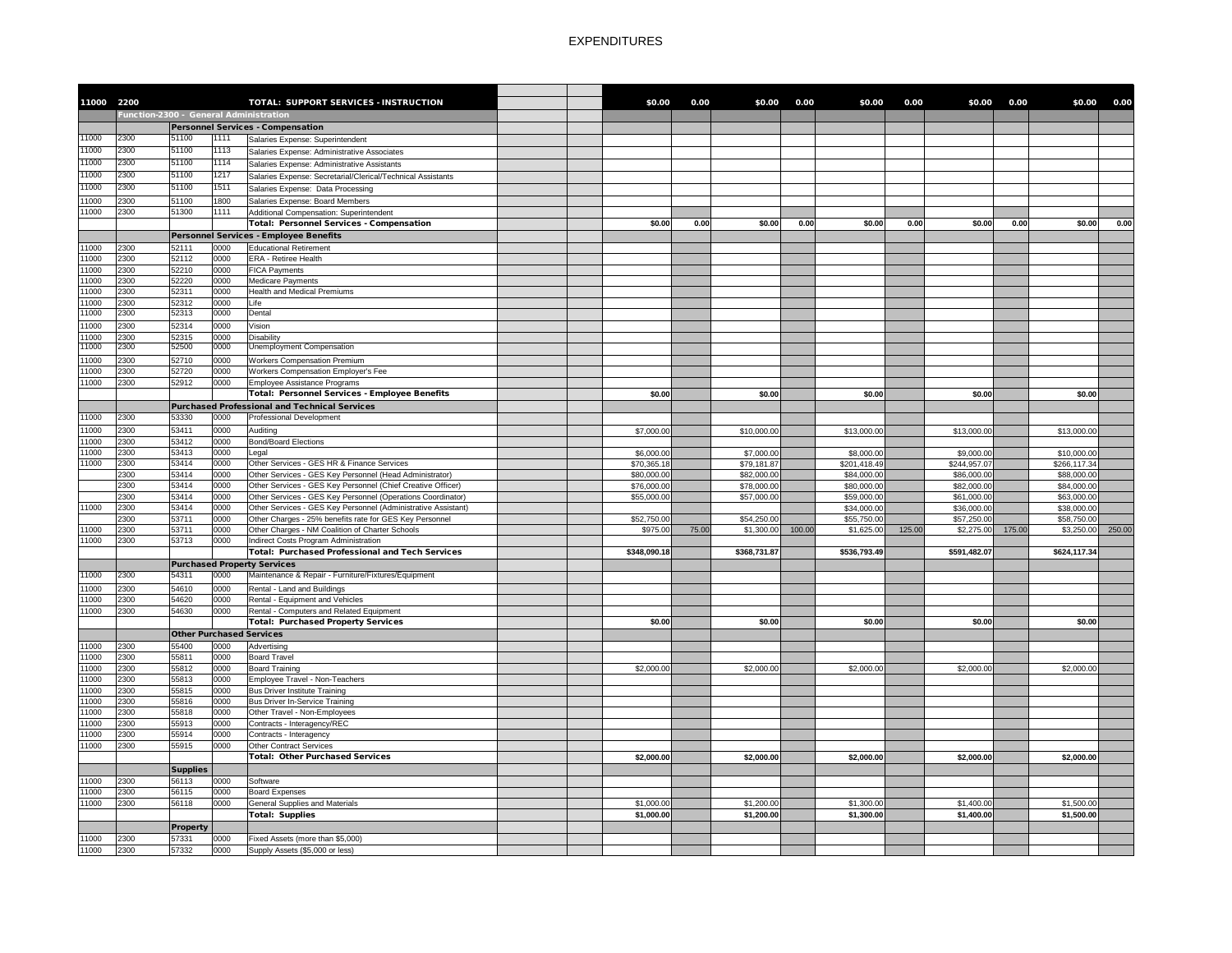|            |                                         |                          |              | Total: Property                                                     |  | \$0.00       |      | \$0.00            |      | \$0.00            |      | \$0.00            |      | \$0.00            |      |
|------------|-----------------------------------------|--------------------------|--------------|---------------------------------------------------------------------|--|--------------|------|-------------------|------|-------------------|------|-------------------|------|-------------------|------|
|            |                                         |                          |              |                                                                     |  |              |      |                   |      |                   |      |                   |      |                   |      |
| 11000 2300 |                                         |                          |              | <b>TOTAL: GENERAL ADMINISTRATION</b>                                |  |              |      |                   |      |                   |      |                   |      |                   |      |
|            |                                         |                          |              |                                                                     |  | \$351,090.18 |      | 0.00 \$371,931.87 |      | 0.00 \$540,093.49 |      | 0.00 \$594,882.07 |      | 0.00 \$627,617.34 | 0.00 |
|            | Function-2400 - School Administration   |                          |              |                                                                     |  |              |      |                   |      |                   |      |                   |      |                   |      |
|            |                                         |                          |              | <b>Personnel Services - Compensation</b>                            |  |              |      |                   |      |                   |      |                   |      |                   |      |
| 11000      | 2400                                    | 51100                    | 1112         | Salaries Expense: Principal                                         |  |              |      |                   |      |                   |      |                   |      |                   |      |
| 11000      | 2400                                    | 51100                    | 1211         | Salaries Expense: Coordinator/Subject Matter Specialist - CCO       |  |              |      |                   |      |                   |      |                   |      |                   |      |
| 11000      | 2400                                    | 51100                    | 1211         | Salaries Expense: Coordinator/Subject Matter Specialist - Ops Coord |  |              |      |                   |      |                   |      |                   |      |                   |      |
| 11000      | 2400                                    | 51100                    | 1217         | Salaries Expense: Secretary, Clerical, Technical Assistants         |  |              |      |                   |      |                   |      |                   |      |                   |      |
| 11000      | 2400                                    | 51100                    | 1511         | Salaries Expense: Data Processing                                   |  |              |      |                   |      |                   |      |                   |      |                   |      |
| 11000      | 2400                                    | 51300                    | 1112         | Additional Compensation                                             |  |              |      |                   |      |                   |      |                   |      |                   |      |
|            |                                         |                          |              | Total: Personnel Services - Compensation                            |  | \$0.00       | 0.00 | \$0.00            | 0.00 | \$0.00            | 0.00 | \$0.00            | 0.00 | \$0.00            | 0.00 |
|            |                                         |                          |              | Personnel Services - Employee Benefits                              |  |              |      |                   |      |                   |      |                   |      |                   |      |
| 11000      | 2400                                    | 52111                    | 0000         | <b>Educational Retirement</b>                                       |  |              |      |                   |      |                   |      |                   |      |                   |      |
| 11000      | 2400                                    | 52112                    | 0000         | <b>ERA - Retiree Health</b>                                         |  |              |      |                   |      |                   |      |                   |      |                   |      |
| 11000      | 2400                                    | 52210                    | 0000         | <b>FICA Payments</b>                                                |  |              |      |                   |      |                   |      |                   |      |                   |      |
| 11000      | 2400                                    | 52220                    | 0000         | Medicare Payments                                                   |  |              |      |                   |      |                   |      |                   |      |                   |      |
| 11000      | 2400                                    | 52311                    | 0000         | <b>Health and Medical Premiums</b>                                  |  |              |      |                   |      |                   |      |                   |      |                   |      |
| 11000      | 2400                                    | 52312                    | 0000         | Life                                                                |  |              |      |                   |      |                   |      |                   |      |                   |      |
| 11000      | 2400                                    | 52313                    | 0000         | Dental                                                              |  |              |      |                   |      |                   |      |                   |      |                   |      |
| 11000      | 2400                                    | 52314                    | 0000         | Vision                                                              |  |              |      |                   |      |                   |      |                   |      |                   |      |
| 11000      | 2400                                    | 52315                    | 0000         | <b>Disability</b>                                                   |  |              |      |                   |      |                   |      |                   |      |                   |      |
| 11000      | 2400                                    | 52500                    | 0000         | <b>Unemployment Compensation</b>                                    |  |              |      |                   |      |                   |      |                   |      |                   |      |
|            |                                         | 52710                    |              |                                                                     |  |              |      |                   |      |                   |      |                   |      |                   |      |
| 11000      | 2400<br>2400                            | 52720                    | 0000<br>0000 | <b>Workers Compensation Premium</b>                                 |  |              |      |                   |      |                   |      |                   |      |                   |      |
| 11000      | 2400                                    | 52912                    | 0000         | Workers Compensation Employer's Fee<br>Employee Assistance Programs |  |              |      |                   |      |                   |      |                   |      |                   |      |
| 11000      |                                         |                          |              | Total: Personnel Services - Employee Benefits                       |  |              |      |                   |      |                   |      |                   |      |                   |      |
|            |                                         |                          |              |                                                                     |  | \$0.00       |      | \$0.00            |      | \$0.00            |      | \$0.00            |      | \$0.00            |      |
|            |                                         |                          |              | <b>Purchased Professional and Technical Services</b>                |  |              |      |                   |      |                   |      |                   |      |                   |      |
| 11000      | 2400                                    | 53330                    | 0000         | <b>Professional Development</b>                                     |  |              |      |                   |      |                   |      |                   |      |                   |      |
| 11000      | 2400                                    | 53414                    | 0000         | <b>Other Services</b>                                               |  |              |      |                   |      |                   |      |                   |      |                   |      |
| 11000      | 2400                                    | 53711                    | 0000         | Other Charges                                                       |  |              |      |                   |      |                   |      |                   |      |                   |      |
|            |                                         |                          |              | Total: Purchased Professional and Tech Services                     |  | \$0.00       |      | \$0.00            |      | \$0.00            |      | \$0.00            |      | \$0.00            |      |
|            |                                         |                          |              | <b>Purchased Property Services</b>                                  |  |              |      |                   |      |                   |      |                   |      |                   |      |
| 11000      | 2400                                    | 54311                    | 0000         | Maintenance & Repair - Furniture/Fixtures/Equipment                 |  |              |      |                   |      |                   |      |                   |      |                   |      |
| 11000      | 2400                                    | 54610                    | 0000         | Rental - Land and Buildings                                         |  |              |      |                   |      |                   |      |                   |      |                   |      |
| 11000      | 2400                                    | 54620                    | 0000         | Rental - Equipment and Vehicles                                     |  |              |      |                   |      |                   |      |                   |      |                   |      |
| 11000      | 2400                                    | 54630                    | 0000         | Rental - Computers and Related Equipment                            |  |              |      |                   |      |                   |      |                   |      |                   |      |
|            |                                         |                          |              | <b>Total: Purchased Property Services</b>                           |  | \$0.00       |      | \$0.00            |      | \$0.00            |      | \$0.00            |      | \$0.00            |      |
|            |                                         |                          |              | <b>Other Purchased Services</b>                                     |  |              |      |                   |      |                   |      |                   |      |                   |      |
| 11000      | 2400                                    | 55813                    | 0000         | Employee Travel - Non-Teachers                                      |  |              |      |                   |      |                   |      |                   |      |                   |      |
| 11000      | 2400                                    | 55913                    | 0000         | Contracts - Interagency/REC                                         |  |              |      |                   |      |                   |      |                   |      |                   |      |
| 11000      | 2400                                    | 55914                    | 0000         | Contracts - Interagency                                             |  |              |      |                   |      |                   |      |                   |      |                   |      |
| 11000      | 2400                                    | 55915                    | 0000         | <b>Other Contract Services</b>                                      |  |              |      |                   |      |                   |      |                   |      |                   |      |
|            |                                         |                          |              | <b>Total: Other Purchased Services</b>                              |  | \$0.00       |      | \$0.00            |      | \$0.00            |      | \$0.00            |      | \$0.00            |      |
|            |                                         | <b>Supplies</b>          |              |                                                                     |  |              |      |                   |      |                   |      |                   |      |                   |      |
| 11000      | 2400                                    | 56113                    | 0000         | Software                                                            |  |              |      |                   |      |                   |      |                   |      |                   |      |
| 11000      | 2400                                    | 56118                    | 0000         | <b>General Supplies and Materials</b>                               |  |              |      |                   |      |                   |      |                   |      |                   |      |
|            |                                         |                          |              | Total: Supplies                                                     |  | \$0.00       |      | \$0.00            |      | \$0.00            |      | \$0.00            |      | \$0.00            |      |
|            |                                         |                          |              |                                                                     |  |              |      |                   |      |                   |      |                   |      |                   |      |
| 11000      | 2400                                    | <b>Property</b><br>57331 | 0000         | Fixed Assets (more than \$5,000)                                    |  |              |      |                   |      |                   |      |                   |      |                   |      |
|            | 2400                                    | 57332                    | 0000         |                                                                     |  |              |      |                   |      |                   |      |                   |      |                   |      |
| 11000      |                                         |                          |              | Supply Assets (\$5,000 or less)<br>Total: Property                  |  |              |      |                   |      |                   |      | \$0.00            |      |                   |      |
|            |                                         |                          |              |                                                                     |  | \$0.00       |      | \$0.00            |      | \$0.00            |      |                   |      | \$0.00            |      |
|            |                                         |                          |              |                                                                     |  |              |      |                   |      |                   |      |                   |      |                   |      |
| 11000 2400 |                                         |                          |              | <b>TOTAL: SCHOOL ADMINISTRATION</b>                                 |  | \$0.00       | 0.00 | \$0.00            | 0.00 | \$0.00            | 0.00 | \$0.00            | 0.00 | \$0.00            | 0.00 |
|            | <b>Function-2500 - Central Services</b> |                          |              |                                                                     |  |              |      |                   |      |                   |      |                   |      |                   |      |
|            |                                         |                          |              | <b>Personnel Services - Compensation</b>                            |  |              |      |                   |      |                   |      |                   |      |                   |      |
| 11000      | 2500                                    | 51100                    | 1113         | Salaries Expense: Administrative Associates                         |  |              |      |                   |      |                   |      |                   |      |                   |      |
| 11000      | 2500                                    | 51100                    | 1114         | Salaries Expense: Administrative Assistants                         |  |              |      |                   |      |                   |      |                   |      |                   |      |
| 11000      | 2500                                    | 51100                    | 1115         | Salaries Expense: Assoc. Supt.-Fin./Business Manager                |  |              |      |                   |      |                   |      |                   |      |                   |      |
| 11000      | 2500                                    | 51100                    | 1217         | Salaries Expense: Secretary, Clerical, Technical Assistants         |  |              |      |                   |      |                   |      |                   |      |                   |      |
| 11000      | 2500                                    | 51100                    | 1220         | Salaries Expense: Business Office Support                           |  |              |      |                   |      |                   |      |                   |      |                   |      |
| 11000      | 2500                                    | 51100                    | 1511         | Salaries Expense: Data Processing                                   |  |              |      |                   |      |                   |      |                   |      |                   |      |
|            |                                         |                          |              | <b>Total: Personnel Services - Compensation</b>                     |  | \$0.00       | 0.00 | \$0.00            | 0.00 | \$0.00            | 0.00 | \$0.00            | 0.00 | \$0.00            | 0.00 |
|            |                                         |                          |              | Personnel Services - Employee Benefits                              |  |              |      |                   |      |                   |      |                   |      |                   |      |
| 11000      | 2500                                    | 52111                    | 0000         | <b>Educational Retirement</b>                                       |  |              |      |                   |      |                   |      |                   |      |                   |      |
| 11000      | 2500                                    | 52112                    | 0000         | <b>ERA - Retiree Health</b>                                         |  |              |      |                   |      |                   |      |                   |      |                   |      |
|            |                                         |                          |              |                                                                     |  |              |      |                   |      |                   |      |                   |      |                   |      |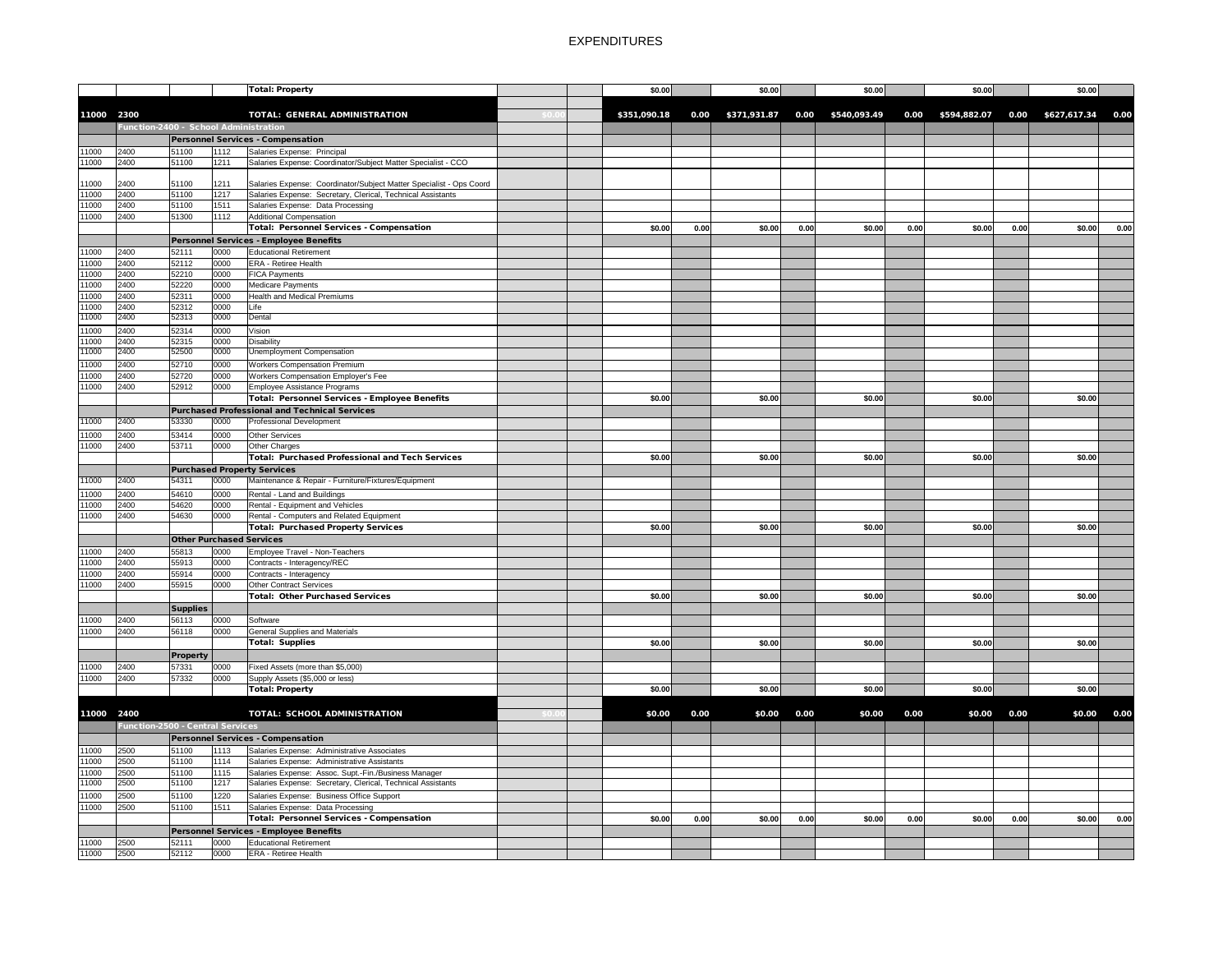| 11000      | 2500 | 52210           | 0000 | <b>FICA Payments</b>                                        |  |        |      |        |      |        |      |        |      |        |      |
|------------|------|-----------------|------|-------------------------------------------------------------|--|--------|------|--------|------|--------|------|--------|------|--------|------|
| 11000      | 2500 | 52220           | 0000 | <b>Medicare Payments</b>                                    |  |        |      |        |      |        |      |        |      |        |      |
| 11000      | 2500 | 52311           | 0000 | <b>Health and Medical Premiums</b>                          |  |        |      |        |      |        |      |        |      |        |      |
| 11000      | 2500 | 52312           | 0000 | Life                                                        |  |        |      |        |      |        |      |        |      |        |      |
| 11000      | 2500 | 52313           | 0000 | Dental                                                      |  |        |      |        |      |        |      |        |      |        |      |
|            |      |                 |      |                                                             |  |        |      |        |      |        |      |        |      |        |      |
| 11000      | 2500 | 52314           | 0000 | Vision                                                      |  |        |      |        |      |        |      |        |      |        |      |
| 11000      | 2500 | 52315           | 0000 | <b>Disability</b>                                           |  |        |      |        |      |        |      |        |      |        |      |
| 11000      | 2500 | 52500           | 0000 | <b>Unemployment Compensation</b>                            |  |        |      |        |      |        |      |        |      |        |      |
| 11000      | 2500 | 52710           | 0000 | <b>Workers Compensation Premium</b>                         |  |        |      |        |      |        |      |        |      |        |      |
| 11000      | 2500 | 52720           | 0000 | Workers Compensation Employer's Fee                         |  |        |      |        |      |        |      |        |      |        |      |
| 11000      | 2500 | 52912           | 0000 | Employee Assistance Programs                                |  |        |      |        |      |        |      |        |      |        |      |
|            |      |                 |      | <b>Total: Personnel Services - Employee Benefits</b>        |  | \$0.00 |      | \$0.00 |      | \$0.00 |      | \$0.00 |      | \$0.00 |      |
|            |      |                 |      | <b>Purchased Professional and Technical Services</b>        |  |        |      |        |      |        |      |        |      |        |      |
| 11000      | 2500 | 53330           | 0000 | Professional Development                                    |  |        |      |        |      |        |      |        |      |        |      |
|            |      |                 |      |                                                             |  |        |      |        |      |        |      |        |      |        |      |
| 11000      | 2500 | 53414           | 0000 | Other Services                                              |  |        |      |        |      |        |      |        |      |        |      |
| 11000      | 2500 | 53711           | 0000 | Other Charges                                               |  |        |      |        |      |        |      |        |      |        |      |
|            |      |                 |      | <b>Total: Purchased Professional and Tech Services</b>      |  | \$0.00 |      | \$0.00 |      | \$0.00 |      | \$0.00 |      | \$0.00 |      |
|            |      |                 |      | <b>Purchased Property Services</b>                          |  |        |      |        |      |        |      |        |      |        |      |
| 11000      | 2500 | 54311           | 0000 | Maintenance & Repair - Furniture/Fixtures/Equipment         |  |        |      |        |      |        |      |        |      |        |      |
| 11000      | 2500 | 54610           | 0000 | Rental - Land and Buildings                                 |  |        |      |        |      |        |      |        |      |        |      |
| 11000      | 2500 | 54620           | 0000 | Rental - Equipment and Vehicles                             |  |        |      |        |      |        |      |        |      |        |      |
| 11000      | 2500 | 54630           | 0000 | Rental - Computers and Related Equipment                    |  |        |      |        |      |        |      |        |      |        |      |
|            |      |                 |      |                                                             |  |        |      |        |      |        |      |        |      |        |      |
|            |      |                 |      | <b>Total: Purchased Property Services</b>                   |  | \$0.00 |      | \$0.00 |      | \$0.00 |      | \$0.00 |      | \$0.00 |      |
|            |      |                 |      | <b>Other Purchased Services</b>                             |  |        |      |        |      |        |      |        |      |        |      |
| 11000      | 2500 | 55400           | 0000 | Advertising                                                 |  |        |      |        |      |        |      |        |      |        |      |
| 11000      | 2500 | 55813           | 0000 | Employee Travel - Non-Teachers                              |  |        |      |        |      |        |      |        |      |        |      |
| 11000      | 2500 | 55913           | 0000 | Contracts - Interagency/REC                                 |  |        |      |        |      |        |      |        |      |        |      |
| 11000      | 2500 | 55914           | 0000 | Contracts - Interagency                                     |  |        |      |        |      |        |      |        |      |        |      |
| 11000      | 2500 | 55915           | 0000 | Other Contract Services                                     |  |        |      |        |      |        |      |        |      |        |      |
|            |      |                 |      | <b>Total: Other Purchased Services</b>                      |  | \$0.00 |      | \$0.00 |      | \$0.00 |      | \$0.00 |      | \$0.00 |      |
|            |      |                 |      |                                                             |  |        |      |        |      |        |      |        |      |        |      |
|            |      | <b>Supplies</b> |      |                                                             |  |        |      |        |      |        |      |        |      |        |      |
| 11000      | 2500 | 56113           | 0000 | Software                                                    |  |        |      |        |      |        |      |        |      |        |      |
| 11000      | 2500 | 56118           | 0000 | <b>General Supplies and Materials</b>                       |  |        |      |        |      |        |      |        |      |        |      |
|            |      |                 |      | Total: Supplies                                             |  | \$0.00 |      | \$0.00 |      | \$0.00 |      | \$0.00 |      | \$0.00 |      |
|            |      | <b>Property</b> |      |                                                             |  |        |      |        |      |        |      |        |      |        |      |
| 11000      | 2500 | 57331           | 0000 | Fixed Assets (more than \$5,000)                            |  |        |      |        |      |        |      |        |      |        |      |
| 11000      | 2500 | 57332           | 0000 | Supply Assets (\$5,000 or less)                             |  |        |      |        |      |        |      |        |      |        |      |
|            |      |                 |      | Total: Property                                             |  | \$0.00 |      | \$0.00 |      | \$0.00 |      | \$0.00 |      | \$0.00 |      |
|            |      |                 |      |                                                             |  |        |      |        |      |        |      |        |      |        |      |
|            |      |                 |      |                                                             |  |        |      |        |      |        |      |        |      |        |      |
| 11000 2500 |      |                 |      | <b>TOTAL: CENTRAL SERVICES</b>                              |  | \$0.00 | 0.00 | \$0.00 | 0.00 | \$0.00 | 0.00 | \$0.00 | 0.00 | \$0.00 | 0.00 |
|            |      |                 |      | Function-2600 - Operation and Maintenance of Plant          |  |        |      |        |      |        |      |        |      |        |      |
|            |      |                 |      | <b>Personnel Services - Compensation</b>                    |  |        |      |        |      |        |      |        |      |        |      |
| 11000      | 2600 | 51100           | 1113 | Salaries Expense: Administrative Associates                 |  |        |      |        |      |        |      |        |      |        |      |
| 11000      | 2600 | 51100           | 1114 | Salaries Expense: Administrative Assistants                 |  |        |      |        |      |        |      |        |      |        |      |
| 11000      | 2600 | 51100           | 1217 | Salaries Expense: Secretary, Clerical, Technical Assistants |  |        |      |        |      |        |      |        |      |        |      |
| 11000      | 2600 | 51100           | 1219 | Salaries Expense: Duty Personnel                            |  |        |      |        |      |        |      |        |      |        |      |
| 11000      | 2600 | 51100           | 1614 | Salaries Expense: Maintenance                               |  |        |      |        |      |        |      |        |      |        |      |
|            |      |                 |      |                                                             |  |        |      |        |      |        |      |        |      |        |      |
| 11000      | 2600 | 51100           | 1615 | Salaries Expense: Custodial                                 |  |        |      |        |      |        |      |        |      |        |      |
| 11000      | 2600 | 51100           | 1623 | Salaries Expense: Crosswalk Guards                          |  |        |      |        |      |        |      |        |      |        |      |
|            |      |                 |      | <b>Total: Personnel Services - Compensation</b>             |  | \$0.00 | 0.00 | \$0.00 | 0.00 | \$0.00 | 0.00 | \$0.00 | 0.00 | \$0.00 | 0.00 |
|            |      |                 |      | Personnel Services - Employee Benefits                      |  |        |      |        |      |        |      |        |      |        |      |
| 11000      | 2600 | 52111           | 0000 | <b>Educational Retirement</b>                               |  |        |      |        |      |        |      |        |      |        |      |
| 11000      | 2600 | 52112           | 0000 | <b>ERA - Retiree Health</b>                                 |  |        |      |        |      |        |      |        |      |        |      |
| 11000      | 2600 | 52210           | 0000 | <b>FICA Payments</b>                                        |  |        |      |        |      |        |      |        |      |        |      |
| 11000      | 2600 | 52220           | 0000 | <b>Medicare Payments</b>                                    |  |        |      |        |      |        |      |        |      |        |      |
| 11000      | 2600 | 52311           | 0000 | <b>Health and Medical Premiums</b>                          |  |        |      |        |      |        |      |        |      |        |      |
| 11000      | 2600 | 52312           | 0000 | Life                                                        |  |        |      |        |      |        |      |        |      |        |      |
| 11000      | 2600 | 52313           | 0000 | Dental                                                      |  |        |      |        |      |        |      |        |      |        |      |
|            |      |                 |      |                                                             |  |        |      |        |      |        |      |        |      |        |      |
| 11000      | 2600 | 52314           | 0000 | Vision                                                      |  |        |      |        |      |        |      |        |      |        |      |
| 11000      | 2600 | 52315           | 0000 | Disability                                                  |  |        |      |        |      |        |      |        |      |        |      |
| 11000      | 2600 | 52500           | 0000 | <b>Unemployment Compensation</b>                            |  |        |      |        |      |        |      |        |      |        |      |
| 11000      | 2600 | 52710           | 0000 | <b>Workers Compensation Premium</b>                         |  |        |      |        |      |        |      |        |      |        |      |
| 11000      | 2600 | 52720           | 0000 | <b>Workers Compensation Employer's Fee</b>                  |  |        |      |        |      |        |      |        |      |        |      |
| 11000      | 2600 | 52912           | 0000 | Employee Assistance Programs                                |  |        |      |        |      |        |      |        |      |        |      |
|            |      |                 |      | <b>Total: Personnel Services - Employee Benefits</b>        |  | \$0.00 |      | \$0.00 |      | \$0.00 |      | \$0.00 |      | \$0.00 |      |
|            |      |                 |      | Purchased Professional and Technical Services               |  |        |      |        |      |        |      |        |      |        |      |
| 11000      | 2600 | 53330           | 0000 | <b>Professional Development</b>                             |  |        |      |        |      |        |      |        |      |        |      |
|            |      |                 |      |                                                             |  |        |      |        |      |        |      |        |      |        |      |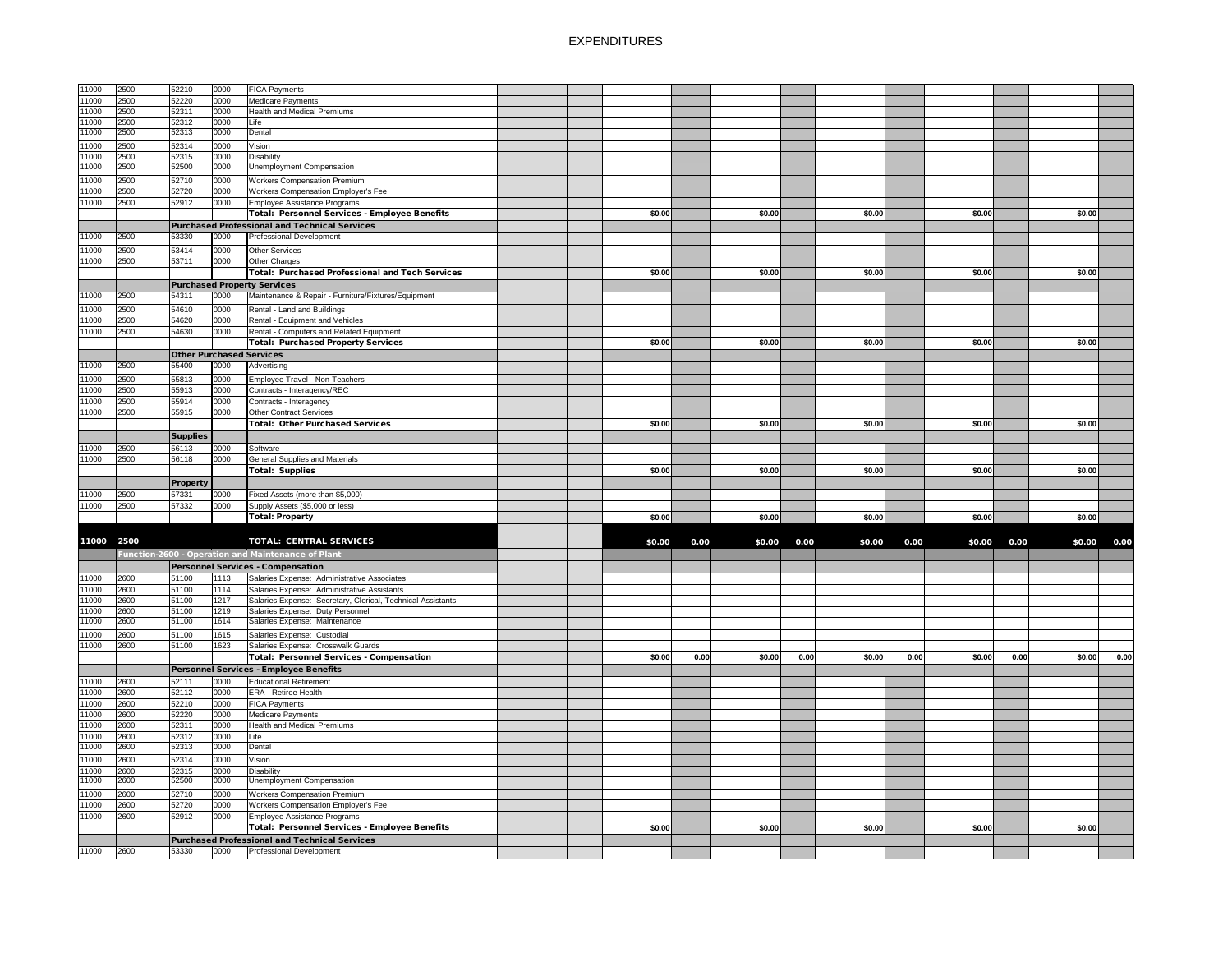| 11000      | 2600                                   | 53711                           | 0000 | Other Charges                                               |  |             |      |             |      |             |      |                   |      |                 |      |
|------------|----------------------------------------|---------------------------------|------|-------------------------------------------------------------|--|-------------|------|-------------|------|-------------|------|-------------------|------|-----------------|------|
|            |                                        |                                 |      | <b>Total: Purchased Professional and Tech Services</b>      |  | \$0.00      |      | \$0.00      |      | \$0.00      |      | \$0.00            |      | \$0.00          |      |
|            |                                        |                                 |      | <b>Purchased Property Services</b>                          |  |             |      |             |      |             |      |                   |      |                 |      |
| 11000      | 2600                                   | 54311                           | 0000 | Maintenance & Repair - Furniture/Fixtures/Equipment         |  |             |      |             |      |             |      |                   |      |                 |      |
| 11000      | 2600                                   | 54312                           | 0000 | Maintenance & Repair - Buildings and Grounds                |  |             |      |             |      |             |      |                   |      |                 |      |
| 11000      | 2600                                   | 54313                           | 0000 | Maintenance & Repair - Vehicles                             |  |             |      |             |      |             |      |                   |      |                 |      |
| 11000      | 2600                                   | 54411                           | 0000 | Electricity                                                 |  |             |      |             |      |             |      |                   |      |                 |      |
| 11000      | 2600                                   | 54412                           | 0000 | Natural Gas (Buildings)                                     |  |             |      |             |      |             |      |                   |      |                 |      |
| 11000      | 2600                                   | 54413                           | 0000 | Propane/Butane (Buildings)                                  |  |             |      |             |      |             |      |                   |      |                 |      |
| 11000      | 2600                                   | 54414                           | 0000 | Other Energy (Buildings)                                    |  |             |      |             |      |             |      |                   |      |                 |      |
|            |                                        |                                 |      |                                                             |  |             |      |             |      |             |      |                   |      |                 |      |
| 11000      | 2600                                   | 54415                           | 0000 | Water/Sewage                                                |  |             |      |             |      |             |      |                   |      |                 |      |
| 11000      | 2600                                   | 54416                           | 0000 | <b>Communication Services</b>                               |  |             |      |             |      |             |      |                   |      |                 |      |
| 11000      | 2600                                   | 54610                           | 0000 | Rental - Land and Buildings                                 |  | \$61,288.75 |      | \$52,671.00 |      | \$44,053.25 |      | \$21,691.75       |      | \$0.00          |      |
| 11000      | 2600                                   | 54620                           | 0000 | Rental - Equipment and Vehicles                             |  |             |      |             |      |             |      |                   |      |                 |      |
| 11000      | 2600                                   | 54630                           | 0000 | Rental - Computers and Related Equipment                    |  |             |      |             |      |             |      |                   |      |                 |      |
|            |                                        |                                 |      | <b>Total: Purchased Property Services</b>                   |  | \$61,288.75 |      | \$52,671.00 |      | \$44,053.25 |      | \$21,691.75       |      | \$0.00          |      |
|            |                                        | <b>Other Purchased Services</b> |      |                                                             |  |             |      |             |      |             |      |                   |      |                 |      |
| 11000      | 2600                                   | 55200                           | 0000 | Property/Liability Insurance                                |  | 1700        |      | 1700        |      | 1700        |      | 1700              |      | 1700            |      |
| 11000      | 2600                                   | 55813                           | 0000 | Employee Travel - Non-Teachers                              |  |             |      |             |      |             |      |                   |      |                 |      |
| 11000      | 2600                                   | 55913                           | 0000 | Contracts - Interagency/REC                                 |  |             |      |             |      |             |      |                   |      |                 |      |
| 11000      | 2600                                   | 55914                           | 0000 | Contracts - Interagency                                     |  |             |      |             |      |             |      |                   |      |                 |      |
| 11000      | 2600                                   | 55915                           | 0000 | Other Contract Services                                     |  |             |      |             |      |             |      |                   |      |                 |      |
|            |                                        |                                 |      | <b>Total: Other Purchased Services</b>                      |  | \$1,700.00  |      | \$1,700.00  |      | \$1,700.00  |      | \$1,700.00        |      | \$1,700.00      |      |
|            |                                        | <b>Supplies</b>                 |      |                                                             |  |             |      |             |      |             |      |                   |      |                 |      |
| 11000      | 2600                                   | 56113                           | 0000 | Software                                                    |  |             |      |             |      |             |      |                   |      |                 |      |
| 11000      | 2600                                   | 56118                           | 0000 | <b>General Supplies and Materials</b>                       |  |             |      |             |      |             |      |                   |      |                 |      |
| 11000      | 2600                                   | 56210                           | 0000 | Natural Gas (Vehicles)                                      |  |             |      |             |      |             |      |                   |      |                 |      |
| 11000      | 2600                                   | 56211                           | 0000 | Gasoline                                                    |  |             |      |             |      |             |      |                   |      |                 |      |
| 11000      | 2600                                   | 56212                           | 0000 | Diesel Fuel                                                 |  |             |      |             |      |             |      |                   |      |                 |      |
| 11000      | 2600                                   | 56213                           | 0000 | Propane (Vehicles)                                          |  |             |      |             |      |             |      |                   |      |                 |      |
| 11000      | 2600                                   | 56214                           | 0000 | Lubricants/Anti-Freeze                                      |  |             |      |             |      |             |      |                   |      |                 |      |
| 11000      | 2600                                   | 56215                           | 0000 | Tires/Tubes                                                 |  |             |      |             |      |             |      |                   |      |                 |      |
| 11000      | 2600                                   | 56216                           | 0000 | Maintenance Supplies/Parts                                  |  |             |      |             |      |             |      |                   |      |                 |      |
|            |                                        |                                 |      | <b>Total: Supplies</b>                                      |  | \$0.00      |      | \$0.00      |      | \$0.00      |      | \$0.00            |      | \$0.00          |      |
|            |                                        | <b>Property</b>                 |      |                                                             |  |             |      |             |      |             |      |                   |      |                 |      |
| 11000      | 2600                                   | 57331                           | 0000 | Fixed Assets (more than \$5,000)                            |  |             |      |             |      |             |      |                   |      |                 |      |
| 11000      | 2600                                   | 57332                           | 0000 | Supply Assets (\$5,000 or less)                             |  |             |      |             |      |             |      |                   |      |                 |      |
|            |                                        |                                 |      | <b>Total: Property</b>                                      |  | \$0.00      |      | \$0.00      |      | \$0.00      |      | \$0.00            |      | \$0.00          |      |
|            |                                        |                                 |      |                                                             |  |             |      |             |      |             |      |                   |      |                 |      |
| 11000 2600 |                                        |                                 |      | TOTAL: OPERATION AND MAINTENANCE OF PLANT                   |  | \$62,988.75 | 0.00 | \$54,371.00 | 0.00 | \$45,753.25 | 0.00 | $$23,391.75$ 0.00 |      | \$1,700.00 0.00 |      |
|            | Function-2700 - Student Transportation |                                 |      |                                                             |  |             |      |             |      |             |      |                   |      |                 |      |
|            |                                        |                                 |      | <b>Personnel Services - Compensation</b>                    |  |             |      |             |      |             |      |                   |      |                 |      |
| 11000      | 2700                                   | 51100                           | 1113 | Salaries Expense: Administrative Associates                 |  |             |      |             |      |             |      |                   |      |                 |      |
| 11000      | 2700                                   | 51100                           | 1114 | Salaries Expense: Administrative Assistants                 |  |             |      |             |      |             |      |                   |      |                 |      |
| 11000      | 2700                                   | 51100                           | 1217 | Salaries Expense: Secretary, Clerical, Technical Assistants |  |             |      |             |      |             |      |                   |      |                 |      |
| 11000      | 2700                                   | 51100                           | 1319 | Salaries Expense: Special Ed. Assistants                    |  |             |      |             |      |             |      |                   |      |                 |      |
| 11000      | 2700                                   | 51100                           | 1614 | Salaries Expense: Maintenance                               |  |             |      |             |      |             |      |                   |      |                 |      |
| 11000      | 2700                                   | 51100                           | 1615 | Salaries Expense: Custodial                                 |  |             |      |             |      |             |      |                   |      |                 |      |
| 11000      | 2700                                   | 51100                           | 1622 | Salaries Expense: Bus Drivers                               |  |             |      |             |      |             |      |                   |      |                 |      |
|            |                                        |                                 |      | <b>Total: Personnel Services - Compensation</b>             |  | \$0.00      | 0.00 | \$0.00      | 0.00 | \$0.00      | 0.00 | \$0.00            | 0.00 | \$0.00          | 0.00 |
|            |                                        |                                 |      | Personnel Services - Employee Benefits                      |  |             |      |             |      |             |      |                   |      |                 |      |
| 11000      | 2700                                   | 52111                           | 0000 | <b>Educational Retirement</b>                               |  |             |      |             |      |             |      |                   |      |                 |      |
| 11000      | 2700                                   | 52112                           | 0000 | <b>ERA - Retiree Health</b>                                 |  |             |      |             |      |             |      |                   |      |                 |      |
| 11000      | 2700                                   | 52210                           | 0000 | <b>FICA Payments</b>                                        |  |             |      |             |      |             |      |                   |      |                 |      |
| 11000      | 2700                                   | 52220                           | 0000 | Medicare Payments                                           |  |             |      |             |      |             |      |                   |      |                 |      |
| 11000      | 2700                                   | 52311                           | 0000 | Health and Medical Premiums                                 |  |             |      |             |      |             |      |                   |      |                 |      |
| 11000      | 2700                                   | 52312                           | 0000 | Life                                                        |  |             |      |             |      |             |      |                   |      |                 |      |
| 11000      | 2700                                   | 52313                           | 0000 | Dental                                                      |  |             |      |             |      |             |      |                   |      |                 |      |
| 11000      | 2700                                   | 52314                           | 0000 | Vision                                                      |  |             |      |             |      |             |      |                   |      |                 |      |
| 11000      | 2700                                   | 52315                           | 0000 | Disability                                                  |  |             |      |             |      |             |      |                   |      |                 |      |
| 11000      | 2700                                   | 52500                           | 0000 | <b>Unemployment Compensation</b>                            |  |             |      |             |      |             |      |                   |      |                 |      |
| 11000      | 2700                                   | 52710                           | 0000 | <b>Workers Compensation Premium</b>                         |  |             |      |             |      |             |      |                   |      |                 |      |
| 11000      | 2700                                   | 52720                           | 0000 | Workers Compensation Employer's Fee                         |  |             |      |             |      |             |      |                   |      |                 |      |
| 11000      | 2700                                   | 52912                           | 0000 | <b>Employee Assistance Programs</b>                         |  |             |      |             |      |             |      |                   |      |                 |      |
|            |                                        |                                 |      | <b>Total: Personnel Services - Employee Benefits</b>        |  | \$0.00      |      | \$0.00      |      | \$0.00      |      | \$0.00            |      | \$0.00          |      |
|            |                                        |                                 |      | <b>Purchased Professional and Technical Services</b>        |  |             |      |             |      |             |      |                   |      |                 |      |
|            |                                        |                                 |      | <b>Professional Development</b>                             |  |             |      |             |      |             |      |                   |      |                 |      |
| 11000      | 2600                                   | 53330                           | 0000 |                                                             |  |             |      |             |      |             |      |                   |      |                 |      |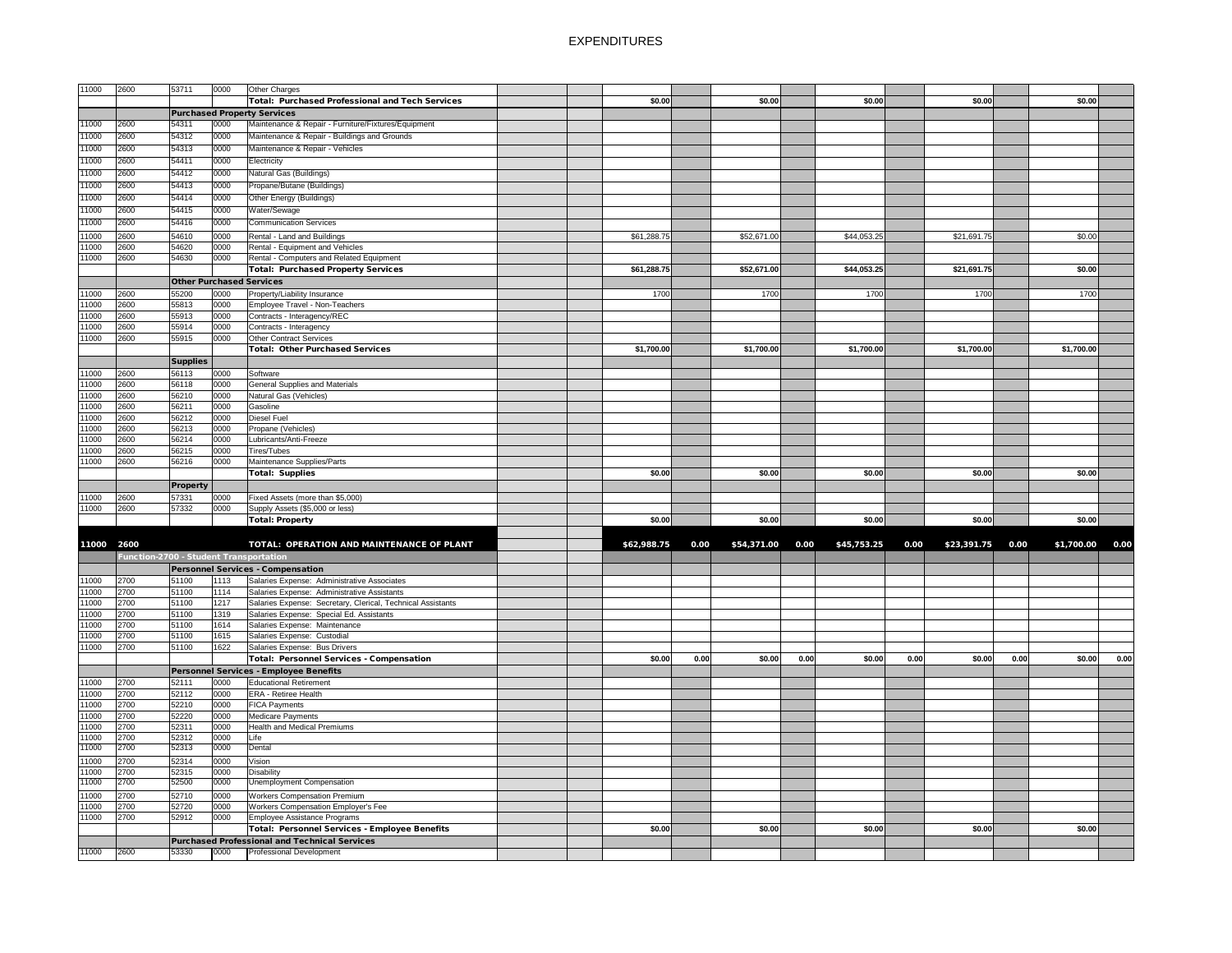| 11000      | 2600 | 53711           | 0000                            | Other Charges                                        |              |      |              |      |              |      |              |      |                     |      |
|------------|------|-----------------|---------------------------------|------------------------------------------------------|--------------|------|--------------|------|--------------|------|--------------|------|---------------------|------|
|            |      |                 |                                 |                                                      |              |      |              |      |              |      |              |      |                     |      |
|            |      |                 |                                 | Total: Purchased Professional and Tech Services      | \$0.00       |      | \$0.00       |      | \$0.00       |      | \$0.00       |      | \$0.00              |      |
|            |      |                 |                                 | <b>Purchased Property Services</b>                   |              |      |              |      |              |      |              |      |                     |      |
| 11000      | 2700 | 54311           | 0000                            | Maintenance & Repair - Furniture/Fixtures/Equipment  |              |      |              |      |              |      |              |      |                     |      |
| 11000      | 2700 | 54312           | 0000                            | Maintenance & Repair - Buildings and Grounds         |              |      |              |      |              |      |              |      |                     |      |
|            |      |                 |                                 |                                                      |              |      |              |      |              |      |              |      |                     |      |
| 11000      | 2700 | 54313           | 0000                            | Maintenance & Repair - Vehicles                      |              |      |              |      |              |      |              |      |                     |      |
| 11000      | 2700 | 54314           | 0000                            | Maintenance & Repair - Buses                         |              |      |              |      |              |      |              |      |                     |      |
| 11000      | 2700 | 54411           | 0000                            | Electricity                                          |              |      |              |      |              |      |              |      |                     |      |
|            |      |                 |                                 | Natural Gas (Buildings)                              |              |      |              |      |              |      |              |      |                     |      |
| 11000      | 2700 | 54412           | 0000                            |                                                      |              |      |              |      |              |      |              |      |                     |      |
| 11000      | 2700 | 54413           | 0000                            | Propane/Butane (Buildings)                           |              |      |              |      |              |      |              |      |                     |      |
| 11000      | 2700 | 54414           | 0000                            | Other Energy (Buildings)                             |              |      |              |      |              |      |              |      |                     |      |
| 11000      | 2700 | 54415           | 0000                            | Water/Sewage                                         |              |      |              |      |              |      |              |      |                     |      |
|            |      |                 |                                 |                                                      |              |      |              |      |              |      |              |      |                     |      |
| 11000      | 2700 | 54416           | 0000                            | <b>Communication Services</b>                        |              |      |              |      |              |      |              |      |                     |      |
| 11000      | 2700 | 54610           | 0000                            | Rental - Land and Buildings                          |              |      |              |      |              |      |              |      |                     |      |
| 11000      | 2700 | 54620           | 0000                            | Rental - Equipment and Vehicles                      |              |      |              |      |              |      |              |      |                     |      |
| 11000      | 2700 | 54630           | 0000                            | Rental - Computers and Related Equipment             |              |      |              |      |              |      |              |      |                     |      |
|            |      |                 |                                 | <b>Total: Purchased Property Services</b>            | \$0.00       |      | \$0.00       |      | \$0.00       |      | \$0.00       |      | \$0.00              |      |
|            |      |                 |                                 |                                                      |              |      |              |      |              |      |              |      |                     |      |
|            |      |                 | <b>Other Purchased Services</b> |                                                      |              |      |              |      |              |      |              |      |                     |      |
| 11000      | 2700 | 55111           | 0000                            | <b>Transportation Per-Capita Feeders</b>             |              |      |              |      |              |      |              |      |                     |      |
| 11000      | 2700 | 55112           | 0000                            | <b>Transportation Contractors</b>                    |              |      |              |      |              |      |              |      |                     |      |
|            | 2700 | 55200           |                                 |                                                      |              |      |              |      |              |      |              |      |                     |      |
| 11000      |      |                 | 0000                            | Property/Liability Insurance                         |              |      |              |      |              |      |              |      |                     |      |
| 11000      | 2700 | 55813           | 0000                            | Employee Travel - Non-Teachers                       |              |      |              |      |              |      |              |      |                     |      |
| 11000      | 2700 | 55815           | 0000                            | <b>Bus Driver Institute Training</b>                 |              |      |              |      |              |      |              |      |                     |      |
| 11000      | 2700 | 55816           | 0000                            | Bus Driver In-Service Training                       |              |      |              |      |              |      |              |      |                     |      |
| 11000      | 2700 | 55913           | 0000                            | Contracts - Interagency/REC                          |              |      |              |      |              |      |              |      |                     |      |
| 11000      | 2700 | 55914           | 0000                            | Contracts - Interagency                              |              |      |              |      |              |      |              |      |                     |      |
|            | 2700 |                 |                                 |                                                      |              |      |              |      |              |      |              |      |                     |      |
| 11000      |      | 55915           | 0000                            | <b>Other Contract Services</b>                       |              |      |              |      |              |      |              |      |                     |      |
|            |      |                 |                                 | <b>Total: Other Purchased Services</b>               | \$0.00       |      | \$0.00       |      | \$0.00       |      | \$0.00       |      | \$0.00              |      |
|            |      | <b>Supplies</b> |                                 |                                                      |              |      |              |      |              |      |              |      |                     |      |
| 11000      | 2700 | 56113           | 0000                            | Software                                             |              |      |              |      |              |      |              |      |                     |      |
| 11000      | 2700 | 56118           | 0000                            | <b>General Supplies and Materials</b>                |              |      |              |      |              |      |              |      |                     |      |
|            |      |                 |                                 |                                                      |              |      |              |      |              |      |              |      |                     |      |
| 11000      | 2700 | 56210           | 0000                            | Natural Gas (Vehicles)                               |              |      |              |      |              |      |              |      |                     |      |
| 11000      | 2700 | 56211           | 0000                            | Gasoline                                             |              |      |              |      |              |      |              |      |                     |      |
| 11000      | 2700 | 56212           | 0000                            | <b>Diesel Fuel</b>                                   |              |      |              |      |              |      |              |      |                     |      |
| 11000      | 2700 | 56213           | 0000                            | Propane (Vehicles)                                   |              |      |              |      |              |      |              |      |                     |      |
| 11000      | 2700 | 56214           | 0000                            | Lubricants/Anti-Freeze                               |              |      |              |      |              |      |              |      |                     |      |
| 11000      | 2700 | 56215           | 0000                            | Tires/Tubes                                          |              |      |              |      |              |      |              |      |                     |      |
|            |      |                 |                                 |                                                      |              |      |              |      |              |      |              |      |                     |      |
| 11000      | 2700 | 56216           | 0000                            | Maintenance Supplies/Parts                           |              |      |              |      |              |      |              |      |                     |      |
|            |      |                 |                                 | Total: Supplies                                      | \$0.00       |      | \$0.00       |      | \$0.00       |      | \$0.00       |      | \$0.00              |      |
|            |      | <b>Property</b> |                                 |                                                      |              |      |              |      |              |      |              |      |                     |      |
| 11000      | 2700 | 57311           | 0000                            | Vehicles General                                     |              |      |              |      |              |      |              |      |                     |      |
| 11000      | 2700 | 57312           | 0000                            | <b>Buses</b>                                         |              |      |              |      |              |      |              |      |                     |      |
|            |      |                 |                                 |                                                      |              |      |              |      |              |      |              |      |                     |      |
| 11000      | 2700 | 57313           | 0000                            | Heavy Equipment                                      |              |      |              |      |              |      |              |      |                     |      |
| 11000      | 2700 | 57331           | 0000                            | Fixed Assets (more than \$5,000)                     |              |      |              |      |              |      |              |      |                     |      |
| 11000      | 2700 | 57332           | 0000                            | Supply Assets (\$5,000 or less)                      |              |      |              |      |              |      |              |      |                     |      |
|            |      |                 |                                 | <b>Total: Property</b>                               | \$0.00       |      | \$0.00       |      | \$0.00       |      | \$0.00       |      | \$0.00              |      |
|            |      |                 |                                 |                                                      |              |      |              |      |              |      |              |      |                     |      |
|            |      |                 |                                 |                                                      |              |      |              |      |              |      |              |      |                     |      |
| 11000      | 2700 |                 |                                 | <b>TOTAL: STUDENT TRANSPORTATION</b>                 | \$0.00       | 0.00 | \$0.00       | 0.00 | \$0.00       | 0.00 | \$0.00       | 0.00 | \$0.00              | 0.00 |
| 11000 2000 |      |                 |                                 | <b>TOTAL: SUPPORT SERVICES</b>                       | \$547,828.93 | 0.00 | \$602,302.87 | 0.00 | \$809,846.74 | 0.00 | \$941,023.82 |      | 0.00 \$1,066,817.34 | 0.00 |
|            |      |                 |                                 | <b>Function-3300 - Community Services Operations</b> |              |      |              |      |              |      |              |      |                     |      |
|            |      |                 |                                 |                                                      |              |      |              |      |              |      |              |      |                     |      |
|            |      |                 |                                 | <b>Personnel Services - Compensation</b>             |              |      |              |      |              |      |              |      |                     |      |
| 11000      | 3300 | 51100           | 1619                            | Salaries Expense: Adult Education                    |              |      |              |      |              |      |              |      |                     |      |
| 11000      | 3300 | 51100           | 1620                            | Salaries Expense: Recreation                         |              |      |              |      |              |      |              |      |                     |      |
| 11000      | 3300 | 51100           | 1621                            | Salaries Expense: Summer School/After School         |              |      |              |      |              |      |              |      |                     |      |
|            |      |                 |                                 |                                                      |              |      |              |      |              |      |              |      |                     |      |
| 11000      | 3300 | 51100           | 1622                            | Salaries Expense: Bus Drivers                        |              |      |              |      |              |      |              |      |                     |      |
| 11000      | 3300 | 51100           | 1625                            | Salaries Expense: Extended Services to Students      |              |      |              |      |              |      |              |      |                     |      |
|            |      |                 |                                 | Total: Personnel Services - Compensation             | \$0.00       | 0.00 | \$0.00       | 0.00 | \$0.00       | 0.00 | \$0.00       | 0.00 | \$0.00              | 0.00 |
|            |      |                 |                                 | Personnel Services - Employee Benefits               |              |      |              |      |              |      |              |      |                     |      |
|            |      |                 |                                 | <b>Educational Retirement</b>                        |              |      |              |      |              |      |              |      |                     |      |
| 11000      | 3300 | 52111           | 0000                            |                                                      |              |      |              |      |              |      |              |      |                     |      |
| 11000      | 3300 | 52112           | 0000                            | <b>ERA - Retiree Health</b>                          |              |      |              |      |              |      |              |      |                     |      |
| 11000      | 3300 | 52210           | 0000                            | <b>FICA Payments</b>                                 |              |      |              |      |              |      |              |      |                     |      |
| 11000      | 3300 | 52220           | 0000                            | Medicare Payments                                    |              |      |              |      |              |      |              |      |                     |      |
| 11000      | 3300 | 52311           | 0000                            | <b>Health and Medical Premiums</b>                   |              |      |              |      |              |      |              |      |                     |      |
|            | 3300 | 52312           | 0000                            | Life                                                 |              |      |              |      |              |      |              |      |                     |      |
| 11000      | 3300 | 52313           | 0000                            | Dental                                               |              |      |              |      |              |      |              |      |                     |      |
| 11000      |      |                 |                                 |                                                      |              |      |              |      |              |      |              |      |                     |      |
| 11000      | 3300 | 52314           | 0000                            | Vision                                               |              |      |              |      |              |      |              |      |                     |      |
| 11000      | 3300 | 52315           | 0000                            | Disability                                           |              |      |              |      |              |      |              |      |                     |      |
|            |      |                 |                                 |                                                      |              |      |              |      |              |      |              |      |                     |      |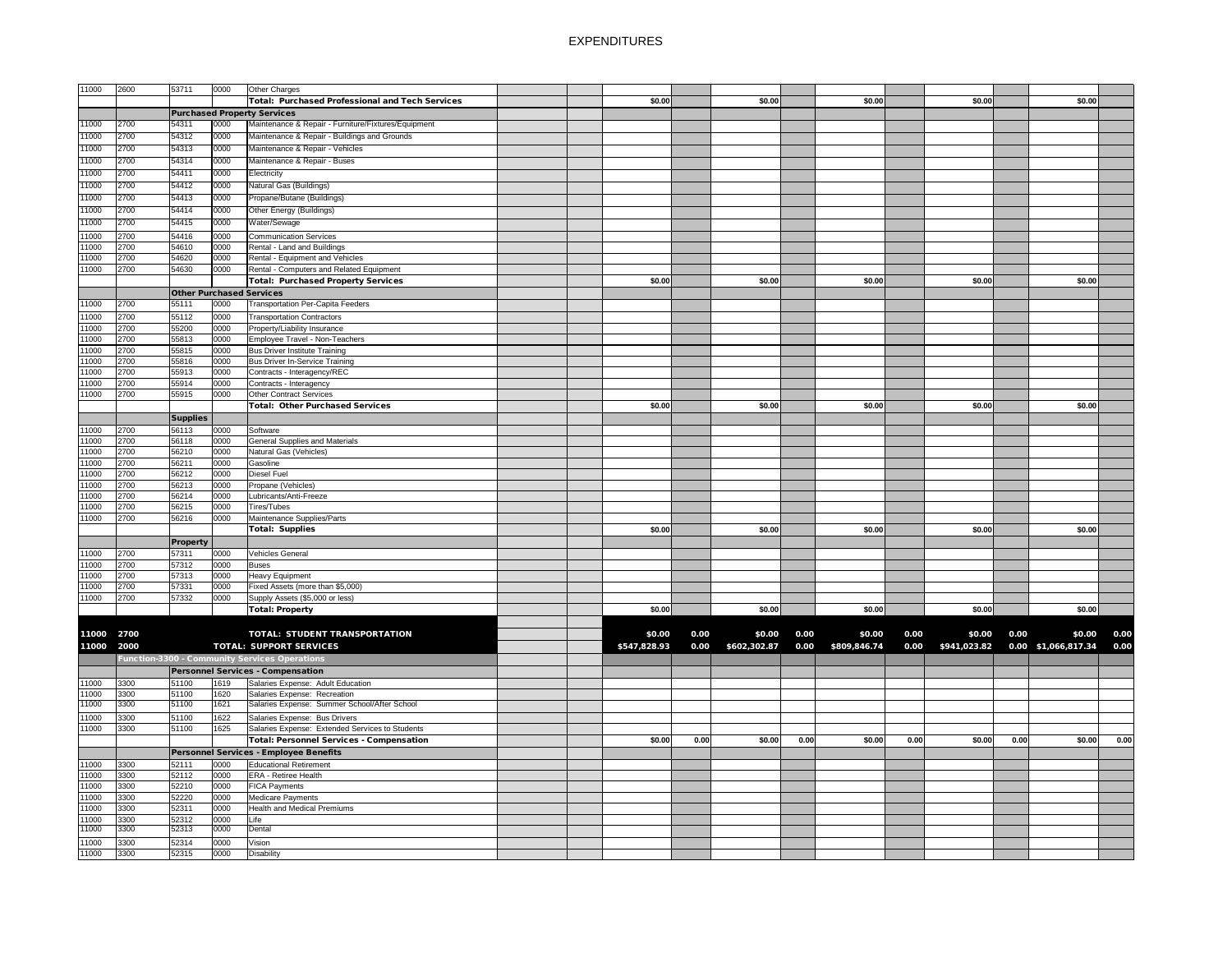| 11000          | 3300                                           | 52500                                  | 0000         | <b>Unemployment Compensation</b>                                           |  |              |      |              |      |                     |      |                     |      |                     |              |
|----------------|------------------------------------------------|----------------------------------------|--------------|----------------------------------------------------------------------------|--|--------------|------|--------------|------|---------------------|------|---------------------|------|---------------------|--------------|
| 11000          | 3300                                           | 52710                                  | 0000         | <b>Workers Compensation Premium</b>                                        |  |              |      |              |      |                     |      |                     |      |                     |              |
| 11000          | 3300                                           | 52720                                  | 0000         | <b>Workers Compensation Employer's Fee</b>                                 |  |              |      |              |      |                     |      |                     |      |                     |              |
| 11000          | 3300                                           | 52912                                  | 0000         | Employee Assistance Programs                                               |  |              |      |              |      |                     |      |                     |      |                     |              |
|                |                                                |                                        |              | Total: Personnel Services - Employee Benefits                              |  | \$0.00       |      | \$0.00       |      | \$0.00              |      | \$0.00              |      | \$0.00              |              |
|                |                                                |                                        |              | Purchased Professional and Technical Services                              |  |              |      |              |      |                     |      |                     |      |                     |              |
| 11000          | 3300                                           | 53211                                  | 0000         | Diagnosticians - Contracted                                                |  |              |      |              |      |                     |      |                     |      |                     |              |
| 11000          | 3300                                           | 53212                                  | 0000         | Speech Therapists - Contracted                                             |  |              |      |              |      |                     |      |                     |      |                     |              |
| 11000          | 3300                                           | 53213                                  | 0000         | Occupational Therapists - Contracted                                       |  |              |      |              |      |                     |      |                     |      |                     |              |
| 11000          | 3300                                           | 53214                                  | 0000         | Physical/Recreational Therapists - Contracted                              |  |              |      |              |      |                     |      |                     |      |                     |              |
| 11000          | 3300                                           | 53215                                  | 0000         | Psychologists/Counselors - Contracted                                      |  |              |      |              |      |                     |      |                     |      |                     |              |
| 11000          | 3300                                           | 53216                                  | 0000         | Audiologists - Contracted                                                  |  |              |      |              |      |                     |      |                     |      |                     |              |
|                |                                                |                                        |              |                                                                            |  |              |      |              |      |                     |      |                     |      |                     |              |
| 11000          | 3300                                           | 53217                                  | 0000         | Interpreters - Contracted                                                  |  |              |      |              |      |                     |      |                     |      |                     |              |
| 11000          | 3300                                           | 53218                                  | 0000         | Specialists - Contracted                                                   |  |              |      |              |      |                     |      |                     |      |                     |              |
| 11000          | 3300                                           | 53330                                  | 0000         | <b>Professional Development</b>                                            |  |              |      |              |      |                     |      |                     |      |                     |              |
| 11000          | 3300                                           | 53711                                  | 0000         | <b>Other Charges</b>                                                       |  |              |      |              |      |                     |      |                     |      |                     |              |
|                |                                                |                                        |              | <b>Total: Purchased Professional and Tech Services</b>                     |  | \$0.00       |      | \$0.00       |      | \$0.00              |      | \$0.00              |      | \$0.00              |              |
|                |                                                |                                        |              | <b>Purchased Property Services</b>                                         |  |              |      |              |      |                     |      |                     |      |                     |              |
| 11000          | 3300                                           | 54610                                  | 0000         | Rental - Land and Buildings                                                |  |              |      |              |      |                     |      |                     |      |                     |              |
| 11000          | 3300                                           | 54620                                  | 0000         | Rental - Equipment and Vehicles                                            |  |              |      |              |      |                     |      |                     |      |                     |              |
| 11000          | 3300                                           | 54630                                  | 0000         | Rental - Computers and Related Equipment                                   |  |              |      |              |      |                     |      |                     |      |                     |              |
|                |                                                |                                        |              | <b>Total: Purchased Property Services</b>                                  |  | \$0.00       |      | \$0.00       |      | \$0.00              |      | \$0.00              |      | \$0.00              |              |
|                |                                                | <b>Other Purchased Services</b>        |              |                                                                            |  |              |      |              |      |                     |      |                     |      |                     |              |
| 11000          | 3300                                           | 55200                                  | 0000         | Property/Liability Insurance                                               |  |              |      |              |      |                     |      |                     |      |                     |              |
| 11000          | 3300                                           | 55813                                  | 0000         | Employee Travel - Non-Teachers                                             |  |              |      |              |      |                     |      |                     |      |                     |              |
| 11000          | 3300                                           | 55817                                  | 0000         | <b>Student Travel</b>                                                      |  |              |      |              |      |                     |      |                     |      |                     |              |
| 11000          | 3300                                           | 55818                                  | 0000         | Other Travel - Non-Employees                                               |  |              |      |              |      |                     |      |                     |      |                     |              |
| 11000          | 3300                                           | 55913                                  | 0000         | Contracts - Interagency/REC                                                |  |              |      |              |      |                     |      |                     |      |                     |              |
| 11000          | 3300                                           | 55914                                  | 0000         | Contracts - Interagency                                                    |  |              |      |              |      |                     |      |                     |      |                     |              |
| 11000          | 3300                                           | 55915                                  | 0000         | <b>Other Contract Services</b>                                             |  |              |      |              |      |                     |      |                     |      |                     |              |
|                |                                                |                                        |              | <b>Total: Other Purchased Services</b>                                     |  | \$0.00       |      | \$0.00       |      | \$0.00              |      | \$0.00              |      | \$0.00              |              |
|                |                                                | <b>Supplies</b>                        |              |                                                                            |  |              |      |              |      |                     |      |                     |      |                     |              |
| 11000          | 3300                                           | 56118                                  | 0000         | <b>General Supplies and Materials</b>                                      |  |              |      |              |      |                     |      |                     |      |                     |              |
|                |                                                |                                        |              | <b>Total: Supplies</b>                                                     |  | \$0.00       |      | \$0.00       |      | \$0.00              |      | \$0.00              |      | \$0.00              |              |
|                |                                                | <b>Property</b>                        |              |                                                                            |  |              |      |              |      |                     |      |                     |      |                     |              |
| 11000          | 3300                                           | 57331                                  | 0000         | Fixed Assets (more than \$5,000)                                           |  |              |      |              |      |                     |      |                     |      |                     |              |
| 11000          | 3300                                           | 57332                                  | 0000         | Supply Assets (\$5,000 or less)                                            |  |              |      |              |      |                     |      |                     |      |                     |              |
|                |                                                |                                        |              | <b>Total: Property</b>                                                     |  | \$0.00       |      | \$0.00       |      | \$0.00              |      | \$0.00              |      | \$0.00              |              |
|                |                                                |                                        |              |                                                                            |  |              |      |              |      |                     |      |                     |      |                     |              |
| 11000          | 3300                                           |                                        |              | <b>TOTAL: COMMUNITY SERVICES OPERATIONS</b>                                |  | \$0.00       | 0.00 |              |      |                     |      |                     |      |                     |              |
| 11000          |                                                |                                        |              | <b>TOTAL: OPERATIONAL FUND</b>                                             |  |              |      | \$0.00       | 0.00 | \$0.00              | 0.00 | \$0.00              | 0.00 | \$0.00              |              |
|                |                                                |                                        |              |                                                                            |  |              |      |              |      |                     |      |                     |      |                     |              |
|                | <b>13000 PUPIL TRANSPORTATION EXPENDITURES</b> |                                        |              |                                                                            |  | \$875,987.93 | 0.00 | \$985,611.87 |      | 0.00 \$1,299,079.74 |      | 0.00 \$1,550,943.82 |      | 0.00 \$1,882,574.34 | 0.00<br>0.00 |
|                |                                                |                                        |              |                                                                            |  |              |      |              |      |                     |      |                     |      |                     |              |
|                |                                                |                                        |              |                                                                            |  |              |      |              |      |                     |      |                     |      |                     |              |
| 13000          |                                                | Function-2700 - Student Transportation |              |                                                                            |  |              |      |              |      |                     |      |                     |      |                     |              |
|                |                                                |                                        |              | <b>Personnel Services - Compensation</b>                                   |  |              |      |              |      |                     |      |                     |      |                     |              |
|                | 2700                                           | 51100                                  | 1113         | Salaries Expense: Administrative Associates                                |  |              |      |              |      |                     |      |                     |      |                     |              |
| 13000          | 2700                                           | 51100                                  | 1114         | Salaries Expense: Administrative Assistants                                |  |              |      |              |      |                     |      |                     |      |                     |              |
| 13000          | 2700                                           | 51100                                  | 1217         | Salaries Expense: Secretary, Clerical, Technical Assistants                |  |              |      |              |      |                     |      |                     |      |                     |              |
| 13000          | 2700                                           | 51100                                  | 1319         | Salaries Expense: Special Ed. Assistants                                   |  |              |      |              |      |                     |      |                     |      |                     |              |
| 13000          | 2700                                           | 51100                                  | 1614         | Salaries Expense: Maintenance                                              |  |              |      |              |      |                     |      |                     |      |                     |              |
| 13000          | 2700                                           | 51100                                  | 1615<br>1622 | Salaries Expense: Custodial                                                |  |              |      |              |      |                     |      |                     |      |                     |              |
| 13000          | 2700                                           | 51100                                  |              | Salaries Expense: Bus Drivers                                              |  |              |      | \$0.00       | 0.00 | \$0.00              | 0.00 | \$0.00              | 0.00 | \$0.00              | 0.00         |
|                |                                                |                                        |              | <b>Total: Personnel Services - Compensation</b>                            |  |              |      |              |      |                     |      |                     |      |                     |              |
|                |                                                |                                        |              | Personnel Services - Employee Benefits                                     |  |              |      |              |      |                     |      |                     |      |                     |              |
| 13000          | 2700                                           | 52111                                  | 0000         | <b>Educational Retirement</b>                                              |  |              |      |              |      |                     |      |                     |      |                     |              |
| 13000          | 2700                                           | 52112                                  | 0000         | <b>ERA - Retiree Health</b>                                                |  |              |      |              |      |                     |      |                     |      |                     |              |
| 13000          | 2700                                           | 52210                                  | 0000         | <b>FICA Payments</b>                                                       |  |              |      |              |      |                     |      |                     |      |                     |              |
| 13000          | 2700                                           | 52220                                  | 0000         | Medicare Payments                                                          |  |              |      |              |      |                     |      |                     |      |                     |              |
| 13000          | 2700                                           | 52311                                  | 0000         | <b>Health and Medical Premiums</b>                                         |  |              |      |              |      |                     |      |                     |      |                     |              |
| 13000<br>13000 | 2700<br>2700                                   | 52312<br>52313                         | 0000<br>0000 | Life<br>Dental                                                             |  |              |      |              |      |                     |      |                     |      |                     |              |
|                |                                                |                                        |              |                                                                            |  |              |      |              |      |                     |      |                     |      |                     |              |
| 13000          | 2700                                           | 52314                                  | 0000         | Vision                                                                     |  |              |      |              |      |                     |      |                     |      |                     |              |
| 13000<br>13000 | 2700<br>2700                                   | 52315<br>52500                         | 0000<br>0000 | <b>Disability</b><br><b>Unemployment Compensation</b>                      |  |              |      |              |      |                     |      |                     |      |                     |              |
|                |                                                |                                        |              |                                                                            |  |              |      |              |      |                     |      |                     |      |                     |              |
| 13000          | 2700                                           | 52710                                  | 0000         | <b>Workers Compensation Premium</b>                                        |  |              |      |              |      |                     |      |                     |      |                     |              |
| 13000<br>13000 | 2700<br>2700                                   | 52720<br>52912                         | 0000<br>0000 | Workers Compensation Employer's Fee<br><b>Employee Assistance Programs</b> |  |              |      |              |      |                     |      |                     |      |                     |              |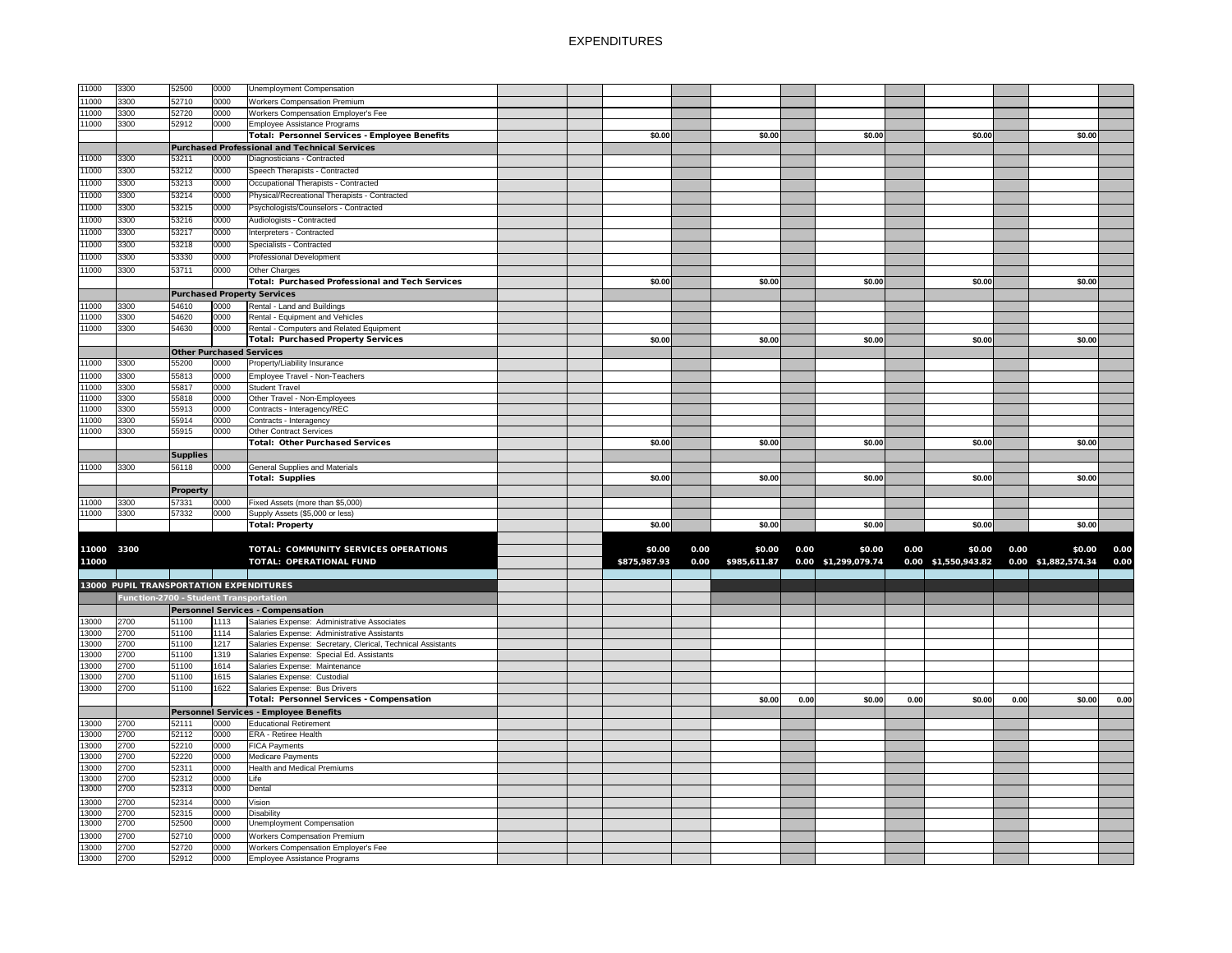|            |                             |                                 |      | <b>Total: Personnel Services - Employee Benefits</b>   |        | \$0.00 |               | \$0.00 |        | \$0.00 |               | \$0.00 |               |
|------------|-----------------------------|---------------------------------|------|--------------------------------------------------------|--------|--------|---------------|--------|--------|--------|---------------|--------|---------------|
|            |                             |                                 |      |                                                        |        |        |               |        |        |        |               |        |               |
|            |                             |                                 |      | <b>Purchased Professional and Technical Services</b>   |        |        |               |        |        |        |               |        |               |
| 13000      | 2600                        | 53330                           | 0000 | Professional Development                               |        |        |               |        |        |        |               |        |               |
| 13000      | 2600                        | 53711                           | 0000 | Other Charges                                          |        |        |               |        |        |        |               |        |               |
|            |                             |                                 |      | <b>Total: Purchased Professional and Tech Services</b> |        | \$0.00 |               | \$0.00 |        | \$0.00 |               | \$0.00 |               |
|            |                             |                                 |      | <b>Purchased Property Services</b>                     |        |        |               |        |        |        |               |        |               |
|            |                             |                                 |      | Maintenance & Repair - Furniture/Fixtures/Equipment    |        |        |               |        |        |        |               |        |               |
| 13000      | 2700                        | 54311                           | 0000 |                                                        |        |        |               |        |        |        |               |        |               |
| 13000      | 2700                        | 54312                           | 0000 | Maintenance & Repair - Buildings and Grounds           |        |        |               |        |        |        |               |        |               |
| 13000      | 2700                        | 54313                           | 0000 | Maintenance & Repair - Vehicles                        |        |        |               |        |        |        |               |        |               |
| 13000      | 2700                        | 54314                           | 0000 | Maintenance & Repair - Buses                           |        |        |               |        |        |        |               |        |               |
| 13000      | 2700                        | 54411                           | 0000 | Electricity                                            |        |        |               |        |        |        |               |        |               |
|            |                             |                                 |      |                                                        |        |        |               |        |        |        |               |        |               |
| 13000      | 2700                        | 54412                           | 0000 | Natural Gas (Buildings)                                |        |        |               |        |        |        |               |        |               |
| 13000      | 2700                        | 54413                           | 0000 | Propane/Butane (Buildings)                             |        |        |               |        |        |        |               |        |               |
| 13000      | 2700                        | 54414                           | 0000 | Other Energy (Buildings)                               |        |        |               |        |        |        |               |        |               |
| 13000      | 2700                        | 54415                           | 0000 | Water/Sewage                                           |        |        |               |        |        |        |               |        |               |
|            |                             |                                 |      |                                                        |        |        |               |        |        |        |               |        |               |
| 13000      | 2700                        | 54416                           | 0000 | <b>Communication Services</b>                          |        |        |               |        |        |        |               |        |               |
| 13000      | 2700                        | 54610                           | 0000 | Rental - Land and Buildings                            |        |        |               |        |        |        |               |        |               |
| 13000      | 2700                        | 54620                           | 0000 | Rental - Equipment and Vehicles                        |        |        |               |        |        |        |               |        |               |
| 13000      | 2700                        | 54630                           | 0000 | Rental - Computers and Related Equipment               |        |        |               |        |        |        |               |        |               |
|            |                             |                                 |      | <b>Total: Purchased Property Services</b>              |        | \$0.00 |               | \$0.00 |        | \$0.00 |               | \$0.00 |               |
|            |                             | <b>Other Purchased Services</b> |      |                                                        |        |        |               |        |        |        |               |        |               |
|            |                             |                                 |      |                                                        |        |        |               |        |        |        |               |        |               |
| 13000      | 2700                        | 55111                           | 0000 | <b>Transportation Per-Capita Feeders</b>               |        |        |               |        |        |        |               |        |               |
| 13000      | 2700                        | 55112                           | 0000 | <b>Transportation Contractors</b>                      |        |        |               |        |        |        |               |        |               |
| 13000      | 2700                        | 55200                           | 0000 | Property/Liability Insurance                           |        |        |               |        |        |        |               |        |               |
| 13000      | 2700                        | 55813                           | 0000 | Employee Travel - Non-Teachers                         |        |        |               |        |        |        |               |        |               |
| 13000      | 2700                        | 55815                           | 0000 | <b>Bus Driver Institute Training</b>                   |        |        |               |        |        |        |               |        |               |
| 13000      | 2700                        | 55816                           | 0000 | <b>Bus Driver In-Service Training</b>                  |        |        |               |        |        |        |               |        |               |
|            | 2700                        | 55913                           | 0000 |                                                        |        |        |               |        |        |        |               |        |               |
| 13000      |                             |                                 |      | Contracts - Interagency/REC                            |        |        |               |        |        |        |               |        |               |
| 13000      | 2700                        | 55914                           | 0000 | Contracts - Interagency                                |        |        |               |        |        |        |               |        |               |
| 13000      | 2700                        | 55915                           | 0000 | <b>Other Contract Services</b>                         |        |        |               |        |        |        |               |        |               |
|            |                             |                                 |      | <b>Total: Other Purchased Services</b>                 |        | \$0.00 |               | \$0.00 |        | \$0.00 |               | \$0.00 |               |
|            |                             | <b>Supplies</b>                 |      |                                                        |        |        |               |        |        |        |               |        |               |
| 13000      | 2700                        | 56113                           | 0000 | Software                                               |        |        |               |        |        |        |               |        |               |
| 13000      | 2700                        | 56118                           | 0000 | <b>General Supplies and Materials</b>                  |        |        |               |        |        |        |               |        |               |
|            |                             |                                 |      |                                                        |        |        |               |        |        |        |               |        |               |
| 13000      | 2700                        | 56210                           | 0000 | Natural Gas (Vehicles)                                 |        |        |               |        |        |        |               |        |               |
| 13000      | 2700                        | 56211                           | 0000 | Gasoline                                               |        |        |               |        |        |        |               |        |               |
| 13000      | 2700                        | 56212                           | 0000 | <b>Diesel Fuel</b>                                     |        |        |               |        |        |        |               |        |               |
| 13000      | 2700                        | 56213                           | 0000 | Propane (Vehicles)                                     |        |        |               |        |        |        |               |        |               |
| 13000      | 2700                        | 56214                           | 0000 | Lubricants/Anti-Freeze                                 |        |        |               |        |        |        |               |        |               |
| 13000      | 2700                        | 56215                           | 0000 | Tires/Tubes                                            |        |        |               |        |        |        |               |        |               |
| 13000      | 2700                        | 56216                           | 0000 | Maintenance Supplies/Parts                             |        |        |               |        |        |        |               |        |               |
|            |                             |                                 |      |                                                        |        | \$0.00 |               | \$0.00 |        | \$0.00 |               | \$0.00 |               |
|            |                             |                                 |      | <b>Total: Supplies</b>                                 |        |        |               |        |        |        |               |        |               |
|            |                             | <b>Property</b>                 |      |                                                        |        |        |               |        |        |        |               |        |               |
| 13000      | 2700                        | 57311                           | 0000 | Vehicles General                                       |        |        |               |        |        |        |               |        |               |
| 13000      | 2700                        | 57312                           | 0000 | <b>Buses</b>                                           |        |        |               |        |        |        |               |        |               |
| 13000      | 2700                        | 57313                           | 0000 | <b>Heavy Equipment</b>                                 |        |        |               |        |        |        |               |        |               |
| 13000      | 2700                        | 57331                           | 0000 | Fixed Assets (more than \$5,000)                       |        |        |               |        |        |        |               |        |               |
| 13000      | 2700                        | 57332                           | 0000 | Supply Assets (\$5,000 or less)                        |        |        |               |        |        |        |               |        |               |
|            |                             |                                 |      |                                                        |        |        |               |        |        |        |               |        |               |
|            |                             |                                 |      | <b>Total: Property</b>                                 |        | \$0.00 |               | \$0.00 |        | \$0.00 |               | \$0.00 |               |
|            |                             |                                 |      |                                                        |        |        |               |        |        |        |               |        |               |
| 13000 2700 |                             |                                 |      | <b>TOTAL: STUDENT TRANSPORTATION</b>                   |        | \$0.00 | 0.00          | \$0.00 | 0.00   | \$0.00 | 0.00          | \$0.00 | 0.00          |
| 13000      |                             |                                 |      | TOTAL: PUPIL TRANSPORTATION FUND                       |        |        | \$0.00 \$0.00 | \$0.00 | \$0.00 |        | \$0.00 \$0.00 |        | \$0.00 \$0.00 |
|            |                             |                                 |      |                                                        |        |        |               |        |        |        |               |        |               |
|            |                             |                                 |      |                                                        |        |        |               |        |        |        |               |        |               |
|            |                             |                                 |      | <b>14000 INSTRUCTIONAL MATERIALS EXPENDITURES</b>      |        |        |               |        |        |        |               |        |               |
|            | Function-1000 - Instruction |                                 |      |                                                        |        |        |               |        |        |        |               |        |               |
|            |                             | <b>Supplies</b>                 |      |                                                        |        |        |               |        |        |        |               |        |               |
|            |                             |                                 |      | Instructional Materials Credit - 50% Textbooks         |        |        |               |        |        |        |               |        |               |
| 14000      | 1000                        | 56107                           | 0000 |                                                        |        |        |               |        |        |        |               |        |               |
| 14000      | 1000                        | 56108                           | 0000 | Instructional Materials 25% of 56111                   |        |        |               |        |        |        |               |        |               |
| 14000      | 1000                        | 56109                           | 0000 | Instructional Materials On Line Digital Subscriptions  |        |        |               |        |        |        |               |        |               |
| 14000      | 1000                        | 56111                           | 0000 | Instructional Materials Cash - 50% Textbooks           |        |        |               |        |        |        |               |        |               |
| 14000      | 1000                        | 56113                           | 0000 | Software                                               |        |        |               |        |        |        |               |        |               |
|            |                             |                                 |      |                                                        |        |        |               |        |        |        |               |        |               |
|            |                             |                                 |      |                                                        |        |        |               |        |        |        |               |        |               |
|            |                             | <b>Property</b>                 |      |                                                        |        |        |               |        |        |        |               |        |               |
| 14000      | 1000                        | 57331                           | 0000 | Fixed Assets (more than \$5,000)                       |        |        |               |        |        |        |               |        |               |
| 14000      | 1000                        | 57332                           | 0000 | Supply Assets (\$5,000 or less)                        |        |        |               |        |        |        |               |        |               |
|            |                             |                                 |      |                                                        |        |        |               |        |        |        |               |        |               |
| 14000 1000 |                             |                                 |      | <b>TOTAL: INSTRUCTION</b>                              | \$0.00 | \$0.00 |               | \$0.00 |        | \$0.00 |               | \$0.00 |               |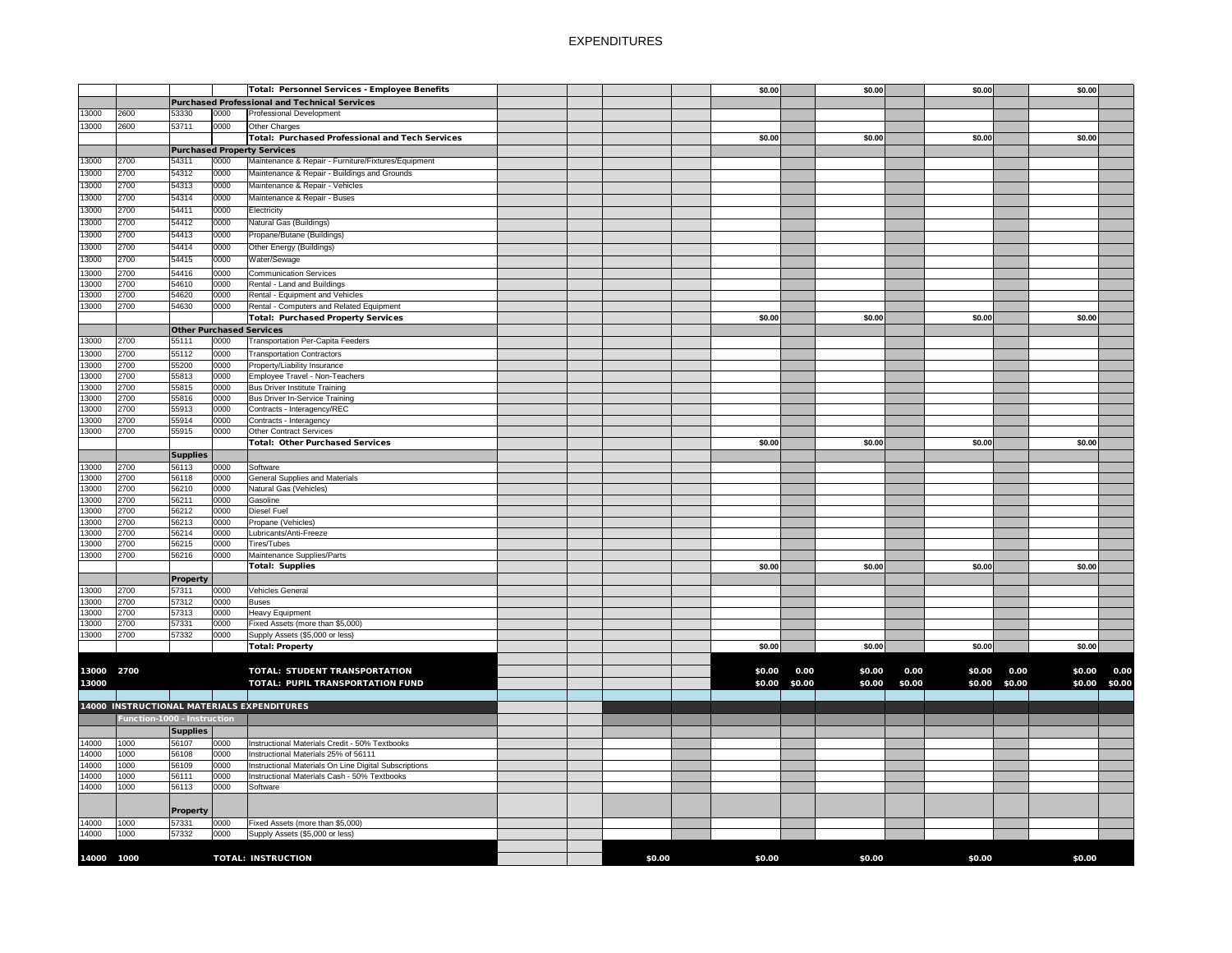|                |              |                                          |              | Function-2200 - Support Services - Instruction              |  |                                           |      |              |      |             |      |              |      |                                                                                     |      |
|----------------|--------------|------------------------------------------|--------------|-------------------------------------------------------------|--|-------------------------------------------|------|--------------|------|-------------|------|--------------|------|-------------------------------------------------------------------------------------|------|
|                |              | Supplies                                 |              |                                                             |  |                                           |      |              |      |             |      |              |      |                                                                                     |      |
| 14000          | 2200         | 56114                                    | 0000         | Library And Audio-Visual                                    |  |                                           |      |              |      |             |      |              |      |                                                                                     |      |
|                |              |                                          |              |                                                             |  |                                           |      |              |      |             |      |              |      |                                                                                     |      |
| 14000 2000     |              |                                          |              | TOTAL: SUPPORT SERVICES - INSTRUCTION                       |  | \$0.00                                    |      | \$0.00       |      | \$0.00      |      | \$0.00       |      | \$0.00                                                                              |      |
| 14000          |              |                                          |              | <b>TOTAL: INSTRUCTIONAL MATERIALS</b>                       |  | \$0.00                                    |      | \$0.00       |      | \$0.00      |      | \$0.00       |      | \$0.00                                                                              |      |
| 10000          |              |                                          |              | <b>TOTAL: GENERAL FUND EXPENDITURES</b>                     |  | \$875,987.93                              | 0.00 | \$985,611.87 |      |             |      |              |      | $\begin{array}{ c c c c c c c c c } \hline 0.00 & $1,882,574.34 \hline \end{array}$ | 0.00 |
|                |              |                                          |              |                                                             |  | 20000 - SPECIAL REVENUE FUND EXPENDITURES |      |              |      |             |      |              |      |                                                                                     |      |
|                |              | 21000 FOOD SERVICES EXPENDITURES         |              |                                                             |  |                                           |      |              |      |             |      |              |      |                                                                                     |      |
|                |              |                                          |              | <b>Function-3100 - Food Service Operations</b>              |  |                                           |      |              |      |             |      |              |      |                                                                                     |      |
|                |              |                                          |              | <b>Personnel Services - Compensation</b>                    |  |                                           |      |              |      |             |      |              |      |                                                                                     |      |
| 21000          | 3100         | 51100                                    | 1113         | Salaries Expense: Administrative Associates                 |  |                                           |      |              |      |             |      |              |      |                                                                                     |      |
| 21000          | 3100         | 51100                                    | 1114         | Salaries Expense: Administrative Assistants                 |  |                                           |      |              |      |             |      |              |      |                                                                                     |      |
| 21000          | 3100         | 51100                                    | 1217         | Salaries Expense: Secretary, Clerical, Technical Assistants |  |                                           |      |              |      |             |      |              |      |                                                                                     |      |
| 21000          | 3100         | 51100                                    | 1617         | Salaries Expense: Food Service                              |  |                                           |      |              |      |             |      |              |      |                                                                                     |      |
|                |              |                                          |              | Total: Personnel Services - Compensation                    |  | \$0.00                                    | 0.00 | \$0.00       | 0.00 | \$0.00      | 0.00 | \$0.00       | 0.00 | \$0.00                                                                              | 0.00 |
|                |              |                                          |              | <b>Personnel Services - Employee Benefits</b>               |  |                                           |      |              |      |             |      |              |      |                                                                                     |      |
| 21000          | 3100         | 52111                                    | 0000         | Educational Retirement                                      |  |                                           |      |              |      |             |      |              |      |                                                                                     |      |
| 21000          | 3100         | 52112                                    | 0000         | <b>ERA</b> - Retiree Health                                 |  |                                           |      |              |      |             |      |              |      |                                                                                     |      |
| 21000          | 3100         | 52210                                    | 0000         | <b>FICA Payments</b>                                        |  |                                           |      |              |      |             |      |              |      |                                                                                     |      |
| 21000<br>21000 | 3100<br>3100 | 52220<br>52311                           | 0000<br>0000 | Medicare Payments<br><b>Health and Medical Premiums</b>     |  |                                           |      |              |      |             |      |              |      |                                                                                     |      |
| 21000          | 3100         | 52312                                    | 0000         | Life                                                        |  |                                           |      |              |      |             |      |              |      |                                                                                     |      |
| 21000          | 3100         | 52313                                    | 0000         | Dental                                                      |  |                                           |      |              |      |             |      |              |      |                                                                                     |      |
| 21000          | 3100         | 52314                                    | 0000         | Vision                                                      |  |                                           |      |              |      |             |      |              |      |                                                                                     |      |
| 21000          | 3100         | 52315                                    | 0000         | Disability                                                  |  |                                           |      |              |      |             |      |              |      |                                                                                     |      |
| 21000          | 3100         | 52500                                    | 0000         | <b>Unemployment Compensation</b>                            |  |                                           |      |              |      |             |      |              |      |                                                                                     |      |
| 21000          | 3100         | 52710                                    | 0000         | <b>Workers Compensation Premium</b>                         |  |                                           |      |              |      |             |      |              |      |                                                                                     |      |
| 21000          | 3100         | 52720                                    | 0000         | <b>Workers Compensation Employer's Fee</b>                  |  |                                           |      |              |      |             |      |              |      |                                                                                     |      |
| 21000          | 3100         | 52912                                    | 0000         | Employee Assistance Programs                                |  |                                           |      |              |      |             |      |              |      |                                                                                     |      |
|                |              |                                          |              | Total: Personnel Services - Employee Benefits               |  | \$0.00                                    |      | \$0.00       |      | \$0.00      |      | \$0.00       |      | \$0.00                                                                              |      |
|                |              |                                          |              | Purchased Professional and Technical Services               |  |                                           |      |              |      |             |      |              |      |                                                                                     |      |
| 21000          | 3100         | 53330                                    | 0000         | <b>Professional Development</b>                             |  |                                           |      |              |      |             |      |              |      |                                                                                     |      |
| 21000          | 3100         | 53411                                    | 0000         | Auditing                                                    |  |                                           |      |              |      |             |      |              |      |                                                                                     |      |
| 21000          | 3100         | 53413                                    | 0000         | Legal                                                       |  |                                           |      |              |      |             |      |              |      |                                                                                     |      |
| 21000          | 3100         | 53414                                    | 0000         | Other Services - Catered Food Service                       |  | 46273.5                                   |      | 61698        |      | 77122.5     |      | 107971.5     |      | 154245                                                                              |      |
| 21000          | 3100         | 53711                                    | 0000         | Other Charges                                               |  |                                           |      |              |      |             |      |              |      |                                                                                     |      |
|                |              |                                          |              | Total: Purchased Professional and Tech Services             |  | \$46,273.50                               |      | \$61,698.00  |      | \$77,122.50 |      | \$107,971.50 |      | \$154,245.00                                                                        |      |
|                |              |                                          |              | <b>Purchased Property Services</b>                          |  |                                           |      |              |      |             |      |              |      |                                                                                     |      |
| 21000          | 3100         | 54311                                    | 0000         | Maintenance & Repair - Furniture/Fixtures/Equipment         |  |                                           |      |              |      |             |      |              |      |                                                                                     |      |
| 21000          | 3100         | 54312                                    | 0000         | Maintenance & Repair - Buildings and Grounds                |  |                                           |      |              |      |             |      |              |      |                                                                                     |      |
| 21000          | 3100         | 54313                                    | 0000         | Maintenance & Repair - Vehicles                             |  |                                           |      |              |      |             |      |              |      |                                                                                     |      |
| 21000          | 3100         | 54411                                    | 0000         | Electricity                                                 |  |                                           |      |              |      |             |      |              |      |                                                                                     |      |
| 21000          | 3100         | 54412                                    | 0000         | Natural Gas (Buildings)                                     |  |                                           |      |              |      |             |      |              |      |                                                                                     |      |
| 21000          | 3100         | 54413                                    | 0000         | Propane/Butane (Buildings)                                  |  |                                           |      |              |      |             |      |              |      |                                                                                     |      |
| 21000          | 3100         | 54414                                    | 0000         | Other Energy (Buildings)                                    |  |                                           |      |              |      |             |      |              |      |                                                                                     |      |
| 21000          | 3100         | 54415                                    | 0000         | Water/Sewage                                                |  |                                           |      |              |      |             |      |              |      |                                                                                     |      |
| 21000          | 3100         | 54416                                    | 0000         | <b>Communication Services</b>                               |  |                                           |      |              |      |             |      |              |      |                                                                                     |      |
| 21000          | 3100         | 54610                                    | 0000         | Rental - Land and Buildings                                 |  |                                           |      |              |      |             |      |              |      |                                                                                     |      |
| 21000          | 3100         | 54620                                    | 0000         | Rental - Equipment and Vehicles                             |  |                                           |      |              |      |             |      |              |      |                                                                                     |      |
| 21000          | 3100         | 54630                                    | 0000         | Rental - Computers and Related Equipment                    |  | \$0.00                                    |      | \$0.00       |      | \$0.00      |      |              |      |                                                                                     |      |
|                |              |                                          |              | <b>Total: Purchased Property Services</b>                   |  |                                           |      |              |      |             |      | \$0.00       |      | \$0.00                                                                              |      |
| 21000          | 3100         | <b>Other Purchased Services</b><br>55813 | 0000         | Employee Travel - Non-Teachers                              |  |                                           |      |              |      |             |      |              |      |                                                                                     |      |
|                |              | 55913                                    | 0000         |                                                             |  |                                           |      |              |      |             |      |              |      |                                                                                     |      |
| 21000<br>21000 | 3100<br>3100 | 55914                                    | 0000         | Contracts - Interagency/REC<br>Contracts - Interagency      |  |                                           |      |              |      |             |      |              |      |                                                                                     |      |
| 21000          | 3100         | 55915                                    | 0000         | Other Contract Services                                     |  |                                           |      |              |      |             |      |              |      |                                                                                     |      |
|                |              |                                          |              | Total: Other Purchased Services                             |  | \$0.00                                    |      | \$0.00       |      | \$0.00      |      | \$0.00       |      | \$0.00                                                                              |      |
|                |              | <b>Supplies</b>                          |              |                                                             |  |                                           |      |              |      |             |      |              |      |                                                                                     |      |
| 21000          | 3100         | 56113                                    | 0000         | Software                                                    |  |                                           |      |              |      |             |      |              |      |                                                                                     |      |
| 21000          | 3100         | 56116                                    | 0000         | Food                                                        |  |                                           |      |              |      |             |      |              |      |                                                                                     |      |
| 21000          | 3100         | 56117                                    | 0000         | Non-Food                                                    |  |                                           |      |              |      |             |      |              |      |                                                                                     |      |
| 21000          | 3100         | 56118                                    | 0000         | <b>General Supplies and Materials</b>                       |  |                                           |      |              |      |             |      |              |      |                                                                                     |      |
|                |              |                                          |              | Total: Supplies                                             |  | \$0.00                                    |      | \$0.00       |      | \$0.00      |      | \$0.00       |      | \$0.00                                                                              |      |
|                |              | <b>Property</b>                          |              |                                                             |  |                                           |      |              |      |             |      |              |      |                                                                                     |      |
| 21000          | 3100         | 57331                                    | 0000         | Fixed Assets (more than \$5,000)                            |  |                                           |      |              |      |             |      |              |      |                                                                                     |      |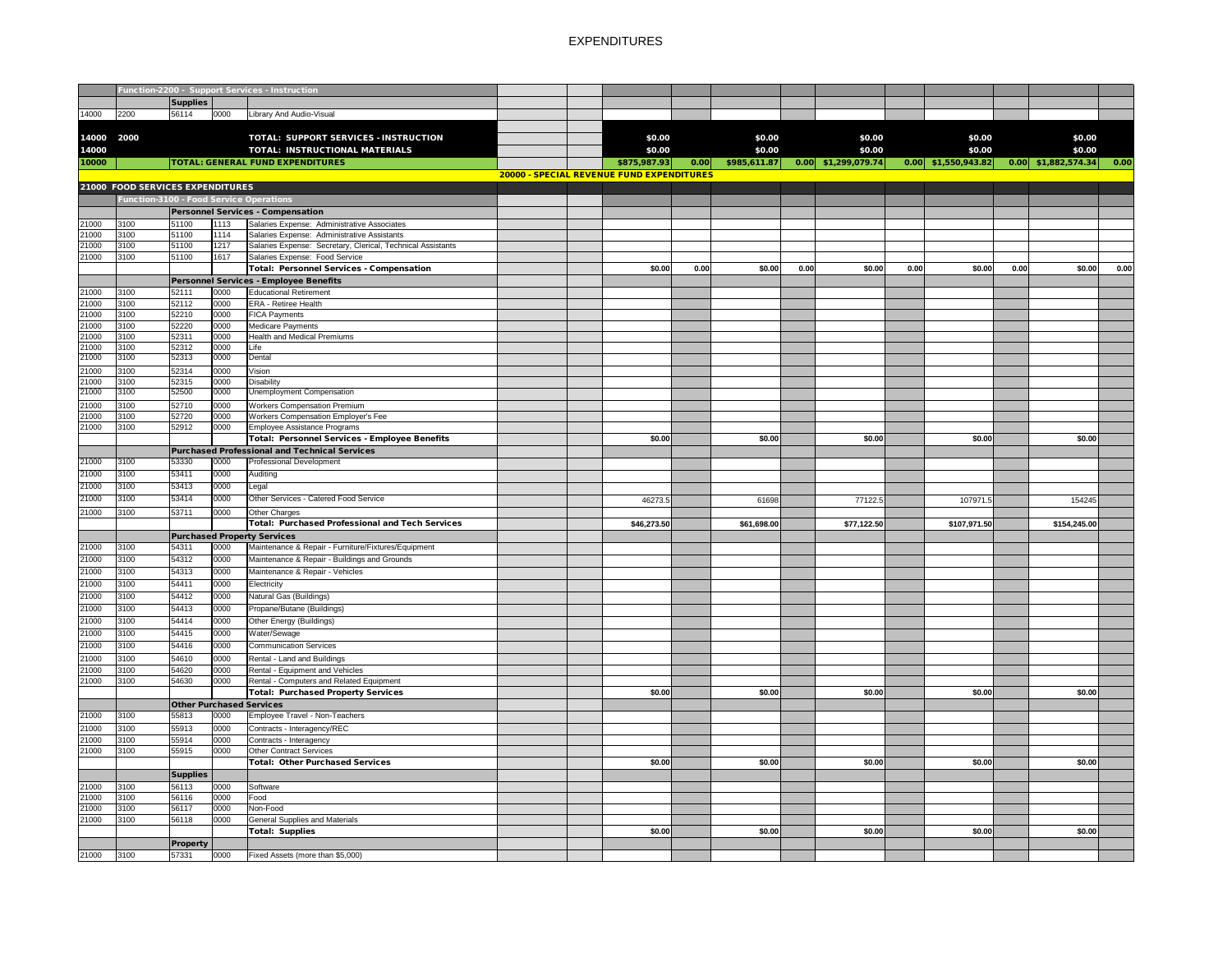| 3100<br>21000           |      | 57332                       | 0000 | Supply Assets (\$5,000 or less)                               |  |             |      |             |      |             |      |              |      |                   |      |
|-------------------------|------|-----------------------------|------|---------------------------------------------------------------|--|-------------|------|-------------|------|-------------|------|--------------|------|-------------------|------|
|                         |      |                             |      |                                                               |  |             |      |             |      |             |      |              |      |                   |      |
|                         |      |                             |      | Total: Property                                               |  | \$0.00      |      | \$0.00      |      | \$0.00      |      | \$0.00       |      | \$0.00            |      |
|                         |      |                             |      |                                                               |  |             |      |             |      |             |      |              |      |                   |      |
| 21000 3100              |      |                             |      | <b>TOTAL: FOOD SERVICES OPERATIONS</b>                        |  | \$46,273.50 | 0.00 | \$61,698.00 | 0.00 | \$77,122.50 | 0.00 | \$107,971.50 |      | 0.00 \$154,245.00 | 0.00 |
|                         |      |                             |      |                                                               |  |             |      |             |      |             |      |              |      |                   |      |
|                         |      |                             |      | 24101 FEDERAL FLOW-THROUGH GRANTS - TITLE 1 ESEA EXPENDITURES |  |             |      |             |      |             |      |              |      |                   |      |
|                         |      |                             |      |                                                               |  |             |      |             |      |             |      |              |      |                   |      |
|                         |      | Function-1000 - Instruction |      |                                                               |  |             |      |             |      |             |      |              |      |                   |      |
|                         |      |                             |      | <b>Personnel Services - Compensation</b>                      |  |             |      |             |      |             |      |              |      |                   |      |
| 24101                   | 1000 | 51100                       |      | 1411 Salaries Expense: Teachers-Grades 1-12                   |  |             |      |             |      |             |      |              |      |                   |      |
| 2410'                   | 1000 | 51100                       |      | 1415 Salaries Expense: Teachers-Vocational and Technical      |  |             |      |             |      |             |      |              |      |                   |      |
| 24101                   | 1000 | 51100                       |      | 1416 Salaries Expense: Teachers-Other Instruction             |  |             |      |             |      |             |      |              |      |                   |      |
| 24101                   | 1000 | 51100                       |      | 1610 Salaries Expense: Substitutes Professional Development   |  |             |      |             |      |             |      |              |      |                   |      |
| 24101                   | 1000 | 51100                       |      | 1711 Salaries Expense: Instructional Assistants-Grades 1-12   |  |             |      |             |      |             |      |              |      |                   |      |
|                         |      |                             |      |                                                               |  |             |      |             |      |             |      |              |      |                   |      |
|                         |      |                             |      | <b>Total: Personnel Services Compensation</b>                 |  | \$0.00      | 0.00 | \$0.00      | 0.00 | \$0.00      | 0.00 | \$0.00       | 0.00 | \$0.00            | 0.00 |
|                         |      |                             |      | <b>Personnel Services - Employee Benefits</b>                 |  |             |      |             |      |             |      |              |      |                   |      |
| 24101 1000              |      | 52111                       | 0000 | <b>Educational Retirement</b>                                 |  |             |      |             |      |             |      |              |      |                   |      |
| $\overline{24}101$ 1000 |      | 52112                       | 0000 | ERA - Retiree Health                                          |  |             |      |             |      |             |      |              |      |                   |      |
| 24101 1000              |      | 52210                       | 0000 | <b>FICA Payments</b>                                          |  |             |      |             |      |             |      |              |      |                   |      |
| 24101 1000              |      | 52220                       | 0000 | Medicare Payments                                             |  |             |      |             |      |             |      |              |      |                   |      |
|                         |      |                             |      |                                                               |  |             |      |             |      |             |      |              |      |                   |      |
| 24101 1000              |      | 52311                       | 0000 | <b>Health and Medical Premiums</b>                            |  |             |      |             |      |             |      |              |      |                   |      |
| 24101 1000              |      | 52312                       | 0000 | Life                                                          |  |             |      |             |      |             |      |              |      |                   |      |
| 24101 1000              |      | 52313                       | 0000 | Dental                                                        |  |             |      |             |      |             |      |              |      |                   |      |
| 24101 1000              |      | 52314                       | 0000 | Vision                                                        |  |             |      |             |      |             |      |              |      |                   |      |
| 24101 1000              |      | 52315                       | 0000 | Disability                                                    |  |             |      |             |      |             |      |              |      |                   |      |
| 24101 1000              |      | 52500                       | 0000 | Unemployment Compensation                                     |  |             |      |             |      |             |      |              |      |                   |      |
| 24101 1000              |      | 52710                       | 0000 | <b>Workers Compensation Premium</b>                           |  |             |      |             |      |             |      |              |      |                   |      |
| 24101 1000              |      | 52720                       | 0000 | Workers Compensation Employer's Fee                           |  |             |      |             |      |             |      |              |      |                   |      |
|                         |      |                             |      |                                                               |  |             |      |             |      |             |      |              |      |                   |      |
|                         |      |                             |      | Total: Personnel Services Employee Benefits                   |  | \$0.00      |      | \$0.00      |      | \$0.00      |      | \$0.00       |      | \$0.00            |      |
|                         |      |                             |      | Purchased Professional and Technical Services                 |  |             |      |             |      |             |      |              |      |                   |      |
| 24101 1000              |      | 53330                       | 0000 | <b>Professional Development</b>                               |  |             |      |             |      |             |      |              |      |                   |      |
| 24101 1000              |      | 53414                       | 0000 | Other Professional Services - GES support services            |  | \$14,250.00 |      | \$19,000.00 |      | \$23,750.00 |      | \$33,250.00  |      | \$47,500.00       |      |
| 24101 1000              |      | 53711                       | 0000 | <b>Other Charges</b>                                          |  |             |      |             |      |             |      |              |      |                   |      |
|                         |      |                             |      | <b>Total: Purchased Professional and Tech Services</b>        |  |             |      | \$19,000.00 |      |             |      |              |      | \$47,500.00       |      |
|                         |      |                             |      |                                                               |  | \$14,250.00 |      |             |      | \$23,750.00 |      | \$33,250.00  |      |                   |      |
|                         |      |                             |      | <b>Other Purchased Services</b>                               |  |             |      |             |      |             |      |              |      |                   |      |
| 24101 1000              |      | 55813                       | 0000 | Employee Travel - Non-Teachers                                |  |             |      |             |      |             |      |              |      |                   |      |
| 24101 1000              |      | 55817                       | 0000 | <b>Student Travel</b>                                         |  |             |      |             |      |             |      |              |      |                   |      |
| 24101 1000              |      | 55818                       | 0000 | Other Travel - Non-Employees                                  |  |             |      |             |      |             |      |              |      |                   |      |
| 24101 1000              |      | 55819                       | 0000 | Employee Travel - Teachers                                    |  |             |      |             |      |             |      |              |      |                   |      |
| 24101 1000              |      | 55913                       | 0000 | Contracts - Interagency/REC                                   |  |             |      |             |      |             |      |              |      |                   |      |
| 24101 1000              |      | 55914                       | 0000 | Contracts - Interagency                                       |  |             |      |             |      |             |      |              |      |                   |      |
| 24101 1000              |      |                             |      |                                                               |  |             |      |             |      |             |      |              |      |                   |      |
|                         |      | 55915                       | 0000 | <b>Other Contract Services</b>                                |  |             |      |             |      |             |      |              |      |                   |      |
|                         |      |                             |      | <b>Total: Other Purchased Services</b>                        |  | \$0.00      |      | \$0.00      |      | \$0.00      |      | \$0.00       |      | \$0.00            |      |
|                         |      | <b>Supplies</b>             |      |                                                               |  |             |      |             |      |             |      |              |      |                   |      |
| 24101 1000              |      | 56112                       | 0000 | Other Textbooks                                               |  |             |      |             |      |             |      |              |      |                   |      |
| 24101 1000              |      | 56113                       | 0000 | Software                                                      |  |             |      |             |      |             |      |              |      |                   |      |
| 24101 1000              |      | 56118                       | 0000 | <b>General Supplies and Materials</b>                         |  |             |      |             |      |             |      |              |      |                   |      |
|                         |      |                             |      |                                                               |  |             |      |             |      |             |      |              |      |                   |      |
|                         |      |                             |      | <b>Total: Supplies</b>                                        |  | \$0.00      |      | \$0.00      |      | \$0.00      |      | \$0.00       |      | \$0.00            |      |
|                         |      | <b>Property</b>             |      |                                                               |  |             |      |             |      |             |      |              |      |                   |      |
| 24101 1000              |      | 57331                       | 0000 | Fixed Assets (more than \$5,000)                              |  |             |      |             |      |             |      |              |      |                   |      |
| 24101 1000              |      | 57332                       | 0000 | Supply Assets (\$5,000 or less)                               |  |             |      |             |      |             |      |              |      |                   |      |
|                         |      |                             |      | Total: Property                                               |  | \$0.00      |      | \$0.00      |      | \$0.00      |      | \$0.00       |      | \$0.00            |      |
|                         |      |                             |      |                                                               |  |             |      |             |      |             |      |              |      |                   |      |
|                         |      |                             |      |                                                               |  |             |      |             |      |             |      |              |      |                   |      |
| 24101 1000              |      |                             |      | <b>TOTAL: INSTRUCTION</b>                                     |  | \$14,250.00 | 0.00 | \$19,000.00 | 0.00 | \$23,750.00 | 0.00 | \$33,250.00  | 0.00 | \$47,500.00       | 0.00 |
|                         |      |                             |      | Function-2100 - Support Services - Students                   |  |             |      |             |      |             |      |              |      |                   |      |
|                         |      |                             |      | <b>Personnel Services - Compensation</b>                      |  |             |      |             |      |             |      |              |      |                   |      |
|                         |      |                             |      |                                                               |  |             |      |             |      |             |      |              |      |                   |      |
| 24101 2100              |      | 51100                       | 1211 | Salaries Expense: Coordinator/Subject Matter Specialist       |  |             |      |             |      |             |      |              |      |                   |      |
| 24101 2100              |      | 51100                       | 1214 | Salaries Expense: Guidance Counselors/Social Workers          |  |             |      |             |      |             |      |              |      |                   |      |
| 24101 2100              |      | 51100                       | 1215 | Salaries Expense: Registered Nurse                            |  |             |      |             |      |             |      |              |      |                   |      |
| 24101 2100              |      | 51100                       | 1216 | Salaries Expense: Health Assistants                           |  |             |      |             |      |             |      |              |      |                   |      |
| 24101 2100              |      | 51100                       | 1218 | Salaries Expense: School/Student Support                      |  |             |      |             |      |             |      |              |      |                   |      |
| 24101 2100              |      | 51100                       | 1315 | Salaries Expense: Psychologist Counselors                     |  |             |      |             |      |             |      |              |      |                   |      |
|                         |      |                             |      | Total: Personnel Services - Compensation                      |  | \$0.00      | 0.00 | \$0.00      |      | \$0.00      | 0.00 | \$0.00       |      | \$0.00            | 0.00 |
|                         |      |                             |      |                                                               |  |             |      |             | 0.00 |             |      |              | 0.00 |                   |      |
|                         |      |                             |      | Personnel Services - Employee Benefits                        |  |             |      |             |      |             |      |              |      |                   |      |
| 24101 2100              |      | 52111                       | 0000 | <b>Educational Retirement</b>                                 |  |             |      |             |      |             |      |              |      |                   |      |
| 24101 2100              |      | 52112                       | 0000 | <b>ERA - Retiree Health</b>                                   |  |             |      |             |      |             |      |              |      |                   |      |
| 24101 2100              |      | 52210                       | 0000 | <b>FICA Payments</b>                                          |  |             |      |             |      |             |      |              |      |                   |      |
| 24101 2100              |      | 52220                       | 0000 | Medicare Payments                                             |  |             |      |             |      |             |      |              |      |                   |      |
|                         |      |                             |      |                                                               |  |             |      |             |      |             |      |              |      |                   |      |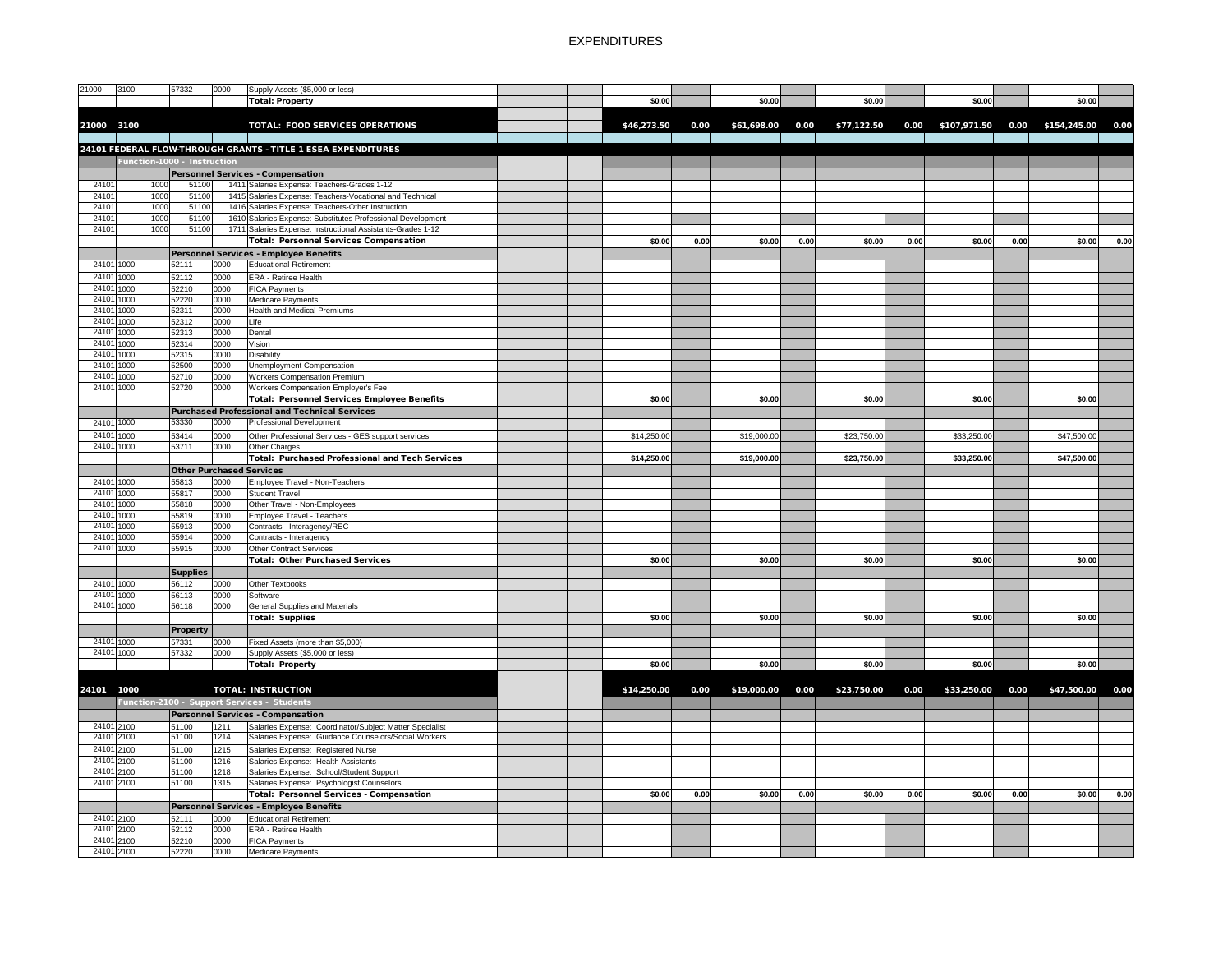| 24101 2100 | 52311                           | 0000 | <b>Health and Medical Premiums</b>                      |  |        |      |        |      |        |      |        |      |        |      |
|------------|---------------------------------|------|---------------------------------------------------------|--|--------|------|--------|------|--------|------|--------|------|--------|------|
| 24101 2100 | 52312                           | 0000 | Life                                                    |  |        |      |        |      |        |      |        |      |        |      |
| 24101 2100 | 52313                           | 0000 | Dental                                                  |  |        |      |        |      |        |      |        |      |        |      |
| 24101 2100 |                                 |      |                                                         |  |        |      |        |      |        |      |        |      |        |      |
|            | 52314                           | 0000 | Vision                                                  |  |        |      |        |      |        |      |        |      |        |      |
| 24101 2100 | 52315                           | 0000 | Disability                                              |  |        |      |        |      |        |      |        |      |        |      |
| 24101 2100 | 52316                           | 0000 | Other Insurance                                         |  |        |      |        |      |        |      |        |      |        |      |
| 24101 2100 | 52500                           | 0000 | Unemployment Compensation                               |  |        |      |        |      |        |      |        |      |        |      |
| 24101 2100 | 52710                           | 0000 | <b>Workers Compensation Premium</b>                     |  |        |      |        |      |        |      |        |      |        |      |
| 24101 2100 | 52720                           | 0000 | <b>Workers Compensation Employer's Fee</b>              |  |        |      |        |      |        |      |        |      |        |      |
| 24101 2100 | 52912                           | 0000 | Employee Assistance Programs                            |  |        |      |        |      |        |      |        |      |        |      |
| 24101 2100 | 52913                           | 0000 | <b>Workers Compensation Employee Fees</b>               |  |        |      |        |      |        |      |        |      |        |      |
|            |                                 |      | Total: Personnel Services - Employee Benefits           |  | \$0.00 |      | \$0.00 |      | \$0.00 |      | \$0.00 |      | \$0.00 |      |
|            |                                 |      | <b>Purchased Professional and Technical Services</b>    |  |        |      |        |      |        |      |        |      |        |      |
| 24101 2100 | 53215                           | 0000 |                                                         |  |        |      |        |      |        |      |        |      |        |      |
|            |                                 |      | Psychologists/Counselors - Contracted                   |  |        |      |        |      |        |      |        |      |        |      |
| 24101 2100 | 53330                           | 0000 | Professional Development                                |  |        |      |        |      |        |      |        |      |        |      |
| 24101 2100 | 53414                           | 0000 | Other Services                                          |  |        |      |        |      |        |      |        |      |        |      |
| 24101 2100 | 53711                           | 0000 | Other Charges                                           |  |        |      |        |      |        |      |        |      |        |      |
|            |                                 |      | Total: Purchased Professional and Tech Services         |  | \$0.00 |      | \$0.00 |      | \$0.00 |      | \$0.00 |      | \$0.00 |      |
|            | <b>Other Purchased Services</b> |      |                                                         |  |        |      |        |      |        |      |        |      |        |      |
| 24101 2100 | 55813                           | 0000 | Employee Travel - Non-Teachers                          |  |        |      |        |      |        |      |        |      |        |      |
| 24101 2100 | 55818                           | 0000 | Other Travel - Non-Employees                            |  |        |      |        |      |        |      |        |      |        |      |
| 24101 2100 | 55913                           | 0000 | Contracts - Interagency/REC                             |  |        |      |        |      |        |      |        |      |        |      |
| 24101 2100 | 55914                           | 0000 | Contracts - Interagency                                 |  |        |      |        |      |        |      |        |      |        |      |
| 24101 2100 | 55915                           | 0000 | <b>Other Contract Services</b>                          |  |        |      |        |      |        |      |        |      |        |      |
|            |                                 |      |                                                         |  |        |      |        |      |        |      |        |      |        |      |
|            |                                 |      | <b>Total: Other Purchased Services</b>                  |  | \$0.00 |      | \$0.00 |      | \$0.00 |      | \$0.00 |      | \$0.00 |      |
|            | <b>Supplies</b>                 |      |                                                         |  |        |      |        |      |        |      |        |      |        |      |
| 24101 2100 | 56113                           | 0000 | Software                                                |  |        |      |        |      |        |      |        |      |        |      |
| 24101 2100 | 56118                           | 0000 | <b>General Supplies and Materials</b>                   |  |        |      |        |      |        |      |        |      |        |      |
|            |                                 |      | Total: Supplies                                         |  | \$0.00 |      | \$0.00 |      | \$0.00 |      | \$0.00 |      | \$0.00 |      |
|            | <b>Property</b>                 |      |                                                         |  |        |      |        |      |        |      |        |      |        |      |
| 24101 2100 | 57331                           | 0000 | Fixed Assets (more than \$5,000)                        |  |        |      |        |      |        |      |        |      |        |      |
| 24101 2100 | 57332                           |      |                                                         |  |        |      |        |      |        |      |        |      |        |      |
|            |                                 | 0000 | Supply Assets (\$5,000 or less)                         |  |        |      |        |      |        |      |        |      |        |      |
|            |                                 |      | <b>Total: Property</b>                                  |  | \$0.00 |      | \$0.00 |      | \$0.00 |      | \$0.00 |      | \$0.00 |      |
|            |                                 |      |                                                         |  |        |      |        |      |        |      |        |      |        |      |
|            |                                 |      |                                                         |  |        |      |        |      |        |      |        |      |        |      |
| 24101 2100 |                                 |      |                                                         |  | \$0.00 |      | \$0.00 |      | \$0.00 | 0.00 | \$0.00 |      | \$0.00 |      |
|            |                                 |      | TOTAL: SUPPORT SERVICES - STUDENTS                      |  |        | 0.00 |        | 0.00 |        |      |        | 0.00 |        | 0.00 |
|            |                                 |      | Function-2200 - Support Services - Instruction          |  |        |      |        |      |        |      |        |      |        |      |
|            |                                 |      | Personnel Services - Compensation                       |  |        |      |        |      |        |      |        |      |        |      |
| 24101 2200 | 51100                           | 1211 | Salaries Expense: Coordinator/Subject Matter Specialist |  |        |      |        |      |        |      |        |      |        |      |
| 24101 2200 | 51100                           | 1212 | Salaries Expense: Library/Media Specialist              |  |        |      |        |      |        |      |        |      |        |      |
| 24101 2200 | 51100                           | 1213 | Salaries Expense: Library/Media Assistants              |  |        |      |        |      |        |      |        |      |        |      |
|            |                                 |      | Total: Support Services - Instruction                   |  | \$0.00 | 0.00 | \$0.00 | 0.00 | \$0.00 | 0.00 | \$0.00 | 0.00 | \$0.00 | 0.00 |
|            |                                 |      |                                                         |  |        |      |        |      |        |      |        |      |        |      |
|            |                                 |      | Personnel Services - Employee Benefits                  |  |        |      |        |      |        |      |        |      |        |      |
| 24101 2200 | 52111                           | 0000 | <b>Educational Retirement</b>                           |  |        |      |        |      |        |      |        |      |        |      |
| 24101 2200 | 52112                           | 0000 | <b>ERA - Retiree Health</b>                             |  |        |      |        |      |        |      |        |      |        |      |
| 24101 2200 | 52210                           | 0000 | <b>FICA Payments</b>                                    |  |        |      |        |      |        |      |        |      |        |      |
| 24101 2200 | 52220                           | 0000 | Medicare Payments                                       |  |        |      |        |      |        |      |        |      |        |      |
| 24101 2200 | 52311                           | 0000 | <b>Health and Medical Premiums</b>                      |  |        |      |        |      |        |      |        |      |        |      |
| 24101 2200 | 52312                           | 0000 | Life                                                    |  |        |      |        |      |        |      |        |      |        |      |
| 24101 2200 | 52313                           | 0000 | Dental                                                  |  |        |      |        |      |        |      |        |      |        |      |
| 24101 2200 | 52314                           | 0000 | Vision                                                  |  |        |      |        |      |        |      |        |      |        |      |
| 24101 2200 | 52315                           | 0000 | <b>Disability</b>                                       |  |        |      |        |      |        |      |        |      |        |      |
| 24101 2200 | 52500                           | 0000 | <b>Unemployment Compensation</b>                        |  |        |      |        |      |        |      |        |      |        |      |
|            |                                 |      |                                                         |  |        |      |        |      |        |      |        |      |        |      |
| 24101 2200 | 52710                           | 0000 | <b>Workers Compensation Premium</b>                     |  |        |      |        |      |        |      |        |      |        |      |
| 24101 2200 | 52720                           | 0000 | <b>Workers Compensation Employer's Fee</b>              |  |        |      |        |      |        |      |        |      |        |      |
| 24101 2200 | 52912                           | 0000 | Employee Assistance Programs                            |  |        |      |        |      |        |      |        |      |        |      |
|            |                                 |      | Total: Personnel Services - Employee Benefits           |  | \$0.00 |      | \$0.00 |      | \$0.00 |      | \$0.00 |      | \$0.00 |      |
|            |                                 |      | Purchased Professional and Technical Services           |  |        |      |        |      |        |      |        |      |        |      |
| 24101 2200 | 53330                           | 0000 | <b>Professional Development</b>                         |  |        |      |        |      |        |      |        |      |        |      |
|            |                                 |      |                                                         |  |        |      |        |      |        |      |        |      |        |      |
| 24101 2200 | 53414                           | 0000 | Other Professional Services                             |  |        |      |        |      |        |      |        |      |        |      |
| 24101 2200 | 53711                           | 0000 | <b>Other Charges</b>                                    |  |        |      |        |      |        |      |        |      |        |      |
|            |                                 |      | Total: Purchased Professional and Tech Services         |  | \$0.00 |      | \$0.00 |      | \$0.00 |      | \$0.00 |      | \$0.00 |      |
|            | <b>Other Purchased Services</b> |      |                                                         |  |        |      |        |      |        |      |        |      |        |      |
| 24101 2200 | 55813                           | 0000 | Employee Travel - Non-Teachers                          |  |        |      |        |      |        |      |        |      |        |      |
| 24101 2200 | 55818                           | 0000 | Other Travel - Non-Employees                            |  |        |      |        |      |        |      |        |      |        |      |
| 24101 2200 | 55913                           | 0000 | Contracts - Interagency/REC                             |  |        |      |        |      |        |      |        |      |        |      |
| 24101 2200 | 55914                           | 0000 | Contracts - Interagency                                 |  |        |      |        |      |        |      |        |      |        |      |
| 24101 2200 | 55915                           | 0000 | <b>Other Contract Services</b>                          |  |        |      |        |      |        |      |        |      |        |      |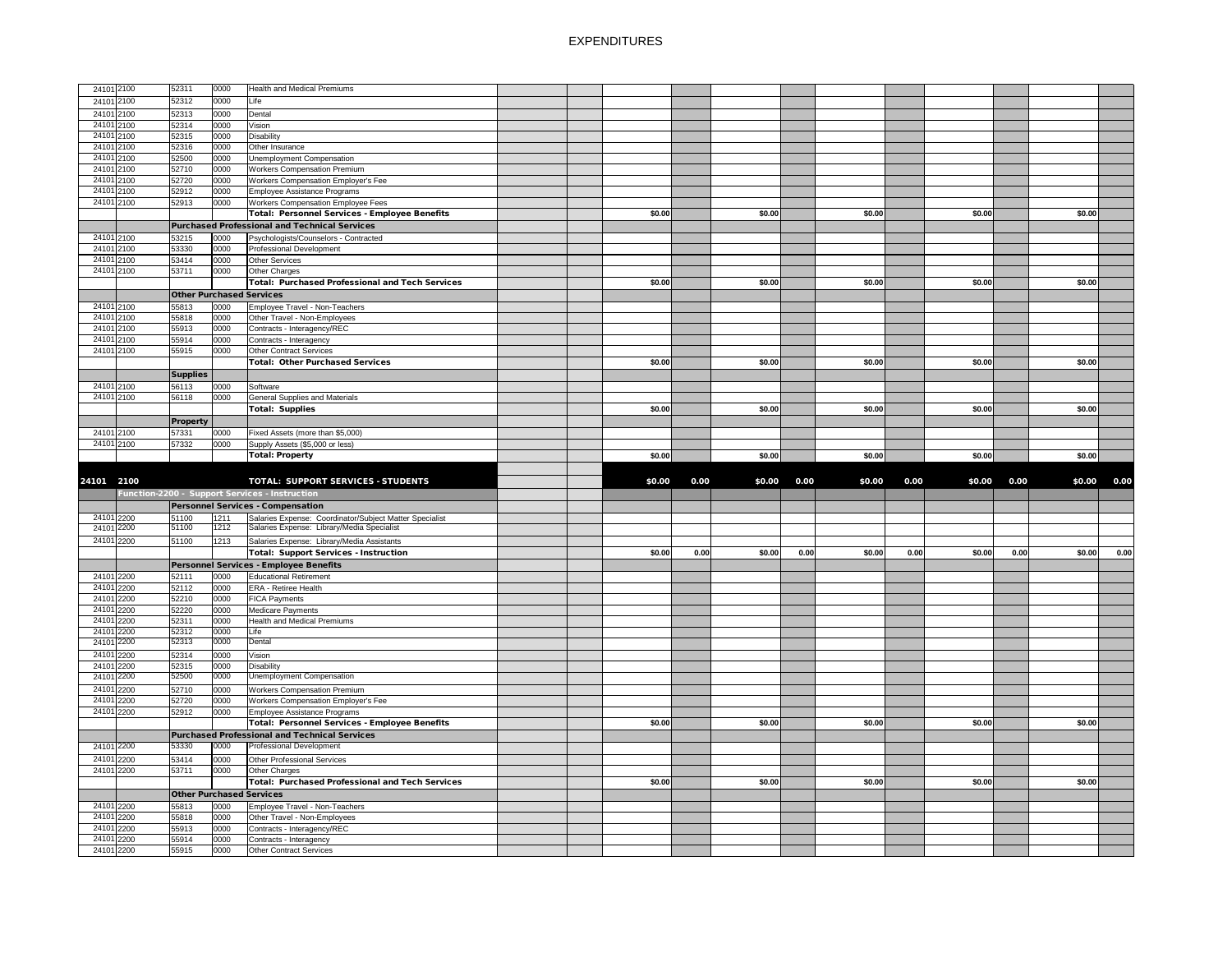|            |                                       |                                 |      | Total: Other Purchased Services                                          | \$0.00      |      | \$0.00      |      | \$0.00      |      | \$0.00      |      | \$0.00      |      |
|------------|---------------------------------------|---------------------------------|------|--------------------------------------------------------------------------|-------------|------|-------------|------|-------------|------|-------------|------|-------------|------|
|            |                                       | <b>Supplies</b>                 |      |                                                                          |             |      |             |      |             |      |             |      |             |      |
| 24101 2200 |                                       | 56113                           | 0000 | Software                                                                 |             |      |             |      |             |      |             |      |             |      |
| 24101 2200 |                                       | 56114                           | 0000 | Library And Audio-Visual                                                 |             |      |             |      |             |      |             |      |             |      |
| 24101 2200 |                                       | 56118                           | 0000 | <b>General Supplies and Materials</b>                                    |             |      |             |      |             |      |             |      |             |      |
|            |                                       |                                 |      | Total: Supplies                                                          | \$0.00      |      | \$0.00      |      | \$0.00      |      | \$0.00      |      | \$0.00      |      |
|            |                                       | <b>Property</b>                 |      |                                                                          |             |      |             |      |             |      |             |      |             |      |
| 24101 2200 |                                       | 57331                           | 0000 | Fixed Assets (more than \$5,000)                                         |             |      |             |      |             |      |             |      |             |      |
| 24101 2200 |                                       | 57332                           | 0000 | Supply Assets (\$5,000 or less)                                          |             |      |             |      |             |      |             |      |             |      |
|            |                                       |                                 |      | Total: Property                                                          | \$0.00      |      | \$0.00      |      | \$0.00      |      | \$0.00      |      | \$0.00      |      |
|            |                                       |                                 |      |                                                                          |             |      |             |      |             |      |             |      |             |      |
|            |                                       |                                 |      | TOTAL: SUPPORT SERVICES - INSTRUCTION                                    |             |      |             |      |             |      |             |      |             |      |
| 24101 2200 |                                       |                                 |      |                                                                          | \$0.00      | 0.00 | \$0.00      | 0.00 | \$0.00      | 0.00 | \$0.00      | 0.00 | \$0.00      | 0.00 |
|            | Function-2400 - School Administration |                                 |      |                                                                          |             |      |             |      |             |      |             |      |             |      |
|            |                                       |                                 |      | <b>Personnel Services - Compensation</b>                                 |             |      |             |      |             |      |             |      |             |      |
| 24101 2400 |                                       | 51100                           | 1211 | Salaries Expense: Coordinator/Subject Matter Specialist                  |             |      |             |      |             |      |             |      |             |      |
|            |                                       |                                 |      | Total: Personnel Services - Compensation                                 | \$0.00      | 0.00 | \$0.00      | 0.00 | \$0.00      | 0.00 | \$0.00      | 0.00 | \$0.00      | 0.00 |
|            |                                       |                                 |      | Personnel Services - Employee Benefits                                   |             |      |             |      |             |      |             |      |             |      |
| 24101 2400 |                                       | 52111                           | 0000 | <b>Educational Retirement</b>                                            |             |      |             |      |             |      |             |      |             |      |
| 24101 2400 |                                       | 52112                           | 0000 | <b>ERA - Retiree Health</b>                                              |             |      |             |      |             |      |             |      |             |      |
| 24101 2400 |                                       | 52210                           | 0000 | <b>FICA Payments</b>                                                     |             |      |             |      |             |      |             |      |             |      |
| 24101 2400 |                                       | 52220                           | 0000 | Medicare Payments                                                        |             |      |             |      |             |      |             |      |             |      |
| 24101 2400 |                                       | 52311                           | 0000 | <b>Health and Medical Premiums</b>                                       |             |      |             |      |             |      |             |      |             |      |
| 24101 2400 |                                       | 52312                           | 0000 | Life                                                                     |             |      |             |      |             |      |             |      |             |      |
| 24101 2400 |                                       | 52313                           | 0000 | Dental                                                                   |             |      |             |      |             |      |             |      |             |      |
| 24101 2400 |                                       | 52314                           | 0000 | Vision                                                                   |             |      |             |      |             |      |             |      |             |      |
| 24101 2400 |                                       | 52315                           | 0000 | <b>Disability</b>                                                        |             |      |             |      |             |      |             |      |             |      |
| 24101 2400 |                                       | 52500                           | 0000 | <b>Unemployment Compensation</b>                                         |             |      |             |      |             |      |             |      |             |      |
| 24101 2400 |                                       | 52710                           | 0000 | <b>Workers Compensation Premium</b>                                      |             |      |             |      |             |      |             |      |             |      |
| 24101 2400 |                                       | 52720                           | 0000 | <b>Workers Compensation Employer's Fee</b>                               |             |      |             |      |             |      |             |      |             |      |
| 24101 2400 |                                       | 52912                           | 0000 | Employee Assistance Programs                                             |             |      |             |      |             |      |             |      |             |      |
|            |                                       |                                 |      | Total: Personnel Services - Employee Benefits                            | \$0.00      |      | \$0.00      |      | \$0.00      |      | \$0.00      |      | \$0.00      |      |
|            |                                       |                                 |      | Purchased Professional and Technical Services                            |             |      |             |      |             |      |             |      |             |      |
| 24101 2400 |                                       | 53330                           | 0000 | <b>Professional Development</b>                                          |             |      |             |      |             |      |             |      |             |      |
| 24101 2400 |                                       | 53414                           | 0000 | <b>Other Services</b>                                                    |             |      |             |      |             |      |             |      |             |      |
| 24101 2400 |                                       | 53711                           | 0000 | Other Charges                                                            |             |      |             |      |             |      |             |      |             |      |
|            |                                       |                                 |      | Total: Purchased Professional and Tech Services                          | \$0.00      |      | \$0.00      |      | \$0.00      |      | \$0.00      |      | \$0.00      |      |
|            |                                       | <b>Other Purchased Services</b> |      |                                                                          |             |      |             |      |             |      |             |      |             |      |
| 24101 2400 |                                       | 55813                           | 0000 | Employee Travel - Non-Teachers                                           |             |      |             |      |             |      |             |      |             |      |
| 24101 2400 |                                       | 55913                           | 0000 | Contracts - Interagency/REC                                              |             |      |             |      |             |      |             |      |             |      |
| 24101 2400 |                                       | 55914                           | 0000 | Contracts - Interagency                                                  |             |      |             |      |             |      |             |      |             |      |
| 24101 2400 |                                       | 55915                           | 0000 | <b>Other Contract Services</b>                                           |             |      |             |      |             |      |             |      |             |      |
|            |                                       |                                 |      | Total: Other Purchased Services                                          | \$0.00      |      | \$0.00      |      | \$0.00      |      | \$0.00      |      | \$0.00      |      |
|            |                                       | <b>Supplies</b>                 |      |                                                                          |             |      |             |      |             |      |             |      |             |      |
| 24101 2400 |                                       | 56113                           | 0000 | Software                                                                 |             |      |             |      |             |      |             |      |             |      |
| 24101 2400 |                                       | 56118                           | 0000 | <b>General Supplies and Materials</b>                                    |             |      |             |      |             |      |             |      |             |      |
|            |                                       |                                 |      | Total: Supplies                                                          | \$0.00      |      | \$0.00      |      | \$0.00      |      | \$0.00      |      | \$0.00      |      |
|            |                                       | <b>Property</b>                 |      |                                                                          |             |      |             |      |             |      |             |      |             |      |
| 24101 2400 |                                       | 57331                           | 0000 | Fixed Assets (more than \$5,000)                                         |             |      |             |      |             |      |             |      |             |      |
| 24101 2400 |                                       | 57332                           | 0000 | Supply Assets (\$5,000 or less)                                          |             |      |             |      |             |      |             |      |             |      |
|            |                                       |                                 |      | Total: Property                                                          | \$0.00      |      | \$0.00      |      | \$0.00      |      | \$0.00      |      | \$0.00      |      |
|            |                                       |                                 |      |                                                                          |             |      |             |      |             |      |             |      |             |      |
| 24101 2400 |                                       |                                 |      | <b>TOTAL: SCHOOL ADMINISTRATION</b>                                      | \$0.00      | 0.00 | \$0.00      | 0.00 | \$0.00      | 0.00 | \$0.00      | 0.00 | \$0.00      | 0.00 |
|            |                                       |                                 |      |                                                                          |             |      |             |      |             |      |             |      |             |      |
| 24101      | 2000                                  |                                 |      | <b>TOTAL: SUPPORT SERVICES</b>                                           | \$0.00      | 0.00 | \$0.00      | 0.00 | \$0.00      | 0.00 | \$0.00      | 0.00 | \$0.00      | 0.00 |
| 24101      |                                       |                                 |      | <b>TOTAL: TITLE 1 ESEA EXPENDITURES</b>                                  | \$14,250.00 | 0.00 | \$19,000.00 | 0.00 | \$23,750.00 | 0.00 | \$33,250.00 | 0.00 | \$47,500.00 | 0.00 |
|            |                                       |                                 |      |                                                                          |             |      |             |      |             |      |             |      |             |      |
|            |                                       |                                 |      | 24106 FEDERAL FLOW-THROUGH GRANTS - ENTITLEMENT IDEA-B EXPENDITURES      |             |      |             |      |             |      |             |      |             |      |
|            | Function-1000 - Instruction           |                                 |      |                                                                          |             |      |             |      |             |      |             |      |             |      |
|            |                                       |                                 |      | <b>Personnel Services - Compensation</b>                                 |             |      |             |      |             |      |             |      |             |      |
| 24106      | 1000                                  | 51100                           |      | 1412 Salaries Expense: Teachers- Special Education                       |             |      |             |      |             |      |             |      |             |      |
| 24106      | 1000                                  | 51100                           |      | 1712 Salaries Expense: Instructional Assistants-Special Education        |             |      |             |      |             |      |             |      |             |      |
| 24106      | 1000                                  | 51300                           |      | 1411 Additional Compensation: Teachers-Grades 1-12                       |             |      |             |      |             |      |             |      |             |      |
| 24106      | 1000                                  | 51300                           |      | 1712 Additional Compensation: Instructional Assistants-Special Education |             |      |             |      |             |      |             |      |             |      |
|            |                                       |                                 |      |                                                                          |             |      |             |      |             |      |             |      |             |      |
|            |                                       |                                 |      | <b>Total: Personnel Services Compensation</b>                            | \$0.00      | 0.00 | \$0.00      | 0.00 | \$0.00      | 0.00 | \$0.00      | 0.00 | \$0.00      | 0.00 |
|            |                                       |                                 |      | Personnel Services - Employee Benefits                                   |             |      |             |      |             |      |             |      |             |      |
| 24106 1000 |                                       | 52111                           | 0000 | <b>Educational Retirement</b>                                            |             |      |             |      |             |      |             |      |             |      |
| 24106 1000 |                                       | 52112                           | 0000 | <b>ERA - Retiree Health</b>                                              |             |      |             |      |             |      |             |      |             |      |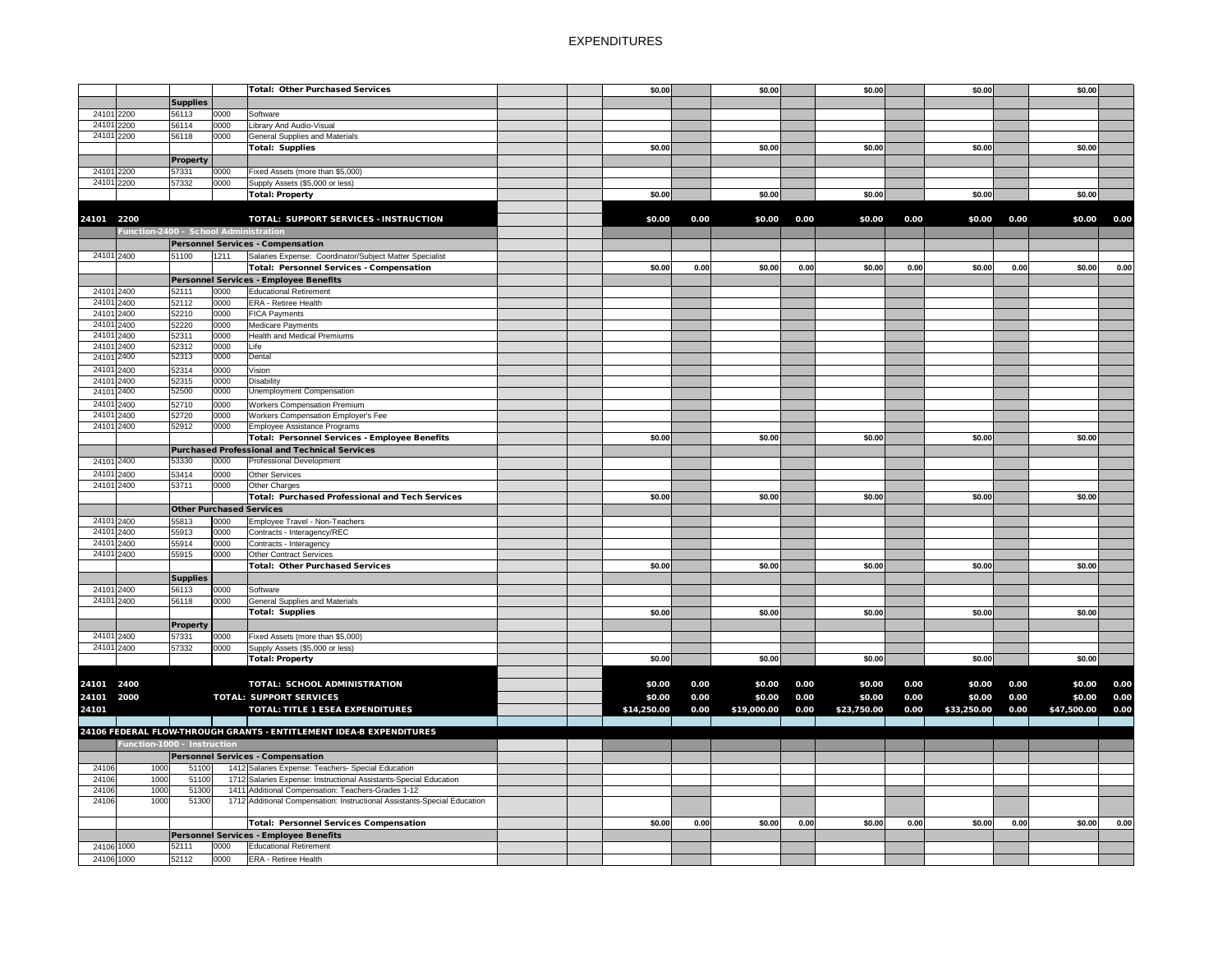| 24106 1000 | 52210           | 0000 | <b>FICA Payments</b>                                        |  |            |      |            |      |            |      |             |      |             |      |
|------------|-----------------|------|-------------------------------------------------------------|--|------------|------|------------|------|------------|------|-------------|------|-------------|------|
|            |                 |      |                                                             |  |            |      |            |      |            |      |             |      |             |      |
| 24106 1000 | 52220           | 0000 | Medicare Payments                                           |  |            |      |            |      |            |      |             |      |             |      |
| 24106 1000 | 52311           | 0000 | <b>Health and Medical Premiums</b>                          |  |            |      |            |      |            |      |             |      |             |      |
| 24106 1000 | 52312           | 0000 | Life                                                        |  |            |      |            |      |            |      |             |      |             |      |
| 24106 1000 | 52313           | 0000 | Dental                                                      |  |            |      |            |      |            |      |             |      |             |      |
| 24106 1000 | 52314           | 0000 | Vision                                                      |  |            |      |            |      |            |      |             |      |             |      |
| 24106 1000 | 52315           | 0000 | <b>Disability</b>                                           |  |            |      |            |      |            |      |             |      |             |      |
| 24106 1000 | 52500           | 0000 | <b>Unemployment Compensation</b>                            |  |            |      |            |      |            |      |             |      |             |      |
| 24106 1000 | 52710           | 0000 | <b>Workers Compensation Premium</b>                         |  |            |      |            |      |            |      |             |      |             |      |
| 24106 1000 |                 |      |                                                             |  |            |      |            |      |            |      |             |      |             |      |
|            | 52720           | 0000 | Workers Compensation Employer's Fee                         |  |            |      |            |      |            |      |             |      |             |      |
|            |                 |      | <b>Total: Personnel Services Employee Benefits</b>          |  | \$0.00     |      | \$0.00     |      | \$0.00     |      | \$0.00      |      | \$0.00      |      |
|            |                 |      | <b>Purchased Professional and Technical Services</b>        |  |            |      |            |      |            |      |             |      |             |      |
| 24106 1000 | 53330           | 0000 | <b>Professional Development</b>                             |  |            |      |            |      |            |      |             |      |             |      |
| 24106 1000 | 53414           | 0000 | Other Professional Services - GES Student Support Services  |  | \$2,000.00 |      | \$5,000.00 |      | \$8,500.00 |      | \$11,500.00 |      | \$15,000.00 |      |
|            |                 |      | <b>Total: Purchased Professional and Tech Services</b>      |  |            |      |            |      |            |      |             |      |             |      |
|            |                 |      |                                                             |  | \$2,000.00 |      | \$5,000.00 |      | \$8,500.00 |      | \$11,500.00 |      | \$15,000.00 |      |
|            |                 |      | <b>Other Purchased Services</b>                             |  |            |      |            |      |            |      |             |      |             |      |
| 24106 1000 | 55813           | 0000 | Employee Travel - Non-Teachers                              |  |            |      |            |      |            |      |             |      |             |      |
| 24106 1000 | 55817           | 0000 | <b>Student Travel</b>                                       |  |            |      |            |      |            |      |             |      |             |      |
| 24106 1000 | 55818           | 0000 | Other Travel - Non-Employees                                |  |            |      |            |      |            |      |             |      |             |      |
| 24106 1000 | 55819           | 0000 | Employee Travel - Teachers                                  |  |            |      |            |      |            |      |             |      |             |      |
| 24106 1000 | 55913           | 0000 | Contracts - Interagency/REC                                 |  |            |      |            |      |            |      |             |      |             |      |
| 24106 1000 | 55915           | 0000 | <b>Other Contract Services</b>                              |  |            |      |            |      |            |      |             |      |             |      |
|            |                 |      |                                                             |  |            |      |            |      |            |      |             |      |             |      |
|            |                 |      | <b>Total: Other Purchased Services</b>                      |  | \$0.00     |      | \$0.00     |      | \$0.00     |      | \$0.00      |      | \$0.00      |      |
|            | <b>Supplies</b> |      |                                                             |  |            |      |            |      |            |      |             |      |             |      |
| 24106 1000 | 56112           | 0000 | <b>Other Textbooks</b>                                      |  |            |      |            |      |            |      |             |      |             |      |
| 24106 1000 | 56113           | 0000 | Software                                                    |  |            |      |            |      |            |      |             |      |             |      |
| 24106 1000 | 56118           | 0000 | <b>General Supplies and Materials</b>                       |  |            |      |            |      |            |      |             |      |             |      |
|            |                 |      | <b>Total: Supplies</b>                                      |  | \$0.00]    |      | \$0.00     |      | \$0.00     |      | \$0.00      |      | \$0.00      |      |
|            |                 |      |                                                             |  |            |      |            |      |            |      |             |      |             |      |
|            |                 |      |                                                             |  |            |      |            |      |            |      |             |      |             |      |
| 24106 1000 |                 |      | <b>TOTAL: INSTRUCTION</b>                                   |  | \$2,000.00 | 0.00 | \$5,000.00 | 0.00 | \$8,500.00 | 0.00 | \$11,500.00 | 0.00 | \$15,000.00 | 0.00 |
|            |                 |      | Function-2100 - Support Services - Students                 |  |            |      |            |      |            |      |             |      |             |      |
|            |                 |      | <b>Personnel Services - Compensation</b>                    |  |            |      |            |      |            |      |             |      |             |      |
| 24106 2100 | 51100           | 1211 | Salaries Expense: Coordinator/Subject Matter Specialist     |  |            |      |            |      |            |      |             |      |             |      |
| 24106 2100 | 51100           |      | 1214 Salaries Expense: Guidance Counselors/Social Workers   |  |            |      |            |      |            |      |             |      |             |      |
|            |                 |      |                                                             |  |            |      |            |      |            |      |             |      |             |      |
| 24106 2100 | 51100           | 1215 | Salaries Expense: Registered Nurse                          |  |            |      |            |      |            |      |             |      |             |      |
| 24106 2100 | 51100           | 1216 | Salaries Expense: Health Assistants                         |  |            |      |            |      |            |      |             |      |             |      |
| 24106 2100 | 51100           | 1311 | Salaries Expense: Diagnostician                             |  |            |      |            |      |            |      |             |      |             |      |
| 24106 2100 | 51100           | 1312 | Salaries Expense: Speech Therapist                          |  |            |      |            |      |            |      |             |      |             |      |
| 24106 2100 | 51100           | 1313 | Salaries Expense: Occupational Therapist                    |  |            |      |            |      |            |      |             |      |             |      |
| 24106 2100 | 51100           | 1314 | Salaries Expense: Physical Therapist/Recreational Therapist |  |            |      |            |      |            |      |             |      |             |      |
| 24106 2100 | 51100           | 1315 | Salaries Expense: Psychologist Counselors                   |  |            |      |            |      |            |      |             |      |             |      |
| 24106 2100 | 51100           | 1316 | Salaries Expense: Audiologists                              |  |            |      |            |      |            |      |             |      |             |      |
|            |                 |      |                                                             |  |            |      |            |      |            |      |             |      |             |      |
| 24106 2100 | 51100           | 1317 | Salaries Expense: Interpreters                              |  |            |      |            |      |            |      |             |      |             |      |
| 24106 2100 | 51100           | 1318 | Salaries Expense: Specialists                               |  |            |      |            |      |            |      |             |      |             |      |
| 24106 2100 | 51100           | 1319 | Salaries Expense: Special Ed. Assistants                    |  |            |      |            |      |            |      |             |      |             |      |
|            |                 |      | <b>Total: Personnel Services - Compensation</b>             |  | \$0.00     | 0.00 | \$0.00     | 0.00 | \$0.00     | 0.00 | \$0.00      | 0.00 | \$0.00      | 0.00 |
|            |                 |      | Personnel Services - Employee Benefits                      |  |            |      |            |      |            |      |             |      |             |      |
| 24106 2100 | 52111           | 0000 | <b>Educational Retirement</b>                               |  |            |      |            |      |            |      |             |      |             |      |
| 24106 2100 | 52112           | 0000 | <b>ERA - Retiree Health</b>                                 |  |            |      |            |      |            |      |             |      |             |      |
| 24106 2100 |                 |      |                                                             |  |            |      |            |      |            |      |             |      |             |      |
|            | 52210           | 0000 | <b>FICA Payments</b>                                        |  |            |      |            |      |            |      |             |      |             |      |
| 24106 2100 | 52220           | 0000 | <b>Medicare Payments</b>                                    |  |            |      |            |      |            |      |             |      |             |      |
| 24106 2100 | 52311           | 0000 | <b>Health and Medical Premiums</b>                          |  |            |      |            |      |            |      |             |      |             |      |
| 24106 2100 | 52312           | 0000 | Life                                                        |  |            |      |            |      |            |      |             |      |             |      |
| 24106 2100 | 52313           | 0000 | Dental                                                      |  |            |      |            |      |            |      |             |      |             |      |
| 24106 2100 | 52314           | 0000 | Vision                                                      |  |            |      |            |      |            |      |             |      |             |      |
| 24106 2100 | 52315           | 0000 | <b>Disability</b>                                           |  |            |      |            |      |            |      |             |      |             |      |
| 24106 2100 | 52316           | 0000 | Other Insurance                                             |  |            |      |            |      |            |      |             |      |             |      |
|            |                 |      |                                                             |  |            |      |            |      |            |      |             |      |             |      |
| 24106 2100 | 52500           | 0000 | Unemployment Compensation                                   |  |            |      |            |      |            |      |             |      |             |      |
| 24106 2100 | 52710           | 0000 | <b>Workers Compensation Premium</b>                         |  |            |      |            |      |            |      |             |      |             |      |
| 24106 2100 | 52720           | 0000 | <b>Workers Compensation Employer's Fee</b>                  |  |            |      |            |      |            |      |             |      |             |      |
| 24106 2100 | 52912           | 0000 | Employee Assistance Programs                                |  |            |      |            |      |            |      |             |      |             |      |
| 24106 2100 | 52913           | 0000 | <b>Workers Compensation Employee Fees</b>                   |  |            |      |            |      |            |      |             |      |             |      |
|            |                 |      | <b>Total: Personnel Services - Employee Benefits</b>        |  | \$0.00     |      | \$0.00     |      | \$0.00     |      | \$0.00      |      | \$0.00      |      |
|            |                 |      | Purchased Professional and Technical Services               |  |            |      |            |      |            |      |             |      |             |      |
| 24106 2100 | 53211           | 0000 | Diagnosticians - Contracted                                 |  |            |      |            |      |            |      |             |      |             |      |
| 24106 2100 |                 |      |                                                             |  |            |      |            |      |            |      |             |      |             |      |
|            | 53212           | 0000 | Speech Therapists - Contracted                              |  |            |      |            |      |            |      |             |      |             |      |
| 24106 2100 | 53213           | 0000 | Occupational Therapists - Contracted                        |  |            |      |            |      |            |      |             |      |             |      |
| 24106 2100 | 53214           | 0000 | Physical/Recreational Therapists - Contracted               |  |            |      |            |      |            |      |             |      |             |      |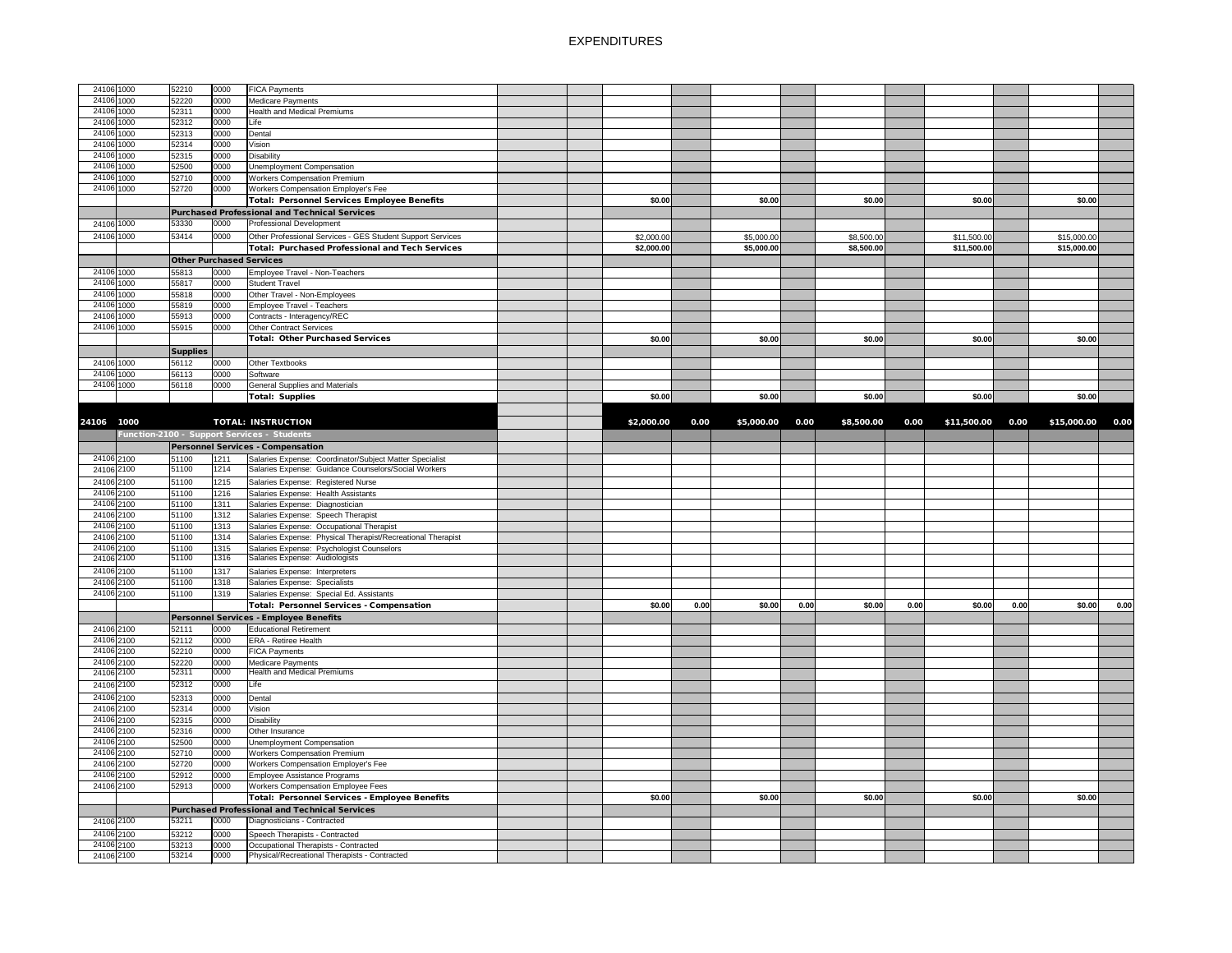| 24106 2100 |      | 53215                           | 0000 | Psychologists/Counselors - Contracted                                   |        |      |            |      |            |      |            |      |             |      |             |      |
|------------|------|---------------------------------|------|-------------------------------------------------------------------------|--------|------|------------|------|------------|------|------------|------|-------------|------|-------------|------|
| 24106 2100 |      | 53216                           | 0000 | Audiologists - Contracted                                               |        |      |            |      |            |      |            |      |             |      |             |      |
| 24106 2100 |      | 53217                           | 0000 | Interpreters - Contracted                                               |        |      |            |      |            |      |            |      |             |      |             |      |
| 24106 2100 |      | 53218                           | 0000 | Specialists - Contracted                                                |        |      |            |      |            |      |            |      |             |      |             |      |
| 24106 2100 |      | 53219                           | 0000 | Special Ed Assistants (Non-Instructional) - Contracted                  |        |      |            |      |            |      |            |      |             |      |             |      |
| 24106 2100 |      | 53330                           | 0000 | Professional Development                                                |        |      |            |      |            |      |            |      |             |      |             |      |
| 24106 2100 |      | 53414                           | 0000 | Other Services                                                          |        |      |            |      |            |      |            |      |             |      |             |      |
| 24106 2100 |      | 53711                           | 0000 | Other Charges                                                           |        |      |            |      |            |      |            |      |             |      |             |      |
|            |      |                                 |      | Total: Purchased Professional and Tech Services                         |        |      | \$0.00     |      | \$0.00     |      | \$0.00     |      | \$0.00      |      | \$0.00      |      |
|            |      |                                 |      |                                                                         |        |      |            |      |            |      |            |      |             |      |             |      |
|            |      | <b>Other Purchased Services</b> |      |                                                                         |        |      |            |      |            |      |            |      |             |      |             |      |
| 24106 2100 |      | 55813                           | 0000 | Employee Travel - Non-Teachers                                          |        |      |            |      |            |      |            |      |             |      |             |      |
| 24106 2100 |      | 55818                           | 0000 | Other Travel - Non-Employees                                            |        |      |            |      |            |      |            |      |             |      |             |      |
| 24106 2100 |      | 55913                           | 0000 | Contracts - Interagency/REC                                             |        |      |            |      |            |      |            |      |             |      |             |      |
| 24106 2100 |      | 55915                           | 0000 | <b>Other Contract Services</b>                                          |        |      |            |      |            |      |            |      |             |      |             |      |
|            |      |                                 |      | <b>Total: Other Purchased Services</b>                                  |        |      | \$0.00     |      | \$0.00     |      | \$0.00     |      | \$0.00      |      | \$0.00      |      |
|            |      | <b>Supplies</b>                 |      |                                                                         |        |      |            |      |            |      |            |      |             |      |             |      |
| 24106 2100 |      | 56113                           | 0000 | Software                                                                |        |      |            |      |            |      |            |      |             |      |             |      |
| 24106 2100 |      | 56118                           | 0000 | <b>General Supplies and Materials</b>                                   |        |      |            |      |            |      |            |      |             |      |             |      |
|            |      |                                 |      | <b>Total: Supplies</b>                                                  |        |      | \$0.00     |      | \$0.00     |      | \$0.00     |      | \$0.00      |      | \$0.00      |      |
|            |      |                                 |      |                                                                         |        |      |            |      |            |      |            |      |             |      |             |      |
|            |      |                                 |      |                                                                         |        |      |            |      |            |      |            |      |             |      |             |      |
| 24106 2100 |      |                                 |      | <b>TOTAL: SUPPORT SERVICES - STUDENTS</b>                               |        |      | \$0.00     | 0.00 | \$0.00     | 0.00 | \$0.00     | 0.00 | \$0.00      | 0.00 | \$0.00      | 0.00 |
| 24106      |      |                                 |      | TOTAL: IDEA-B ENTITLEMENT EXPENDITURES                                  |        |      | \$2,000.00 | 0.00 | \$5,000.00 | 0.00 | \$8,500.00 | 0.00 | \$11,500.00 | 0.00 | \$15,000.00 | 0.00 |
|            |      |                                 |      |                                                                         |        |      |            |      |            |      |            |      |             |      |             |      |
|            |      |                                 |      | 24146 FEDERAL FLOW-THROUGH GRANTS - CHARTER SCHOOL PROGRAM EXPENDITURES |        |      |            |      |            |      |            |      |             |      |             |      |
|            |      | Function-1000 - Instruction     |      |                                                                         |        |      |            |      |            |      |            |      |             |      |             |      |
|            |      |                                 |      | <b>Personnel Services - Compensation</b>                                |        |      |            |      |            |      |            |      |             |      |             |      |
| 24146      | 1000 | 51100                           |      | 1411 Salaries Expense: Teachers-Grades 1-12                             |        |      |            |      |            |      |            |      |             |      |             |      |
| 24146      | 1000 | 51100                           |      | 1412 Salaries Expense: Teachers- Special Education                      |        |      |            |      |            |      |            |      |             |      |             |      |
|            |      |                                 |      |                                                                         |        |      |            |      |            |      |            |      |             |      |             |      |
| 24146      | 1000 | 51100                           |      | 1413 Salaries Expense: Teachers-Early Childhood Ed                      |        |      |            |      |            |      |            |      |             |      |             |      |
| 24146      | 1000 | 51100                           |      | 1415 Salaries Expense: Teachers-Vocational and Technical                |        |      |            |      |            |      |            |      |             |      |             |      |
| 24146      | 1000 | 51100                           |      | 1416 Salaries Expense: Teachers-Other Instruction                       |        |      |            |      |            |      |            |      |             |      |             |      |
| 24146      | 1000 | 51100                           |      | 1422 Salaries Expense: Teachers Special Education - Gifted              |        |      |            |      |            |      |            |      |             |      |             |      |
|            |      |                                 |      | Total: Personnel Services Compensation                                  | \$0.00 | 0.00 | \$0.00     | 0.00 | \$0.00     | 0.00 |            |      |             |      |             |      |
|            |      |                                 |      | Personnel Services - Employee Benefits                                  |        |      |            |      |            |      |            |      |             |      |             |      |
| 24146 1000 |      | 52111                           | 0000 | <b>Educational Retirement</b>                                           |        |      |            |      |            |      |            |      |             |      |             |      |
| 24146 1000 |      | 52112                           | 0000 | <b>ERA - Retiree Health</b>                                             |        |      |            |      |            |      |            |      |             |      |             |      |
| 24146 1000 |      | 52210                           | 0000 | <b>FICA Payments</b>                                                    |        |      |            |      |            |      |            |      |             |      |             |      |
| 24146 1000 |      | 52220                           | 0000 | Medicare Payments                                                       |        |      |            |      |            |      |            |      |             |      |             |      |
| 24146 1000 |      | 52311                           | 0000 | <b>Health and Medical Premiums</b>                                      |        |      |            |      |            |      |            |      |             |      |             |      |
| 24146 1000 |      | 52312                           | 0000 | Life                                                                    |        |      |            |      |            |      |            |      |             |      |             |      |
| 24146 1000 |      | 52313                           | 0000 | Dental                                                                  |        |      |            |      |            |      |            |      |             |      |             |      |
| 24146 1000 |      | 52314                           | 0000 | Vision                                                                  |        |      |            |      |            |      |            |      |             |      |             |      |
| 24146 1000 |      | 52315                           | 0000 | <b>Disability</b>                                                       |        |      |            |      |            |      |            |      |             |      |             |      |
| 24146 1000 |      | 52500                           | 0000 | Unemployment Compensation                                               |        |      |            |      |            |      |            |      |             |      |             |      |
|            |      | 52710                           | 0000 |                                                                         |        |      |            |      |            |      |            |      |             |      |             |      |
| 24146 1000 |      |                                 |      | <b>Workers Compensation Premium</b>                                     |        |      |            |      |            |      |            |      |             |      |             |      |
| 24146 1000 |      | 52720                           | 0000 | <b>Workers Compensation Employer's Fee</b>                              |        |      |            |      |            |      |            |      |             |      |             |      |
|            |      |                                 |      | <b>Total: Personnel Services Employee Benefits</b>                      | \$0.00 |      | \$0.00     |      | \$0.00     |      |            |      |             |      |             |      |
|            |      |                                 |      | Purchased Professional and Technical Services                           |        |      |            |      |            |      |            |      |             |      |             |      |
| 24146 1000 |      | 53330                           | 0000 | <b>Professional Development</b>                                         |        |      |            |      |            |      |            |      |             |      |             |      |
| 24146 1000 |      | 53414                           | 0000 | Other Professional Services                                             |        |      |            |      |            |      |            |      |             |      |             |      |
| 24146 1000 |      | 53711                           | 0000 | Other Charges                                                           |        |      |            |      |            |      |            |      |             |      |             |      |
|            |      |                                 |      | <b>Total: Purchased Professional and Tech Services</b>                  | \$0.00 |      | \$0.00     |      | \$0.00     |      |            |      |             |      |             |      |
|            |      | <b>Other Purchased Services</b> |      |                                                                         |        |      |            |      |            |      |            |      |             |      |             |      |
| 24146 1000 |      |                                 |      |                                                                         |        |      |            |      |            |      |            |      |             |      |             |      |
|            |      | 55819                           | 0000 | Employee Travel - Teachers                                              |        |      |            |      |            |      |            |      |             |      |             |      |
| 24146 1000 |      | 55915                           | 0000 | Other Contract Services                                                 |        |      |            |      |            |      |            |      |             |      |             |      |
|            |      |                                 |      | <b>Total: Other Purchased Services</b>                                  | \$0.00 |      | \$0.00     |      | \$0.00     |      |            |      |             |      |             |      |
|            |      | <b>Supplies</b>                 |      |                                                                         |        |      |            |      |            |      |            |      |             |      |             |      |
| 24146      |      | 1000 56109                      | 0000 | Instructional Materials On-Line Digital Subscriptions                   |        |      |            |      |            |      |            |      |             |      |             |      |
|            |      | 1000 56112                      | 0000 | Other Textbooks                                                         |        |      |            |      |            |      |            |      |             |      |             |      |
| 24146      |      |                                 |      |                                                                         |        |      |            |      |            |      |            |      |             |      |             |      |
| 24146      |      | 1000 56113                      | 0000 | Software                                                                |        |      |            |      |            |      |            |      |             |      |             |      |
| 24146      |      | 1000 56114                      | 0000 | Library and Audio Visual                                                |        |      |            |      |            |      |            |      |             |      |             |      |
|            |      |                                 |      |                                                                         |        |      | \$0.00     |      | \$0.00     |      |            |      |             |      |             |      |
|            |      |                                 |      | <b>Total: Supplies</b>                                                  | \$0.00 |      |            |      |            |      |            |      |             |      |             |      |
|            |      | <b>Property</b>                 |      |                                                                         |        |      |            |      |            |      |            |      |             |      |             |      |
| 24146 1000 |      | 57331                           | 0000 | Fixed Assets (more than \$5,000)                                        |        |      |            |      |            |      |            |      |             |      |             |      |
| 24146 1000 |      | 57332                           | 0000 | Supply Assets (\$5,000 or less)                                         |        |      |            |      |            |      |            |      |             |      |             |      |
|            |      |                                 |      | Total: Property                                                         | \$0.00 |      | \$0.00     |      | \$0.00     |      |            |      |             |      |             |      |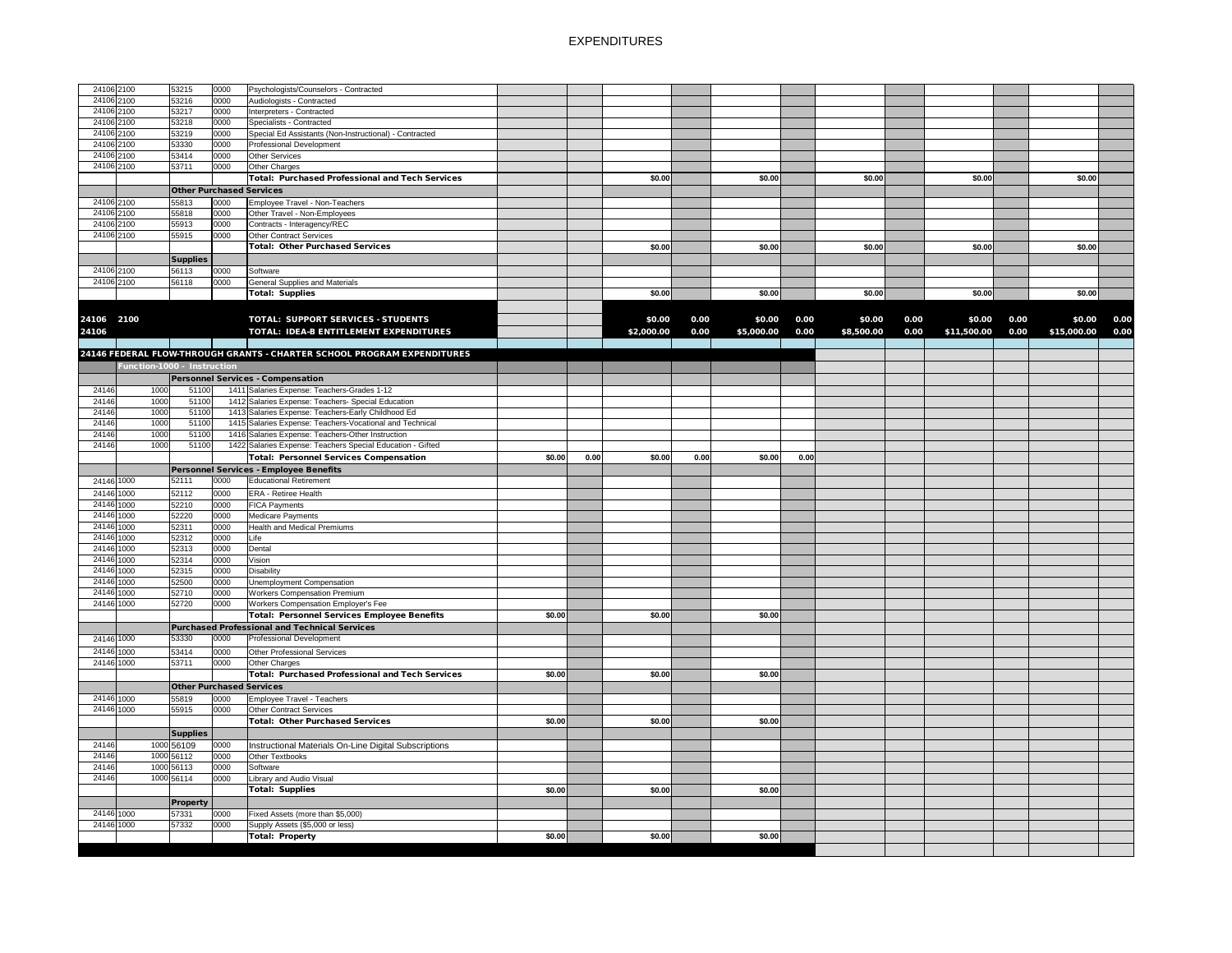| 24146 1000               |                                        |                          |              | <b>TOTAL: INSTRUCTION</b>                                   | \$0.00       | 0.00 | \$0.00 | 0.00 | \$0.00 | 0.00 |  |  |  |
|--------------------------|----------------------------------------|--------------------------|--------------|-------------------------------------------------------------|--------------|------|--------|------|--------|------|--|--|--|
|                          |                                        |                          |              | Function-2200 - Support Services - Instruction              |              |      |        |      |        |      |  |  |  |
|                          |                                        |                          |              | Personnel Services - Compensation                           |              |      |        |      |        |      |  |  |  |
|                          |                                        |                          | 1211         |                                                             |              |      |        |      |        |      |  |  |  |
| 24146 2200               |                                        | 51100                    |              | Salaries Expense: Coordinator/Subject Matter Specialist     |              |      |        |      |        |      |  |  |  |
|                          |                                        |                          |              | Total: Support Services - Instruction                       | \$0.00       | 0.00 | \$0.00 | 0.00 | \$0.00 | 0.00 |  |  |  |
|                          |                                        |                          |              | Personnel Services - Employee Benefits                      |              |      |        |      |        |      |  |  |  |
| 24146 2200               |                                        | 52111                    | 0000         | <b>Educational Retirement</b>                               |              |      |        |      |        |      |  |  |  |
| 24146 2200               |                                        | 52112                    | 0000         | <b>ERA</b> - Retiree Health                                 |              |      |        |      |        |      |  |  |  |
| 24146 2200               |                                        | 52210                    | 0000         | <b>FICA Payments</b>                                        |              |      |        |      |        |      |  |  |  |
| 24146 2200<br>24146 2200 |                                        | 52220<br>52311           | 0000<br>0000 | Medicare Payments<br><b>Health and Medical Premiums</b>     |              |      |        |      |        |      |  |  |  |
| 24146 2200               |                                        | 52312                    | 0000         | Life                                                        |              |      |        |      |        |      |  |  |  |
| 24146 2200               |                                        | 52313                    | 0000         | Dental                                                      |              |      |        |      |        |      |  |  |  |
| 24146 2200               |                                        | 52314                    | 0000         |                                                             |              |      |        |      |        |      |  |  |  |
| 24146 2200               |                                        | 52315                    | 0000         | Vision<br><b>Disability</b>                                 |              |      |        |      |        |      |  |  |  |
| 24146 2200               |                                        | 52500                    | 0000         | <b>Unemployment Compensation</b>                            |              |      |        |      |        |      |  |  |  |
| 24146 2200               |                                        | 52710                    | 0000         | <b>Workers Compensation Premium</b>                         |              |      |        |      |        |      |  |  |  |
| 24146 2200               |                                        | 52720                    | 0000         | Workers Compensation Employer's Fee                         |              |      |        |      |        |      |  |  |  |
| 24146 2200               |                                        | 52912                    | 0000         | Employee Assistance Programs                                |              |      |        |      |        |      |  |  |  |
|                          |                                        |                          |              | Total: Personnel Services - Employee Benefits               | \$0.00       |      | \$0.00 |      | \$0.00 |      |  |  |  |
|                          |                                        |                          |              | Purchased Professional and Technical Services               |              |      |        |      |        |      |  |  |  |
| 24146 2200               |                                        | 53330                    | 0000         | <b>Professional Development</b>                             |              |      |        |      |        |      |  |  |  |
| 24146 2200               |                                        | 53414                    | 0000         | Other Professional Services                                 |              |      |        |      |        |      |  |  |  |
| 24146 2200               |                                        | 53711                    | 0000         | Other Charges                                               |              |      |        |      |        |      |  |  |  |
|                          |                                        |                          |              | Total: Purchased Professional and Tech Services             | \$0.00       |      | \$0.00 |      | \$0.00 |      |  |  |  |
|                          |                                        |                          |              | <b>Other Purchased Services</b>                             |              |      |        |      |        |      |  |  |  |
| 24146 2200               |                                        | 55813                    | 0000         | Employee Travel - Non-Teachers                              |              |      |        |      |        |      |  |  |  |
|                          |                                        |                          |              | <b>Total: Other Purchased Services</b>                      | \$0.00       |      | \$0.00 |      | \$0.00 |      |  |  |  |
|                          |                                        |                          |              |                                                             |              |      |        |      |        |      |  |  |  |
| 24146 2200               |                                        | <b>Supplies</b><br>56113 | 0000         | Software                                                    |              |      |        |      |        |      |  |  |  |
| 24146 2200               |                                        | 56114                    | 0000         | Library And Audio-Visual                                    |              |      |        |      |        |      |  |  |  |
| 24146 2200               |                                        | 56118                    | 0000         | <b>General Supplies and Materials</b>                       |              |      |        |      |        |      |  |  |  |
|                          |                                        |                          |              | <b>Total: Supplies</b>                                      | \$0.00       |      | \$0.00 |      | \$0.00 |      |  |  |  |
|                          |                                        | <b>Property</b>          |              |                                                             |              |      |        |      |        |      |  |  |  |
| 24146 2200               |                                        | 57331                    | 0000         | Fixed Assets (more than \$5,000)                            |              |      |        |      |        |      |  |  |  |
| 24146 2200               |                                        | 57332                    | 0000         | Supply Assets (\$5,000 or less)                             |              |      |        |      |        |      |  |  |  |
|                          |                                        |                          |              | <b>Total: Property</b>                                      | \$0.00       |      | \$0.00 |      | \$0.00 |      |  |  |  |
|                          |                                        |                          |              |                                                             |              |      |        |      |        |      |  |  |  |
| 11000 2200               |                                        |                          |              | TOTAL: SUPPORT SERVICES - INSTRUCTION                       | \$0.00       | 0.00 | \$0.00 | 0.00 | \$0.00 | 0.00 |  |  |  |
|                          | Function-2300 - General Administration |                          |              |                                                             |              |      |        |      |        |      |  |  |  |
|                          |                                        |                          |              |                                                             |              |      |        |      |        |      |  |  |  |
| 24146 2300               |                                        | 51100                    | 1111         | <b>Personnel Services - Compensation</b>                    |              |      |        |      |        |      |  |  |  |
|                          |                                        |                          |              | Salaries Expense: Superintendent                            |              |      |        |      |        |      |  |  |  |
|                          |                                        |                          |              | Total: Personnel Services - Compensation                    | \$0.00       | 0.00 | \$0.00 | 0.00 | \$0.00 | 0.00 |  |  |  |
|                          |                                        |                          |              | Personnel Services - Employee Benefits                      |              |      |        |      |        |      |  |  |  |
| 24146 2300               |                                        | 52111                    | 0000         | <b>Educational Retirement</b>                               |              |      |        |      |        |      |  |  |  |
| 24146 2300               |                                        | 52112                    | 0000         | <b>ERA - Retiree Health</b>                                 |              |      |        |      |        |      |  |  |  |
| 24146 2300               |                                        | 52210                    | 0000         | <b>FICA Payments</b>                                        |              |      |        |      |        |      |  |  |  |
| 24146 2300<br>24146 2300 |                                        | 52220                    | 0000         | Medicare Payments                                           |              |      |        |      |        |      |  |  |  |
| 24146 2300               |                                        | 52311<br>52312           | 0000<br>0000 | <b>Health and Medical Premiums</b><br>Life                  |              |      |        |      |        |      |  |  |  |
| 24146 2300               |                                        | 52313                    | 0000         | Dental                                                      |              |      |        |      |        |      |  |  |  |
| 24146 2300               |                                        | 52314                    | 0000         | Vision                                                      |              |      |        |      |        |      |  |  |  |
| 24146 2300               |                                        | 52315                    | 0000         | <b>Disability</b>                                           |              |      |        |      |        |      |  |  |  |
| 24146 2300               |                                        | 52500                    | 0000         | Unemployment Compensation                                   |              |      |        |      |        |      |  |  |  |
| 24146 2300               |                                        | 52710                    | 0000         | <b>Workers Compensation Premium</b>                         |              |      |        |      |        |      |  |  |  |
| 24146 2300               |                                        | 52720                    | 0000         | Workers Compensation Employer's Fee                         |              |      |        |      |        |      |  |  |  |
| 24146 2300               |                                        | 52912                    | 0000         | Employee Assistance Programs                                |              |      |        |      |        |      |  |  |  |
|                          |                                        |                          |              | Total: Personnel Services - Employee Benefits               | \$0.00       |      | \$0.00 |      | \$0.00 |      |  |  |  |
|                          |                                        |                          |              | <b>Purchased Professional and Technical Services</b>        |              |      |        |      |        |      |  |  |  |
| 24146 2300               |                                        | 53330                    | 0000         | <b>Professional Development</b>                             |              |      |        |      |        |      |  |  |  |
| 24146 2300               |                                        | 53411                    | 0000         | Auditing                                                    |              |      |        |      |        |      |  |  |  |
| 24146 2300               |                                        | 53413                    | 0000         | Legal                                                       | \$4,000.00   |      |        |      |        |      |  |  |  |
| 24146 2300               |                                        | 53414                    | 0000         | Other Services - GES Key Personnel - Head Administrator     | \$20,000.00  |      |        |      |        |      |  |  |  |
| 24146 2300               |                                        | 53414                    | 0000         | Other Services - GES Key Personnel - Chief Creative Officer | \$57,000.00  |      |        |      |        |      |  |  |  |
| 24146 2300               |                                        | 53414                    | 0000         | Other Services - GES Key Personnel - Operations Coordinator | \$27,500.00  |      |        |      |        |      |  |  |  |
| 24146 2300               |                                        | 53711                    | 0000         | Other Charges - 25% benefits rate for GES Key Personnel     | \$26,125.00  |      |        |      |        |      |  |  |  |
|                          |                                        |                          |              | <b>Total: Purchased Professional and Tech Services</b>      | \$134,625.00 |      | \$0.00 |      | \$0.00 |      |  |  |  |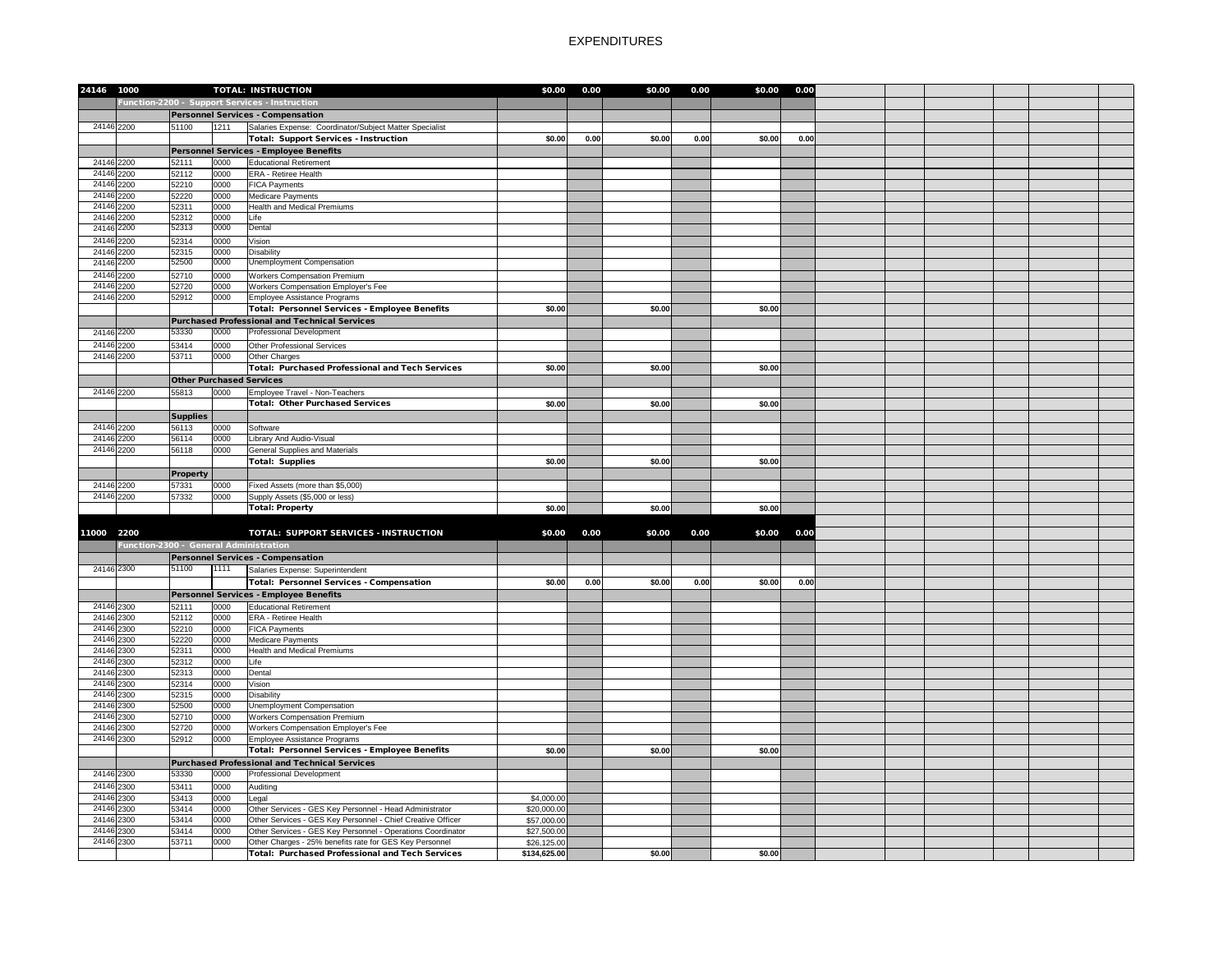|                                         |                                 |      | <b>Purchased Property Services</b>                      |              |      |        |      |        |      |  |  |  |
|-----------------------------------------|---------------------------------|------|---------------------------------------------------------|--------------|------|--------|------|--------|------|--|--|--|
| 24146 2300                              | 54311                           | 0000 | Maintenance & Repair - Furniture/Fixtures/Equipment     |              |      |        |      |        |      |  |  |  |
| 24146 2300                              | 54630                           | 0000 | Rental - Computers and Related Equipment                |              |      |        |      |        |      |  |  |  |
|                                         |                                 |      | Total: Purchased Property Services                      | \$0.00       |      | \$0.00 |      | \$0.00 |      |  |  |  |
|                                         | <b>Other Purchased Services</b> |      |                                                         |              |      |        |      |        |      |  |  |  |
|                                         |                                 |      |                                                         |              |      |        |      |        |      |  |  |  |
| 24146 2300                              | 55400                           | 0000 | Advertising                                             | \$5,000.00   |      |        |      |        |      |  |  |  |
| 24146 2300                              | 55813                           | 0000 | Employee Travel - Non-Teachers                          |              |      |        |      |        |      |  |  |  |
|                                         |                                 |      | Total: Other Purchased Services                         | \$5,000.00   |      | \$0.00 |      | \$0.00 |      |  |  |  |
|                                         | <b>Supplies</b>                 |      |                                                         |              |      |        |      |        |      |  |  |  |
| 24146 2300                              | 56113                           | 0000 | Software                                                | \$1,000.00   |      |        |      |        |      |  |  |  |
| 24146 2300                              | 56115                           | 0000 | <b>Board Expenses</b>                                   | \$2,000.00   |      |        |      |        |      |  |  |  |
| 24146 2300                              | 56118                           | 0000 | <b>General Supplies and Materials</b>                   | \$3,000.00   |      |        |      |        |      |  |  |  |
|                                         |                                 |      | Total: Supplies                                         | \$6,000.00   |      | \$0.00 |      | \$0.00 |      |  |  |  |
|                                         |                                 |      |                                                         |              |      |        |      |        |      |  |  |  |
|                                         | <b>Property</b>                 |      |                                                         |              |      |        |      |        |      |  |  |  |
| 24146 2300                              | 57331                           | 0000 | Fixed Assets (more than \$5,000)                        |              |      |        |      |        |      |  |  |  |
| 24146 2300                              | 57332                           | 0000 | Supply Assets (\$5,000 or less)                         |              |      |        |      |        |      |  |  |  |
|                                         |                                 |      | Total: Property                                         | \$0.00       |      | \$0.00 |      | \$0.00 |      |  |  |  |
|                                         |                                 |      |                                                         |              |      |        |      |        |      |  |  |  |
|                                         |                                 |      |                                                         |              |      |        |      |        |      |  |  |  |
| 11000 2300                              |                                 |      | <b>TOTAL: GENERAL ADMINISTRATION</b>                    | \$145,625.00 | 0.00 | \$0.00 | 0.00 | \$0.00 | 0.00 |  |  |  |
| Function-2400 - School Administration   |                                 |      |                                                         |              |      |        |      |        |      |  |  |  |
|                                         |                                 |      | Personnel Services - Compensation                       |              |      |        |      |        |      |  |  |  |
| 24146 2400                              | 51100                           | 1112 | Salaries Expense: Principal                             |              |      |        |      |        |      |  |  |  |
| 24146 2400                              | 51100                           | 1211 | Salaries Expense: Coordinator/Subject Matter Specialist |              |      |        |      |        |      |  |  |  |
|                                         |                                 |      | Total: Personnel Services - Compensation                | \$0.00       | 0.00 | \$0.00 | 0.00 | \$0.00 | 0.00 |  |  |  |
|                                         |                                 |      |                                                         |              |      |        |      |        |      |  |  |  |
|                                         |                                 |      | Personnel Services - Employee Benefits                  |              |      |        |      |        |      |  |  |  |
| 24146 2400                              | 52111                           | 0000 | <b>Educational Retirement</b>                           |              |      |        |      |        |      |  |  |  |
| 24146 2400                              | 52112                           | 0000 | <b>ERA - Retiree Health</b>                             |              |      |        |      |        |      |  |  |  |
| 24146 2400                              | 52210                           | 0000 | <b>FICA Payments</b>                                    |              |      |        |      |        |      |  |  |  |
| 24146 2400                              | 52220                           | 0000 | Medicare Payments                                       |              |      |        |      |        |      |  |  |  |
| 24146 2400                              | 52311                           | 0000 | <b>Health and Medical Premiums</b>                      |              |      |        |      |        |      |  |  |  |
| 24146 2400                              | 52312                           | 0000 | Life                                                    |              |      |        |      |        |      |  |  |  |
| 24146 2400                              | 52313                           | 0000 | Dental                                                  |              |      |        |      |        |      |  |  |  |
| 24146 2400                              | 52314                           | 0000 |                                                         |              |      |        |      |        |      |  |  |  |
|                                         |                                 |      | Vision                                                  |              |      |        |      |        |      |  |  |  |
| 24146 2400                              | 52315                           | 0000 | <b>Disability</b>                                       |              |      |        |      |        |      |  |  |  |
| 24146 2400                              | 52500                           | 0000 | <b>Unemployment Compensation</b>                        |              |      |        |      |        |      |  |  |  |
| 24146 2400                              | 52710                           | 0000 | <b>Workers Compensation Premium</b>                     |              |      |        |      |        |      |  |  |  |
| 24146 2400                              | 52720                           | 0000 | Workers Compensation Employer's Fee                     |              |      |        |      |        |      |  |  |  |
| 24146 2400                              | 52912                           | 0000 | Employee Assistance Programs                            |              |      |        |      |        |      |  |  |  |
|                                         |                                 |      | Total: Personnel Services - Employee Benefits           | \$0.00       |      | \$0.00 |      | \$0.00 |      |  |  |  |
|                                         |                                 |      |                                                         |              |      |        |      |        |      |  |  |  |
|                                         |                                 |      | Purchased Professional and Technical Services           |              |      |        |      |        |      |  |  |  |
| 24146 2400                              | 53330                           | 0000 | <b>Professional Development</b>                         |              |      |        |      |        |      |  |  |  |
|                                         |                                 |      | Total: Purchased Professional and Tech Services         | \$0.00       |      | \$0.00 |      | \$0.00 |      |  |  |  |
|                                         |                                 |      | <b>Purchased Property Services</b>                      |              |      |        |      |        |      |  |  |  |
| 24146 2400                              | 54311                           | 0000 | Maintenance & Repair - Furniture/Fixtures/Equipment     |              |      |        |      |        |      |  |  |  |
|                                         |                                 |      |                                                         |              |      |        |      |        |      |  |  |  |
| 24146 2400                              | 54630                           | 0000 | Rental - Computers and Related Equipment                |              |      |        |      |        |      |  |  |  |
|                                         |                                 |      | <b>Total: Purchased Property Services</b>               | \$0.00       |      | \$0.00 |      | \$0.00 |      |  |  |  |
|                                         | <b>Other Purchased Services</b> |      |                                                         |              |      |        |      |        |      |  |  |  |
| 24146 2400                              | 55813                           | 0000 | Employee Travel - Non-Teachers                          |              |      |        |      |        |      |  |  |  |
|                                         |                                 |      | Total: Other Purchased Services                         | \$0.00       |      | \$0.00 |      | \$0.00 |      |  |  |  |
|                                         | <b>Supplies</b>                 |      |                                                         |              |      |        |      |        |      |  |  |  |
|                                         |                                 |      |                                                         |              |      |        |      |        |      |  |  |  |
| 24146 2400                              | 56113                           | 0000 | Software                                                |              |      |        |      |        |      |  |  |  |
| 24146 2400                              | 56118                           | 0000 | <b>General Supplies and Materials</b>                   |              |      |        |      |        |      |  |  |  |
|                                         |                                 |      | <b>Total: Supplies</b>                                  | \$0.00       |      | \$0.00 |      | \$0.00 |      |  |  |  |
|                                         | <b>Property</b>                 |      |                                                         |              |      |        |      |        |      |  |  |  |
| 24146 2400                              | 57331                           | 0000 | Fixed Assets (more than \$5,000)                        |              |      |        |      |        |      |  |  |  |
| 24146 2400                              | 57332                           | 0000 | Supply Assets (\$5,000 or less)                         |              |      |        |      |        |      |  |  |  |
|                                         |                                 |      | Total: Property                                         | \$0.00       |      | \$0.00 |      | \$0.00 |      |  |  |  |
|                                         |                                 |      |                                                         |              |      |        |      |        |      |  |  |  |
|                                         |                                 |      |                                                         |              |      |        |      |        |      |  |  |  |
| 11000 2400                              |                                 |      | <b>TOTAL: SCHOOL ADMINISTRATION</b>                     | \$0.00       | 0.00 | \$0.00 | 0.00 | \$0.00 | 0.00 |  |  |  |
| <b>Function-2500 - Central Services</b> |                                 |      |                                                         |              |      |        |      |        |      |  |  |  |
|                                         |                                 |      | Purchased Professional and Technical Services           |              |      |        |      |        |      |  |  |  |
| 24146 2500                              | 53330                           | 0000 | <b>Professional Development</b>                         |              |      |        |      |        |      |  |  |  |
|                                         |                                 |      |                                                         |              |      |        |      |        |      |  |  |  |
| 24146 2500                              | 53414                           | 0000 | Other Services                                          |              |      |        |      |        |      |  |  |  |
| 24146 2500                              | 53711                           | 0000 | Other Charges                                           |              |      |        |      |        |      |  |  |  |
|                                         |                                 |      | Total: Purchased Professional and Tech Services         | \$0.00       |      | \$0.00 |      | \$0.00 |      |  |  |  |
|                                         |                                 |      | <b>Purchased Property Services</b>                      |              |      |        |      |        |      |  |  |  |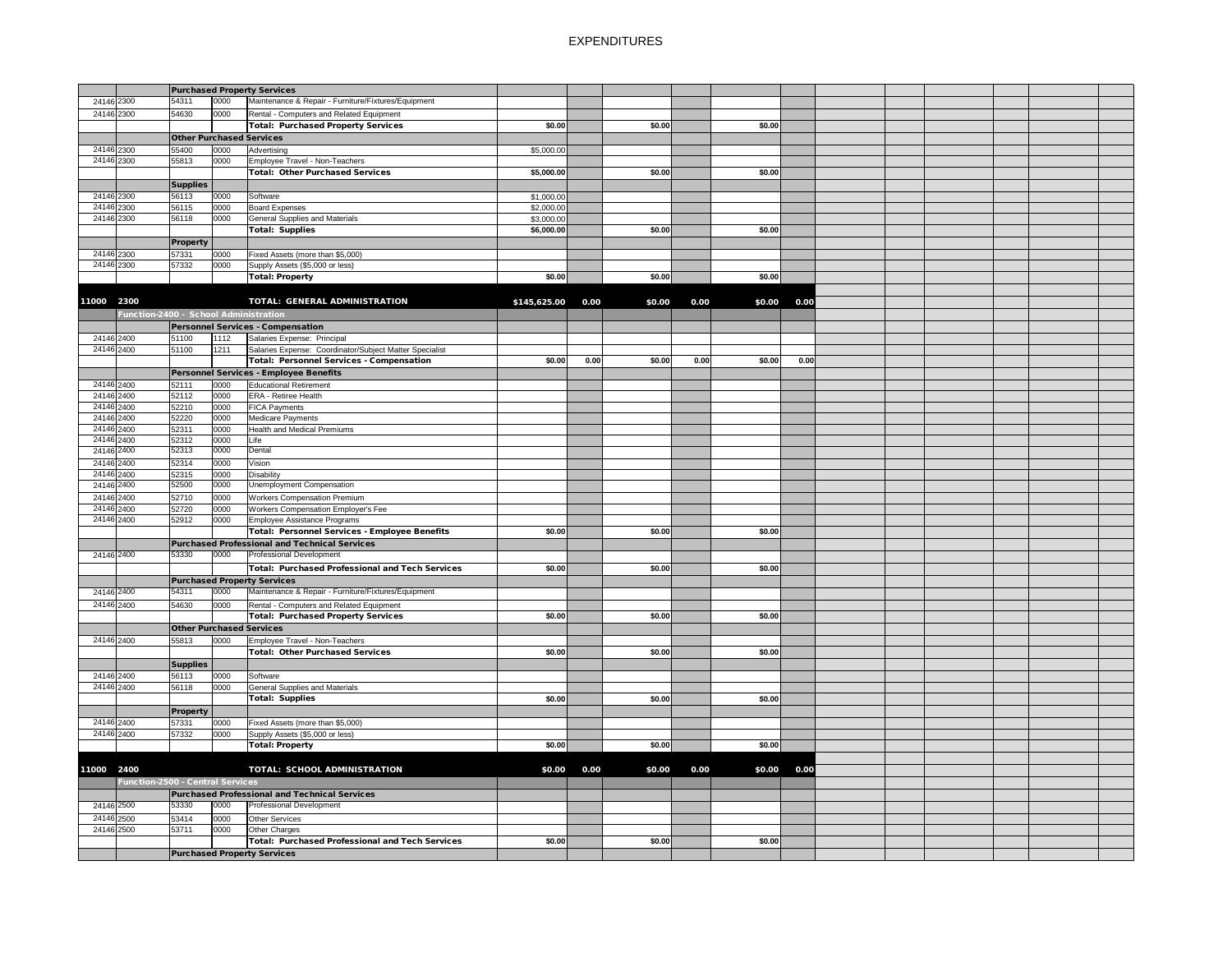| 24146 2500 |                                        | 54311                           | 0000 | Maintenance & Repair - Furniture/Fixtures/Equipment                           |              |      |        |      |        |      |        |      |        |      |        |      |
|------------|----------------------------------------|---------------------------------|------|-------------------------------------------------------------------------------|--------------|------|--------|------|--------|------|--------|------|--------|------|--------|------|
|            |                                        |                                 |      |                                                                               |              |      |        |      |        |      |        |      |        |      |        |      |
| 24146 2500 |                                        | 54630                           | 0000 | Rental - Computers and Related Equipment                                      |              |      |        |      |        |      |        |      |        |      |        |      |
|            |                                        |                                 |      | <b>Total: Purchased Property Services</b>                                     | \$0.00       |      | \$0.00 |      | \$0.00 |      |        |      |        |      |        |      |
|            |                                        | <b>Other Purchased Services</b> |      |                                                                               |              |      |        |      |        |      |        |      |        |      |        |      |
| 24146 2500 |                                        | 55400                           | 0000 | Advertising                                                                   |              |      |        |      |        |      |        |      |        |      |        |      |
| 24146 2500 |                                        | 55813                           | 0000 | Employee Travel - Non-Teachers                                                |              |      |        |      |        |      |        |      |        |      |        |      |
| 24146 2500 |                                        | 55915                           | 0000 | Other Contract Services                                                       |              |      |        |      |        |      |        |      |        |      |        |      |
|            |                                        |                                 |      | <b>Total: Other Purchased Services</b>                                        | \$0.00       |      | \$0.00 |      | \$0.00 |      |        |      |        |      |        |      |
|            |                                        | <b>Supplies</b>                 |      |                                                                               |              |      |        |      |        |      |        |      |        |      |        |      |
| 24146 2500 |                                        | 56113                           | 0000 | Software                                                                      |              |      |        |      |        |      |        |      |        |      |        |      |
| 24146 2500 |                                        | 56118                           | 0000 | <b>General Supplies and Materials</b>                                         |              |      |        |      |        |      |        |      |        |      |        |      |
|            |                                        |                                 |      | Total: Supplies                                                               | \$0.00       |      | \$0.00 |      | \$0.00 |      |        |      |        |      |        |      |
|            |                                        | <b>Property</b>                 |      |                                                                               |              |      |        |      |        |      |        |      |        |      |        |      |
| 24146 2500 |                                        | 57331                           | 0000 | Fixed Assets (more than \$5,000)                                              |              |      |        |      |        |      |        |      |        |      |        |      |
| 24146 2500 |                                        | 57332                           | 0000 | Supply Assets (\$5,000 or less)                                               |              |      |        |      |        |      |        |      |        |      |        |      |
|            |                                        |                                 |      | <b>Total: Property</b>                                                        | \$0.00       |      | \$0.00 |      | \$0.00 |      |        |      |        |      |        |      |
|            |                                        |                                 |      |                                                                               |              |      |        |      |        |      |        |      |        |      |        |      |
|            |                                        |                                 |      |                                                                               |              |      |        |      |        |      |        |      |        |      |        |      |
| 11000 2500 |                                        |                                 |      | <b>TOTAL: CENTRAL SERVICES</b>                                                | \$0.00       |      | \$0.00 |      | \$0.00 |      |        |      |        |      |        |      |
|            |                                        |                                 |      | Function-2600 - Operation and Maintenance of Plant                            |              |      |        |      |        |      |        |      |        |      |        |      |
|            |                                        |                                 |      | <b>Purchased Property Services</b>                                            |              |      |        |      |        |      |        |      |        |      |        |      |
| 24146 2600 |                                        | 54416                           | 0000 | <b>Communication Services</b>                                                 |              |      |        |      |        |      |        |      |        |      |        |      |
| 24146 2600 |                                        | 54500                           | 0000 | <b>Construction Services</b>                                                  |              |      |        |      |        |      |        |      |        |      |        |      |
| 24146 2600 |                                        | 54610                           | 0000 | Lease                                                                         | \$8,473.00   |      |        |      |        |      |        |      |        |      |        |      |
|            |                                        |                                 |      | <b>Total: Purchased Property Services</b>                                     | \$8,473.00   |      | \$0.00 |      | \$0.00 |      |        |      |        |      |        |      |
|            |                                        |                                 |      |                                                                               |              |      |        |      |        |      |        |      |        |      |        |      |
| 11000 2600 |                                        |                                 |      | TOTAL: OPERATION AND MAINTENANCE OF PLANT                                     | \$8,473.00   |      | \$0.00 |      | \$0.00 |      |        |      |        |      |        |      |
|            | Function-2700 - Student Transportation |                                 |      |                                                                               |              |      |        |      |        |      |        |      |        |      |        |      |
|            |                                        |                                 |      | <b>Personnel Services - Compensation</b>                                      |              |      |        |      |        |      |        |      |        |      |        |      |
|            |                                        |                                 |      |                                                                               |              |      |        |      |        |      |        |      |        |      |        |      |
|            |                                        | <b>Other Purchased Services</b> |      |                                                                               |              |      |        |      |        |      |        |      |        |      |        |      |
| 24146 2700 |                                        | 55112                           | 0000 | <b>Transportation Contractors</b>                                             |              |      |        |      |        |      |        |      |        |      |        |      |
| 24146 2700 |                                        | 55200                           | 0000 | Property/Liability Insurance                                                  |              |      |        |      |        |      |        |      |        |      |        |      |
|            |                                        |                                 |      | <b>Total: Other Purchased Services</b>                                        | \$0.00       |      | \$0.00 |      | \$0.00 |      |        |      |        |      |        |      |
|            |                                        | <b>Property</b>                 |      |                                                                               |              |      |        |      |        |      |        |      |        |      |        |      |
| 24146 2700 |                                        | 57312                           | 0000 | <b>Buses</b>                                                                  |              |      |        |      |        |      |        |      |        |      |        |      |
|            |                                        |                                 |      | <b>Total: Property</b>                                                        | \$0.00       |      | \$0.00 |      | \$0.00 |      |        |      |        |      |        |      |
|            |                                        |                                 |      |                                                                               |              |      |        |      |        |      |        |      |        |      |        |      |
| 24146 2700 |                                        |                                 |      | <b>TOTAL: STUDENT TRANSPORTATION</b>                                          | \$0.00       |      | \$0.00 |      | \$0.00 |      |        |      |        |      |        |      |
| 24146 2000 |                                        |                                 |      | <b>TOTAL: SUPPORT SERVICES</b>                                                | \$154,098.00 | 0.00 | \$0.00 | 0.00 | \$0.00 | 0.00 |        |      |        |      |        |      |
|            |                                        |                                 |      |                                                                               |              |      |        |      |        |      |        |      |        |      |        |      |
| 24146      |                                        |                                 |      | TOTAL: CHARTER SCHOOL PROGRAM EXPENDITURES                                    | \$154,098.00 | 0.00 | \$0.00 | 0.00 | \$0.00 | 0.00 |        |      |        |      |        |      |
|            |                                        |                                 |      |                                                                               |              |      |        |      |        |      |        |      |        |      |        |      |
|            |                                        |                                 |      | 24153 FEDERAL FLOW-THROUGH GRANTS - ENGLISH LANGUAGE ACQUISITION EXPENDITURES |              |      |        |      |        |      |        |      |        |      |        |      |
|            | Function-1000 - Instruction            |                                 |      |                                                                               |              |      |        |      |        |      |        |      |        |      |        |      |
|            |                                        |                                 |      | <b>Personnel Services - Compensation</b>                                      |              |      |        |      |        |      |        |      |        |      |        |      |
| 24153      | 1000                                   | 51100                           |      | 1416 Salaries Expense: Teachers-Other Instruction                             |              |      |        |      |        |      |        |      |        |      |        |      |
| 24153      | 1000                                   | 51300                           |      | 1411 Additional Compensation: Teachers-Grades 1-12                            |              |      |        |      |        |      |        |      |        |      |        |      |
| 24153      | 1000                                   | 51300                           |      | 1412 Additional Compensation: Teachers- Special Education                     |              |      |        |      |        |      |        |      |        |      |        |      |
| 24153      | 1000                                   | 51300                           |      | 1415 Additional Compensation: Teachers-Vocational and Technical               |              |      |        |      |        |      |        |      |        |      |        |      |
| 24153      | 1000                                   | 51300                           |      | 1416 Additional Compensation: Teachers-Other Instruction                      |              |      |        |      |        |      |        |      |        |      |        |      |
|            |                                        |                                 |      |                                                                               |              |      |        |      |        |      |        |      |        |      |        |      |
|            |                                        |                                 |      | <b>Total: Personnel Services Compensation</b>                                 |              |      | \$0.00 | 0.00 | \$0.00 | 0.00 | \$0.00 | 0.00 | \$0.00 | 0.00 | \$0.00 | 0.00 |
|            |                                        |                                 |      | Personnel Services - Employee Benefits                                        |              |      |        |      |        |      |        |      |        |      |        |      |
| 24153 1000 |                                        | 52111                           | 0000 | <b>Educational Retirement</b>                                                 |              |      |        |      |        |      |        |      |        |      |        |      |
| 24153 1000 |                                        | 52112                           | 0000 | <b>ERA - Retiree Health</b>                                                   |              |      |        |      |        |      |        |      |        |      |        |      |
| 24153 1000 |                                        | 52210                           | 0000 | <b>FICA Payments</b>                                                          |              |      |        |      |        |      |        |      |        |      |        |      |
| 24153 1000 |                                        | 52220                           | 0000 | <b>Medicare Payments</b>                                                      |              |      |        |      |        |      |        |      |        |      |        |      |
| 24153 1000 |                                        | 52311                           | 0000 | <b>Health and Medical Premiums</b>                                            |              |      |        |      |        |      |        |      |        |      |        |      |
| 24153 1000 |                                        | 52312                           | 0000 | Life                                                                          |              |      |        |      |        |      |        |      |        |      |        |      |
| 24153 1000 |                                        | 52313                           | 0000 | Dental                                                                        |              |      |        |      |        |      |        |      |        |      |        |      |
| 24153 1000 |                                        | 52314                           | 0000 | Vision                                                                        |              |      |        |      |        |      |        |      |        |      |        |      |
| 24153 1000 |                                        | 52315                           | 0000 | <b>Disability</b>                                                             |              |      |        |      |        |      |        |      |        |      |        |      |
| 24153 1000 |                                        | 52500                           | 0000 | Unemployment Compensation                                                     |              |      |        |      |        |      |        |      |        |      |        |      |
| 24153 1000 |                                        | 52710                           | 0000 | <b>Workers Compensation Premium</b>                                           |              |      |        |      |        |      |        |      |        |      |        |      |
| 24153 1000 |                                        | 52720                           | 0000 | Workers Compensation Employer's Fee                                           |              |      |        |      |        |      |        |      |        |      |        |      |
|            |                                        |                                 |      | <b>Total: Personnel Services Employee Benefits</b>                            |              |      | \$0.00 |      | \$0.00 |      | \$0.00 |      | \$0.00 |      | \$0.00 |      |
|            |                                        |                                 |      | Purchased Professional and Technical Services                                 |              |      |        |      |        |      |        |      |        |      |        |      |
| 24153 1000 |                                        | 53330                           | 0000 | <b>Professional Development</b>                                               |              |      |        |      |        |      |        |      |        |      |        |      |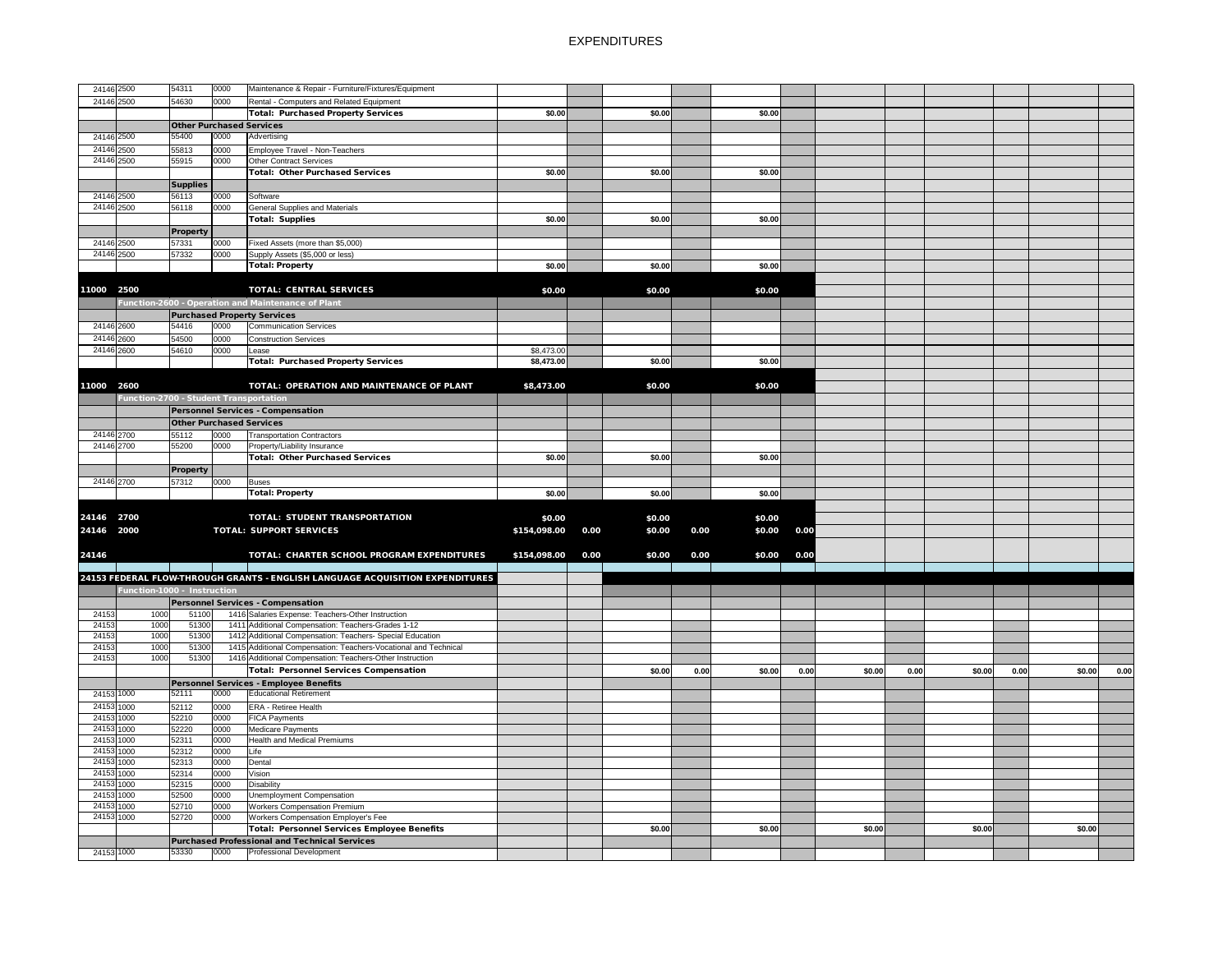|                          |              |                             |              | <b>Total: Purchased Professional and Tech Services</b>                                                            |                | \$0.00     |      | \$0.00     |      | \$0.00     |      | \$0.00     |      | \$0.00      |      |
|--------------------------|--------------|-----------------------------|--------------|-------------------------------------------------------------------------------------------------------------------|----------------|------------|------|------------|------|------------|------|------------|------|-------------|------|
|                          |              |                             |              |                                                                                                                   |                |            |      |            |      |            |      |            |      |             |      |
| 24153 1000               |              |                             |              | <b>TOTAL: INSTRUCTION</b>                                                                                         |                | \$0.00     | 0.00 | \$0.00     | 0.00 | \$0.00     | 0.00 | \$0.00     | 0.00 | \$0.00      | 0.00 |
|                          |              |                             |              | Function-2100 - Support Services - Students                                                                       |                |            |      |            |      |            |      |            |      |             |      |
|                          |              |                             |              | <b>Personnel Services - Compensation</b>                                                                          |                |            |      |            |      |            |      |            |      |             |      |
| 24153 2100               |              | 51100                       | 1211         | Salaries Expense: Coordinator/Subject Matter Specialist<br>Total: Personnel Services - Compensation               |                |            |      |            |      |            |      |            |      |             |      |
|                          |              |                             |              |                                                                                                                   |                | \$0.00     | 0.00 | \$0.00     | 0.00 | \$0.00     | 0.00 | \$0.00     | 0.00 | \$0.00      | 0.00 |
| 24153 2100               |              | 52111                       | 0000         | Personnel Services - Employee Benefits<br>Educational Retirement                                                  |                |            |      |            |      |            |      |            |      |             |      |
| 24153 2100               |              | 52112                       | 0000         | <b>ERA - Retiree Health</b>                                                                                       |                |            |      |            |      |            |      |            |      |             |      |
| 24153 2100               |              | 52210                       | 0000         | <b>FICA Payments</b>                                                                                              |                |            |      |            |      |            |      |            |      |             |      |
| 24153 2100               |              | 52220                       | 0000         | Medicare Payments                                                                                                 |                |            |      |            |      |            |      |            |      |             |      |
| 24153 2100               |              | 52311                       | 0000         | <b>Health and Medical Premiums</b>                                                                                |                |            |      |            |      |            |      |            |      |             |      |
| 24153 2100               |              | 52312                       | 0000         | Life <sup>1</sup>                                                                                                 |                |            |      |            |      |            |      |            |      |             |      |
| 24153 2100               |              | 52313                       | 0000         | Dental                                                                                                            |                |            |      |            |      |            |      |            |      |             |      |
| 24153 2100               |              | 52314                       | 0000         | Vision                                                                                                            |                |            |      |            |      |            |      |            |      |             |      |
| 24153 2100               |              | 52315                       | 0000         | Disability                                                                                                        |                |            |      |            |      |            |      |            |      |             |      |
| 24153 2100               |              | 52316                       | 0000         | Other Insurance                                                                                                   |                |            |      |            |      |            |      |            |      |             |      |
| 24153 2100               |              | 52500                       | 0000         | Unemployment Compensation                                                                                         |                |            |      |            |      |            |      |            |      |             |      |
| 24153 2100               |              | 52710                       | 0000         | <b>Workers Compensation Premium</b>                                                                               |                |            |      |            |      |            |      |            |      |             |      |
| 24153 2100<br>24153 2100 |              | 52720<br>52912              | 0000<br>0000 | <b>Workers Compensation Employer's Fee</b><br>Employee Assistance Programs                                        |                |            |      |            |      |            |      |            |      |             |      |
| 24153 2100               |              | 52913                       | 0000         | <b>Workers Compensation Employee Fees</b>                                                                         |                |            |      |            |      |            |      |            |      |             |      |
|                          |              |                             |              | Total: Personnel Services - Employee Benefits                                                                     |                | \$0.00     |      | \$0.00     |      | \$0.00     |      | \$0.00     |      | \$0.00      |      |
|                          |              |                             |              | <b>Purchased Professional and Technical Services</b>                                                              |                |            |      |            |      |            |      |            |      |             |      |
| 24153 2100               |              | 53330                       | 0000         | <b>Professional Development</b>                                                                                   |                |            |      |            |      |            |      |            |      |             |      |
|                          |              |                             |              | Total: Purchased Professional and Tech Services                                                                   |                | \$0.00     |      | \$0.00     |      | \$0.00     |      | \$0.00     |      | \$0.00      |      |
|                          |              |                             |              |                                                                                                                   |                |            |      |            |      |            |      |            |      |             |      |
| 24153 2100               |              |                             |              | <b>TOTAL: SUPPORT SERVICES - STUDENTS</b>                                                                         |                | \$0.00     | 0.00 | \$0.00     | 0.00 | \$0.00     | 0.00 | \$0.00     | 0.00 | \$0.00      | 0.00 |
| 24153                    |              |                             |              | TOTAL: CARL D PERKINS SECONDARY CURRENT                                                                           |                | \$0.00     | 0.00 | \$0.00     | 0.00 | \$0.00     | 0.00 | \$0.00     | 0.00 | \$0.00      | 0.00 |
|                          |              |                             |              |                                                                                                                   |                |            |      |            |      |            |      |            |      |             |      |
|                          |              |                             |              | 24154 FEDERAL FLOW-THROUGH GRANTS - TEACHER/PRINCIPAL TRAINING AND RECRUITING EX                                  | <b>NDITURE</b> |            |      |            |      |            |      |            |      |             |      |
|                          |              | Function-1000 - Instruction |              |                                                                                                                   |                |            |      |            |      |            |      |            |      |             |      |
|                          |              |                             |              |                                                                                                                   |                |            |      |            |      |            |      |            |      |             |      |
|                          |              |                             |              |                                                                                                                   |                |            |      |            |      |            |      |            |      |             |      |
|                          |              |                             |              | <b>Personnel Services - Compensation</b>                                                                          |                |            |      |            |      |            |      |            |      |             |      |
| 24154<br>24154           | 1000<br>1000 | 51100<br>51300              |              | 1610 Salaries Expense: Substitutes Professional Development<br>1411 Additional Compensation: Teachers-Grades 1-12 |                |            |      |            |      |            |      |            |      |             |      |
| 24154                    | 1000         | 51300                       |              | 1412 Additional Compensation: Teachers- Special Education                                                         |                |            |      |            |      |            |      |            |      |             |      |
| 24154                    | 1000         | 51300                       |              | 1415 Additional Compensation: Teachers-Vocational and Technical                                                   |                |            |      |            |      |            |      |            |      |             |      |
| 24154                    | 1000         | 51300                       |              | 1416 Additional Compensation: Teachers-Other Instruction                                                          |                |            |      |            |      |            |      |            |      |             |      |
|                          |              |                             |              | <b>Total: Personnel Services Compensation</b>                                                                     |                | \$0.00     |      | \$0.00     |      | \$0.00     |      | \$0.00     |      | \$0.00      |      |
|                          |              |                             |              | Personnel Services - Employee Benefits                                                                            |                |            |      |            |      |            |      |            |      |             |      |
| 24154 1000               |              | 52111                       | 0000         | <b>Educational Retirement</b>                                                                                     |                |            |      |            |      |            |      |            |      |             |      |
| 24154 1000               |              | 52112                       | 0000         | <b>ERA - Retiree Health</b>                                                                                       |                |            |      |            |      |            |      |            |      |             |      |
| 24154 1000               |              | 52210                       | 0000         | <b>FICA Payments</b>                                                                                              |                |            |      |            |      |            |      |            |      |             |      |
| 24154 1000               |              | 52220                       | 0000         | Medicare Payments                                                                                                 |                |            |      |            |      |            |      |            |      |             |      |
| 24154 1000               |              | 52311                       | 0000         | <b>Health and Medical Premiums</b>                                                                                |                |            |      |            |      |            |      |            |      |             |      |
| 24154 1000               |              | 52312                       | 0000         | Life                                                                                                              |                |            |      |            |      |            |      |            |      |             |      |
| 24154 1000               |              | 52313                       | 0000         | Dental                                                                                                            |                |            |      |            |      |            |      |            |      |             |      |
| 24154 1000<br>24154 1000 |              | 52314<br>52315              | 0000<br>0000 | Vision<br><b>Disability</b>                                                                                       |                |            |      |            |      |            |      |            |      |             |      |
| 24154 1000               |              | 52500                       | 0000         | Unemployment Compensation                                                                                         |                |            |      |            |      |            |      |            |      |             |      |
| 24154 1000               |              | 52710                       | 0000         | <b>Workers Compensation Premium</b>                                                                               |                |            |      |            |      |            |      |            |      |             |      |
| 24154 1000               |              | 52720                       | 0000         | Workers Compensation Employer's Fee                                                                               |                |            |      |            |      |            |      |            |      |             |      |
|                          |              |                             |              | Total: Personnel Services Employee Benefits                                                                       |                | \$0.00     |      | \$0.00     |      | \$0.00     |      | \$0.00     |      | \$0.00      |      |
|                          |              |                             |              | <b>Purchased Professional and Technical Services</b>                                                              |                |            |      |            |      |            |      |            |      |             |      |
| 24154 1000               |              | 53330                       | 0000         | Professional Development - GES online academics                                                                   |                | 3675       |      | \$4,900.00 |      | \$6,125.00 |      | \$8,575.00 |      | \$12,250.00 |      |
|                          |              |                             |              | <b>Total: Purchased Professional and Tech Services</b>                                                            |                | \$3,675.00 |      | \$4,900.00 |      | \$6,125.00 |      | \$8,575.00 |      | \$12,250.00 |      |
|                          |              |                             |              |                                                                                                                   |                |            |      |            |      |            |      |            |      |             |      |
| 24154                    |              |                             |              | TOTAL: TEACHER/PRINCIPAL TRAINING AND RECRUITING                                                                  |                | \$3,675.00 |      | \$4,900.00 |      | \$6,125.00 |      | \$8,575.00 |      | \$12,250.00 |      |
|                          |              |                             |              |                                                                                                                   |                |            |      |            |      |            |      |            |      |             |      |
|                          |              |                             |              | 24174 FEDERAL FLOW-THROUGH GRANTS - CARL D PERKINS SECONDARY CURRENT EXPENDITI                                    |                |            |      |            |      |            |      |            |      |             |      |
|                          |              | Function-1000 - Instruction |              |                                                                                                                   |                |            |      |            |      |            |      |            |      |             |      |
|                          |              |                             |              | Personnel Services - Compensation                                                                                 |                |            |      |            |      |            |      |            |      |             |      |
| 24174                    | 1000         | 51100                       |              | 1415 Salaries Expense: Teachers-Vocational and Technical                                                          |                |            |      |            |      |            |      |            |      |             |      |
|                          |              |                             |              | <b>Total: Personnel Services Compensation</b>                                                                     |                | \$0.00     | 0.00 | \$0.00     | 0.00 | \$0.00     | 0.00 | \$0.00     | 0.00 | \$0.00      | 0.00 |
| 24174 1000               |              | 52111                       | 0000         | Personnel Services - Employee Benefits<br><b>Educational Retirement</b>                                           |                |            |      |            |      |            |      |            |      |             |      |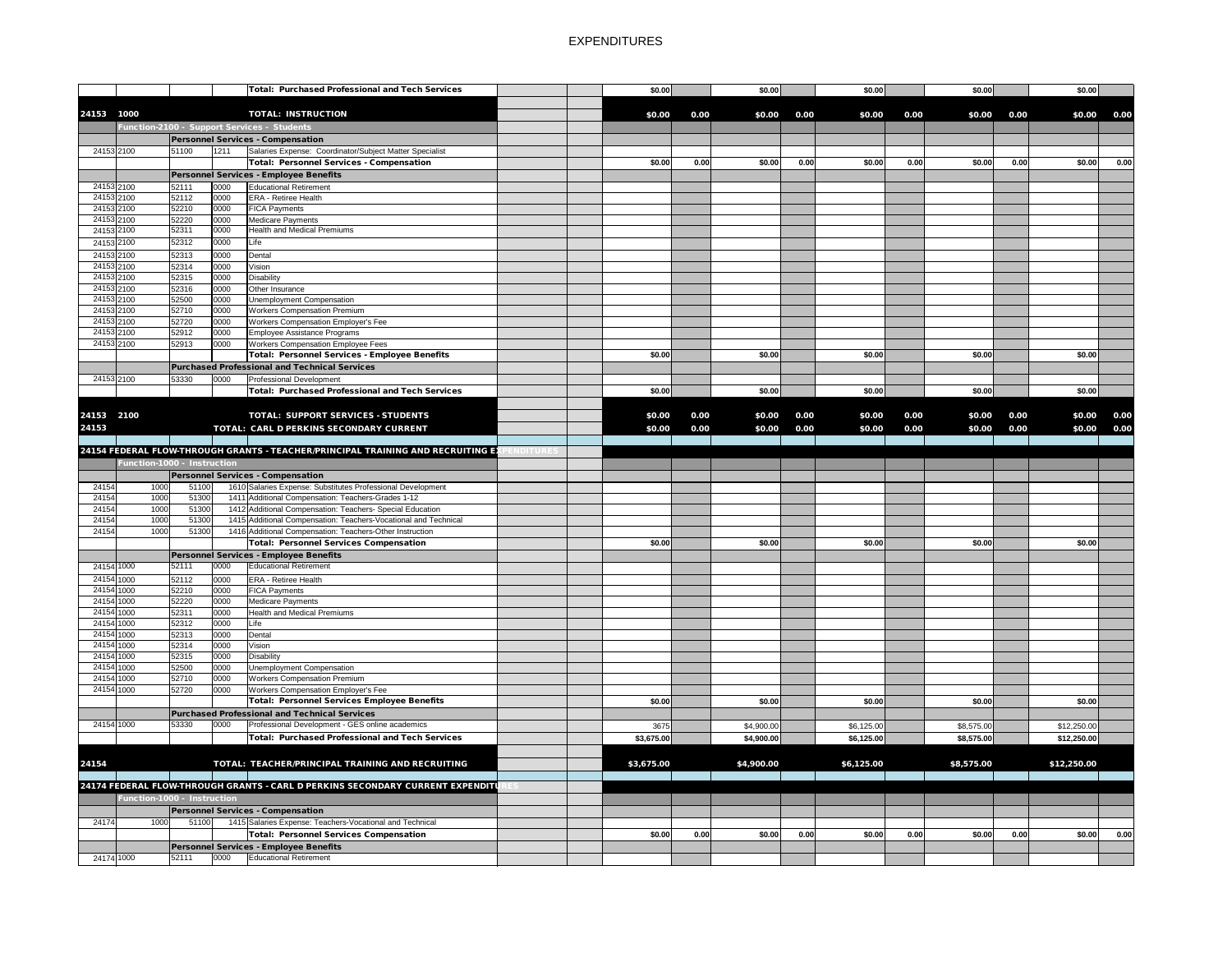| 24174 1000               |              | 52112                                  | 0000         | <b>ERA - Retiree Health</b>                                                                       |        |      |        |      |        |      |        |      |        |                     |
|--------------------------|--------------|----------------------------------------|--------------|---------------------------------------------------------------------------------------------------|--------|------|--------|------|--------|------|--------|------|--------|---------------------|
| 24174 1000               |              | 52210                                  | 0000         | <b>FICA Payments</b>                                                                              |        |      |        |      |        |      |        |      |        |                     |
| 24174 1000               |              | 52220                                  | 0000         | <b>Medicare Payments</b>                                                                          |        |      |        |      |        |      |        |      |        |                     |
| 24174 1000               |              | 52311                                  | 0000         | <b>Health and Medical Premiums</b>                                                                |        |      |        |      |        |      |        |      |        |                     |
| 24174 1000               |              | 52312                                  | 0000         | Life                                                                                              |        |      |        |      |        |      |        |      |        |                     |
| 24174 1000               |              | 52313                                  | 0000         | Dental                                                                                            |        |      |        |      |        |      |        |      |        |                     |
| 24174 1000               |              | 52314                                  | 0000         | Vision                                                                                            |        |      |        |      |        |      |        |      |        |                     |
| 24174 1000               |              | 52315                                  | 0000         | <b>Disability</b>                                                                                 |        |      |        |      |        |      |        |      |        |                     |
| 24174 1000               |              | 52500                                  | 0000         | Unemployment Compensation                                                                         |        |      |        |      |        |      |        |      |        |                     |
| 24174 1000               |              | 52710                                  | 0000         | <b>Workers Compensation Premium</b>                                                               |        |      |        |      |        |      |        |      |        |                     |
| 24174 1000               |              | 52720                                  | 0000         | Workers Compensation Employer's Fee                                                               |        |      |        |      |        |      |        |      |        |                     |
|                          |              |                                        |              | <b>Total: Personnel Services Employee Benefits</b>                                                | \$0.00 |      | \$0.00 |      | \$0.00 |      | \$0.00 |      | \$0.00 |                     |
|                          |              |                                        |              | Purchased Professional and Technical Services                                                     |        |      |        |      |        |      |        |      |        |                     |
| 24174 1000               |              | 53330                                  | 0000         | <b>Professional Development</b>                                                                   |        |      |        |      |        |      |        |      |        |                     |
|                          |              |                                        |              | <b>Total: Purchased Professional and Tech Services</b>                                            | \$0.00 |      | \$0.00 |      | \$0.00 |      | \$0.00 |      | \$0.00 |                     |
|                          |              |                                        |              | <b>Purchased Property Services</b>                                                                |        |      |        |      |        |      |        |      |        |                     |
| 24174 1000               |              | 54311                                  | 0000         | Maintenance & Repair - Furniture/Fixtures/Equipment                                               |        |      |        |      |        |      |        |      |        |                     |
|                          |              |                                        |              | <b>Total: Purchased Property Services</b>                                                         | \$0.00 |      | \$0.00 |      | \$0.00 |      | \$0.00 |      | \$0.00 |                     |
|                          |              | <b>Other Purchased Services</b>        |              |                                                                                                   |        |      |        |      |        |      |        |      |        |                     |
| 24174 1000               |              | 55817                                  | 0000         | <b>Student Travel</b>                                                                             |        |      |        |      |        |      |        |      |        |                     |
| 24174 1000               |              | 55819                                  | 0000         | Employee Travel - Teachers                                                                        |        |      |        |      |        |      |        |      |        |                     |
|                          |              |                                        |              | <b>Total: Other Purchased Services</b>                                                            | \$0.00 |      | \$0.00 |      | \$0.00 |      | \$0.00 |      | \$0.00 |                     |
|                          |              | <b>Supplies</b>                        |              |                                                                                                   |        |      |        |      |        |      |        |      |        |                     |
| 24174 1000               |              | 56112                                  | 0000         | Other Textbooks                                                                                   |        |      |        |      |        |      |        |      |        |                     |
| 24174 1000               |              | 56113                                  | 0000         | Software                                                                                          |        |      |        |      |        |      |        |      |        |                     |
| 24174 1000               |              | 56118                                  | 0000         | <b>General Supplies and Materials</b>                                                             |        |      |        |      |        |      |        |      |        |                     |
|                          |              |                                        |              | <b>Total: Supplies</b>                                                                            | \$0.00 |      | \$0.00 |      | \$0.00 |      | \$0.00 |      | \$0.00 |                     |
|                          |              | <b>Property</b>                        |              |                                                                                                   |        |      |        |      |        |      |        |      |        |                     |
| 24174 1000               |              | 57331                                  | 0000         | Fixed Assets (more than \$5,000)                                                                  |        |      |        |      |        |      |        |      |        |                     |
| 24174 1000               |              | 57332                                  | 0000         | Supply Assets (\$5,000 or less)                                                                   |        |      |        |      |        |      |        |      |        |                     |
|                          |              |                                        |              | <b>Total: Property</b>                                                                            | \$0.00 |      | \$0.00 |      | \$0.00 |      | \$0.00 |      | \$0.00 |                     |
|                          |              |                                        |              |                                                                                                   |        |      |        |      |        |      |        |      |        |                     |
| 24174 1000               |              |                                        |              | <b>TOTAL: INSTRUCTION</b>                                                                         | \$0.00 | 0.00 | \$0.00 | 0.00 | \$0.00 | 0.00 | \$0.00 | 0.00 | \$0.00 | 0.00                |
|                          |              |                                        |              |                                                                                                   |        |      |        |      |        |      |        |      |        |                     |
|                          |              |                                        |              | Function-2100 - Support Services - Students                                                       |        |      |        |      |        |      |        |      |        |                     |
|                          |              |                                        |              | <b>Personnel Services - Compensation</b>                                                          |        |      |        |      |        |      |        |      |        |                     |
| 24174 2100               |              | 51100                                  | 1211         | Salaries Expense: Coordinator/Subject Matter Specialist                                           |        |      |        |      |        |      |        |      |        |                     |
| 24174 2100               |              | 51100                                  | 1511         | Salaries Expense: Data Processing                                                                 |        |      |        |      |        |      |        |      |        |                     |
|                          |              |                                        |              | <b>Total: Personnel Services - Compensation</b>                                                   | \$0.00 | 0.00 | \$0.00 | 0.00 | \$0.00 | 0.00 | \$0.00 | 0.00 | \$0.00 | 0.00                |
|                          |              |                                        |              | Personnel Services - Employee Benefits                                                            |        |      |        |      |        |      |        |      |        |                     |
| 24174 2100               |              | 52111                                  | 0000         | <b>Educational Retirement</b>                                                                     |        |      |        |      |        |      |        |      |        |                     |
| 24174 2100               |              | 52112                                  | 0000         | <b>ERA - Retiree Health</b>                                                                       |        |      |        |      |        |      |        |      |        |                     |
| 24174 2100               |              | 52210                                  | 0000         | <b>FICA Payments</b>                                                                              |        |      |        |      |        |      |        |      |        |                     |
| 24174 2100               |              | 52220                                  | 0000         | <b>Medicare Payments</b>                                                                          |        |      |        |      |        |      |        |      |        |                     |
| 24174 2100               |              | 52311                                  | 0000         | <b>Health and Medical Premiums</b>                                                                |        |      |        |      |        |      |        |      |        |                     |
| 24174 2100               |              | 52312                                  | 0000         | Life                                                                                              |        |      |        |      |        |      |        |      |        |                     |
| 24174 2100               |              | 52313                                  | 0000         | Dental                                                                                            |        |      |        |      |        |      |        |      |        |                     |
| 24174 2100               |              | 52314                                  | 0000         | Vision                                                                                            |        |      |        |      |        |      |        |      |        |                     |
| 24174 2100               |              | 52315                                  | 0000         | <b>Disability</b>                                                                                 |        |      |        |      |        |      |        |      |        |                     |
| 24174 2100<br>24174 2100 |              | 52316<br>52500                         | 0000<br>0000 | Other Insurance<br>Unemployment Compensation                                                      |        |      |        |      |        |      |        |      |        |                     |
| 24174 2100               |              | 52710                                  | 0000         | <b>Workers Compensation Premium</b>                                                               |        |      |        |      |        |      |        |      |        |                     |
| 24174 2100               |              | 52720                                  | 0000         | Workers Compensation Employer's Fee                                                               |        |      |        |      |        |      |        |      |        |                     |
| 24174 2100               |              | 52912                                  | 0000         | Employee Assistance Programs                                                                      |        |      |        |      |        |      |        |      |        |                     |
| 24174 2100               |              | 52913                                  | 0000         | <b>Workers Compensation Employee Fees</b>                                                         |        |      |        |      |        |      |        |      |        |                     |
|                          |              |                                        |              | Total: Personnel Services - Employee Benefits                                                     | \$0.00 |      | \$0.00 |      | \$0.00 |      | \$0.00 |      | \$0.00 |                     |
|                          |              |                                        |              | <b>Purchased Professional and Technical Services</b>                                              |        |      |        |      |        |      |        |      |        |                     |
| 24174 2100               |              | 53330                                  | 0000         | Professional Development                                                                          |        |      |        |      |        |      |        |      |        |                     |
|                          |              |                                        |              | <b>Total: Purchased Professional and Tech Services</b>                                            | \$0.00 |      | \$0.00 |      | \$0.00 |      | \$0.00 |      | \$0.00 |                     |
|                          |              |                                        |              |                                                                                                   |        |      |        |      |        |      |        |      |        |                     |
| 24174 2100               |              |                                        |              | <b>TOTAL: SUPPORT SERVICES - STUDENTS</b>                                                         | \$0.00 | 0.00 | \$0.00 | 0.00 | \$0.00 | 0.00 | \$0.00 | 0.00 | \$0.00 |                     |
| 24174                    |              |                                        |              | TOTAL: CARL D PERKINS SECONDARY CURRENT                                                           | \$0.00 | 0.00 | \$0.00 | 0.00 | \$0.00 | 0.00 | \$0.00 | 0.00 |        | 0.00<br>\$0.00 0.00 |
|                          |              |                                        |              |                                                                                                   |        |      |        |      |        |      |        |      |        |                     |
|                          |              | <b>26XXX LOCAL GRANTS EXPENDITURES</b> |              |                                                                                                   |        |      |        |      |        |      |        |      |        |                     |
|                          |              | Function-1000 - Instruction            |              |                                                                                                   |        |      |        |      |        |      |        |      |        |                     |
|                          |              |                                        |              | <b>Personnel Services - Compensation</b>                                                          |        |      |        |      |        |      |        |      |        |                     |
| 26XXX<br>26XXX           | 1000<br>1000 | 51100<br>51100                         |              | 1411 Salaries Expense: Teachers-Grades 1-12<br>1412 Salaries Expense: Teachers- Special Education |        |      |        |      |        |      |        |      |        |                     |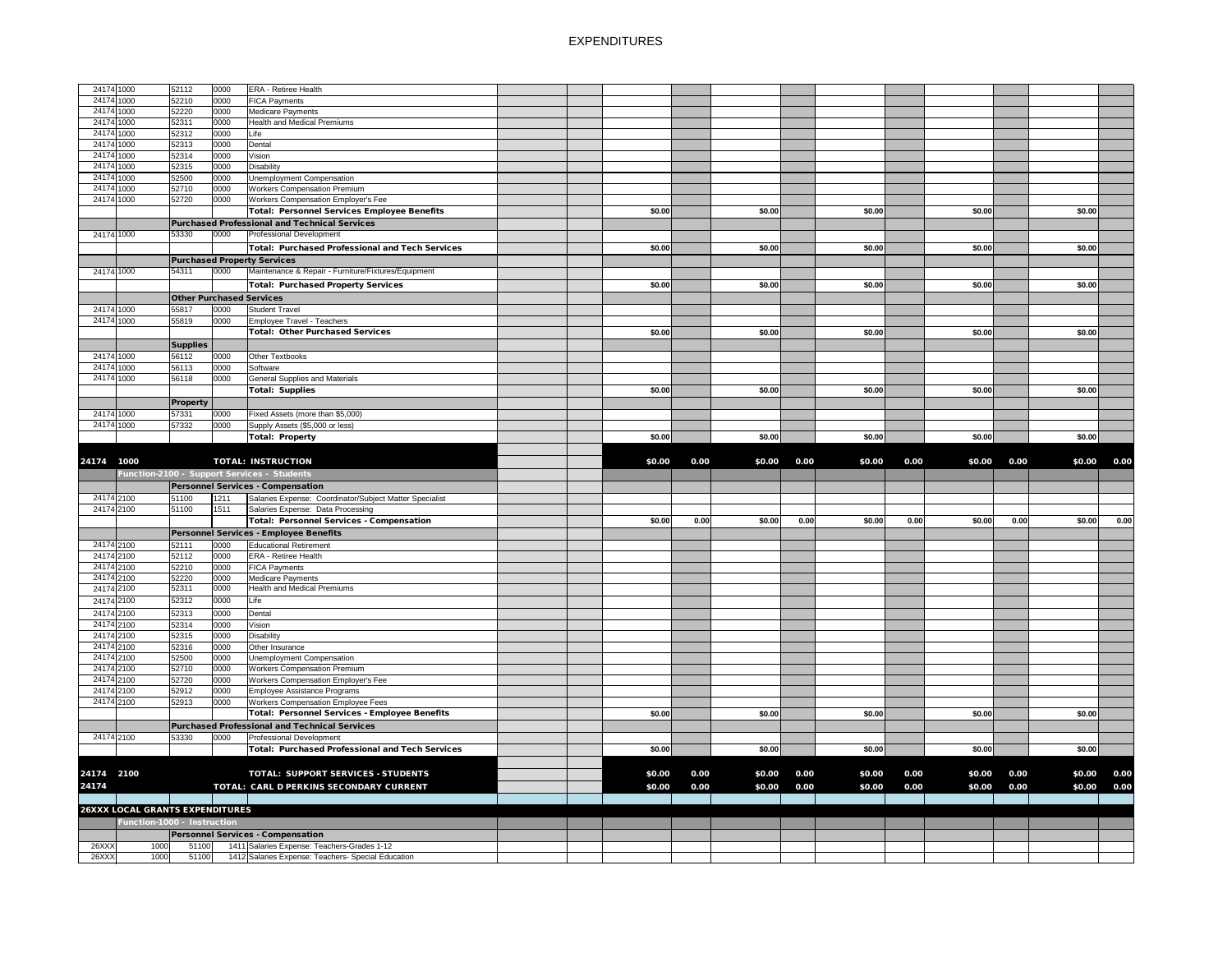| 26XXX      | 1000 | 51100           |      | 1413 Salaries Expense: Teachers-Early Childhood Ed              |        |      |        |      |        |      |        |      |        |      |        |      |
|------------|------|-----------------|------|-----------------------------------------------------------------|--------|------|--------|------|--------|------|--------|------|--------|------|--------|------|
| 26XXX      | 1000 | 51100           |      | 1415 Salaries Expense: Teachers-Vocational and Technical        |        |      |        |      |        |      |        |      |        |      |        |      |
| 26XXX      | 1000 | 51100           |      | 1416 Salaries Expense: Teachers-Other Instruction               |        |      |        |      |        |      |        |      |        |      |        |      |
| 26XXX      | 1000 | 51100           |      | 1422 Salaries Expense: Teachers Special Education - Gifted      |        |      |        |      |        |      |        |      |        |      |        |      |
| 26XXX      | 1000 | 51100           |      | 1610 Salaries Expense: Substitutes Professional Development     |        |      |        |      |        |      |        |      |        |      |        |      |
| 26XXX      | 1000 | 51100           |      | 1618 Salaries Expense: Athletics Salaries                       |        |      |        |      |        |      |        |      |        |      |        |      |
| 26XXX      | 1000 | 51100           |      | 1624 Salaries Expense: Activities Salary                        |        |      |        |      |        |      |        |      |        |      |        |      |
| 26XXX      | 1000 | 51300           |      | 1411 Additional Compensation: Teachers-Grades 1-12              |        |      |        |      |        |      |        |      |        |      |        |      |
| 26XXX      | 1000 | 51300           |      | 1412 Additional Compensation: Teachers- Special Education       |        |      |        |      |        |      |        |      |        |      |        |      |
| 26XXX      | 1000 | 51300           |      | 1415 Additional Compensation: Teachers-Vocational and Technical |        |      |        |      |        |      |        |      |        |      |        |      |
| 26XXX      | 1000 | 51300           |      | 1416 Additional Compensation: Teachers-Other Instruction        |        |      |        |      |        |      |        |      |        |      |        |      |
|            |      |                 |      | <b>Total: Personnel Services Compensation</b>                   | \$0.00 | 0.00 | \$0.00 | 0.00 | \$0.00 | 0.00 | \$0.00 | 0.00 | \$0.00 | 0.00 | \$0.00 | 0.00 |
|            |      |                 |      | Personnel Services - Employee Benefits                          |        |      |        |      |        |      |        |      |        |      |        |      |
| 26XXX      |      | 1000 52111      | 0000 | <b>Educational Retirement</b>                                   |        |      |        |      |        |      |        |      |        |      |        |      |
| 26XXX      |      | 1000 52112      | 0000 | <b>ERA - Retiree Health</b>                                     |        |      |        |      |        |      |        |      |        |      |        |      |
| 26XXX      | 1000 | 52210           | 0000 | <b>FICA Payments</b>                                            |        |      |        |      |        |      |        |      |        |      |        |      |
| 26XXX      | 1000 | 52220           | 0000 | <b>Medicare Payments</b>                                        |        |      |        |      |        |      |        |      |        |      |        |      |
| 26XXX      | 1000 | 52311           | 0000 | <b>Health and Medical Premiums</b>                              |        |      |        |      |        |      |        |      |        |      |        |      |
| 26XXX      |      | 1000 52312      | 0000 | Life                                                            |        |      |        |      |        |      |        |      |        |      |        |      |
| 26XXX      | 1000 | 52313           | 0000 | Dental                                                          |        |      |        |      |        |      |        |      |        |      |        |      |
| 26XXX      | 1000 | 52314           | 0000 | Vision                                                          |        |      |        |      |        |      |        |      |        |      |        |      |
| 26XXX      | 1000 | 52315           | 0000 | <b>Disability</b>                                               |        |      |        |      |        |      |        |      |        |      |        |      |
| 26XXX      | 1000 | 52500           | 0000 | <b>Unemployment Compensation</b>                                |        |      |        |      |        |      |        |      |        |      |        |      |
| 26XXX      |      | 1000 52710      | 0000 | <b>Workers Compensation Premium</b>                             |        |      |        |      |        |      |        |      |        |      |        |      |
| 26XXX      | 1000 | 52720           | 0000 | Workers Compensation Employer's Fee                             |        |      |        |      |        |      |        |      |        |      |        |      |
|            |      |                 |      | <b>Total: Personnel Services Employee Benefits</b>              | \$0.00 |      | \$0.00 |      | \$0.00 |      | \$0.00 |      | \$0.00 |      | \$0.00 |      |
|            |      |                 |      | <b>Purchased Professional and Technical Services</b>            |        |      |        |      |        |      |        |      |        |      |        |      |
| 26XXX      | 1000 | 53330           | 0000 | <b>Professional Development</b>                                 |        |      |        |      |        |      |        |      |        |      |        |      |
| 26XXX      |      | 1000 53414      | 0000 | Other Professional Services                                     |        |      |        |      |        |      |        |      |        |      |        |      |
| 26XXX      |      | 1000 53711      | 0000 | <b>Other Charges</b>                                            |        |      |        |      |        |      |        |      |        |      |        |      |
| 26XXX      |      | 1000 53760      | 0000 | Tuition for Concurrent Enrollment                               |        |      |        |      |        |      |        |      |        |      |        |      |
|            |      |                 |      | <b>Total: Purchased Professional and Tech Services</b>          | \$0.00 |      | \$0.00 |      | \$0.00 |      | \$0.00 |      | \$0.00 |      | \$0.00 |      |
|            |      |                 |      | <b>Other Purchased Services</b>                                 |        |      |        |      |        |      |        |      |        |      |        |      |
| 26XXX      |      | 1000 55817      | 0000 | <b>Student Travel</b>                                           |        |      |        |      |        |      |        |      |        |      |        |      |
|            |      |                 |      | <b>Total: Other Purchased Services</b>                          | \$0.00 |      | \$0.00 |      | \$0.00 |      | \$0.00 |      | \$0.00 |      | \$0.00 |      |
|            |      | <b>Supplies</b> |      |                                                                 |        |      |        |      |        |      |        |      |        |      |        |      |
| 26XXX      |      | 1000 56109      | 0000 | Instructional Materials On-Line Digital Subscriptions           |        |      |        |      |        |      |        |      |        |      |        |      |
| 26XXX      |      | 1000 56112      | 0000 | Other Textbooks                                                 |        |      |        |      |        |      |        |      |        |      |        |      |
| 26XXX      |      | 1000 56113      | 0000 | Software                                                        |        |      |        |      |        |      |        |      |        |      |        |      |
| 26XXX      |      | 1000 56114      | 0000 | Library and Audio Visual                                        |        |      |        |      |        |      |        |      |        |      |        |      |
|            |      |                 |      | <b>Total: Supplies</b>                                          | \$0.00 |      | \$0.00 |      | \$0.00 |      | \$0.00 |      | \$0.00 |      | \$0.00 |      |
|            |      | <b>Property</b> |      |                                                                 |        |      |        |      |        |      |        |      |        |      |        |      |
| 26XXX      | 1000 |                 |      |                                                                 |        |      |        |      |        |      |        |      |        |      |        |      |
|            |      | 57331           | 0000 | Fixed Assets (more than \$5,000)                                |        |      |        |      |        |      |        |      |        |      |        |      |
| 26XXX      |      | 1000 57332      | 0000 | Supply Assets (\$5,000 or less)                                 |        |      |        |      |        |      |        |      |        |      |        |      |
|            |      |                 |      | <b>Total: Property</b>                                          | \$0.00 |      | \$0.00 |      | \$0.00 |      | \$0.00 |      | \$0.00 |      | \$0.00 |      |
|            |      |                 |      |                                                                 |        |      |        |      |        |      |        |      |        |      |        |      |
| 26XXX 1000 |      |                 |      | <b>TOTAL: INSTRUCTION</b>                                       | \$0.00 | 0.00 | \$0.00 | 0.00 | \$0.00 | 0.00 | \$0.00 | 0.00 | \$0.00 | 0.00 | \$0.00 | 0.00 |
|            |      |                 |      | Function-2100 - Support Services - Students                     |        |      |        |      |        |      |        |      |        |      |        |      |
|            |      |                 |      | Personnel Services - Compensation                               |        |      |        |      |        |      |        |      |        |      |        |      |
| 26XXX      | 2100 | 51100           | 1211 | Salaries Expense: Coordinator/Subject Matter Specialist         |        |      |        |      |        |      |        |      |        |      |        |      |
| 26XXX      | 2100 | 51100           | 1214 | Salaries Expense: Guidance Counselors/Social Workers            |        |      |        |      |        |      |        |      |        |      |        |      |
| 26XXX      | 2100 | 51100           | 1215 | Salaries Expense: Registered Nurse                              |        |      |        |      |        |      |        |      |        |      |        |      |
| 26XXX      | 2100 | 51100           | 1218 | Salaries Expense: School/Student Support                        |        |      |        |      |        |      |        |      |        |      |        |      |
|            |      |                 |      | <b>Total: Personnel Services - Compensation</b>                 | \$0.00 | 0.00 | \$0.00 | 0.00 | \$0.00 | 0.00 | \$0.00 | 0.00 | \$0.00 | 0.00 | \$0.00 | 0.00 |
|            |      |                 |      | Personnel Services - Employee Benefits                          |        |      |        |      |        |      |        |      |        |      |        |      |
| 26XXX      | 2100 | 52111           | 0000 | Educational Retirement                                          |        |      |        |      |        |      |        |      |        |      |        |      |
| 26XXX      | 2100 | 52112           | 0000 | <b>ERA - Retiree Health</b>                                     |        |      |        |      |        |      |        |      |        |      |        |      |
| 26XXX      | 2100 | 52210           | 0000 | <b>FICA Payments</b>                                            |        |      |        |      |        |      |        |      |        |      |        |      |
| 26XXX      | 2100 | 52220           | 0000 | Medicare Payments                                               |        |      |        |      |        |      |        |      |        |      |        |      |
| 26XXX      | 2100 | 52311           | 0000 | <b>Health and Medical Premiums</b>                              |        |      |        |      |        |      |        |      |        |      |        |      |
| 26XXX      | 2100 | 52312           | 0000 | Life                                                            |        |      |        |      |        |      |        |      |        |      |        |      |
| 26XXX      | 2100 | 52313           | 0000 | Dental                                                          |        |      |        |      |        |      |        |      |        |      |        |      |
| 26XXX      | 2100 | 52314           | 0000 | Vision                                                          |        |      |        |      |        |      |        |      |        |      |        |      |
| 26XXX      | 2100 | 52315           | 0000 | <b>Disability</b>                                               |        |      |        |      |        |      |        |      |        |      |        |      |
| 26XXX      | 2100 | 52316           | 0000 | Other Insurance                                                 |        |      |        |      |        |      |        |      |        |      |        |      |
| 26XXX      | 2100 | 52500           | 0000 | <b>Unemployment Compensation</b>                                |        |      |        |      |        |      |        |      |        |      |        |      |
| 26XXX      | 2100 | 52710           | 0000 | <b>Workers Compensation Premium</b>                             |        |      |        |      |        |      |        |      |        |      |        |      |
|            |      |                 |      |                                                                 |        |      |        |      |        |      |        |      |        |      |        |      |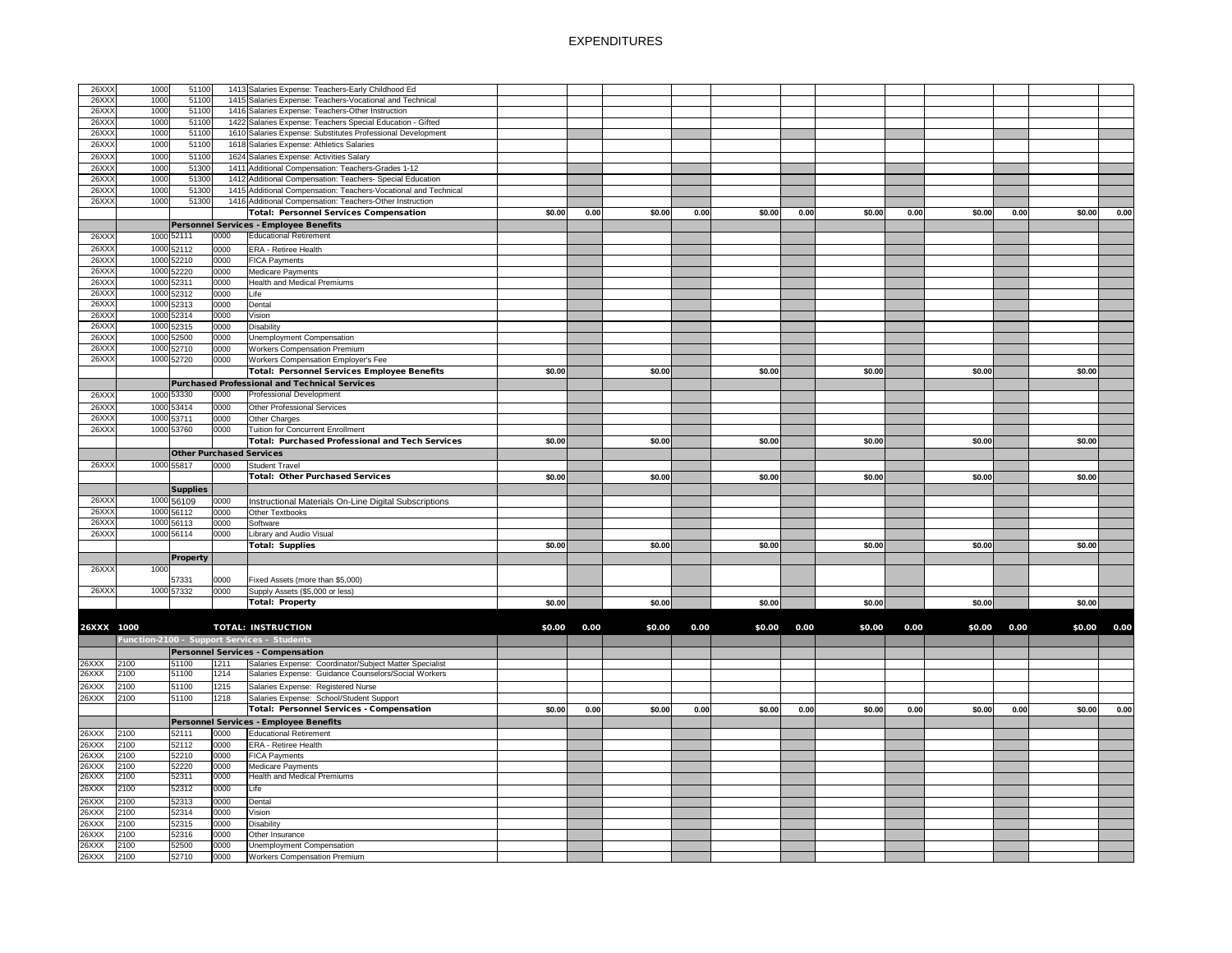| 26XXX      | 2100                                   | 52720           | 0000 | <b>Workers Compensation Employer's Fee</b>              |        |      |        |      |        |      |        |      |        |      |        |      |
|------------|----------------------------------------|-----------------|------|---------------------------------------------------------|--------|------|--------|------|--------|------|--------|------|--------|------|--------|------|
| 26XXX      | 2100                                   | 52912           | 0000 | Employee Assistance Programs                            |        |      |        |      |        |      |        |      |        |      |        |      |
| 26XXX      | 2100                                   | 52913           | 0000 | <b>Workers Compensation Employee Fees</b>               |        |      |        |      |        |      |        |      |        |      |        |      |
|            |                                        |                 |      | Total: Personnel Services - Employee Benefits           | \$0.00 |      | \$0.00 |      | \$0.00 |      | \$0.00 |      | \$0.00 |      | \$0.00 |      |
|            |                                        |                 |      |                                                         |        |      |        |      |        |      |        |      |        |      |        |      |
|            |                                        | <b>Supplies</b> |      |                                                         |        |      |        |      |        |      |        |      |        |      |        |      |
| 26XXX      | 2100                                   | 56113           | 0000 | Software                                                |        |      |        |      |        |      |        |      |        |      |        |      |
| 26XXX      | 2100                                   | 56118           | 0000 | <b>General Supplies and Materials</b>                   |        |      |        |      |        |      |        |      |        |      |        |      |
|            |                                        |                 |      | Total: Supplies                                         | \$0.00 |      | \$0.00 |      | \$0.00 |      | \$0.00 |      | \$0.00 |      | \$0.00 |      |
|            |                                        | <b>Property</b> |      |                                                         |        |      |        |      |        |      |        |      |        |      |        |      |
| 26XXX      | 2100                                   | 57331           | 0000 | Fixed Assets (more than \$5,000)                        |        |      |        |      |        |      |        |      |        |      |        |      |
| 26XXX      | 2100                                   | 57332           | 0000 | Supply Assets (\$5,000 or less)                         |        |      |        |      |        |      |        |      |        |      |        |      |
|            |                                        |                 |      |                                                         |        |      |        |      |        |      |        |      |        |      |        |      |
|            |                                        |                 |      | Total: Property                                         | \$0.00 |      | \$0.00 |      | \$0.00 |      | \$0.00 |      | \$0.00 |      | \$0.00 |      |
|            |                                        |                 |      |                                                         |        |      |        |      |        |      |        |      |        |      |        |      |
| 26XXX 2100 |                                        |                 |      | <b>TOTAL: SUPPORT SERVICES - STUDENTS</b>               | \$0.00 | 0.00 | \$0.00 | 0.00 | \$0.00 | 0.00 | \$0.00 | 0.00 | \$0.00 | 0.00 | \$0.00 | 0.00 |
|            |                                        |                 |      | Function-2200 - Support Services - Instruction          |        |      |        |      |        |      |        |      |        |      |        |      |
|            |                                        |                 |      |                                                         |        |      |        |      |        |      |        |      |        |      |        |      |
|            |                                        |                 |      | <b>Personnel Services - Compensation</b>                |        |      |        |      |        |      |        |      |        |      |        |      |
| 26XXX      | 2200                                   | 51100           | 1211 | Salaries Expense: Coordinator/Subject Matter Specialist |        |      |        |      |        |      |        |      |        |      |        |      |
| 26XXX      | 2200                                   | 51100           | 1212 | Salaries Expense: Library/Media Specialist              |        |      |        |      |        |      |        |      |        |      |        |      |
| 26XXX      | 2200                                   | 51100           | 1213 | Salaries Expense: Library/Media Assistants              |        |      |        |      |        |      |        |      |        |      |        |      |
|            |                                        |                 |      |                                                         |        |      |        |      |        |      |        |      |        |      |        |      |
|            |                                        |                 |      | Total: Support Services - Instruction                   | \$0.00 | 0.00 | \$0.00 | 0.00 | \$0.00 | 0.00 | \$0.00 | 0.00 | \$0.00 | 0.00 | \$0.00 | 0.00 |
|            |                                        |                 |      | Personnel Services - Employee Benefits                  |        |      |        |      |        |      |        |      |        |      |        |      |
| 26XXX      | 2200                                   | 52111           | 0000 | <b>Educational Retirement</b>                           |        |      |        |      |        |      |        |      |        |      |        |      |
| 26XXX      | 2200                                   | 52112           | 0000 | <b>ERA - Retiree Health</b>                             |        |      |        |      |        |      |        |      |        |      |        |      |
| 26XXX      | 2200                                   | 52210           | 0000 | <b>FICA Payments</b>                                    |        |      |        |      |        |      |        |      |        |      |        |      |
| 26XXX      | 2200                                   | 52220           | 0000 | Medicare Payments                                       |        |      |        |      |        |      |        |      |        |      |        |      |
|            |                                        |                 |      |                                                         |        |      |        |      |        |      |        |      |        |      |        |      |
| 26XXX      | 2200                                   | 52311           | 0000 | <b>Health and Medical Premiums</b>                      |        |      |        |      |        |      |        |      |        |      |        |      |
| 26XXX      | 2200                                   | 52312           | 0000 | Life                                                    |        |      |        |      |        |      |        |      |        |      |        |      |
| 26XXX      | 2200                                   | 52313           | 0000 | Dental                                                  |        |      |        |      |        |      |        |      |        |      |        |      |
| 26XXX      | 2200                                   | 52314           | 0000 | Vision                                                  |        |      |        |      |        |      |        |      |        |      |        |      |
| 26XXX      | 2200                                   | 52315           | 0000 | Disability                                              |        |      |        |      |        |      |        |      |        |      |        |      |
| 26XXX      | 2200                                   | 52500           | 0000 | <b>Unemployment Compensation</b>                        |        |      |        |      |        |      |        |      |        |      |        |      |
|            |                                        |                 |      |                                                         |        |      |        |      |        |      |        |      |        |      |        |      |
| 26XXX      | 2200                                   | 52710           | 0000 | <b>Workers Compensation Premium</b>                     |        |      |        |      |        |      |        |      |        |      |        |      |
| 26XXX      | 2200                                   | 52720           | 0000 | Workers Compensation Employer's Fee                     |        |      |        |      |        |      |        |      |        |      |        |      |
| 26XXX      | 2200                                   | 52912           | 0000 | Employee Assistance Programs                            |        |      |        |      |        |      |        |      |        |      |        |      |
|            |                                        |                 |      | Total: Personnel Services - Employee Benefits           | \$0.00 |      | \$0.00 |      | \$0.00 |      | \$0.00 |      | \$0.00 |      | \$0.00 |      |
|            |                                        |                 |      | <b>Purchased Professional and Technical Services</b>    |        |      |        |      |        |      |        |      |        |      |        |      |
|            |                                        |                 |      |                                                         |        |      |        |      |        |      |        |      |        |      |        |      |
| 26XXX      | 2200                                   | 53330           | 0000 | <b>Professional Development</b>                         |        |      |        |      |        |      |        |      |        |      |        |      |
| 26XXX      | 2200                                   | 53414           | 0000 | Other Professional Services                             |        |      |        |      |        |      |        |      |        |      |        |      |
| 26XXX      | 2200                                   | 53711           | 0000 | Other Charges                                           |        |      |        |      |        |      |        |      |        |      |        |      |
|            |                                        |                 |      | <b>Total: Purchased Professional and Tech Services</b>  | \$0.00 |      | \$0.00 |      | \$0.00 |      | \$0.00 |      | \$0.00 |      | \$0.00 |      |
|            |                                        |                 |      |                                                         |        |      |        |      |        |      |        |      |        |      |        |      |
|            |                                        | <b>Supplies</b> |      |                                                         |        |      |        |      |        |      |        |      |        |      |        |      |
| 26XXX      | 2200                                   | 56113           | 0000 | Software                                                |        |      |        |      |        |      |        |      |        |      |        |      |
| 26XXX      | 2200                                   | 56114           | 0000 | Library And Audio-Visual                                |        |      |        |      |        |      |        |      |        |      |        |      |
| 26XXX      | 2200                                   | 56118           | 0000 | <b>General Supplies and Materials</b>                   |        |      |        |      |        |      |        |      |        |      |        |      |
|            |                                        |                 |      | <b>Total: Supplies</b>                                  | \$0.00 |      | \$0.00 |      | \$0.00 |      | \$0.00 |      | \$0.00 |      | \$0.00 |      |
|            |                                        |                 |      |                                                         |        |      |        |      |        |      |        |      |        |      |        |      |
|            |                                        | <b>Property</b> |      |                                                         |        |      |        |      |        |      |        |      |        |      |        |      |
| 26XXX      | 2200                                   | 57331           | 0000 | Fixed Assets (more than \$5,000)                        |        |      |        |      |        |      |        |      |        |      |        |      |
| 26XXX      | 2200                                   | 57332           | 0000 | Supply Assets (\$5,000 or less)                         |        |      |        |      |        |      |        |      |        |      |        |      |
|            |                                        |                 |      | Total: Property                                         | \$0.00 |      | \$0.00 |      | \$0.00 |      | \$0.00 |      | \$0.00 |      | \$0.00 |      |
|            |                                        |                 |      |                                                         |        |      |        |      |        |      |        |      |        |      |        |      |
| 26XXX 2200 |                                        |                 |      | TOTAL: SUPPORT SERVICES - INSTRUCTION                   |        |      |        |      |        |      |        | 0.00 | \$0.00 |      |        |      |
|            |                                        |                 |      |                                                         | \$0.00 | 0.00 | \$0.00 | 0.00 | \$0.00 | 0.00 | \$0.00 |      |        | 0.00 | \$0.00 | 0.00 |
|            |                                        |                 |      | Function-2600 - Operation and Maintenance of Plant      |        |      |        |      |        |      |        |      |        |      |        |      |
|            |                                        |                 |      | <b>Purchased Property Services</b>                      |        |      |        |      |        |      |        |      |        |      |        |      |
| 26XXX      |                                        | 2600 54311      | 0000 | Maintenance & Repair - Furniture/Fixtures/Equipment     |        |      |        |      |        |      |        |      |        |      |        |      |
| 26XXX      |                                        | 2600 54312      | 0000 | Maintenance & Repair - Buildings and Grounds            |        |      |        |      |        |      |        |      |        |      |        |      |
|            |                                        |                 |      |                                                         |        |      |        |      |        |      |        |      |        |      |        |      |
| 26XXX      |                                        | 2600 54500      | 0000 | <b>Construction Services</b>                            |        |      |        |      |        |      |        |      |        |      |        |      |
| 26XXX      |                                        | 2600 54610      | 0000 | Rental - Land and Buildings                             |        |      |        |      |        |      |        |      |        |      |        |      |
| 26XXX      |                                        | 2600 54640      | 0000 | Rental - Lease to Purchase                              |        |      |        |      |        |      |        |      |        |      |        |      |
|            |                                        |                 |      | <b>Total: Purchased Property Services</b>               | \$0.00 |      | \$0.00 |      | \$0.00 |      | \$0.00 |      | \$0.00 |      | \$0.00 |      |
|            |                                        |                 |      |                                                         |        |      |        |      |        |      |        |      |        |      |        |      |
|            |                                        |                 |      |                                                         |        |      |        |      |        |      |        |      |        |      |        |      |
| 26XXX 2600 |                                        |                 |      | TOTAL: OPERATION AND MAINTENANCE OF PLANT               | \$0.00 |      | \$0.00 |      | \$0.00 |      | \$0.00 |      | \$0.00 |      | \$0.00 |      |
|            | Function-2700 - Student Transportation |                 |      |                                                         |        |      |        |      |        |      |        |      |        |      |        |      |
|            |                                        |                 |      | <b>Purchased Property Services</b>                      |        |      |        |      |        |      |        |      |        |      |        |      |
|            |                                        |                 |      |                                                         |        |      |        |      |        |      |        |      |        |      |        |      |
| 26XXX      |                                        | 2700 54313      | 0000 | Maintenance & Repair - Vehicles                         |        |      |        |      |        |      |        |      |        |      |        |      |
| 26XXX      |                                        | 2700 54314      | 0000 | Maintenance & Repair - Buses                            |        |      |        |      |        |      |        |      |        |      |        |      |
| 26XXX      |                                        | 2700 54620      | 0000 | Rental - Equipment and Vehicles                         |        |      |        |      |        |      |        |      |        |      |        |      |
|            |                                        |                 |      |                                                         |        |      |        |      |        |      |        |      |        |      |        |      |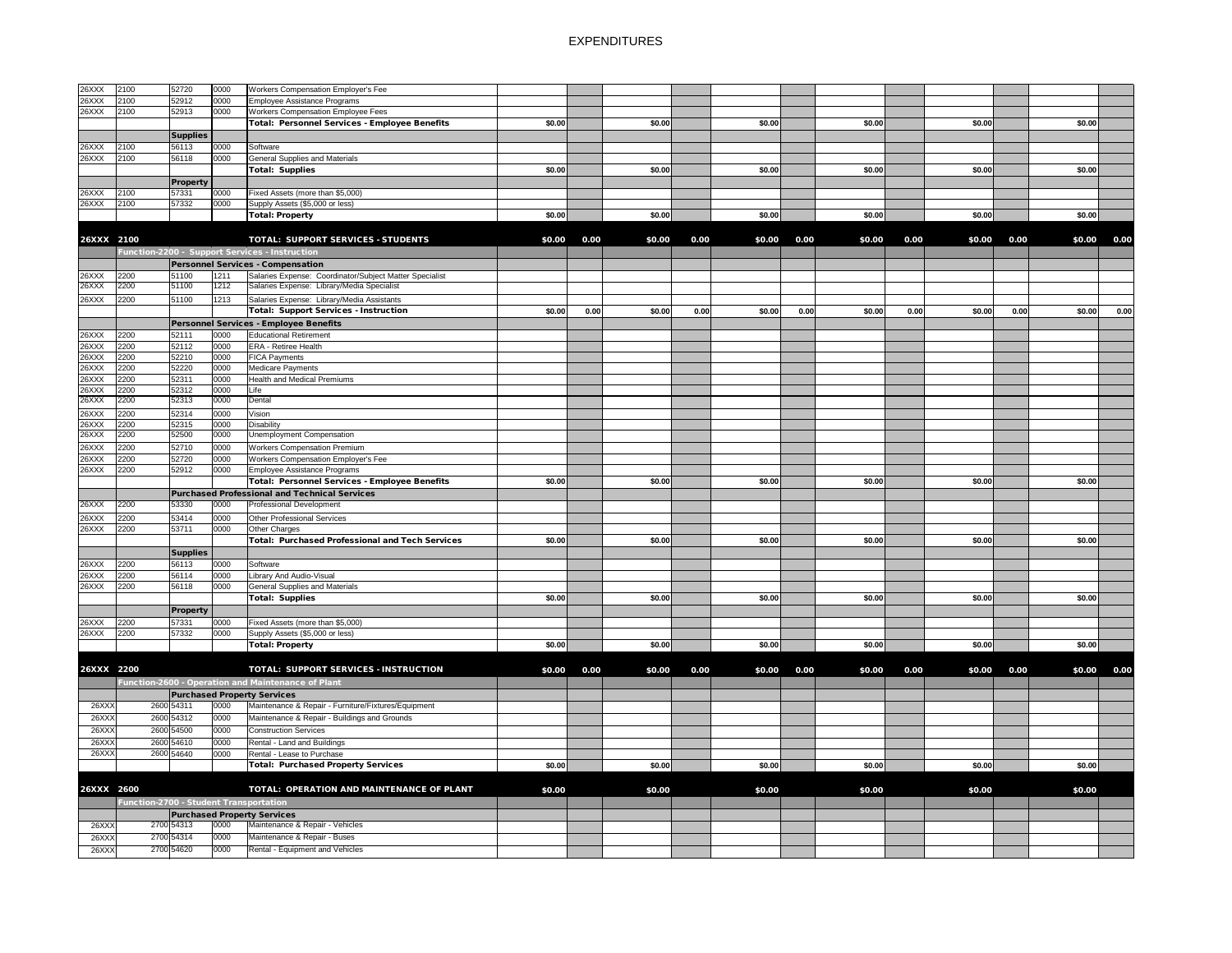| 26XXX          |                                                                       | 2700 54640                      | 0000         | Rental - Lease to Purchase                                                              |        |      |        |      |        |      |        |      |        |      |        |      |
|----------------|-----------------------------------------------------------------------|---------------------------------|--------------|-----------------------------------------------------------------------------------------|--------|------|--------|------|--------|------|--------|------|--------|------|--------|------|
|                |                                                                       |                                 |              | Total: Purchased Property Services                                                      | \$0.00 |      | \$0.00 |      | \$0.00 |      | \$0.00 |      | \$0.00 |      | \$0.00 |      |
|                |                                                                       | <b>Other Purchased Services</b> |              |                                                                                         |        |      |        |      |        |      |        |      |        |      |        |      |
| 26XXX          | 2700                                                                  | 55112                           | 0000         | <b>Transportation Contractors</b>                                                       |        |      |        |      |        |      |        |      |        |      |        |      |
|                |                                                                       |                                 |              | <b>Total: Other Purchased Services</b>                                                  | \$0.00 |      | \$0.00 |      | \$0.00 |      | \$0.00 |      | \$0.00 |      | \$0.00 |      |
|                |                                                                       | <b>Supplies</b>                 |              |                                                                                         |        |      |        |      |        |      |        |      |        |      |        |      |
| 26XXX          | 2700                                                                  | 56210                           | 0000         | Natural Gas (Vehicles)                                                                  |        |      |        |      |        |      |        |      |        |      |        |      |
| 26XXX          | 2700                                                                  | 56211                           | 0000         | Gasoline                                                                                |        |      |        |      |        |      |        |      |        |      |        |      |
| 26XXX          | 2700                                                                  | 56212                           | 0000         | Diesel Fuel                                                                             |        |      |        |      |        |      |        |      |        |      |        |      |
| 26XXX          | 2700                                                                  | 56213                           | 0000         | Propane (Vehicles)                                                                      |        |      |        |      |        |      |        |      |        |      |        |      |
|                |                                                                       |                                 |              | <b>Total: Supplies</b>                                                                  | \$0.00 |      | \$0.00 |      | \$0.00 |      | \$0.00 |      | \$0.00 |      | \$0.00 |      |
|                |                                                                       | <b>Property</b>                 |              |                                                                                         |        |      |        |      |        |      |        |      |        |      |        |      |
| 26XXX          | 2700                                                                  | 57311                           | 0000         | Vehicles General                                                                        |        |      |        |      |        |      |        |      |        |      |        |      |
| 26XXX          | 2700                                                                  | 57312                           | 0000         | Buses                                                                                   |        |      |        |      |        |      |        |      |        |      |        |      |
|                |                                                                       |                                 |              | Total: Property                                                                         | \$0.00 |      | \$0.00 |      | \$0.00 |      | \$0.00 |      | \$0.00 |      | \$0.00 |      |
|                |                                                                       |                                 |              |                                                                                         |        |      |        |      |        |      |        |      |        |      |        |      |
| 26XXX 2700     |                                                                       |                                 |              | <b>TOTAL: STUDENT TRANSPORTATION</b>                                                    | \$0.00 |      | \$0.00 |      | \$0.00 |      | \$0.00 |      | \$0.00 |      | \$0.00 |      |
| 26XXX 2000     |                                                                       |                                 |              | <b>TOTAL: SUPPORT SERVICES</b>                                                          | \$0.00 | 0.00 | \$0.00 | 0.00 | \$0.00 | 0.00 | \$0.00 | 0.00 | \$0.00 | 0.00 | \$0.00 | 0.00 |
|                |                                                                       |                                 |              | Function-3300 - Community Services Operations                                           |        |      |        |      |        |      |        |      |        |      |        |      |
|                |                                                                       |                                 |              | <b>Personnel Services - Compensation</b>                                                |        |      |        |      |        |      |        |      |        |      |        |      |
| 26XXX          | 3300                                                                  | 51100                           | 1619         | Salaries Expense: Adult Education                                                       |        |      |        |      |        |      |        |      |        |      |        |      |
| 26XXX          | 3300                                                                  | 51100                           | 1620         | Salaries Expense: Recreation                                                            |        |      |        |      |        |      |        |      |        |      |        |      |
| 26XXX          | 3300                                                                  | 51100                           | 1621         | Salaries Expense: Summer School/After School                                            |        |      |        |      |        |      |        |      |        |      |        |      |
| 26XXX          | 3300                                                                  | 51100                           | 1622         | Salaries Expense: Bus Drivers                                                           |        |      |        |      |        |      |        |      |        |      |        |      |
| 26XXX          | 3300                                                                  | 51100                           | 1625         | Salaries Expense: Extended Services to Students                                         |        |      |        |      |        |      |        |      |        |      |        |      |
|                |                                                                       |                                 |              | <b>Total: Personnel Services - Compensation</b>                                         | \$0.00 | 0.00 | \$0.00 | 0.00 | \$0.00 | 0.00 | \$0.00 | 0.00 | \$0.00 | 0.00 | \$0.00 | 0.00 |
|                |                                                                       |                                 |              | Personnel Services - Employee Benefits                                                  |        |      |        |      |        |      |        |      |        |      |        |      |
| 26XXX          | 3300                                                                  | 52111                           | 0000         | <b>Educational Retirement</b>                                                           |        |      |        |      |        |      |        |      |        |      |        |      |
| 26XXX          | 3300                                                                  | 52112<br>52210                  | 0000<br>0000 | <b>ERA - Retiree Health</b>                                                             |        |      |        |      |        |      |        |      |        |      |        |      |
| 26XXX<br>26XXX | 3300<br>3300                                                          | 52220                           | 0000         | <b>FICA Payments</b><br>Medicare Payments                                               |        |      |        |      |        |      |        |      |        |      |        |      |
| 26XXX          | 3300                                                                  | 52311                           | 0000         | <b>Health and Medical Premiums</b>                                                      |        |      |        |      |        |      |        |      |        |      |        |      |
| 26XXX          | 3300                                                                  | 52312                           | 0000         | Life                                                                                    |        |      |        |      |        |      |        |      |        |      |        |      |
| 26XXX          | 3300                                                                  | 52313                           | 0000         | Dental                                                                                  |        |      |        |      |        |      |        |      |        |      |        |      |
| 26XXX          | 3300                                                                  | 52314                           | 0000         | Vision                                                                                  |        |      |        |      |        |      |        |      |        |      |        |      |
| 26XXX          | 3300                                                                  | 52315                           | 0000         | <b>Disability</b>                                                                       |        |      |        |      |        |      |        |      |        |      |        |      |
| 26XXX          | 3300                                                                  | 52500                           | 0000         | <b>Unemployment Compensation</b>                                                        |        |      |        |      |        |      |        |      |        |      |        |      |
| 26XXX          | 3300                                                                  | 52710                           | 0000         | <b>Workers Compensation Premium</b>                                                     |        |      |        |      |        |      |        |      |        |      |        |      |
| 26XXX          | 3300                                                                  | 52720                           | 0000         | <b>Workers Compensation Employer's Fee</b>                                              |        |      |        |      |        |      |        |      |        |      |        |      |
| 26XXX          | 3300                                                                  | 52912                           | 0000         | Employee Assistance Programs                                                            |        |      |        |      |        |      |        |      |        |      |        |      |
|                |                                                                       |                                 |              | Total: Personnel Services - Employee Benefits                                           | \$0.00 |      | \$0.00 |      | \$0.00 |      | \$0.00 |      | \$0.00 |      | \$0.00 |      |
|                |                                                                       |                                 |              | <b>Purchased Professional and Technical Services</b>                                    |        |      |        |      |        |      |        |      |        |      |        |      |
| 26XXX          | 3300                                                                  | 53711                           | 0000         | <b>Other Charges</b>                                                                    |        |      |        |      |        |      |        |      |        |      |        |      |
|                |                                                                       |                                 |              | Total: Purchased Professional and Tech Services                                         | \$0.00 |      | \$0.00 |      | \$0.00 |      | \$0.00 |      | \$0.00 |      | \$0.00 |      |
|                |                                                                       | <b>Other Purchased Services</b> |              |                                                                                         |        |      |        |      |        |      |        |      |        |      |        |      |
| 26XXX          | 3300                                                                  | 55915                           | 0000         | <b>Other Contract Services</b>                                                          |        |      |        |      |        |      |        |      |        |      |        |      |
|                |                                                                       |                                 |              | <b>Total: Other Purchased Services</b>                                                  | \$0.00 |      | \$0.00 |      | \$0.00 |      | \$0.00 |      | \$0.00 |      | \$0.00 |      |
|                |                                                                       | <b>Supplies</b>                 |              |                                                                                         |        |      |        |      |        |      |        |      |        |      |        |      |
| 26XXX          | 3300                                                                  | 56118                           | 0000         | <b>General Supplies and Materials</b>                                                   |        |      |        |      |        |      |        |      |        |      |        |      |
|                |                                                                       |                                 |              | <b>Total: Supplies</b>                                                                  | \$0.00 |      | \$0.00 |      | \$0.00 |      | \$0.00 |      | \$0.00 |      | \$0.00 |      |
|                |                                                                       | <b>Property</b>                 |              |                                                                                         |        |      |        |      |        |      |        |      |        |      |        |      |
| 26XXX          | 3300                                                                  | 57331                           | 0000         | Fixed Assets (more than \$5,000)                                                        |        |      |        |      |        |      |        |      |        |      |        |      |
| 26XXX          | 3300                                                                  | 57332                           | 0000         | Supply Assets (\$5,000 or less)<br><b>Total: Property</b>                               | \$0.00 |      | \$0.00 |      | \$0.00 |      | \$0.00 |      | \$0.00 |      | \$0.00 |      |
|                |                                                                       |                                 |              |                                                                                         |        |      |        |      |        |      |        |      |        |      |        |      |
| 26XXX 3300     |                                                                       |                                 |              | TOTAL: COMMUNITY SERVICES OPERATIONS                                                    | \$0.00 | 0.00 | \$0.00 | 0.00 | \$0.00 | 0.00 | \$0.00 | 0.00 | \$0.00 | 0.00 | \$0.00 | 0.00 |
|                |                                                                       |                                 |              |                                                                                         |        |      |        |      |        |      |        |      |        |      |        |      |
| <b>26XXX</b>   |                                                                       |                                 |              | TOTAL: LOCAL GRANTS EXPENDITURES                                                        | \$0.00 | 0.00 | \$0.00 | 0.00 | \$0.00 | 0.00 | \$0.00 | 0.00 | \$0.00 | 0.00 | \$0.00 | 0.00 |
|                |                                                                       |                                 |              |                                                                                         |        |      |        |      |        |      |        |      |        |      |        |      |
|                | <b>26XXX LOCAL GRANTS EXPENDITURES</b><br>Function-1000 - Instruction |                                 |              |                                                                                         |        |      |        |      |        |      |        |      |        |      |        |      |
|                |                                                                       |                                 |              |                                                                                         |        |      |        |      |        |      |        |      |        |      |        |      |
| 26XXX          | 1000                                                                  | 51100                           |              | <b>Personnel Services - Compensation</b><br>1411 Salaries Expense: Teachers-Grades 1-12 |        |      |        |      |        |      |        |      |        |      |        |      |
| 26XXX          | 1000                                                                  | 51100                           |              | 1412 Salaries Expense: Teachers- Special Education                                      |        |      |        |      |        |      |        |      |        |      |        |      |
| 26XXX          | 1000                                                                  | 51100                           |              | 1413 Salaries Expense: Teachers-Early Childhood Ed                                      |        |      |        |      |        |      |        |      |        |      |        |      |
| 26XXX          | 1000                                                                  | 51100                           |              | 1415 Salaries Expense: Teachers-Vocational and Technical                                |        |      |        |      |        |      |        |      |        |      |        |      |
| 26XXX          | 1000                                                                  | 51100                           |              | 1416 Salaries Expense: Teachers-Other Instruction                                       |        |      |        |      |        |      |        |      |        |      |        |      |
| 26XXX          | 1000                                                                  | 51100                           |              | 1422 Salaries Expense: Teachers Special Education - Gifted                              |        |      |        |      |        |      |        |      |        |      |        |      |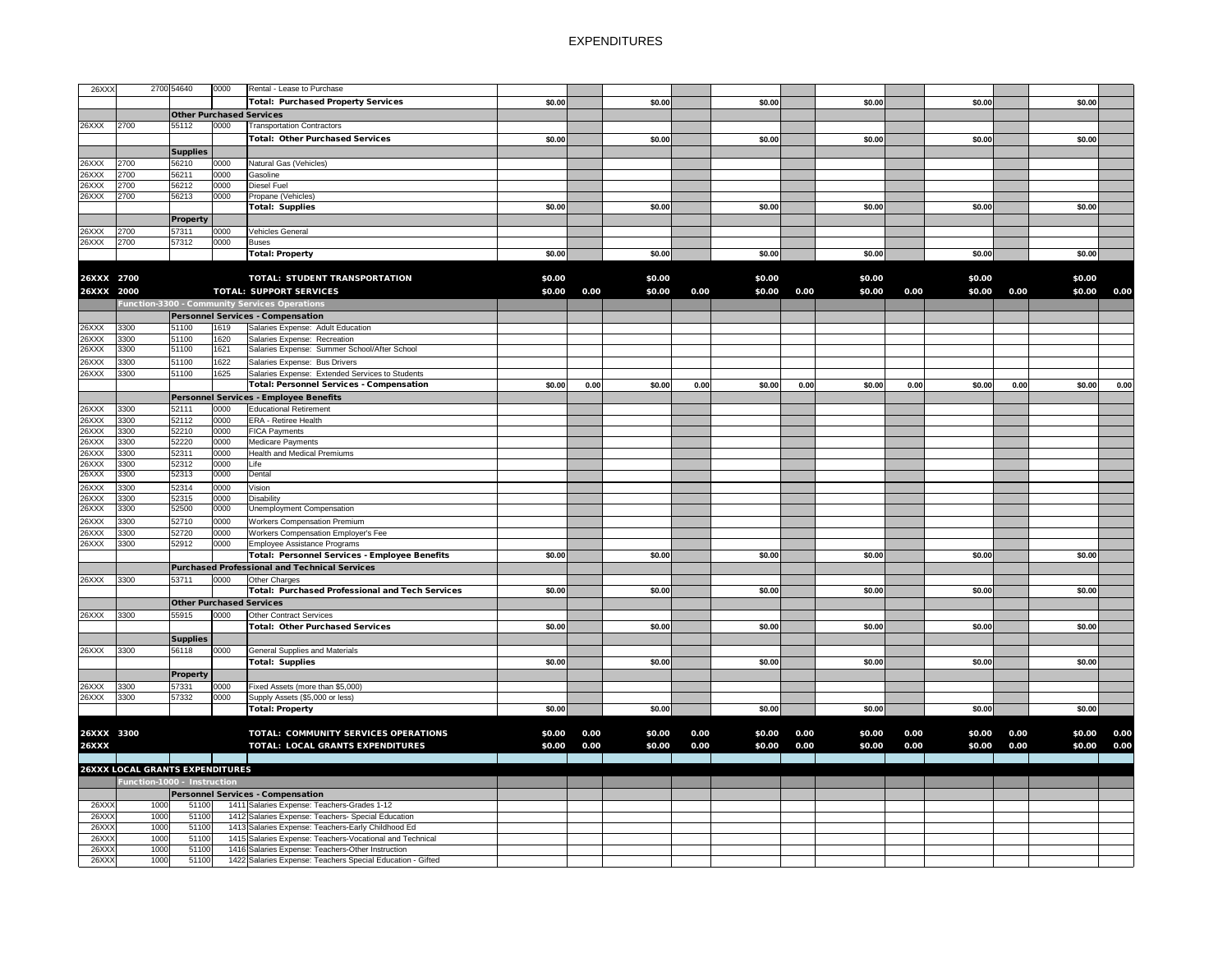| 26XXX          | 1000         | 51100           |                                 | 1610 Salaries Expense: Substitutes Professional Development                                                     |        |      |        |      |        |      |        |      |        |      |        |             |
|----------------|--------------|-----------------|---------------------------------|-----------------------------------------------------------------------------------------------------------------|--------|------|--------|------|--------|------|--------|------|--------|------|--------|-------------|
| 26XXX          | 1000         | 51100           |                                 | 1618 Salaries Expense: Athletics Salaries                                                                       |        |      |        |      |        |      |        |      |        |      |        |             |
| 26XXX          | 1000         | 51100           |                                 | 1624 Salaries Expense: Activities Salary                                                                        |        |      |        |      |        |      |        |      |        |      |        |             |
| 26XXX          | 1000         | 51300           |                                 | 1411 Additional Compensation: Teachers-Grades 1-12                                                              |        |      |        |      |        |      |        |      |        |      |        |             |
| 26XXX          | 1000         | 51300           |                                 | 1412 Additional Compensation: Teachers- Special Education                                                       |        |      |        |      |        |      |        |      |        |      |        |             |
| 26XXX          | 1000         | 51300           |                                 | 1415 Additional Compensation: Teachers-Vocational and Technical                                                 |        |      |        |      |        |      |        |      |        |      |        |             |
| 26XXX          | 1000         | 51300           |                                 | 1416 Additional Compensation: Teachers-Other Instruction                                                        |        |      |        |      |        |      |        |      |        |      |        |             |
|                |              |                 |                                 | <b>Total: Personnel Services Compensation</b>                                                                   | \$0.00 | 0.00 | \$0.00 | 0.00 | \$0.00 | 0.00 | \$0.00 | 0.00 | \$0.00 | 0.00 | \$0.00 | 0.00        |
|                |              |                 |                                 | Personnel Services - Employee Benefits                                                                          |        |      |        |      |        |      |        |      |        |      |        |             |
|                |              |                 |                                 | <b>Educational Retirement</b>                                                                                   |        |      |        |      |        |      |        |      |        |      |        |             |
| 26XXX          |              | 1000 52111      | 0000                            |                                                                                                                 |        |      |        |      |        |      |        |      |        |      |        |             |
| 26XXX          |              | 1000 52112      | 0000                            | <b>ERA - Retiree Health</b>                                                                                     |        |      |        |      |        |      |        |      |        |      |        |             |
| 26XXX          |              | 1000 52210      | 0000                            | <b>FICA Payments</b>                                                                                            |        |      |        |      |        |      |        |      |        |      |        |             |
| 26XXX          |              | 1000 52220      | 0000                            | Medicare Payments                                                                                               |        |      |        |      |        |      |        |      |        |      |        |             |
| 26XXX          |              | 1000 52311      | 0000                            | <b>Health and Medical Premiums</b>                                                                              |        |      |        |      |        |      |        |      |        |      |        |             |
| 26XXX          |              | 1000 52312      | 0000                            | Life                                                                                                            |        |      |        |      |        |      |        |      |        |      |        |             |
| 26XXX          |              | 1000 52313      | 0000                            | Dental                                                                                                          |        |      |        |      |        |      |        |      |        |      |        |             |
| 26XXX          |              | 1000 52314      | 0000                            | Vision                                                                                                          |        |      |        |      |        |      |        |      |        |      |        |             |
| 26XXX          |              | 1000 52315      | 0000                            | <b>Disability</b>                                                                                               |        |      |        |      |        |      |        |      |        |      |        |             |
| 26XXX          |              | 1000 52500      | 0000                            | <b>Unemployment Compensation</b>                                                                                |        |      |        |      |        |      |        |      |        |      |        |             |
|                |              |                 |                                 |                                                                                                                 |        |      |        |      |        |      |        |      |        |      |        |             |
| 26XXX          |              | 1000 52710      | 0000                            | <b>Workers Compensation Premium</b>                                                                             |        |      |        |      |        |      |        |      |        |      |        |             |
| 26XXX          |              | 1000 52720      | 0000                            | Workers Compensation Employer's Fee                                                                             |        |      |        |      |        |      |        |      |        |      |        |             |
|                |              |                 |                                 | <b>Total: Personnel Services Employee Benefits</b>                                                              | \$0.00 |      | \$0.00 |      | \$0.00 |      | \$0.00 |      | \$0.00 |      | \$0.00 |             |
|                |              |                 |                                 | Purchased Professional and Technical Services                                                                   |        |      |        |      |        |      |        |      |        |      |        |             |
| 26XXX          |              | 1000 53330      | 0000                            | Professional Development                                                                                        |        |      |        |      |        |      |        |      |        |      |        |             |
| 26XXX          |              | 1000 53414      | 0000                            | Other Professional Services                                                                                     |        |      |        |      |        |      |        |      |        |      |        |             |
| 26XXX          |              | 1000 53711      | 0000                            | Other Charges                                                                                                   |        |      |        |      |        |      |        |      |        |      |        |             |
| 26XXX          |              | 1000 53760      | 0000                            | <b>Tuition for Concurrent Enrollment</b>                                                                        |        |      |        |      |        |      |        |      |        |      |        |             |
|                |              |                 |                                 |                                                                                                                 |        |      |        |      |        |      |        |      |        |      |        |             |
|                |              |                 |                                 | Total: Purchased Professional and Tech Services                                                                 | \$0.00 |      | \$0.00 |      | \$0.00 |      | \$0.00 |      | \$0.00 |      | \$0.00 |             |
|                |              |                 | <b>Other Purchased Services</b> |                                                                                                                 |        |      |        |      |        |      |        |      |        |      |        |             |
| 26XXX          |              | 1000 55817      | 0000                            | <b>Student Travel</b>                                                                                           |        |      |        |      |        |      |        |      |        |      |        |             |
|                |              |                 |                                 | Total: Other Purchased Services                                                                                 | \$0.00 |      | \$0.00 |      | \$0.00 |      | \$0.00 |      | \$0.00 |      | \$0.00 |             |
|                |              | <b>Supplies</b> |                                 |                                                                                                                 |        |      |        |      |        |      |        |      |        |      |        |             |
| 26XXX          |              |                 |                                 |                                                                                                                 |        |      |        |      |        |      |        |      |        |      |        |             |
|                |              | 1000 56109      | 0000                            | Instructional Materials On-Line Digital Subscriptions                                                           |        |      |        |      |        |      |        |      |        |      |        |             |
| 26XXX          |              | 1000 56112      | 0000                            | Other Textbooks                                                                                                 |        |      |        |      |        |      |        |      |        |      |        |             |
| 26XXX          |              | 1000 56113      | 0000                            | Software                                                                                                        |        |      |        |      |        |      |        |      |        |      |        |             |
| 26XXX          |              | 1000 56114      | 0000                            | Library and Audio Visual                                                                                        |        |      |        |      |        |      |        |      |        |      |        |             |
|                |              |                 |                                 | Total: Supplies                                                                                                 | \$0.00 |      | \$0.00 |      | \$0.00 |      | \$0.00 |      | \$0.00 |      | \$0.00 |             |
|                |              | <b>Property</b> |                                 |                                                                                                                 |        |      |        |      |        |      |        |      |        |      |        |             |
| 26XXX          |              | 1000 57331      | 0000                            | Fixed Assets (more than \$5,000)                                                                                |        |      |        |      |        |      |        |      |        |      |        |             |
| 26XXX          |              | 1000 57332      | 0000                            | Supply Assets (\$5,000 or less)                                                                                 |        |      |        |      |        |      |        |      |        |      |        |             |
|                |              |                 |                                 |                                                                                                                 |        |      | \$0.00 |      | \$0.00 |      |        |      | \$0.00 |      |        |             |
|                |              |                 |                                 | <b>Total: Property</b>                                                                                          | \$0.00 |      |        |      |        |      | \$0.00 |      |        |      | \$0.00 |             |
|                |              |                 |                                 |                                                                                                                 |        |      |        |      |        |      |        |      |        |      |        |             |
| 26XXX 1000     |              |                 |                                 | <b>TOTAL: INSTRUCTION</b>                                                                                       | \$0.00 | 0.00 | \$0.00 | 0.00 | \$0.00 | 0.00 | \$0.00 | 0.00 | \$0.00 | 0.00 |        | \$0.00 0.00 |
|                |              |                 |                                 | Function-2100 - Support Services - Students                                                                     |        |      |        |      |        |      |        |      |        |      |        |             |
|                |              |                 |                                 | Personnel Services - Compensation                                                                               |        |      |        |      |        |      |        |      |        |      |        |             |
|                |              |                 |                                 |                                                                                                                 |        |      |        |      |        |      |        |      |        |      |        |             |
| 26XXX<br>26XXX | 2100<br>2100 | 51100<br>51100  | 1211<br>1214                    | Salaries Expense: Coordinator/Subject Matter Specialist<br>Salaries Expense: Guidance Counselors/Social Workers |        |      |        |      |        |      |        |      |        |      |        |             |
|                |              |                 |                                 |                                                                                                                 |        |      |        |      |        |      |        |      |        |      |        |             |
| 26XXX          | 2100         | 51100           | 1215                            | Salaries Expense: Registered Nurse                                                                              |        |      |        |      |        |      |        |      |        |      |        |             |
| 26XXX          | 2100         | 51100           | 1218                            | Salaries Expense: School/Student Support                                                                        |        |      |        |      |        |      |        |      |        |      |        |             |
|                |              |                 |                                 | <b>Total: Personnel Services - Compensation</b>                                                                 | \$0.00 | 0.00 | \$0.00 | 0.00 | \$0.00 | 0.00 | \$0.00 | 0.00 | \$0.00 | 0.00 | \$0.00 | 0.00        |
|                |              |                 |                                 | Personnel Services - Employee Benefits                                                                          |        |      |        |      |        |      |        |      |        |      |        |             |
| 26XXX          | 2100         | 52111           | 0000                            | <b>Educational Retirement</b>                                                                                   |        |      |        |      |        |      |        |      |        |      |        |             |
| 26XXX          | 2100         | 52112           | 0000                            | <b>ERA - Retiree Health</b>                                                                                     |        |      |        |      |        |      |        |      |        |      |        |             |
| 26XXX          | 2100         | 52210           | 0000                            | <b>FICA Payments</b>                                                                                            |        |      |        |      |        |      |        |      |        |      |        |             |
|                | 2100         | 52220           | 0000                            |                                                                                                                 |        |      |        |      |        |      |        |      |        |      |        |             |
| 26XXX          | 2100         | 52311           | 0000                            | <b>Medicare Payments</b><br><b>Health and Medical Premiums</b>                                                  |        |      |        |      |        |      |        |      |        |      |        |             |
| 26XXX          |              |                 |                                 |                                                                                                                 |        |      |        |      |        |      |        |      |        |      |        |             |
| 26XXX          | 2100         | 52312           | 0000                            | Life                                                                                                            |        |      |        |      |        |      |        |      |        |      |        |             |
| 26XXX          | 2100         | 52313           | 0000                            | Dental                                                                                                          |        |      |        |      |        |      |        |      |        |      |        |             |
| 26XXX          | 2100         | 52314           | 0000                            | Vision                                                                                                          |        |      |        |      |        |      |        |      |        |      |        |             |
| 26XXX          | 2100         | 52315           | 0000                            | Disability                                                                                                      |        |      |        |      |        |      |        |      |        |      |        |             |
| 26XXX          | 2100         | 52316           | 0000                            | Other Insurance                                                                                                 |        |      |        |      |        |      |        |      |        |      |        |             |
| 26XXX          | 2100         | 52500           | 0000                            | Unemployment Compensation                                                                                       |        |      |        |      |        |      |        |      |        |      |        |             |
|                |              |                 |                                 |                                                                                                                 |        |      |        |      |        |      |        |      |        |      |        |             |
| 26XXX          | 2100         | 52710           | 0000                            | <b>Workers Compensation Premium</b>                                                                             |        |      |        |      |        |      |        |      |        |      |        |             |
| 26XXX          | 2100         | 52720           | 0000                            | Workers Compensation Employer's Fee                                                                             |        |      |        |      |        |      |        |      |        |      |        |             |
| 26XXX          | 2100         | 52912           | 0000                            | Employee Assistance Programs                                                                                    |        |      |        |      |        |      |        |      |        |      |        |             |
| 26XXX          | 2100         | 52913           | 0000                            | <b>Workers Compensation Employee Fees</b>                                                                       |        |      |        |      |        |      |        |      |        |      |        |             |
|                |              |                 |                                 | Total: Personnel Services - Employee Benefits                                                                   | \$0.00 |      | \$0.00 |      | \$0.00 |      | \$0.00 |      | \$0.00 |      | \$0.00 |             |
|                |              | <b>Supplies</b> |                                 |                                                                                                                 |        |      |        |      |        |      |        |      |        |      |        |             |
|                |              |                 |                                 |                                                                                                                 |        |      |        |      |        |      |        |      |        |      |        |             |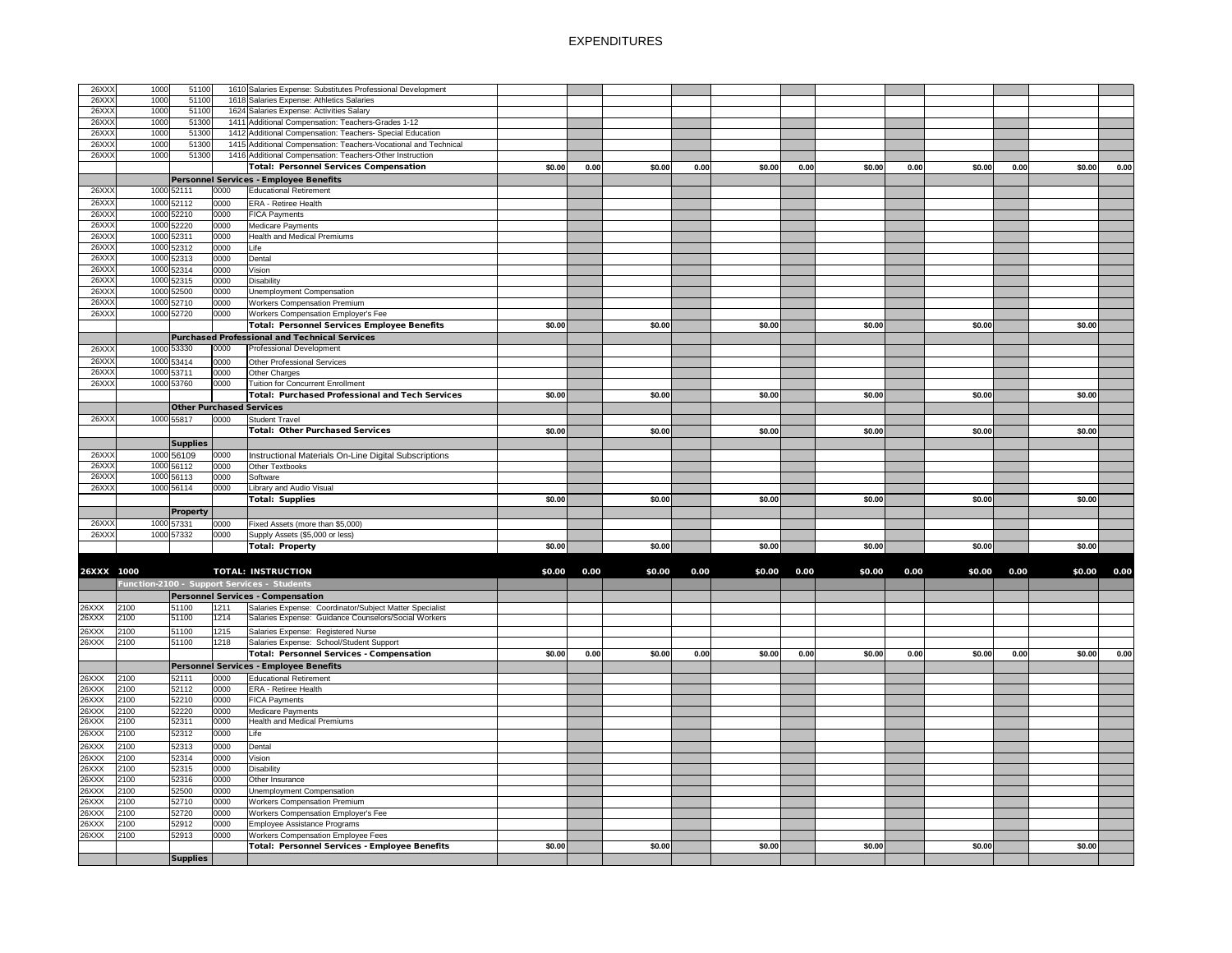| <b>26XXX</b><br>26XXX | 2100<br>2100                           | 56113<br>56118           | 0000<br>0000 | Software<br><b>General Supplies and Materials</b>                                         |        |      |        |      |        |      |        |      |        |      |        |      |
|-----------------------|----------------------------------------|--------------------------|--------------|-------------------------------------------------------------------------------------------|--------|------|--------|------|--------|------|--------|------|--------|------|--------|------|
|                       |                                        |                          |              | <b>Total: Supplies</b>                                                                    | \$0.00 |      | \$0.00 |      | \$0.00 |      | \$0.00 |      | \$0.00 |      | \$0.00 |      |
|                       |                                        |                          |              |                                                                                           |        |      |        |      |        |      |        |      |        |      |        |      |
| <b>26XXX</b>          | 2100                                   | <b>Property</b><br>57331 | 0000         | Fixed Assets (more than \$5,000)                                                          |        |      |        |      |        |      |        |      |        |      |        |      |
| <b>26XXX</b>          | 2100                                   | 57332                    | 0000         | Supply Assets (\$5,000 or less)                                                           |        |      |        |      |        |      |        |      |        |      |        |      |
|                       |                                        |                          |              | <b>Total: Property</b>                                                                    | \$0.00 |      | \$0.00 |      | \$0.00 |      | \$0.00 |      | \$0.00 |      | \$0.00 |      |
|                       |                                        |                          |              |                                                                                           |        |      |        |      |        |      |        |      |        |      |        |      |
| 26XXX 2100            |                                        |                          |              | <b>TOTAL: SUPPORT SERVICES - STUDENTS</b>                                                 | \$0.00 | 0.00 | \$0.00 | 0.00 | \$0.00 | 0.00 | \$0.00 | 0.00 | \$0.00 | 0.00 | \$0.00 | 0.00 |
|                       |                                        |                          |              | Function-2200 - Support Services - Instruction                                            |        |      |        |      |        |      |        |      |        |      |        |      |
|                       |                                        |                          |              | <b>Personnel Services - Compensation</b>                                                  |        |      |        |      |        |      |        |      |        |      |        |      |
| 26XXX                 | 2200                                   | 51100                    | 1211         | Salaries Expense: Coordinator/Subject Matter Specialist                                   |        |      |        |      |        |      |        |      |        |      |        |      |
| 26XXX                 | 2200                                   | 51100                    | 1212         | Salaries Expense: Library/Media Specialist                                                |        |      |        |      |        |      |        |      |        |      |        |      |
| <b>26XXX</b>          | 2200                                   | 51100                    | 1213         | Salaries Expense: Library/Media Assistants                                                |        |      |        |      |        |      |        |      |        |      |        |      |
|                       |                                        |                          |              | <b>Total: Support Services - Instruction</b>                                              | \$0.00 | 0.00 | \$0.00 | 0.00 | \$0.00 | 0.00 | \$0.00 | 0.00 | \$0.00 | 0.00 | \$0.00 | 0.00 |
|                       |                                        |                          |              | Personnel Services - Employee Benefits                                                    |        |      |        |      |        |      |        |      |        |      |        |      |
| 26XXX                 | 2200                                   | 52111                    | 0000         | Educational Retirement                                                                    |        |      |        |      |        |      |        |      |        |      |        |      |
| <b>26XXX</b>          | 2200                                   | 52112                    | 0000         | <b>ERA - Retiree Health</b>                                                               |        |      |        |      |        |      |        |      |        |      |        |      |
| <b>26XXX</b>          | 2200                                   | 52210                    | 0000         | <b>FICA Payments</b>                                                                      |        |      |        |      |        |      |        |      |        |      |        |      |
| <b>26XXX</b>          | 2200                                   | 52220                    | 0000         | Medicare Payments                                                                         |        |      |        |      |        |      |        |      |        |      |        |      |
| <b>26XXX</b>          | 2200                                   | 52311                    | 0000         | <b>Health and Medical Premiums</b>                                                        |        |      |        |      |        |      |        |      |        |      |        |      |
| <b>26XXX</b>          | 2200                                   | 52312                    | 0000         | Life                                                                                      |        |      |        |      |        |      |        |      |        |      |        |      |
| 26XXX                 | 2200                                   | 52313                    | 0000         | Dental                                                                                    |        |      |        |      |        |      |        |      |        |      |        |      |
| <b>26XXX</b>          | 2200                                   | 52314                    | 0000         | Vision                                                                                    |        |      |        |      |        |      |        |      |        |      |        |      |
| <b>26XXX</b>          | 2200                                   | 52315                    | 0000         | <b>Disability</b>                                                                         |        |      |        |      |        |      |        |      |        |      |        |      |
| <b>26XXX</b>          | 2200                                   | 52500                    | 0000         | <b>Unemployment Compensation</b>                                                          |        |      |        |      |        |      |        |      |        |      |        |      |
| <b>26XXX</b>          | 2200                                   | 52710                    | 0000         | <b>Workers Compensation Premium</b>                                                       |        |      |        |      |        |      |        |      |        |      |        |      |
| <b>26XXX</b>          | 2200                                   | 52720                    | 0000         | Workers Compensation Employer's Fee                                                       |        |      |        |      |        |      |        |      |        |      |        |      |
| 26XXX                 | 2200                                   | 52912                    | 0000         | Employee Assistance Programs                                                              |        |      |        |      |        |      |        |      |        |      |        |      |
|                       |                                        |                          |              | Total: Personnel Services - Employee Benefits                                             | \$0.00 |      | \$0.00 |      | \$0.00 |      | \$0.00 |      | \$0.00 |      | \$0.00 |      |
|                       |                                        |                          |              | <b>Purchased Professional and Technical Services</b>                                      |        |      |        |      |        |      |        |      |        |      |        |      |
| <b>26XXX</b>          | 2200                                   | 53330                    | 0000         | <b>Professional Development</b>                                                           |        |      |        |      |        |      |        |      |        |      |        |      |
| 26XXX                 | 2200                                   | 53414                    | 0000         | Other Professional Services                                                               |        |      |        |      |        |      |        |      |        |      |        |      |
| 26XXX                 | 2200                                   | 53711                    | 0000         | Other Charges                                                                             |        |      |        |      |        |      |        |      |        |      |        |      |
|                       |                                        |                          |              | Total: Purchased Professional and Tech Services                                           | \$0.00 |      | \$0.00 |      | \$0.00 |      | \$0.00 |      | \$0.00 |      | \$0.00 |      |
|                       |                                        | <b>Supplies</b>          |              |                                                                                           |        |      |        |      |        |      |        |      |        |      |        |      |
| 26XXX                 | 2200                                   | 56113                    | 0000         | Software                                                                                  |        |      |        |      |        |      |        |      |        |      |        |      |
| 26XXX                 | 2200<br>2200                           | 56114                    | 0000         | Library And Audio-Visual                                                                  |        |      |        |      |        |      |        |      |        |      |        |      |
| <b>26XXX</b>          |                                        | 56118                    | 0000         | <b>General Supplies and Materials</b><br><b>Total: Supplies</b>                           | \$0.00 |      | \$0.00 |      | \$0.00 |      | \$0.00 |      | \$0.00 |      | \$0.00 |      |
|                       |                                        |                          |              |                                                                                           |        |      |        |      |        |      |        |      |        |      |        |      |
|                       |                                        | <b>Property</b><br>57331 |              |                                                                                           |        |      |        |      |        |      |        |      |        |      |        |      |
| 26XXX<br>26XXX        | 2200<br>2200                           | 57332                    | 0000<br>0000 | Fixed Assets (more than \$5,000)<br>Supply Assets (\$5,000 or less)                       |        |      |        |      |        |      |        |      |        |      |        |      |
|                       |                                        |                          |              | Total: Property                                                                           | \$0.00 |      | \$0.00 |      | \$0.00 |      | \$0.00 |      | \$0.00 |      | \$0.00 |      |
|                       |                                        |                          |              |                                                                                           |        |      |        |      |        |      |        |      |        |      |        |      |
| 26XXX 2200            |                                        |                          |              | TOTAL: SUPPORT SERVICES - INSTRUCTION                                                     | \$0.00 | 0.00 | \$0.00 | 0.00 | \$0.00 | 0.00 | \$0.00 | 0.00 | \$0.00 | 0.00 | \$0.00 | 0.00 |
|                       |                                        |                          |              | Function-2600 - Operation and Maintenance of Plant                                        |        |      |        |      |        |      |        |      |        |      |        |      |
|                       |                                        |                          |              |                                                                                           |        |      |        |      |        |      |        |      |        |      |        |      |
| 26XXX                 |                                        | 2600 54311               | 0000         | <b>Purchased Property Services</b><br>Maintenance & Repair - Furniture/Fixtures/Equipment |        |      |        |      |        |      |        |      |        |      |        |      |
| 26XXX                 |                                        | 2600 54312               | 0000         | Maintenance & Repair - Buildings and Grounds                                              |        |      |        |      |        |      |        |      |        |      |        |      |
|                       |                                        | 2600 54500               |              | <b>Construction Services</b>                                                              |        |      |        |      |        |      |        |      |        |      |        |      |
| 26XXX                 |                                        |                          | 0000         |                                                                                           |        |      |        |      |        |      |        |      |        |      |        |      |
| 26XXX<br>26XXX        |                                        | 2600 54610<br>2600 54640 | 0000<br>0000 | Rental - Land and Buildings<br>Rental - Lease to Purchase                                 |        |      |        |      |        |      |        |      |        |      |        |      |
|                       |                                        |                          |              | <b>Total: Purchased Property Services</b>                                                 | \$0.00 |      | \$0.00 |      | \$0.00 |      | \$0.00 |      | \$0.00 |      | \$0.00 |      |
|                       |                                        |                          |              |                                                                                           |        |      |        |      |        |      |        |      |        |      |        |      |
|                       |                                        |                          |              |                                                                                           |        |      |        |      |        |      |        |      |        |      |        |      |
| 26XXX 2600            |                                        |                          |              | TOTAL: OPERATION AND MAINTENANCE OF PLANT                                                 | \$0.00 |      | \$0.00 |      | \$0.00 |      | \$0.00 |      | \$0.00 |      | \$0.00 |      |
|                       | Function-2700 - Student Transportation |                          |              |                                                                                           |        |      |        |      |        |      |        |      |        |      |        |      |
|                       |                                        |                          |              | <b>Purchased Property Services</b>                                                        |        |      |        |      |        |      |        |      |        |      |        |      |
| 26XXX                 |                                        | 2700 54313               | 0000         | Maintenance & Repair - Vehicles                                                           |        |      |        |      |        |      |        |      |        |      |        |      |
| 26XXX                 |                                        | 2700 54314               | 0000         | Maintenance & Repair - Buses                                                              |        |      |        |      |        |      |        |      |        |      |        |      |
| 26XXX                 |                                        | 2700 54620               | 0000         | Rental - Equipment and Vehicles                                                           |        |      |        |      |        |      |        |      |        |      |        |      |
| 26XXX                 |                                        | 2700 54640               | 0000         | Rental - Lease to Purchase                                                                |        |      |        |      |        |      |        |      |        |      |        |      |
|                       |                                        |                          |              | <b>Total: Purchased Property Services</b>                                                 | \$0.00 |      | \$0.00 |      | \$0.00 |      | \$0.00 |      | \$0.00 |      | \$0.00 |      |
|                       |                                        |                          |              | <b>Other Purchased Services</b>                                                           |        |      |        |      |        |      |        |      |        |      |        |      |
| 26XXX                 | 2700                                   | 55112                    | 0000         | <b>Transportation Contractors</b>                                                         |        |      |        |      |        |      |        |      |        |      |        |      |
|                       |                                        |                          |              | <b>Total: Other Purchased Services</b>                                                    | \$0.00 |      | \$0.00 |      | \$0.00 |      | \$0.00 |      | \$0.00 |      | \$0.00 |      |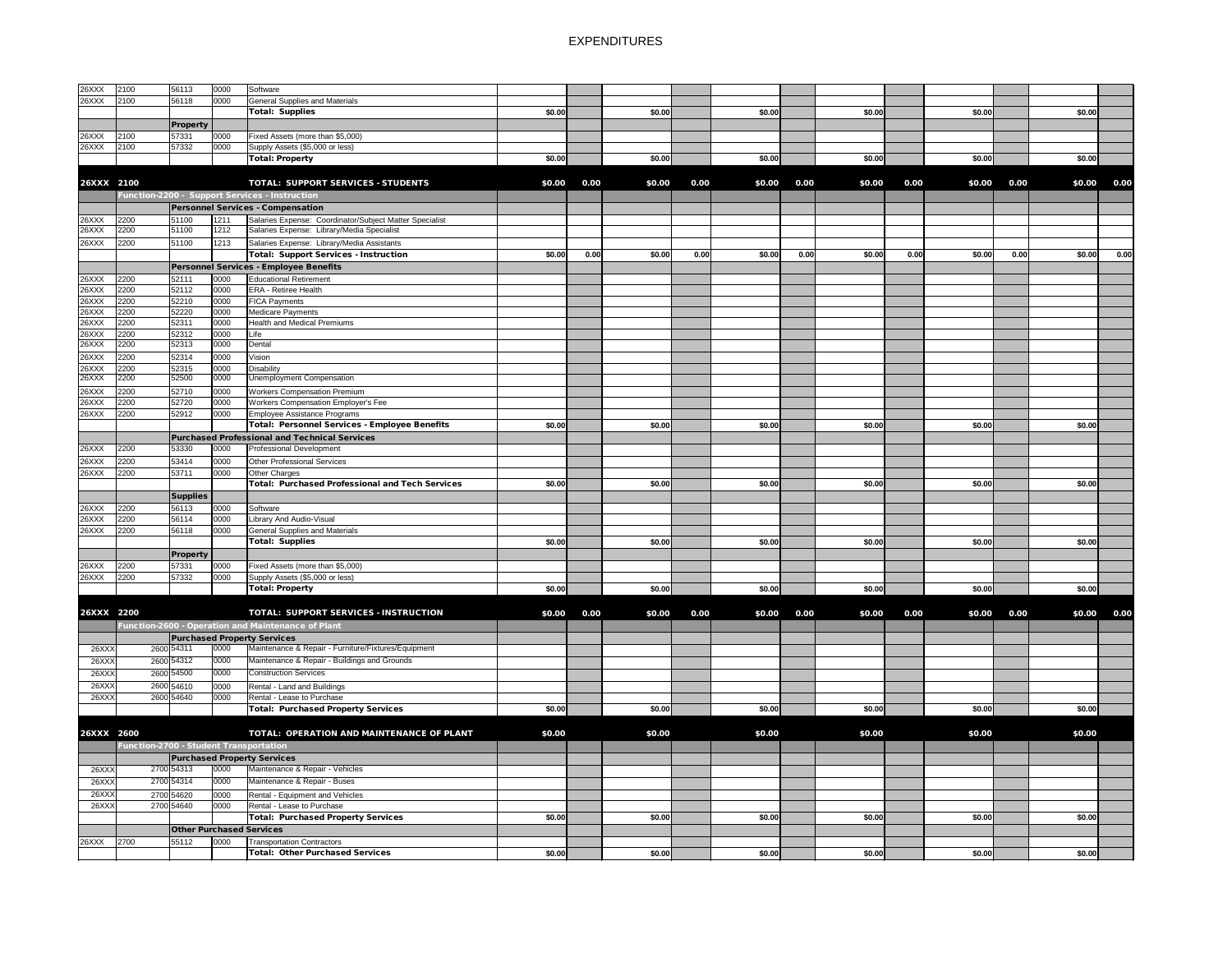|              |            | <b>Supplies</b>              |      |                                                              |        |      |        |      |        |      |        |      |        |      |        |      |
|--------------|------------|------------------------------|------|--------------------------------------------------------------|--------|------|--------|------|--------|------|--------|------|--------|------|--------|------|
| 26XXX        | 2700       | 56210                        | 0000 | Natural Gas (Vehicles)                                       |        |      |        |      |        |      |        |      |        |      |        |      |
| 26XXX        | 2700       | 56211                        | 0000 | Gasoline                                                     |        |      |        |      |        |      |        |      |        |      |        |      |
| 26XXX        | 2700       | 56212                        | 0000 | <b>Diesel Fuel</b>                                           |        |      |        |      |        |      |        |      |        |      |        |      |
| 26XXX        | 2700       | 56213                        | 0000 | Propane (Vehicles)                                           |        |      |        |      |        |      |        |      |        |      |        |      |
|              |            |                              |      | Total: Supplies                                              | \$0.00 |      | \$0.00 |      | \$0.00 |      | \$0.00 |      | \$0.00 |      | \$0.00 |      |
|              |            | Property                     |      |                                                              |        |      |        |      |        |      |        |      |        |      |        |      |
| 26XXX        | 2700       | 57311                        | 0000 | <b>Vehicles General</b>                                      |        |      |        |      |        |      |        |      |        |      |        |      |
| 26XXX        | 2700       | 57312                        | 0000 | <b>Buses</b>                                                 |        |      |        |      |        |      |        |      |        |      |        |      |
|              |            |                              |      | Total: Property                                              | \$0.00 |      | \$0.00 |      | \$0.00 |      | \$0.00 |      | \$0.00 |      | \$0.00 |      |
|              |            |                              |      |                                                              |        |      |        |      |        |      |        |      |        |      |        |      |
| 26XXX 2700   |            |                              |      | <b>TOTAL: STUDENT TRANSPORTATION</b>                         | \$0.00 |      | \$0.00 |      | \$0.00 |      | \$0.00 |      | \$0.00 |      | \$0.00 |      |
| 26XXX 2000   |            |                              |      | <b>TOTAL: SUPPORT SERVICES</b>                               | \$0.00 | 0.00 | \$0.00 | 0.00 | \$0.00 | 0.00 | \$0.00 | 0.00 | \$0.00 | 0.00 | \$0.00 | 0.00 |
|              |            |                              |      | Function-3300 - Community Services Operations                |        |      |        |      |        |      |        |      |        |      |        |      |
|              |            |                              |      | <b>Personnel Services - Compensation</b>                     |        |      |        |      |        |      |        |      |        |      |        |      |
| 26XXX        | 3300       | 51100                        | 1619 | Salaries Expense: Adult Education                            |        |      |        |      |        |      |        |      |        |      |        |      |
| 26XXX        | 3300       | 51100                        | 1620 | Salaries Expense: Recreation                                 |        |      |        |      |        |      |        |      |        |      |        |      |
| 26XXX        | 3300       | 51100                        | 1621 | Salaries Expense: Summer School/After School                 |        |      |        |      |        |      |        |      |        |      |        |      |
| 26XXX        | 3300       | 51100                        | 1622 | Salaries Expense: Bus Drivers                                |        |      |        |      |        |      |        |      |        |      |        |      |
| 26XXX        | 3300       | 51100                        | 1625 | Salaries Expense: Extended Services to Students              |        |      |        |      |        |      |        |      |        |      |        |      |
|              |            |                              |      | Total: Personnel Services - Compensation                     | \$0.00 | 0.00 | \$0.00 | 0.00 | \$0.00 | 0.00 | \$0.00 | 0.00 | \$0.00 | 0.00 | \$0.00 | 0.00 |
|              |            |                              |      | Personnel Services - Employee Benefits                       |        |      |        |      |        |      |        |      |        |      |        |      |
| 26XXX        | 3300       | 52111                        | 0000 | <b>Educational Retirement</b>                                |        |      |        |      |        |      |        |      |        |      |        |      |
| 26XXX        | 3300       | 52112                        | 0000 | ERA - Retiree Health                                         |        |      |        |      |        |      |        |      |        |      |        |      |
| 26XXX        | 3300       | 52210                        | 0000 | <b>FICA Payments</b>                                         |        |      |        |      |        |      |        |      |        |      |        |      |
| 26XXX        | 3300       | 52220                        | 0000 | Medicare Payments                                            |        |      |        |      |        |      |        |      |        |      |        |      |
| 26XXX        | 3300       | 52311                        | 0000 | <b>Health and Medical Premiums</b>                           |        |      |        |      |        |      |        |      |        |      |        |      |
| 26XXX        | 3300       | 52312                        | 0000 | Life                                                         |        |      |        |      |        |      |        |      |        |      |        |      |
| 26XXX        | 3300       | 52313                        | 0000 | Dental                                                       |        |      |        |      |        |      |        |      |        |      |        |      |
| 26XXX        | 3300       | 52314                        | 0000 | Vision                                                       |        |      |        |      |        |      |        |      |        |      |        |      |
| 26XXX        | 3300       | 52315                        | 0000 | <b>Disability</b>                                            |        |      |        |      |        |      |        |      |        |      |        |      |
| 26XXX        | 3300       | 52500                        | 0000 | <b>Unemployment Compensation</b>                             |        |      |        |      |        |      |        |      |        |      |        |      |
| 26XXX        | 3300       | 52710                        | 0000 | <b>Workers Compensation Premium</b>                          |        |      |        |      |        |      |        |      |        |      |        |      |
| 26XXX        | 3300       | 52720                        | 0000 | Workers Compensation Employer's Fee                          |        |      |        |      |        |      |        |      |        |      |        |      |
| 26XXX        | 3300       | 52912                        | 0000 | Employee Assistance Programs                                 |        |      |        |      |        |      |        |      |        |      |        |      |
|              |            |                              |      | Total: Personnel Services - Employee Benefits                | \$0.00 |      | \$0.00 |      | \$0.00 |      | \$0.00 |      | \$0.00 |      | \$0.00 |      |
|              |            |                              |      | <b>Purchased Professional and Technical Services</b>         |        |      |        |      |        |      |        |      |        |      |        |      |
| 26XXX        | 3300       | 53711                        | 0000 | Other Charges                                                |        |      |        |      |        |      |        |      |        |      |        |      |
|              |            |                              |      | Total: Purchased Professional and Tech Services              | \$0.00 |      | \$0.00 |      | \$0.00 |      | \$0.00 |      | \$0.00 |      | \$0.00 |      |
|              |            |                              |      | <b>Other Purchased Services</b>                              |        |      |        |      |        |      |        |      |        |      |        |      |
| 26XXX        | 3300       | 55915                        | 0000 | <b>Other Contract Services</b>                               |        |      |        |      |        |      |        |      |        |      |        |      |
|              |            |                              |      | Total: Other Purchased Services                              | \$0.00 |      | \$0.00 |      | \$0.00 |      | \$0.00 |      | \$0.00 |      | \$0.00 |      |
|              |            | <b>Supplies</b>              |      |                                                              |        |      |        |      |        |      |        |      |        |      |        |      |
| 26XXX        | 3300       | 56118                        | 0000 | <b>General Supplies and Materials</b>                        |        |      |        |      |        |      |        |      |        |      |        |      |
|              |            |                              |      | Total: Supplies                                              | \$0.00 |      | \$0.00 |      | \$0.00 |      | \$0.00 |      | \$0.00 |      | \$0.00 |      |
|              |            | <b>Property</b>              |      |                                                              |        |      |        |      |        |      |        |      |        |      |        |      |
| 26XXX        | 3300       | 57331                        | 0000 | Fixed Assets (more than \$5,000)                             |        |      |        |      |        |      |        |      |        |      |        |      |
| 26XXX        | 3300       | 57332                        | 0000 | Supply Assets (\$5,000 or less)                              |        |      |        |      |        |      |        |      |        |      |        |      |
|              |            |                              |      | Total: Property                                              | \$0.00 |      | \$0.00 |      | \$0.00 |      | \$0.00 |      | \$0.00 |      | \$0.00 |      |
|              |            |                              |      |                                                              |        |      |        |      |        |      |        |      |        |      |        |      |
| 26XXX 3300   |            |                              |      | TOTAL: COMMUNITY SERVICES OPERATIONS                         | \$0.00 | 0.00 | \$0.00 | 0.00 | \$0.00 | 0.00 | \$0.00 | 0.00 | \$0.00 | 0.00 | \$0.00 | 0.00 |
| <b>26XXX</b> |            |                              |      | <b>TOTAL: LOCAL GRANTS EXPENDITURES</b>                      | \$0.00 | 0.00 | \$0.00 | 0.00 | \$0.00 | 0.00 | \$0.00 | 0.00 | \$0.00 | 0.00 | \$0.00 | 0.00 |
|              |            |                              |      |                                                              |        |      |        |      |        |      |        |      |        |      |        |      |
|              |            |                              |      | 27114 STATE FLOW-THROUGH GRANTS - READS TO LEAD EXPENDITURES |        |      |        |      |        |      |        |      |        |      |        |      |
|              |            | Function-1000 - Instruction  |      |                                                              |        |      |        |      |        |      |        |      |        |      |        |      |
|              |            |                              |      | <b>Personnel Services - Compensation</b>                     |        |      |        |      |        |      |        |      |        |      |        |      |
| 27114        | 1000       | 51100                        |      | 1411 Salaries Expense: Teachers-Grades 1-12                  |        |      |        |      |        |      |        |      |        |      |        |      |
|              |            |                              |      | Total: Personnel Services Compensation                       |        |      | \$0.00 | 0.00 | \$0.00 | 0.00 | \$0.00 | 0.00 | \$0.00 | 0.00 | \$0.00 | 0.00 |
|              |            |                              |      | Personnel Services - Employee Benefits                       |        |      |        |      |        |      |        |      |        |      |        |      |
|              | 27114 1000 | 52111                        | 0000 | <b>Educational Retirement</b>                                |        |      |        |      |        |      |        |      |        |      |        |      |
|              | 27114 1000 | 52112                        | 0000 | ERA - Retiree Health                                         |        |      |        |      |        |      |        |      |        |      |        |      |
|              | 27114 1000 | 52210                        | 0000 | <b>FICA Payments</b>                                         |        |      |        |      |        |      |        |      |        |      |        |      |
|              | 27114 1000 | 52220                        | 0000 | Medicare Payments                                            |        |      |        |      |        |      |        |      |        |      |        |      |
|              | 27114 1000 | 52311                        | 0000 | <b>Health and Medical Premiums</b>                           |        |      |        |      |        |      |        |      |        |      |        |      |
|              | 27114 1000 | 52312                        | 0000 | Life                                                         |        |      |        |      |        |      |        |      |        |      |        |      |
|              | 27114 1000 | 52313                        | 0000 | Dental                                                       |        |      |        |      |        |      |        |      |        |      |        |      |
|              |            | 27114 1000 52314 0000 Vision |      |                                                              |        |      |        |      |        |      |        |      |        |      |        |      |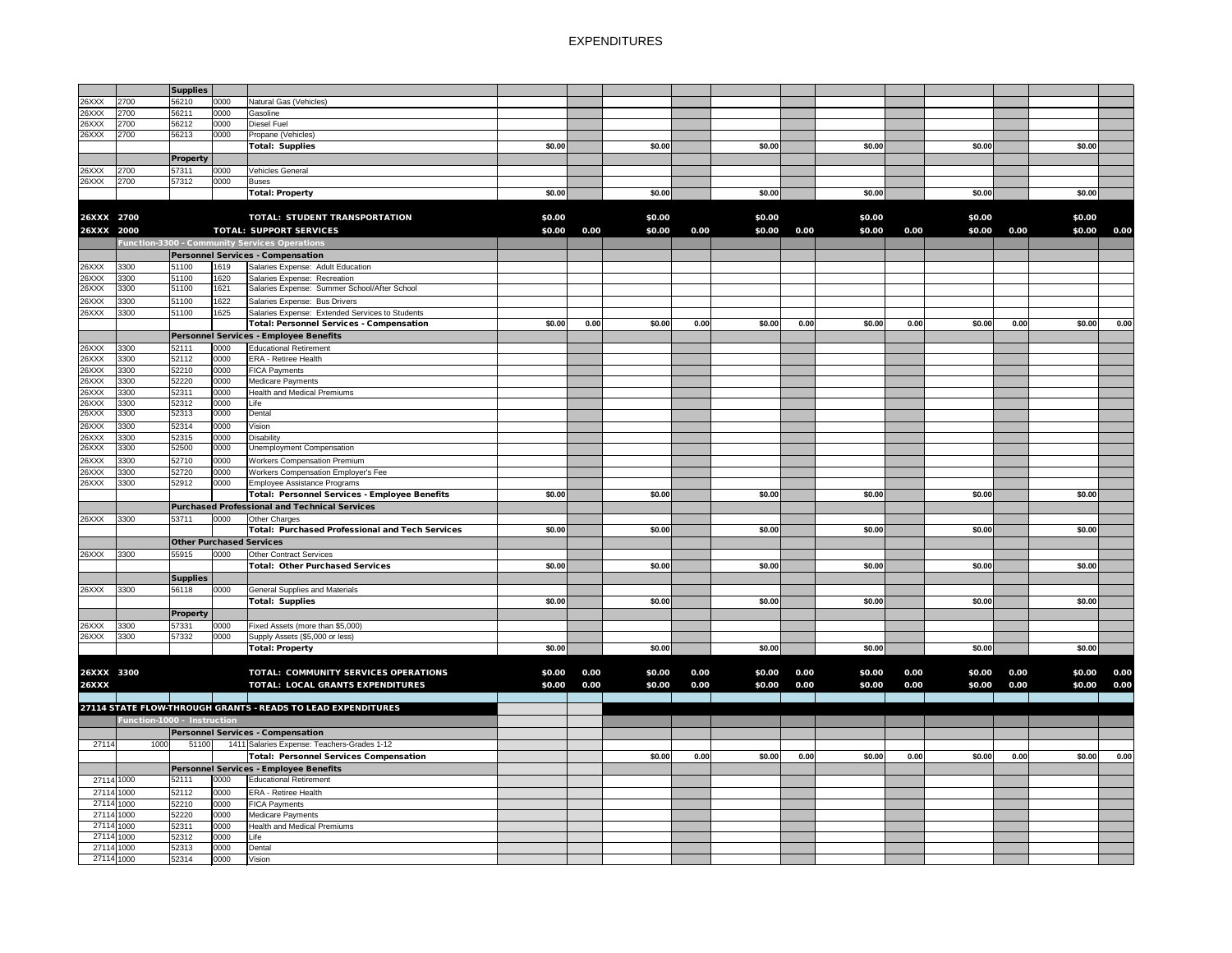| 27114 1000 |                             | 52315           | 0000 | <b>Disability</b>                                                         |  |        |      |        |      |        |      |        |      |        |      |
|------------|-----------------------------|-----------------|------|---------------------------------------------------------------------------|--|--------|------|--------|------|--------|------|--------|------|--------|------|
| 27114 1000 |                             | 52500           | 0000 | Unemployment Compensation                                                 |  |        |      |        |      |        |      |        |      |        |      |
| 27114 1000 |                             | 52710           | 0000 | <b>Workers Compensation Premium</b>                                       |  |        |      |        |      |        |      |        |      |        |      |
| 27114 1000 |                             | 52720           | 0000 | Workers Compensation Employer's Fee                                       |  |        |      |        |      |        |      |        |      |        |      |
|            |                             |                 |      |                                                                           |  |        |      |        |      |        |      |        |      |        |      |
|            |                             |                 |      | <b>Total: Personnel Services Employee Benefits</b>                        |  | \$0.00 |      | \$0.00 |      | \$0.00 |      | \$0.00 |      | \$0.00 |      |
|            |                             |                 |      | <b>Purchased Professional and Technical Services</b>                      |  |        |      |        |      |        |      |        |      |        |      |
| 27114 1000 |                             | 53330           | 0000 | <b>Professional Development</b>                                           |  |        |      |        |      |        |      |        |      |        |      |
| 27114 1000 |                             | 53414           | 0000 | Other Professional Services                                               |  |        |      |        |      |        |      |        |      |        |      |
|            |                             |                 |      |                                                                           |  |        |      |        |      |        |      |        |      |        |      |
| 27114 1000 |                             | 53711           | 0000 | Other Charges                                                             |  |        |      |        |      |        |      |        |      |        |      |
|            |                             |                 |      | <b>Total: Purchased Professional and Tech Services</b>                    |  | \$0.00 |      | \$0.00 |      | \$0.00 |      | \$0.00 |      | \$0.00 |      |
|            |                             | <b>Supplies</b> |      |                                                                           |  |        |      |        |      |        |      |        |      |        |      |
| 27114 1000 |                             | 56112           | 0000 | Other Textbooks                                                           |  |        |      |        |      |        |      |        |      |        |      |
| 27114 1000 |                             | 56113           | 0000 | Software                                                                  |  |        |      |        |      |        |      |        |      |        |      |
|            |                             |                 |      |                                                                           |  |        |      |        |      |        |      |        |      |        |      |
| 27114 1000 |                             | 56118           | 0000 | <b>General Supplies and Materials</b>                                     |  |        |      |        |      |        |      |        |      |        |      |
|            |                             |                 |      | <b>Total: Supplies</b>                                                    |  | \$0.00 |      | \$0.00 |      | \$0.00 |      | \$0.00 |      | \$0.00 |      |
|            |                             | <b>Property</b> |      |                                                                           |  |        |      |        |      |        |      |        |      |        |      |
| 27114 1000 |                             | 57331           | 0000 | Fixed Assets (more than \$5,000)                                          |  |        |      |        |      |        |      |        |      |        |      |
| 27114 1000 |                             |                 |      |                                                                           |  |        |      |        |      |        |      |        |      |        |      |
|            |                             | 57332           | 0000 | Supply Assets (\$5,000 or less)                                           |  |        |      |        |      |        |      |        |      |        |      |
|            |                             |                 |      | Total: Property                                                           |  | \$0.00 |      | \$0.00 |      | \$0.00 |      | \$0.00 |      | \$0.00 |      |
|            |                             |                 |      |                                                                           |  |        |      |        |      |        |      |        |      |        |      |
| 27114 1000 |                             |                 |      | <b>TOTAL: INSTRUCTION</b>                                                 |  | \$0.00 | 0.00 | \$0.00 | 0.00 | \$0.00 | 0.00 | \$0.00 | 0.00 | \$0.00 | 0.00 |
|            |                             |                 |      |                                                                           |  |        |      |        |      |        |      |        |      |        |      |
|            |                             |                 |      | Function-2200 - Support Services - Instruction                            |  |        |      |        |      |        |      |        |      |        |      |
|            |                             |                 |      | <b>Personnel Services - Compensation</b>                                  |  |        |      |        |      |        |      |        |      |        |      |
| 27114 2200 |                             | 51100           | 1211 | Salaries Expense: Coordinator/Subject Matter Specialist                   |  |        |      |        |      |        |      |        |      |        |      |
| 27114 2200 |                             | 51100           | 1212 | Salaries Expense: Library/Media Specialist                                |  |        |      |        |      |        |      |        |      |        |      |
|            |                             |                 |      |                                                                           |  |        |      |        |      |        |      |        |      |        |      |
| 27114 2200 |                             | 51100           | 1213 | Salaries Expense: Library/Media Assistants                                |  |        |      |        |      |        |      |        |      |        |      |
|            |                             |                 |      | <b>Total: Support Services - Instruction</b>                              |  | \$0.00 | 0.00 | \$0.00 | 0.00 | \$0.00 | 0.00 | \$0.00 | 0.00 | \$0.00 | 0.00 |
|            |                             |                 |      | Personnel Services - Employee Benefits                                    |  |        |      |        |      |        |      |        |      |        |      |
| 27114 2200 |                             | 52111           | 0000 | <b>Educational Retirement</b>                                             |  |        |      |        |      |        |      |        |      |        |      |
| 27114 2200 |                             | 52112           | 0000 | <b>ERA - Retiree Health</b>                                               |  |        |      |        |      |        |      |        |      |        |      |
|            |                             |                 |      |                                                                           |  |        |      |        |      |        |      |        |      |        |      |
| 27114 2200 |                             | 52210           | 0000 | <b>FICA Payments</b>                                                      |  |        |      |        |      |        |      |        |      |        |      |
| 27114 2200 |                             | 52220           | 0000 | Medicare Payments                                                         |  |        |      |        |      |        |      |        |      |        |      |
| 27114 2200 |                             | 52311           | 0000 | <b>Health and Medical Premiums</b>                                        |  |        |      |        |      |        |      |        |      |        |      |
| 27114 2200 |                             | 52312           | 0000 | Life                                                                      |  |        |      |        |      |        |      |        |      |        |      |
| 27114 2200 |                             | 52313           | 0000 | Dental                                                                    |  |        |      |        |      |        |      |        |      |        |      |
|            |                             |                 |      |                                                                           |  |        |      |        |      |        |      |        |      |        |      |
| 27114 2200 |                             | 52314           | 0000 | Vision                                                                    |  |        |      |        |      |        |      |        |      |        |      |
| 27114 2200 |                             | 52315           | 0000 | Disability                                                                |  |        |      |        |      |        |      |        |      |        |      |
| 27114 2200 |                             | 52500           | 0000 | <b>Unemployment Compensation</b>                                          |  |        |      |        |      |        |      |        |      |        |      |
| 27114 2200 |                             | 52710           | 0000 | <b>Workers Compensation Premium</b>                                       |  |        |      |        |      |        |      |        |      |        |      |
| 27114 2200 |                             | 52720           | 0000 | Workers Compensation Employer's Fee                                       |  |        |      |        |      |        |      |        |      |        |      |
| 27114 2200 |                             | 52912           | 0000 | Employee Assistance Programs                                              |  |        |      |        |      |        |      |        |      |        |      |
|            |                             |                 |      |                                                                           |  |        |      |        |      |        |      |        |      |        |      |
|            |                             |                 |      | Total: Personnel Services - Employee Benefits                             |  | \$0.00 |      | \$0.00 |      | \$0.00 |      | \$0.00 |      | \$0.00 |      |
|            |                             |                 |      | <b>Purchased Professional and Technical Services</b>                      |  |        |      |        |      |        |      |        |      |        |      |
| 27114 2200 |                             | 53330           | 0000 | <b>Professional Development</b>                                           |  |        |      |        |      |        |      |        |      |        |      |
|            |                             |                 |      |                                                                           |  |        |      |        |      |        |      |        |      |        |      |
| 27114 2200 |                             | 53414           | 0000 | Other Professional Services                                               |  |        |      |        |      |        |      |        |      |        |      |
| 27114 2200 |                             | 53711           | 0000 | Other Charges                                                             |  |        |      |        |      |        |      |        |      |        |      |
|            |                             |                 |      | <b>Total: Purchased Professional and Tech Services</b>                    |  | \$0.00 |      | \$0.00 |      | \$0.00 |      | \$0.00 |      | \$0.00 |      |
|            |                             | <b>Supplies</b> |      |                                                                           |  |        |      |        |      |        |      |        |      |        |      |
| 27114 2200 |                             | 56113           | 0000 | Software                                                                  |  |        |      |        |      |        |      |        |      |        |      |
|            |                             |                 |      |                                                                           |  |        |      |        |      |        |      |        |      |        |      |
| 27114 2200 |                             | 56114           | 0000 | Library And Audio-Visual                                                  |  |        |      |        |      |        |      |        |      |        |      |
| 27114 2200 |                             | 56118           | 0000 | <b>General Supplies and Materials</b>                                     |  |        |      |        |      |        |      |        |      |        |      |
|            |                             |                 |      | <b>Total: Supplies</b>                                                    |  | \$0.00 |      | \$0.00 |      | \$0.00 |      | \$0.00 |      | \$0.00 |      |
|            |                             | <b>Property</b> |      |                                                                           |  |        |      |        |      |        |      |        |      |        |      |
| 27114 2200 |                             | 57331           | 0000 | Fixed Assets (more than \$5,000)                                          |  |        |      |        |      |        |      |        |      |        |      |
|            |                             |                 |      |                                                                           |  |        |      |        |      |        |      |        |      |        |      |
| 27114 2200 |                             | 57332           | 0000 | Supply Assets (\$5,000 or less)                                           |  |        |      |        |      |        |      |        |      |        |      |
|            |                             |                 |      | <b>Total: Property</b>                                                    |  | \$0.00 |      | \$0.00 |      | \$0.00 |      | \$0.00 |      | \$0.00 |      |
|            |                             |                 |      |                                                                           |  |        |      |        |      |        |      |        |      |        |      |
| 27114 2200 |                             |                 |      | TOTAL: SUPPORT SERVICES - INSTRUCTION                                     |  | \$0.00 | 0.00 | \$0.00 | 0.00 | \$0.00 | 0.00 | \$0.00 | 0.00 | \$0.00 | 0.00 |
|            |                             |                 |      |                                                                           |  |        |      |        |      |        |      |        |      |        |      |
| 27114      |                             |                 |      | <b>TOTAL: READS TO LEAD EXPENDITURES</b>                                  |  | \$0.00 | 0.00 | \$0.00 | 0.00 | \$0.00 | 0.00 | \$0.00 | 0.00 | \$0.00 | 0.00 |
|            |                             |                 |      |                                                                           |  |        |      |        |      |        |      |        |      |        |      |
|            |                             |                 |      | 27141 STATE FLOW-THROUGH GRANTS - TRUANCY/DROPOUT PREVENTION EXPENDITURES |  |        |      |        |      |        |      |        |      |        |      |
|            | Function-1000 - Instruction |                 |      |                                                                           |  |        |      |        |      |        |      |        |      |        |      |
|            |                             |                 |      |                                                                           |  |        |      |        |      |        |      |        |      |        |      |
|            |                             |                 |      | <b>Other Purchased Services</b>                                           |  |        |      |        |      |        |      |        |      |        |      |
| 11000      | 1000                        | 55817           | 0000 | <b>Student Travel</b>                                                     |  |        |      |        |      |        |      |        |      |        |      |
|            |                             |                 |      | <b>Total: Other Purchased Services</b>                                    |  | \$0.00 |      | \$0.00 |      | \$0.00 |      | \$0.00 |      | \$0.00 |      |
|            |                             |                 |      |                                                                           |  |        |      |        |      |        |      |        |      |        |      |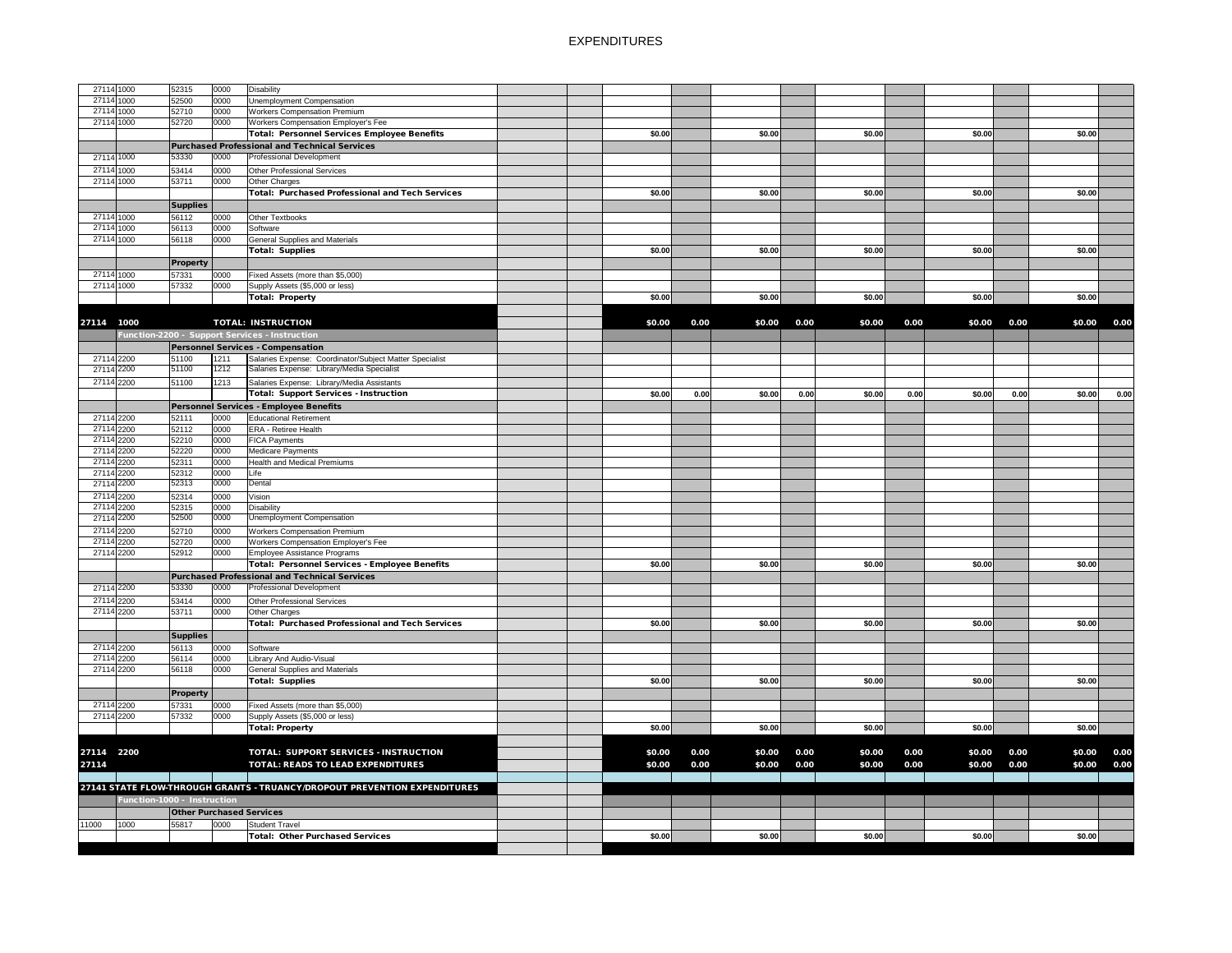| 11000          | 1000                        |                                 |              | <b>TOTAL: INSTRUCTION</b>                                                                          | \$0.00 |      | \$0.00 |      | \$0.00 |      | \$0.00 |      | \$0.00 |      |
|----------------|-----------------------------|---------------------------------|--------------|----------------------------------------------------------------------------------------------------|--------|------|--------|------|--------|------|--------|------|--------|------|
|                |                             |                                 |              | Function-2100 - Support Services - Students                                                        |        |      |        |      |        |      |        |      |        |      |
|                |                             |                                 |              | Personnel Services - Compensation                                                                  |        |      |        |      |        |      |        |      |        |      |
| 27141          | 2100                        | 51100                           | 1214         | Salaries Expense: Guidance Counselors/Social Workers                                               |        |      |        |      |        |      |        |      |        |      |
| 27141          | 2100                        | 51100                           | 1218         | Salaries Expense: School/Student Support                                                           |        |      |        |      |        |      |        |      |        |      |
|                |                             |                                 |              | Total: Personnel Services - Compensation                                                           | \$0.00 | 0.00 | \$0.00 | 0.00 | \$0.00 | 0.00 | \$0.00 | 0.00 | \$0.00 | 0.00 |
|                |                             |                                 |              | Personnel Services - Employee Benefits                                                             |        |      |        |      |        |      |        |      |        |      |
| 27141          | 2100                        | 52111                           | 0000         | <b>Educational Retirement</b>                                                                      |        |      |        |      |        |      |        |      |        |      |
| 27141          | 2100                        | 52112                           | 0000         | <b>ERA - Retiree Health</b>                                                                        |        |      |        |      |        |      |        |      |        |      |
| 27141          | 2100                        | 52210                           | 0000         | <b>FICA Payments</b>                                                                               |        |      |        |      |        |      |        |      |        |      |
| 27141          | 2100                        | 52220                           | 0000         | Medicare Payments                                                                                  |        |      |        |      |        |      |        |      |        |      |
| 27141          | 2100                        | 52311                           | 0000         | <b>Health and Medical Premiums</b>                                                                 |        |      |        |      |        |      |        |      |        |      |
| 27141          | 2100                        | 52312                           | 0000         | Life                                                                                               |        |      |        |      |        |      |        |      |        |      |
| 27141          | 2100                        | 52313                           | 0000         | Dental                                                                                             |        |      |        |      |        |      |        |      |        |      |
| 27141          | 2100                        | 52314                           | 0000         | Vision                                                                                             |        |      |        |      |        |      |        |      |        |      |
| 27141          | 2100                        | 52315                           | 0000         | <b>Disability</b>                                                                                  |        |      |        |      |        |      |        |      |        |      |
| 27141          | 2100                        | 52316                           | 0000         | Other Insurance                                                                                    |        |      |        |      |        |      |        |      |        |      |
| 27141          | 2100                        | 52500                           | 0000         | Unemployment Compensation                                                                          |        |      |        |      |        |      |        |      |        |      |
| 27141          | 2100                        | 52710                           | 0000         | <b>Workers Compensation Premium</b>                                                                |        |      |        |      |        |      |        |      |        |      |
| 27141          | 2100                        | 52720                           | 0000         | Workers Compensation Employer's Fee                                                                |        |      |        |      |        |      |        |      |        |      |
| 27141          | 2100                        | 52912                           | 0000         | Employee Assistance Programs                                                                       |        |      |        |      |        |      |        |      |        |      |
| 27141          | 2100                        | 52913                           | 0000         | <b>Workers Compensation Employee Fees</b><br><b>Total: Personnel Services - Employee Benefits</b>  | \$0.00 |      | \$0.00 |      | \$0.00 |      | \$0.00 |      | \$0.00 |      |
|                |                             |                                 |              |                                                                                                    |        |      |        |      |        |      |        |      |        |      |
|                |                             |                                 |              | Purchased Professional and Technical Services                                                      |        |      |        |      |        |      |        |      |        |      |
| 27141<br>27141 | 2100<br>2100                | 53330<br>53414                  | 0000<br>0000 | <b>Professional Development</b><br>Other Services                                                  |        |      |        |      |        |      |        |      |        |      |
| 27141          | 2100                        | 53711                           | 0000         | Other Charges                                                                                      |        |      |        |      |        |      |        |      |        |      |
|                |                             |                                 |              | <b>Total: Purchased Professional and Tech Services</b>                                             | \$0.00 |      | \$0.00 |      | \$0.00 |      | \$0.00 |      | \$0.00 |      |
|                |                             |                                 |              |                                                                                                    |        |      |        |      |        |      |        |      |        |      |
|                |                             | <b>Supplies</b>                 |              |                                                                                                    |        |      |        |      |        |      |        |      |        |      |
| 27141<br>27141 | 2100<br>2100                | 56113<br>56118                  | 0000<br>0000 | Software<br><b>General Supplies and Materials</b>                                                  |        |      |        |      |        |      |        |      |        |      |
|                |                             |                                 |              | <b>Total: Supplies</b>                                                                             | \$0.00 |      | \$0.00 |      | \$0.00 |      | \$0.00 |      | \$0.00 |      |
|                |                             |                                 |              |                                                                                                    |        |      |        |      |        |      |        |      |        |      |
| 27141          |                             | <b>Property</b>                 | 0000         | Fixed Assets (more than \$5,000)                                                                   |        |      |        |      |        |      |        |      |        |      |
| 27141          | 2100<br>2100                | 57331<br>57332                  | 0000         | Supply Assets (\$5,000 or less)                                                                    |        |      |        |      |        |      |        |      |        |      |
|                |                             |                                 |              | <b>Total: Property</b>                                                                             | \$0.00 |      | \$0.00 |      | \$0.00 |      | \$0.00 |      | \$0.00 |      |
|                |                             |                                 |              |                                                                                                    |        |      |        |      |        |      |        |      |        |      |
| 11000 2100     |                             |                                 |              | <b>TOTAL: SUPPORT SERVICES - STUDENTS</b>                                                          | \$0.00 | 0.00 | \$0.00 | 0.00 | \$0.00 | 0.00 | \$0.00 | 0.00 | \$0.00 | 0.00 |
|                |                             |                                 |              | TOTAL: TRUANCY/DROPOUT PREVENTION                                                                  |        |      |        |      |        |      |        |      |        |      |
|                |                             |                                 |              | <b>EXPENDITURES</b>                                                                                |        |      |        |      |        |      |        |      |        |      |
| 27141          |                             |                                 |              |                                                                                                    | \$0.00 | 0.00 | \$0.00 | 0.00 | \$0.00 | 0.00 | \$0.00 | 0.00 | \$0.00 | 0.00 |
|                |                             |                                 |              | 27149 STATE FLOW-THROUGH GRANTS - PREK EXPENDITURES                                                |        |      |        |      |        |      |        |      |        |      |
|                | Function-1000 - Instruction |                                 |              |                                                                                                    |        |      |        |      |        |      |        |      |        |      |
|                |                             |                                 |              |                                                                                                    |        |      |        |      |        |      |        |      |        |      |
| 27149          | 1000                        | 51000                           |              | <b>Personnel Services - Compensation</b><br>1414 Salaries: Teachers-Preschool (exclude Special Ed) |        |      |        |      |        |      |        |      |        |      |
| 27149          | 1000                        | 51000                           |              | 1412 Salaries: Instructional Assistants Preschool                                                  |        |      |        |      |        |      |        |      |        |      |
|                |                             |                                 |              | <b>Total: Personnel Services Compensation</b>                                                      | \$0.00 |      | \$0.00 |      | \$0.00 |      | \$0.00 |      | \$0.00 |      |
|                |                             |                                 |              |                                                                                                    |        |      |        |      |        |      |        |      |        |      |
| 27149          | 1000                        | 52111                           |              | Personnel Services - Employee Benefits<br>0000 Educational Retirement                              |        |      |        |      |        |      |        |      |        |      |
| 27149          |                             |                                 |              |                                                                                                    |        |      |        |      |        |      |        |      |        |      |
| 27149          | 1000<br>1000                | 52112<br>52210                  |              | 0000 ERA - Retiree Health<br>0000 FICA Payments                                                    |        |      |        |      |        |      |        |      |        |      |
| 27149          | 1000                        | 52220                           |              | 0000 Medicare Payments                                                                             |        |      |        |      |        |      |        |      |        |      |
| 27149          | 1000                        | 52311                           |              | 0000 Health and Medical Premiums                                                                   |        |      |        |      |        |      |        |      |        |      |
| 27149          | 1000                        | 52312                           |              | 0000 Life                                                                                          |        |      |        |      |        |      |        |      |        |      |
| 27149          | 1000                        | 52313                           |              | 0000 Dental                                                                                        |        |      |        |      |        |      |        |      |        |      |
| 27149          | 1000                        | 52314                           |              | 0000 Vision                                                                                        |        |      |        |      |        |      |        |      |        |      |
| 27149          | 1000                        | 52315                           |              | 0000 Disability                                                                                    |        |      |        |      |        |      |        |      |        |      |
| 27149          | 1000                        | 52500                           |              | 0000 Unemployment Compensation                                                                     |        |      |        |      |        |      |        |      |        |      |
| 27149          | 1000                        | 52710                           |              | 0000 Workers Compensation Premium                                                                  |        |      |        |      |        |      |        |      |        |      |
| 27149          | 1000                        | 52720                           |              | 0000 Workers Compensation Employer's Fee                                                           |        |      |        |      |        |      |        |      |        |      |
|                |                             |                                 |              | <b>Total: Personnel Services Employee Benefits</b>                                                 | \$0.00 |      | \$0.00 |      | \$0.00 |      | \$0.00 |      | \$0.00 |      |
|                |                             |                                 |              | <b>Purchased Professional and Technical Services</b>                                               |        |      |        |      |        |      |        |      |        |      |
| 27149          | 1000                        | 53330                           |              | 0000 Professional Development                                                                      |        |      |        |      |        |      |        |      |        |      |
| 27149          | 1000                        | 53414                           |              | 0000 Other Professional Services                                                                   |        |      |        |      |        |      |        |      |        |      |
| 27149          | 1000                        | 53711                           |              | 0000 Other Charges                                                                                 |        |      |        |      |        |      |        |      |        |      |
|                |                             |                                 |              | <b>Total: Purchased Professional and Tech Services</b>                                             | \$0.00 |      | \$0.00 |      | \$0.00 |      | \$0.00 |      | \$0.00 |      |
|                |                             | <b>Other Purchased Services</b> |              |                                                                                                    |        |      |        |      |        |      |        |      |        |      |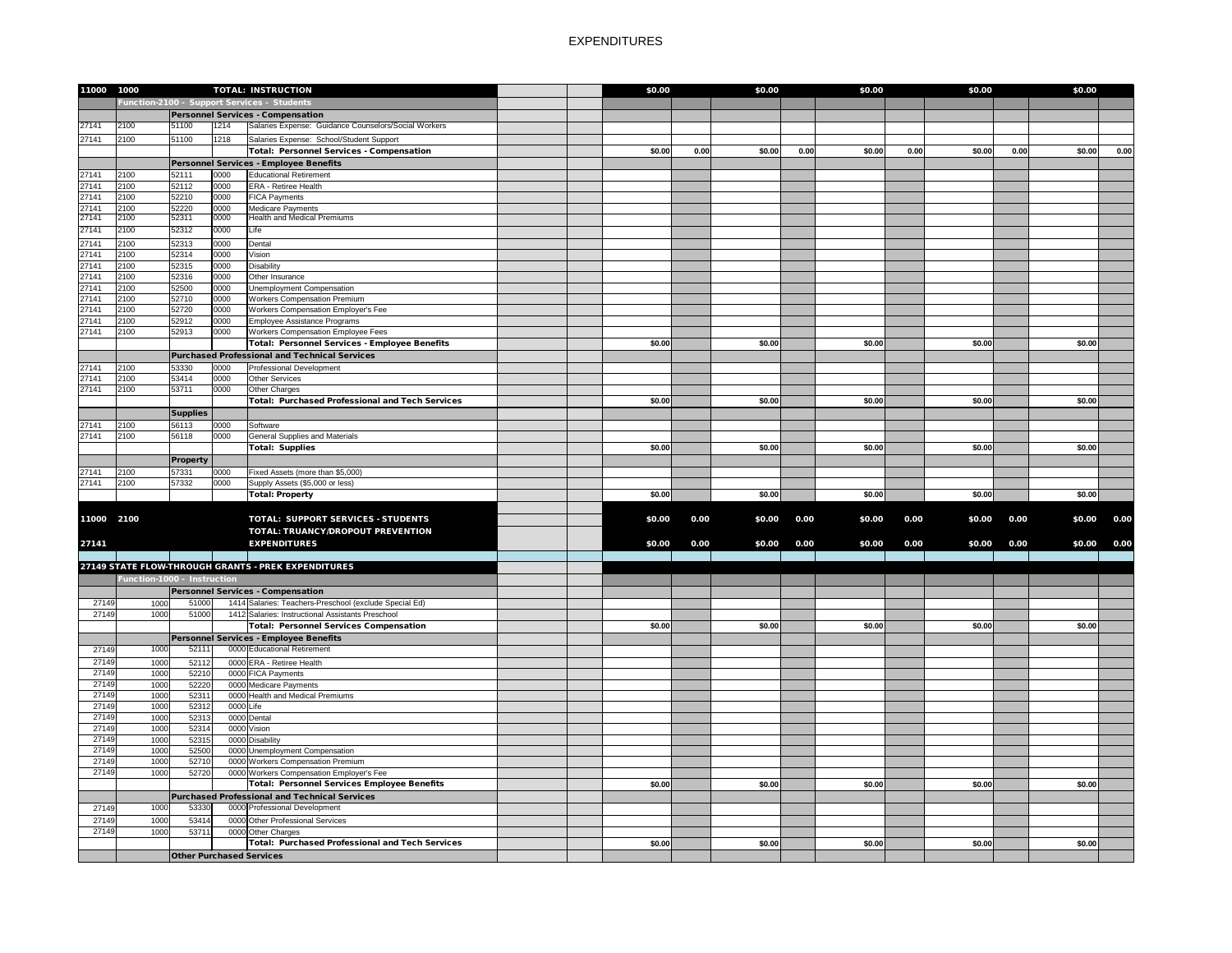| 27149                         | 1000 | 55819                                  |      | 0000 Employee Travel - Teachers                                    |        |        |        |        |        |
|-------------------------------|------|----------------------------------------|------|--------------------------------------------------------------------|--------|--------|--------|--------|--------|
| 27149                         | 1000 | 55913                                  |      | 0000 Contracts - Interagency/REC                                   |        |        |        |        |        |
| 27149                         | 1000 | 55914                                  |      | 0000 Contracts - Interagency                                       |        |        |        |        |        |
|                               |      |                                        |      |                                                                    |        |        |        |        |        |
| 27149                         | 1000 | 55915                                  |      | 0000 Other Contract Services                                       |        |        |        |        |        |
|                               |      |                                        |      | Total: Other Purchased Services                                    | \$0.00 | \$0.00 | \$0.00 | \$0.00 | \$0.00 |
|                               |      | <b>Supplies</b>                        |      |                                                                    |        |        |        |        |        |
| 27149                         | 1000 | 56112                                  |      | 0000 Other Textbooks                                               |        |        |        |        |        |
| 27149                         | 1000 | 56113                                  |      | 0000 Software                                                      |        |        |        |        |        |
| 27149                         | 1000 | 56118                                  |      | 0000 General Supplies and Materials                                |        |        |        |        |        |
|                               |      |                                        |      |                                                                    |        |        |        |        |        |
|                               |      |                                        |      | Total: Supplies                                                    | \$0.00 | \$0.00 | \$0.00 | \$0.00 | \$0.00 |
|                               |      | <b>Property</b>                        |      |                                                                    |        |        |        |        |        |
| 27149                         | 1000 | 57331                                  |      | 0000 Fixed Assets (more than \$5,000)                              |        |        |        |        |        |
| 27149                         | 1000 | 57332                                  |      | 0000 Supply Assets (\$5,000 or less)                               |        |        |        |        |        |
|                               |      |                                        |      | <b>Total: Property</b>                                             | \$0.00 | \$0.00 | \$0.00 | \$0.00 | \$0.00 |
|                               |      |                                        |      |                                                                    |        |        |        |        |        |
|                               |      |                                        |      |                                                                    |        |        |        |        |        |
| 27149<br>1000                 |      |                                        |      | <b>TOTAL: INSTRUCTION</b>                                          | \$0.00 | \$0.00 | \$0.00 | \$0.00 | \$0.00 |
|                               |      | Function-2700 - Student Transportation |      |                                                                    |        |        |        |        |        |
|                               |      | <b>Other Purchased Services</b>        |      |                                                                    |        |        |        |        |        |
| 27149                         | 2700 |                                        |      | 55112 0000 Transportation Contractors                              |        |        |        |        |        |
|                               |      |                                        |      |                                                                    |        |        |        |        |        |
|                               |      |                                        |      | <b>Total: Other Purchased Services</b>                             | \$0.00 | \$0.00 | \$0.00 | \$0.00 | \$0.00 |
|                               |      |                                        |      |                                                                    |        |        |        |        |        |
| 27149 2700                    |      |                                        |      | <b>TOTAL: STUDENT TRANSPORTATION</b>                               | \$0.00 | \$0.00 | \$0.00 | \$0.00 | \$0.00 |
| 27149                         |      |                                        |      | <b>TOTAL: PREK EXPENDITURES</b>                                    | \$0.00 | \$0.00 | \$0.00 | \$0.00 | \$0.00 |
|                               |      |                                        |      |                                                                    |        |        |        |        |        |
|                               |      |                                        |      |                                                                    |        |        |        |        |        |
|                               |      |                                        |      | 27166 STATE FLOW-THROUGH GRANTS - K-3+ EXPENDITURES                |        |        |        |        |        |
|                               |      | Function-1000 - Instruction            |      |                                                                    |        |        |        |        |        |
|                               |      |                                        |      | Personnel Services - Compensation                                  |        |        |        |        |        |
| 27166                         | 1000 | 51300                                  |      | 1411 Additional Compensation: Teachers-Grades 1-12                 |        |        |        |        |        |
| 27166                         | 1000 | 51300                                  |      | 1412 Additional Compensation: Teachers- Special Education          |        |        |        |        |        |
|                               |      |                                        |      |                                                                    |        |        |        |        |        |
| 27166                         | 1000 | 51300                                  |      | 1413 Additional Compensation: Early Childhood Education            |        |        |        |        |        |
|                               |      |                                        |      | <b>Total: Personnel Services Compensation</b>                      | \$0.00 | \$0.00 | \$0.00 | \$0.00 | \$0.00 |
| Services - Employee Benefits  |      |                                        |      |                                                                    |        |        |        |        |        |
| 27166                         | 1000 | 52111                                  |      | 0000 Educational Retirement                                        |        |        |        |        |        |
| 27166                         | 1000 | 52112                                  |      | 0000 ERA - Retiree Health                                          |        |        |        |        |        |
| 27166                         | 1000 | 52210                                  |      | 0000 FICA Payments                                                 |        |        |        |        |        |
|                               |      |                                        |      |                                                                    |        |        |        |        |        |
| 27166                         | 1000 | 52220                                  |      | 0000 Medicare Payments                                             |        |        |        |        |        |
|                               |      |                                        |      | Total: Personnel Services Employee Benefits                        | \$0.00 | \$0.00 | \$0.00 | \$0.00 | \$0.00 |
| sional and Technical Services |      |                                        |      |                                                                    |        |        |        |        |        |
| 27166                         | 1000 | 53330                                  |      | 0000 Professional Development                                      |        |        |        |        |        |
| 27166                         | 1000 | 53414                                  |      | 0000 Other Professional Services                                   |        |        |        |        |        |
| 27166                         | 1000 | 53711                                  |      | 0000 Other Charges                                                 |        |        |        |        |        |
|                               |      |                                        |      |                                                                    |        |        |        |        |        |
|                               |      |                                        |      | Total: Purchased Professional and Tech Services                    | \$0.00 | \$0.00 | \$0.00 | \$0.00 | \$0.00 |
|                               |      | <b>Other Purchased Services</b>        |      |                                                                    |        |        |        |        |        |
| 27166                         | 1000 | 55817                                  |      | 0000 Student Travel                                                |        |        |        |        |        |
| 27166                         | 1000 | 55819                                  |      | 0000 Employee Travel - Teachers                                    |        |        |        |        |        |
| 27166                         | 1000 | 55913                                  |      | 0000 Contracts - Interagency/REC                                   |        |        |        |        |        |
| 27166                         | 1000 | 55914                                  |      | 0000 Contracts - Interagency                                       |        |        |        |        |        |
| 27166                         | 1000 | 55915                                  |      | 0000 Other Contract Services                                       |        |        |        |        |        |
|                               |      |                                        |      |                                                                    |        |        |        |        |        |
|                               |      |                                        |      | <b>Total: Other Purchased Services</b>                             | \$0.00 | \$0.00 | \$0.00 | \$0.00 | \$0.00 |
|                               |      | <b>Supplies</b>                        |      |                                                                    |        |        |        |        |        |
| 27166                         | 1000 | 56112                                  |      | 0000 Other Textbooks                                               |        |        |        |        |        |
| 27166                         | 1000 | 56113                                  |      | 0000 Software                                                      |        |        |        |        |        |
| 27166                         | 1000 | 56118                                  |      | 0000 General Supplies and Materials                                |        |        |        |        |        |
|                               |      |                                        |      | Total: Supplies                                                    | \$0.00 | \$0.00 | \$0.00 | \$0.00 | \$0.00 |
|                               |      |                                        |      |                                                                    |        |        |        |        |        |
|                               |      | <b>Property</b>                        |      |                                                                    |        |        |        |        |        |
| 27166                         | 1000 | 57331                                  |      | 0000 Fixed Assets (more than \$5,000)                              |        |        |        |        |        |
| 27166                         | 1000 | 57332                                  |      | 0000 Supply Assets (\$5,000 or less)                               |        |        |        |        |        |
|                               |      |                                        |      | Total: Property                                                    | \$0.00 | \$0.00 | \$0.00 | \$0.00 | \$0.00 |
|                               |      |                                        |      |                                                                    |        |        |        |        |        |
|                               |      |                                        |      |                                                                    |        |        |        |        |        |
| 27166 1000                    |      |                                        |      | <b>TOTAL: INSTRUCTION</b>                                          | \$0.00 | \$0.00 | \$0.00 | \$0.00 | \$0.00 |
|                               |      |                                        |      | Function-2300 - General Administration                             |        |        |        |        |        |
|                               |      |                                        |      | Personnel Services - Compensation                                  |        |        |        |        |        |
| 27166 2300                    |      | 51300                                  | 1217 | Additional Compensation: Secretarial/Clerical/Technical Assistants |        |        |        |        |        |
| 27166 2300                    |      | 51300                                  | 1511 | Additional Compensation: Data Processing                           |        |        |        |        |        |
|                               |      |                                        |      |                                                                    |        |        |        |        |        |
| 27166 2300                    |      | 51300                                  | 1111 | Additional Compensation: Superintendent                            |        |        |        |        |        |
|                               |      |                                        |      | <b>Total: Personnel Services - Compensation</b>                    | \$0.00 | \$0.00 | \$0.00 | \$0.00 | \$0.00 |
|                               |      |                                        |      |                                                                    |        |        |        |        |        |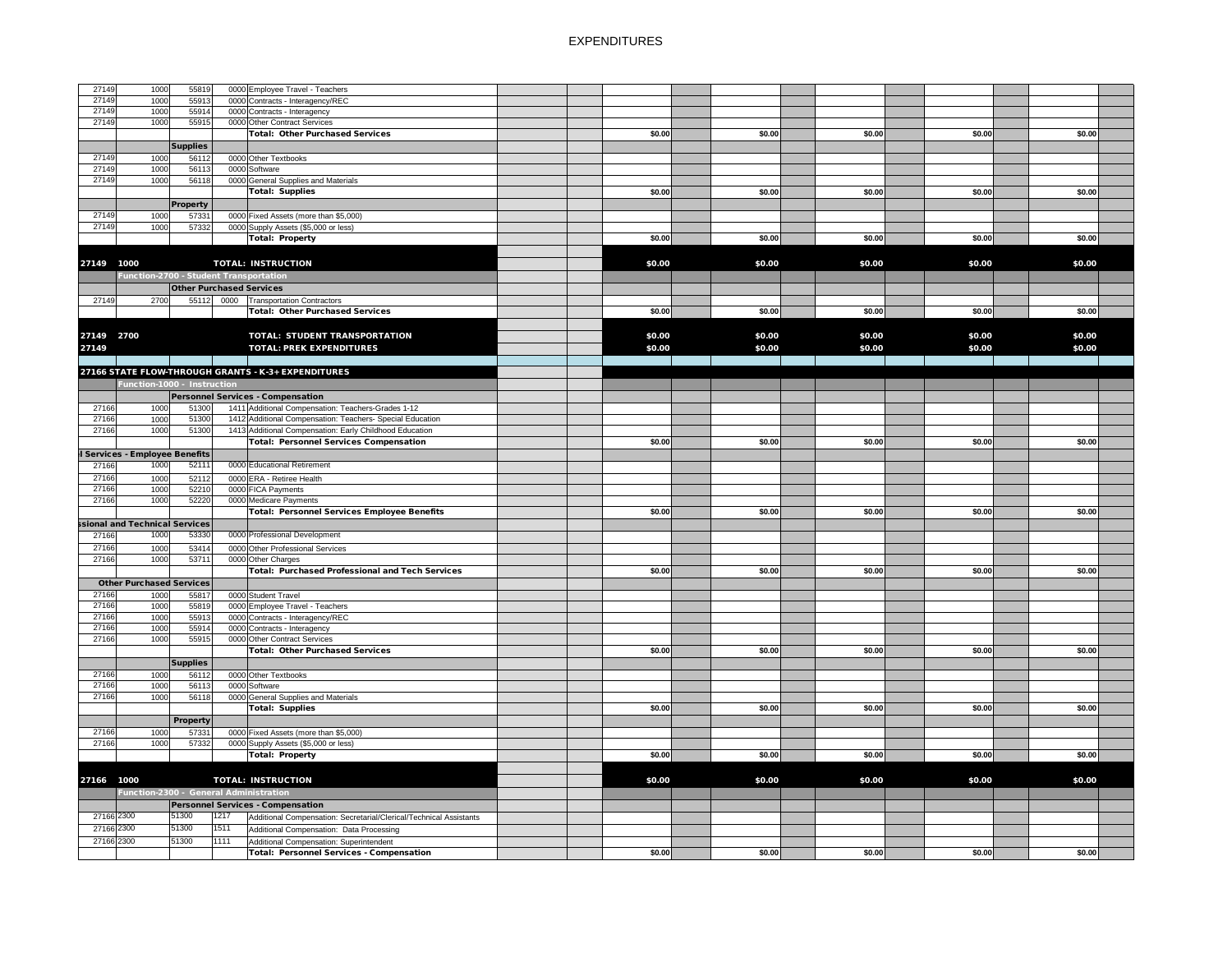|            |                                        |                                 |      | Personnel Services - Employee Benefits                             |              |      |                                             |                     |                      |      |                      |              |      |
|------------|----------------------------------------|---------------------------------|------|--------------------------------------------------------------------|--------------|------|---------------------------------------------|---------------------|----------------------|------|----------------------|--------------|------|
| 27166 2300 |                                        | 52111                           | 0000 | <b>Educational Retirement</b>                                      |              |      |                                             |                     |                      |      |                      |              |      |
| 27166 2300 |                                        | 52112                           | 0000 | <b>ERA</b> - Retiree Health                                        |              |      |                                             |                     |                      |      |                      |              |      |
| 27166 2300 |                                        | 52210                           | 0000 | <b>FICA Payments</b>                                               |              |      |                                             |                     |                      |      |                      |              |      |
| 27166 2300 |                                        | 52220                           | 0000 | <b>Medicare Payments</b>                                           |              |      |                                             |                     |                      |      |                      |              |      |
|            |                                        |                                 |      | Total: Personnel Services - Employee Benefits                      |              |      | \$0.00                                      | \$0.00              | \$0.00               |      | \$0.00               | \$0.00       |      |
|            |                                        |                                 |      |                                                                    |              |      |                                             |                     |                      |      |                      |              |      |
| 27166 2300 |                                        |                                 |      | <b>TOTAL: GENERAL ADMINISTRATION</b>                               |              |      | \$0.00                                      | \$0.00              | \$0.00               |      | \$0.00               | \$0.00       |      |
|            | Function-2700 - Student Transportation |                                 |      |                                                                    |              |      |                                             |                     |                      |      |                      |              |      |
|            |                                        |                                 |      |                                                                    |              |      |                                             |                     |                      |      |                      |              |      |
|            |                                        | <b>Other Purchased Services</b> |      |                                                                    |              |      |                                             |                     |                      |      |                      |              |      |
| 27166      | 2700                                   | 55112                           | 0000 | <b>Transportation Contractors</b>                                  |              |      |                                             |                     |                      |      |                      |              |      |
|            |                                        |                                 |      | <b>Total: Other Purchased Services</b>                             |              |      | \$0.00                                      | \$0.00              | \$0.00               |      | \$0.00               | \$0.00       |      |
|            |                                        |                                 |      |                                                                    |              |      |                                             |                     |                      |      |                      |              |      |
| 27166 2700 |                                        |                                 |      | <b>TOTAL: STUDENT TRANSPORTATION</b>                               |              |      | \$0.00                                      | \$0.00              | \$0.00               |      | \$0.00               | \$0.00       |      |
| 27188      |                                        |                                 |      | <b>TOTAL: K-3+ EXPENDITURES</b>                                    |              |      | \$0.00                                      | \$0.00              | \$0.00               |      | \$0.00               | \$0.00       |      |
|            |                                        |                                 |      |                                                                    |              |      |                                             |                     |                      |      |                      |              |      |
|            |                                        |                                 |      |                                                                    |              |      |                                             |                     |                      |      |                      |              |      |
|            |                                        |                                 |      | 27188 STATE FLOW-THROUGH GRANTS - 4RFUTURE EXPENDITURES            |              |      |                                             |                     |                      |      |                      |              |      |
|            | Function-1000 - Instruction            |                                 |      |                                                                    |              |      |                                             |                     |                      |      |                      |              |      |
|            |                                        |                                 |      | Personnel Services - Compensation                                  |              |      |                                             |                     |                      |      |                      |              |      |
| 27188      | 1000                                   | 51300                           |      | 1411 Additional Compensation: Teachers-Grades 1-12                 |              |      |                                             |                     |                      |      |                      |              |      |
| 27188      | 1000                                   | 51300                           |      | 1412 Additional Compensation: Teachers- Special Education          |              |      |                                             |                     |                      |      |                      |              |      |
| 27188      | 1000                                   | 51300                           |      | 1415 Additional Compensation: Teachers-Vocational and Technical    |              |      |                                             |                     |                      |      |                      |              |      |
| 27188      | 1000                                   | 51300                           |      | 1416 Additional Compensation: Teachers-Other Instruction           |              |      |                                             |                     |                      |      |                      |              |      |
| 27188      | 1000                                   | 51300                           |      | 1711 Additional Compensation: Instructional Assistants-Grades 1-12 |              |      |                                             |                     |                      |      |                      |              |      |
|            |                                        |                                 |      |                                                                    |              |      |                                             |                     |                      |      |                      |              |      |
|            |                                        |                                 |      | Total: Personnel Services Compensation                             |              |      | \$0.00                                      | \$0.00              | \$0.00               |      | \$0.00               | \$0.00       |      |
|            |                                        |                                 |      | Personnel Services - Employee Benefits                             |              |      |                                             |                     |                      |      |                      |              |      |
| 27188 1000 |                                        | 52210                           | 0000 | <b>FICA Payments</b>                                               |              |      |                                             |                     |                      |      |                      |              |      |
| 27188 1000 |                                        | 52220                           | 0000 | <b>Medicare Payments</b>                                           |              |      |                                             |                     |                      |      |                      |              |      |
|            |                                        |                                 |      |                                                                    |              |      |                                             |                     |                      |      |                      |              |      |
|            |                                        |                                 |      | <b>Total: Personnel Services Employee Benefits</b>                 |              |      | \$0.00                                      | \$0.00              | \$0.00               |      | \$0.00               | \$0.00       |      |
|            |                                        |                                 |      |                                                                    |              |      |                                             |                     |                      |      |                      |              |      |
| 27188      | 1000                                   |                                 |      | <b>TOTAL: Instruction</b>                                          |              |      | \$0.00                                      | \$0.00              | \$0.00               |      | \$0.00               | \$0.00       |      |
|            | Function-2300 - General Administration |                                 |      |                                                                    |              |      |                                             |                     |                      |      |                      |              |      |
|            |                                        |                                 |      | Personnel Services - Compensation                                  |              |      |                                             |                     |                      |      |                      |              |      |
| 27188 2300 |                                        | 51300                           | 1111 | Additional Compensation: Superintendent                            |              |      |                                             |                     |                      |      |                      |              |      |
|            |                                        |                                 |      | Total: Personnel Services - Compensation                           |              |      | \$0.00                                      | \$0.00              | \$0.00               |      | \$0.00               | \$0.00       |      |
|            |                                        |                                 |      |                                                                    |              |      |                                             |                     |                      |      |                      |              |      |
|            |                                        |                                 |      | Personnel Services - Employee Benefits                             |              |      |                                             |                     |                      |      |                      |              |      |
| 27188 2300 |                                        | 52210                           | 0000 | <b>FICA Payments</b>                                               |              |      |                                             |                     |                      |      |                      |              |      |
| 27188 2300 |                                        | 52220                           | 0000 | Medicare Payments                                                  |              |      |                                             |                     |                      |      |                      |              |      |
|            |                                        |                                 |      | Total: Personnel Services - Employee Benefits                      |              |      | \$0.00                                      | \$0.00              | \$0.00               |      | \$0.00               | \$0.00       |      |
|            |                                        |                                 |      |                                                                    |              |      |                                             |                     |                      |      |                      |              |      |
| 27188 2300 |                                        |                                 |      | <b>TOTAL: General Administration</b>                               |              |      | \$0.00                                      | \$0.00              | \$0.00               |      | \$0.00               | \$0.00       |      |
|            | Function-2400 - School Administration  |                                 |      |                                                                    |              |      |                                             |                     |                      |      |                      |              |      |
|            |                                        |                                 |      | Personnel Services - Compensation                                  |              |      |                                             |                     |                      |      |                      |              |      |
|            |                                        |                                 |      |                                                                    |              |      |                                             |                     |                      |      |                      |              |      |
| 27188 2400 |                                        | 51300                           | 1112 | Additional Compensation: Principal                                 |              |      |                                             |                     |                      |      |                      |              |      |
| 27188      |                                        |                                 |      |                                                                    |              |      |                                             |                     |                      |      |                      |              |      |
|            | 2400                                   | 51300                           | 1211 | Additional Compensation: Coordinator/Subject Matter Specialist     |              |      |                                             |                     |                      |      |                      |              |      |
|            |                                        |                                 |      | Total: Personnel Services - Compensation                           |              |      | \$0.00                                      | \$0.00              | \$0.00               |      | \$0.00               | \$0.00       |      |
|            |                                        |                                 |      | Personnel Services - Employee Benefits                             |              |      |                                             |                     |                      |      |                      |              |      |
| 27188 2400 |                                        | 52210                           | 0000 | <b>FICA Payments</b>                                               |              |      |                                             |                     |                      |      |                      |              |      |
| 27188 2400 |                                        | 52220                           | 0000 | Medicare Payments                                                  |              |      |                                             |                     |                      |      |                      |              |      |
|            |                                        |                                 |      | Total: Personnel Services - Employee Benefits                      |              |      | \$0.00                                      | \$0.00              | \$0.00               |      | \$0.00               | \$0.00       |      |
|            |                                        |                                 |      |                                                                    |              |      |                                             |                     |                      |      |                      |              |      |
| 27188 2400 |                                        |                                 |      | <b>TOTAL: School Administration</b>                                |              |      | \$0.00                                      | \$0.00              | \$0.00               |      | \$0.00               | \$0.00       |      |
| 27188      |                                        |                                 |      | <b>TOTAL: 4RFUTURE EXPENDITURES</b>                                |              |      | \$0.00                                      | \$0.00              | \$0.00               |      | \$0.00               | \$0.00       |      |
|            |                                        |                                 |      |                                                                    |              |      |                                             |                     |                      |      |                      |              |      |
| 20000      |                                        |                                 |      | <b>TOTAL: SPECIAL REVENUE FUND EXPENDITURES</b>                    | \$154,098.00 | 0.00 | \$66,198.50                                 | 0.00<br>\$90,598.00 | 0.00<br>\$115,497.50 | 0.00 | $$161,296.50$ \$0.00 | \$228,995.00 | 0.00 |
|            |                                        |                                 |      |                                                                    |              |      | 30000 - CAPITAL PROJECTS FUNDS EXPENDITURES |                     |                      |      |                      |              |      |
|            |                                        |                                 |      | 31200 PUBLIC SCHOOL CAPITAL OUTLAY EXPENDITURES                    |              |      |                                             |                     |                      |      |                      |              |      |
|            | <b>Function-4000 - Capital Outlay</b>  |                                 |      |                                                                    |              |      |                                             |                     |                      |      |                      |              |      |
|            |                                        |                                 |      | Purchased Professional and Technical Services                      |              |      |                                             |                     |                      |      |                      |              |      |
| 31200      | 4000                                   | 53414                           | 0000 | <b>Other Services</b>                                              |              |      |                                             |                     |                      |      |                      |              |      |
|            |                                        |                                 |      |                                                                    |              |      |                                             |                     |                      |      |                      |              |      |
|            |                                        |                                 |      |                                                                    |              |      |                                             |                     |                      |      |                      |              |      |
|            |                                        |                                 |      | Total: Purchased Professional and Technical Services               |              |      | \$0.00                                      | \$0.00              | \$0.00               |      | \$0.00               | \$0.00       |      |
|            |                                        |                                 |      | <b>Purchased Property Services</b>                                 |              |      |                                             |                     |                      |      |                      |              |      |
| 31200      | 4000                                   | 54500                           | 0000 | <b>Construction Services</b>                                       |              |      |                                             |                     |                      |      |                      |              |      |
| 31200      | 4000                                   | 54610                           | 0000 | Rental - Land and Buildings                                        |              |      | 41231.25                                    | 54975               | 68718.75             |      | 96206.25             | 137437.5     |      |
|            |                                        |                                 |      |                                                                    |              |      |                                             |                     |                      |      |                      |              |      |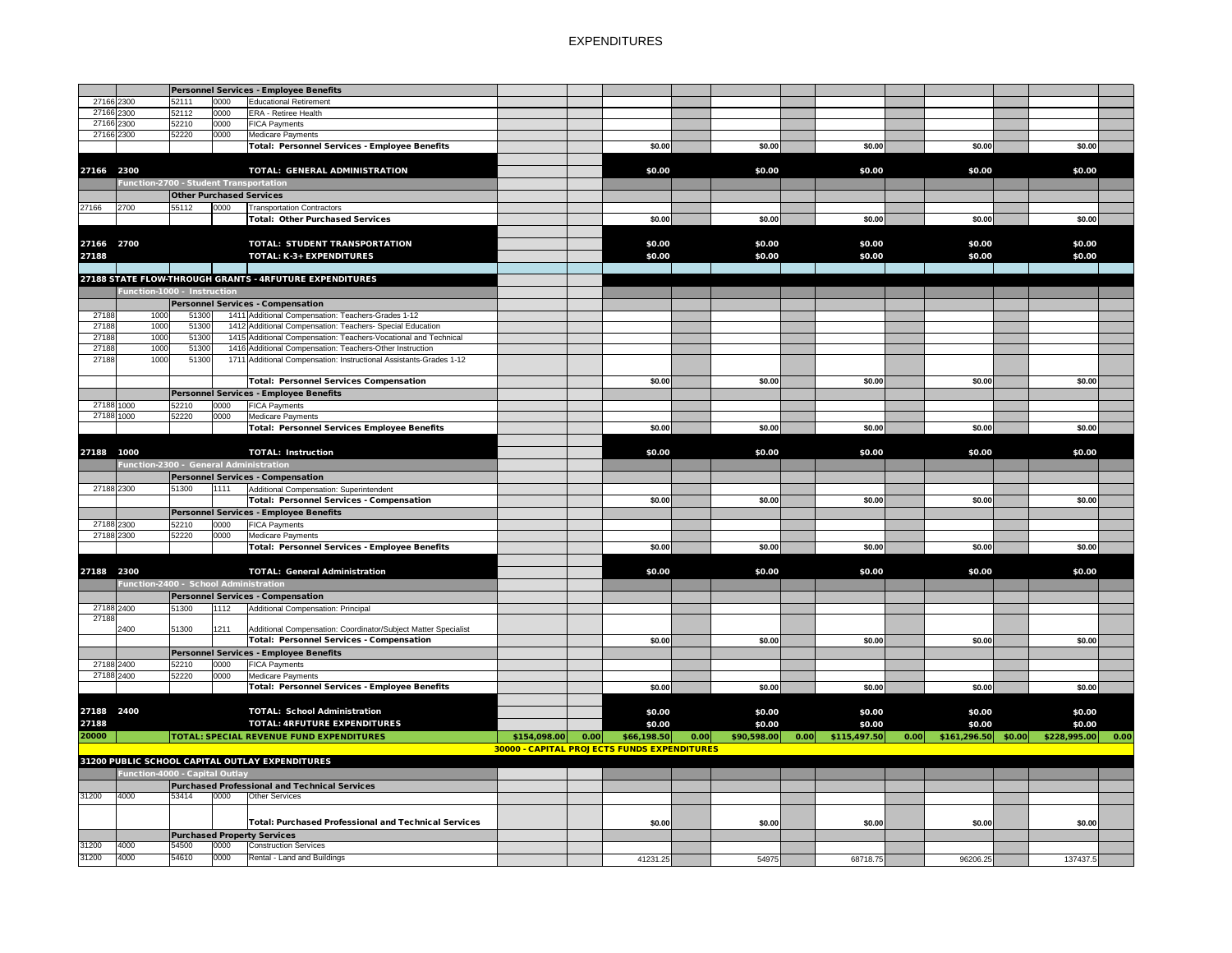| 31200      | 4000                                  | 54620           | 0000 | Rental - Equipment and Vehicles                      |  |             |             |             |             |              |  |
|------------|---------------------------------------|-----------------|------|------------------------------------------------------|--|-------------|-------------|-------------|-------------|--------------|--|
| 31200      | 4000                                  | 54630           | 0000 | Rental - Computers and Related Equipment             |  |             |             |             |             |              |  |
|            |                                       |                 |      | <b>Total: Purchased Property Services</b>            |  | \$41,231.25 | \$54,975.00 | \$68,718.75 | \$96,206.25 | \$137,437.50 |  |
|            |                                       |                 |      |                                                      |  |             |             |             |             |              |  |
|            |                                       | <b>Property</b> |      |                                                      |  |             |             |             |             |              |  |
| 31200      | 4000                                  | 57111           | 0000 | Land                                                 |  |             |             |             |             |              |  |
| 31200      | 4000                                  | 57112           | 0000 | Land Improvements                                    |  |             |             |             |             |              |  |
| 31200      | 4000                                  | 57200           | 0000 | <b>Buildings Purchase</b>                            |  |             |             |             |             |              |  |
| 31200      | 4000                                  | 57331           | 0000 | Fixed Assets (more than \$5,000)                     |  |             |             |             |             |              |  |
| 31200      | 4000                                  | 57332           | 0000 | Supply Assets (\$5,000 or less)                      |  |             |             |             |             |              |  |
|            |                                       |                 |      |                                                      |  |             |             |             |             |              |  |
|            |                                       |                 |      | Total: Property                                      |  | \$0.00      | \$0.00      | \$0.00      | \$0.00      | \$0.00       |  |
|            |                                       |                 |      |                                                      |  |             |             |             |             |              |  |
| 31200      | 4000                                  |                 |      | <b>TOTAL: CAPITAL OUTLAY</b>                         |  | \$41,231.25 | \$54,975.00 | \$68,718.75 | \$96,206.25 | \$137,437.50 |  |
|            |                                       |                 |      | TOTAL: PUBLIC SCHOOL CAPITAL OUTLAY                  |  |             |             |             |             |              |  |
| 31200      |                                       |                 |      | <b>EXPENDITURES</b>                                  |  | \$41,231.25 | \$54,975.00 | \$68,718.75 | \$96,206.25 | \$137,437.50 |  |
|            |                                       |                 |      |                                                      |  |             |             |             |             |              |  |
|            |                                       |                 |      | 31600 CAPITAL IIMPROVEMENTS HB-33 EXPENDITURES       |  |             |             |             |             |              |  |
|            | Function-4000 - Capital Outlay        |                 |      |                                                      |  |             |             |             |             |              |  |
|            |                                       |                 |      | <b>Purchased Property Services</b>                   |  |             |             |             |             |              |  |
| 31600      | 4000                                  | 54500           | 0000 | <b>Construction Services</b>                         |  |             |             |             |             |              |  |
| 31600      | 4000                                  | 54640           | 0000 | Rental/Lease to Purchase                             |  |             |             |             |             |              |  |
|            |                                       |                 |      |                                                      |  |             |             |             |             |              |  |
|            |                                       |                 |      | <b>Total: Purchased Property Services</b>            |  | \$0.00      | \$0.00      | \$0.00      | \$0.00      | \$0.00       |  |
|            |                                       |                 |      |                                                      |  |             |             |             |             |              |  |
|            |                                       | <b>Property</b> |      |                                                      |  |             |             |             |             |              |  |
| 31600      | 4000                                  | 57111           | 0000 | Land                                                 |  |             |             |             |             |              |  |
| 31600      | 4000                                  | 57112           | 0000 | Land Improvements                                    |  |             |             |             |             |              |  |
| 31600      | 4000                                  | 57200           | 0000 | <b>Buildings Purchase</b>                            |  |             |             |             |             |              |  |
| 31600      | 4000                                  | 57331           | 0000 | Fixed Assets (more than \$5,000)                     |  |             |             |             |             |              |  |
| 31600      | 4000                                  | 57332           | 0000 | Supply Assets (\$5,000 or less)                      |  |             |             |             |             |              |  |
|            |                                       |                 |      | Total: Property                                      |  | \$0.00      | \$0.00      | \$0.00      | \$0.00      | \$0.00       |  |
|            |                                       |                 |      |                                                      |  |             |             |             |             |              |  |
| 31600 4000 |                                       |                 |      | <b>TOTAL: CAPITAL OUTLAY</b>                         |  | \$0.00      | \$0.00      | \$0.00      | \$0.00      | \$0.00       |  |
|            |                                       |                 |      |                                                      |  |             |             |             |             |              |  |
|            |                                       |                 |      | <b>TOTAL: CAPITAL IIMPROVEMENTS HB-33</b>            |  |             |             |             |             |              |  |
| 31600      |                                       |                 |      | <b>EXPENDITURES</b>                                  |  | \$0.00      | \$0.00      | \$0.00      | \$0.00      | \$0.00       |  |
|            |                                       |                 |      |                                                      |  |             |             |             |             |              |  |
|            |                                       |                 |      | 31700 CAPITAL IMPROVEMENTS SB-9 (State) EXPENDITURES |  |             |             |             |             |              |  |
|            | <b>Function-4000 - Capital Outlay</b> |                 |      |                                                      |  |             |             |             |             |              |  |
|            |                                       |                 |      | <b>Purchased Property Services</b>                   |  |             |             |             |             |              |  |
| 31700      | 4000                                  | 54315           | 0000 | Maintenance & Repair - Bldgs/Grnds/Equipment (SB-9)  |  |             |             |             |             |              |  |
| 31700      | 4000                                  | 54500           | 0000 | <b>Construction Services</b>                         |  |             |             |             |             |              |  |
| 31700      | 4000                                  | 54640           | 0000 | Rental/Lease to Purchase                             |  |             |             |             |             |              |  |
|            |                                       |                 |      | <b>Total: Purchased Property Services</b>            |  | \$0.00      | \$0.00      | \$0.00      | \$0.00      | \$0.00       |  |
|            |                                       | <b>Supplies</b> |      |                                                      |  |             |             |             |             |              |  |
| 31700      | 4000                                  | 56113           | 0000 | Software                                             |  |             |             |             |             |              |  |
| 31700      | 4000                                  | 56118           | 0000 | <b>General Supplies and Materials</b>                |  |             |             |             |             |              |  |
|            |                                       |                 |      |                                                      |  | \$0.00      | \$0.00      | \$0.00      | \$0.00      | \$0.00       |  |
|            |                                       |                 |      | <b>Total: Supplies</b>                               |  |             |             |             |             |              |  |
|            |                                       |                 |      |                                                      |  |             |             |             |             |              |  |
|            |                                       | <b>Property</b> |      |                                                      |  |             |             |             |             |              |  |
| 31700      | 4000                                  | 57111           | 0000 | Land                                                 |  |             |             |             |             |              |  |
| 31700      | 4000                                  | 57112           | 0000 | Land Improvements                                    |  |             |             |             |             |              |  |
| 31700      | 4000                                  | 57200           | 0000 | <b>Buildings Purchase</b>                            |  |             |             |             |             |              |  |
| 31700      | 4000                                  | 57311           | 0000 | Vehicles General                                     |  |             |             |             |             |              |  |
| 31700      | 4000                                  | 57313           | 0000 | Heavy Equipment                                      |  |             |             |             |             |              |  |
| 31700      | 4000                                  | 57312           | 0000 | Buses                                                |  |             |             |             |             |              |  |
| 31700      | 4000                                  | 57331           | 0000 | Fixed Assets (more than \$5,000)                     |  |             |             |             |             |              |  |
| 31700      | 4000                                  | 57332           | 0000 | Supply Assets (\$5,000 or less)                      |  |             |             |             |             |              |  |
|            |                                       |                 |      | Total: Property                                      |  | \$0.00      | \$0.00      | \$0.00      | \$0.00      | \$0.00       |  |
|            |                                       |                 |      |                                                      |  |             |             |             |             |              |  |
|            |                                       |                 |      |                                                      |  |             |             |             |             |              |  |
| 31700 4000 |                                       |                 |      | <b>TOTAL: CAPITAL OUTLAY</b>                         |  | \$0.00      | \$0.00      | \$0.00      | \$0.00      | \$0.00       |  |
|            |                                       |                 |      |                                                      |  |             |             |             |             |              |  |
| 31600      |                                       |                 |      | TOTAL: CAPITAL IIMPROVEMENTS SB-9 EXPENDITURES       |  | \$0.00      | \$0.00      | \$0.00      | \$0.00      | \$0.00       |  |
|            |                                       |                 |      |                                                      |  |             |             |             |             |              |  |
|            |                                       |                 |      | 31701 CAPITAL IMPROVMENTS SB-9 (Local) EXPENDITURES  |  |             |             |             |             |              |  |